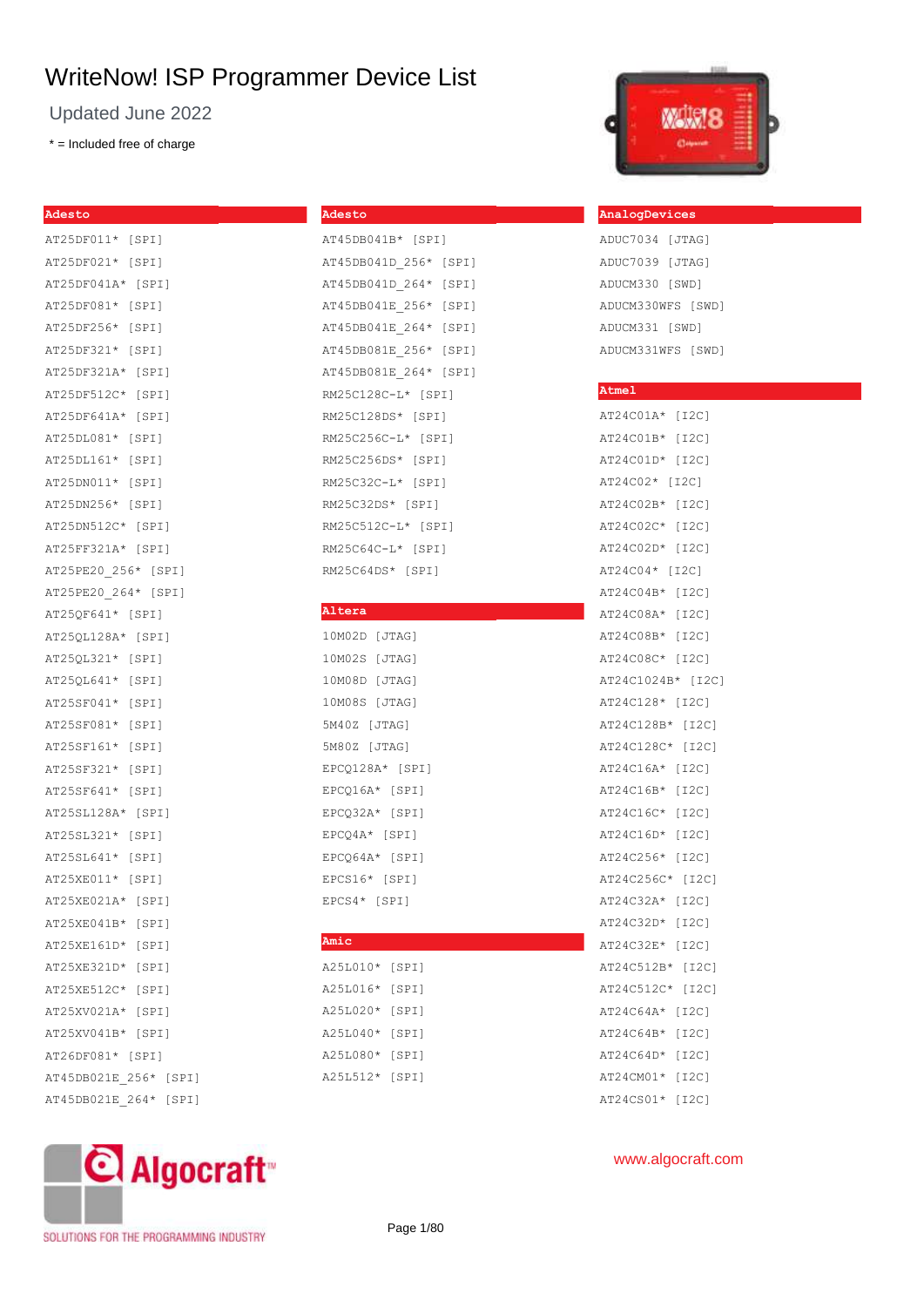Updated June 2022

\* = Included free of charge

| ша                                                               |  |
|------------------------------------------------------------------|--|
| ٠<br>-<br>-<br>-<br>$\frac{1}{2}$<br>٠<br><b>STATE</b><br>-<br>- |  |

**Atmel**

ATA5833\* [SPI] ATA8510\* [SPI] ATMEGA128\* [SPI] ATMEGA1280\* [SPI] ATMEGA1280V\* [SPI] ATMEGA1281\* [SPI] ATMEGA1281V\* [SPI] ATMEGA1284\* [SPI] ATMEGA1284P\* [SPI] ATMEGA128A\* [SPI] ATMEGA128L\* [SPI] ATMEGA16\* [SPI] ATMEGA162\* [SPI] ATMEGA162V\* [SPI] ATMEGA164A\* [SPI] ATMEGA164P\* [SPI] ATMEGA164PA\* [SPI] ATMEGA165A\* [SPI] ATMEGA165P\* [SPI] ATMEGA165PA\* [SPI] ATMEGA165PV\* [SPI] ATMEGA168\* [SPI] ATMEGA168A\* [SPI] ATMEGA168P\* [SPI] ATMEGA168PA\* [SPI] ATMEGA168PV\* [SPI] ATMEGA168V\* [SPI] ATMEGA169A\* [SPI] ATMEGA169P\* [SPI] ATMEGA169PA\* [SPI] ATMEGA16A\* [SPI] ATMEGA16HVA\* [SPI] ATMEGA16HVB\* [SPI] ATMEGA16L\* [SPI] ATMEGA16M1\* [SPI] ATMEGA16U2\* [SPI] ATMEGA16U4\* [SPI] ATMEGA2560\* [SPI] ATMEGA2560V\* [SPI] ATMEGA2561\* [SPI]

| <b>Atmel</b>      | Atmel                 |
|-------------------|-----------------------|
| AT24CS02* [I2C]   | AT25DF321A* [SPI]     |
| AT24CS04* [I2C]   | AT25P1024* [SPI]      |
| AT24CS08* [I2C]   | AT26DF081* [SPI]      |
| AT24CS16* [I2C]   | AT45DB021E 256* [SPI] |
| AT24CS32* [I2C]   | AT45DB021E 264* [SPI] |
| AT24CS64* [I2C]   | AT45DB041B* [SPI]     |
| AT24CSW010* [I2C] | AT45DB041D 256* [SPI] |
| AT24CSW020* [I2C] | AT45DB041D 264* [SPI] |
| AT24CSW040* [I2C] | AT45DB041E 256* [SPI] |
| AT24CSW080* [I2C] | AT45DB041E 264* [SPI] |
| AT24HC02B* [I2C]  | AT45DB081E 256* [SPI] |
| AT24HC02C* [I2C]  | AT45DB081E 264* [SPI] |
| AT24HC04B* [I2C]  | AT90CAN128* [SPI]     |
| AT25010A* [SPI]   | AT90CAN32* [SPI]      |
| AT25010B* [SPI]   | AT90CAN64* [SPI]      |
| AT25020A* [SPI]   | AT90PWM1* [SPI]       |
| AT25020B* [SPI]   | AT90PWM2* [SPI]       |
| AT25040A* [SPI]   | AT90PWM216* [SPI]     |
| AT25040B* [SPI]   | AT90PWM2B* [SPI]      |
| AT25080* [SPI]    | AT90PWM3* [SPI]       |
| AT25080A* [SPI]   | AT90PWM316* [SPI]     |
| AT25080B* [SPI]   | AT90PWM3B* [SPI]      |
| AT25128A* [SPI]   | AT90PWM81* [SPI]      |
| AT25128B* [SPI]   | AT90USB1286* [SPI]    |
| AT25160* [SPI]    | AT90USB1287* [SPI]    |
| AT25160A* [SPI]   | AT90USB162* [SPI]     |
| AT25160B* [SPI]   | AT90USB646* [SPI]     |
| AT25256A* [SPI]   | AT90USB647* [SPI]     |
| AT25256B* [SPI]   | AT90USB82* [SPI]      |
| AT25320* [SPI]    | AT91SAM7S256 [JTAG]   |
| AT25320A* [SPI]   | AT91SAM7S64 [JTAG]    |
| AT25320B* [SPI]   | AT91SAM7X128 [JTAG]   |
| AT25512* [SPI]    | AT91SAM7X256 [JTAG]   |
| AT25640* [SPI]    | AT91SAM9260 [JTAG]    |
| AT25640A* [SPI]   | AT93C46D* [uWire]     |
| AT25640B* [SPI]   | AT93C56A* [uWire]     |
| AT25DF021* [SPI]  | AT93C66A* [uWire]     |
| AT25DF041A* [SPI] | AT93C86A* [uWire]     |
| AT25DF081* [SPI]  | ATA5702* [SPI]        |
| AT25DF321* [SPI]  | ATA5781* [SPI]        |

## www.algocraft.com



SOLUTIONS FOR THE PROGRAMMING INDUSTRY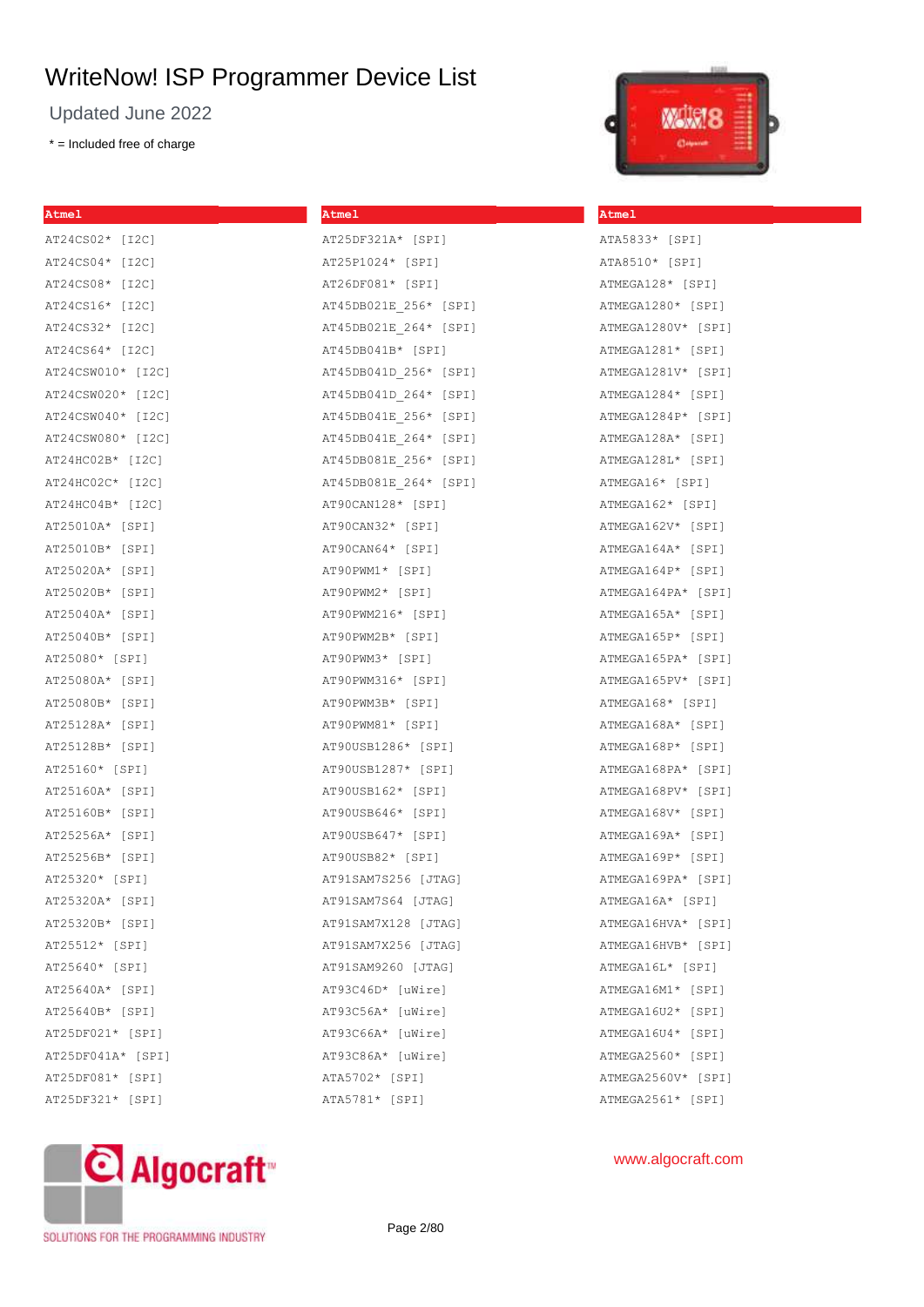**Atmel**

Updated June 2022

\* = Included free of charge

**Atmel**

**Atmel**

ATMEGA8A\* [SPI] ATMEGA8HVA\* [SPI] ATMEGA8L\* [SPI] ATMEGA8U2\* [SPI] ATmxT641T [I2C] ATSAM3U1E [SWD] ATSAM3U2C [SWD] ATSAM3U2E [SWD] ATSAM3U4C [SWD] ATSAM3U4E [SWD] ATSAM4CMS16C [SWD]

#### ATMEGA2561V\* [SPI] ATMEGA32\* [SPI] ATMEGA324A\* [SPI] ATMEGA324P\* [SPI] ATMEGA324PA\* [SPI] ATMEGA325\* [SPI] ATMEGA3250\* [SPI] ATMEGA3250A\* [SPI] ATMEGA3250P\* [SPI] ATMEGA3250PA\* [SPI] ATMEGA3250PV\* [SPI] ATMEGA3250V\* [SPI] ATMEGA325A\* [SPI] ATMEGA325P\* [SPI] ATMEGA325PA\* [SPI] ATMEGA325PV\* [SPI] ATMEGA325V\* [SPI] ATMEGA328\* [SPI] ATMEGA328P\* [SPI] ATMEGA328PB\* [SPI] ATMEGA329\* [SPI] ATMEGA3290\* [SPI] ATMEGA3290A\* [SPI] ATMEGA3290PA\* [SPI] ATMEGA3290V\* [SPI] ATMEGA329A\* [SPI] ATMEGA329PA\* [SPI] ATMEGA329V\* [SPI] ATMEGA32A\* [SPI] ATMEGA32C1\* [SPI] ATMEGA32HVB\* [SPI] ATMEGA32L\* [SPI] ATMEGA32M1\* [SPI] ATMEGA32U2\* [SPI] ATMEGA32U4\* [SPI] ATMEGA48\* [SPI] ATMEGA48A\* [SPI] ATMEGA48P\* [SPI] ATMEGA48V\* [SPI] ATMEGA64\* [SPI] ATMEGA640\* [SPI] ATMEGA640V\* [SPI] ATMEGA644\* [SPI] ATMEGA644A\* [SPI] ATMEGA644P\* [SPI] ATMEGA644PA\* [SPI] ATMEGA644V\* [SPI] ATMEGA645\* [SPI] ATMEGA6450\* [SPI] ATMEGA6450A\* [SPI] ATMEGA6450P\* [SPI] ATMEGA6450V\* [SPI] ATMEGA645A\* [SPI] ATMEGA645P\* [SPI] ATMEGA645V\* [SPI] ATMEGA649\* [SPI] ATMEGA6490\* [SPI] ATMEGA6490A\* [SPI] ATMEGA6490P\* [SPI] ATMEGA6490V\* [SPI] ATMEGA649A\* [SPI] ATMEGA649P\* [SPI] ATMEGA649V\* [SPI] ATMEGA64A\* [SPI] ATMEGA64C1\* [SPI] ATMEGA64L\* [SPI] ATMEGA64M1\* [SPI] ATMEGA8\* [SPI] ATMEGA8515\* [SPI] ATMEGA8515L\* [SPI] ATMEGA8535\* [SPI] ATMEGA8535L\* [SPI] ATMEGA88\* [SPI] ATMEGA88A\* [SPI] ATMEGA88P\* [SPI] ATMEGA88PA\* [SPI]



Page 3/80

## ATSAM4CMS32C [SWD] ATSAMC20E15A [SWD] ATSAMC20E16A [SWD] ATSAMC20E17A [SWD] ATSAMC20E18A [SWD] ATSAMC20G15A [SWD] ATSAMC20G16A [SWD] ATSAMC20G17A [SWD] ATSAMC20G18A [SWD] ATSAMC20J15A [SWD] ATSAMC20J16A [SWD] ATSAMC20J17A [SWD] ATSAMC20J18A [SWD] ATSAMC20N17A [SWD] ATSAMC20N18A [SWD] ATSAMC21E15A [SWD] ATSAMC21E16A [SWD] ATSAMC21E17A [SWD] ATSAMC21E18A [SWD] ATSAMC21G15A [SWD] ATSAMC21G16A [SWD] ATSAMC21G17A [SWD] ATSAMC21G18A [SWD] ATSAMC21J15A [SWD] ATSAMC21J16A [SWD] ATSAMC21J17A [SWD] ATSAMC21J18A [SWD] ATSAMC21N17A [SWD] ATSAMC21N18A [SWD]

C Algocraft<sup>®</sup> SOLUTIONS FOR THE PROGRAMMING INDUSTRY

ATMEGA48PA\* [SPI] ATMEGA48PV\* [SPI]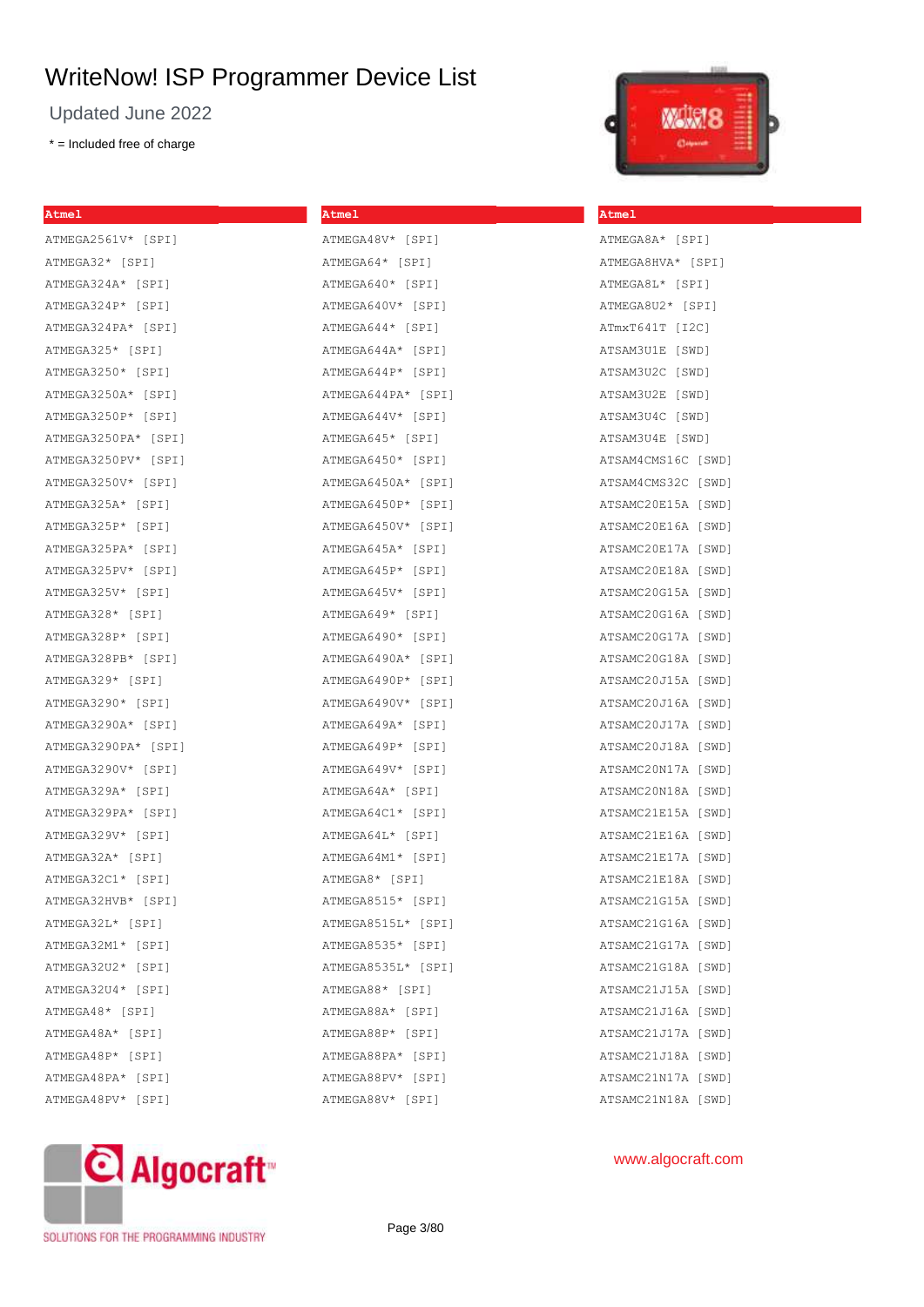Updated June 2022

\* = Included free of charge



| Atmel              | <b>Atmel</b>       | <b>Atmel</b>         |
|--------------------|--------------------|----------------------|
| ATSAMD20E18A [SWD] | ATSAME70J21 [SWD]  | ATtiny1606 [UPDI]    |
| ATSAMD20G18A [SWD] | ATSAME70N19 [SWD]  | Attiny1607 [UPDI]    |
| ATSAMD20J18A [SWD] | ATSAME70N20 [SWD]  | ATtiny1614 [UPDI]    |
| ATSAMD21E15A [SWD] | ATSAME70N21 [SWD]  | ATtiny1616 [UPDI]    |
| ATSAMD21E15B [SWD] | ATSAME70Q19 [SWD]  | ATtiny1617 [UPDI]    |
| ATSAMD21E15C [SWD] | ATSAME70Q20 [SWD]  | ATTINY167* [SPI]     |
| ATSAMD21E15L [SWD] | ATSAME70Q21 [SWD]  | ATtiny202 [UPDI]     |
| ATSAMD21E16A [SWD] | ATSAMHA0E15 [SWD]  | ATtiny204 [UPDI]     |
| ATSAMD21E16B [SWD] | ATSAMHA0E16 [SWD]  | ATtiny212 [UPDI]     |
| ATSAMD21E16C [SWD] | ATSAMHA0G15 [SWD]  | ATtiny214 [UPDI]     |
| ATSAMD21E16L [SWD] | ATSAMHA0G16 [SWD]  | ATTINY2313* [SPI]    |
| ATSAMD21E17A [SWD] | ATSAMHA1E15 [SWD]  | ATTINY2313A* [SPI]   |
| ATSAMD21E17D [SWD] | ATSAMHA1E16 [SWD]  | ATTINY2313V* [SPI]   |
| ATSAMD21E17L [SWD] | ATSAMHA1G15 [SWD]  | ATTINY24* [SPI]      |
| ATSAMD21E18A [SWD] | ATSAMHA1G16 [SWD]  | ATTINY24A* [SPI]     |
| ATSAMD21G15A [SWD] | ATSAML10D14A [SWD] | ATTINY25* [SPI]      |
| ATSAMD21G15B [SWD] | ATSAML10D15A [SWD] | ATTINY26* [SPI]      |
| ATSAMD21G16A [SWD] | ATSAML10D16A [SWD] | ATTINY261* [SPI]     |
| ATSAMD21G16B [SWD] | ATSAML10E14A [SWD] | ATTINY261A* [SPI]    |
| ATSAMD21G16L [SWD] | ATSAML10E15A [SWD] | ATTINY26L* [SPI]     |
| ATSAMD21G17A [SWD] | ATSAML10E16A [SWD] | ATtiny3216 [UPDI]    |
| ATSAMD21G17D [SWD] | ATSAML11D14A [SWD] | ATtiny3217 [UPDI]    |
| ATSAMD21G17L [SWD] | ATSAML11D15A [SWD] | ATtiny402 [UPDI]     |
| ATSAMD21G18A [SWD] | ATSAML11D16A [SWD] | ATtiny404 [UPDI]     |
| ATSAMD21J15A [SWD] | ATSAML11E14A [SWD] | ATtiny406 [UPDI]     |
| ATSAMD21J15B [SWD] | ATSAML11E15A [SWD] | ATtiny412 [UPDI]     |
| ATSAMD21J16A [SWD] | ATSAML11E16A [SWD] | ATtiny414 [UPDI]     |
| ATSAMD21J16B [SWD] | ATSAMV70J19 [SWD]  | ATtiny416 [UPDI]     |
| ATSAMD21J17A [SWD] | ATSAMV70J20 [SWD]  | ATtiny416auto [UPDI] |
| ATSAMD21J17D [SWD] | ATSAMV70N19 [SWD]  | ATtiny417 [UPDI]     |
| ATSAMD21J18A [SWD] | ATSAMV70N20 [SWD]  | ATTINY4313* [SPI]    |
| ATSAMDA1E15B [SWD] | ATSAMV70Q19 [SWD]  | ATTINY43U* [SPI]     |
| ATSAMDA1E16B [SWD] | ATSAMV70Q20 [SWD]  | ATTINY44* [SPI]      |
| ATSAMDA1G15B [SWD] | ATTINY12* [SPI]    | ATTINY44A* [SPI]     |
| ATSAMDA1G16A [SWD] | ATTINY12L* [SPI]   | ATTINY45* [SPI]      |
| ATSAMDA1J15B [SWD] | ATTINY12V* [SPI]   | ATTINY461* [SPI]     |
| ATSAMDA1J16A [SWD] | ATTINY13* [SPI]    | ATTINY461A* [SPI]    |
| ATSAMDA1J16B [SWD] | ATTINY13A* [SPI]   | ATTINY48* [SPI]      |
| ATSAME70J19 [SWD]  | ATTINY13V* [SPI]   | ATtiny804 [UPDI]     |
| ATSAME70J20 [SWD]  | ATtiny1604 [UPDI]  | ATtiny806 [UPDI]     |

# C Algocraft<sup>®</sup>

SOLUTIONS FOR THE PROGRAMMING INDUSTRY

Page 4/80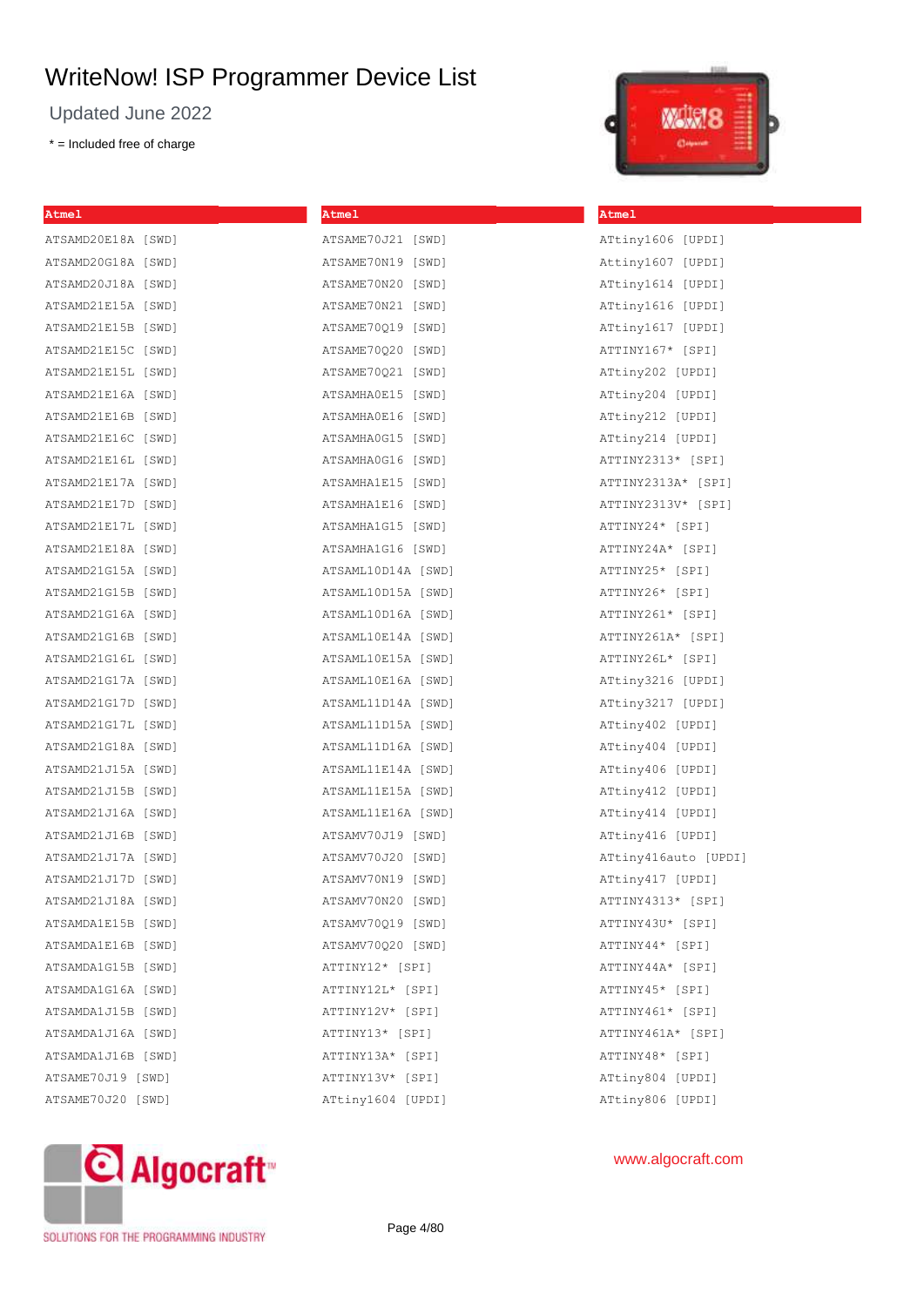Updated June 2022

\* = Included free of charge

#### **Atmel**

ATtiny807 [UPDI] ATtiny814 [UPDI] ATtiny816 [UPDI] ATtiny817 [UPDI] ATTINY84\* [SPI] ATTINY85\* [SPI] ATTINY861\* [SPI] ATTINY861A\* [SPI] ATTINY87\* [SPI] ATTINY88\* [SPI] ATxmega128A1 [PDI] ATxmega128A1U [PDI] ATxmega128A3 [PDI] ATxmega128A3U [PDI] ATxmega128A4U [PDI] ATxmega128B1 [PDI] ATxmega128B3 [PDI] ATxmega128C3 [PDI] ATxmega128D3 [PDI] ATxmega128D4 [PDI] ATxmega16A4 [PDI] ATxmega16A4U [PDI] ATxmega16C4 [PDI] ATxmega16D4 [PDI] ATxmega16E5 [PDI] ATxmega192A3 [PDI] ATxmega192A3U [PDI] ATxmega192C3 [PDI] ATxmega192D3 [PDI] ATxmega256A3 [PDI] ATxmega256A3B [PDI] ATxmega256A3BU [PDI] ATxmega256A3U [PDI] ATxmega256C3 [PDI] ATxmega256D3 [PDI] ATxmega32A4 [PDI] ATxmega32A4U [PDI] ATxmega32C4 [PDI] ATxmega32D4 [PDI] ATxmega32E5 [PDI]

| ATxmega64A1 [PDI]  |
|--------------------|
| ATxmega64A1U [PDI] |
| ATxmega64A3 [PDI]  |
| ATxmega64A3U [PDI] |
| ATxmega64A4U [PDI] |
| ATxmega64B1 [PDI]  |
| ATxmega64B3 [PDI]  |
| ATxmega64C3 [PDI]  |
| ATxmega64D3 [PDI]  |
| ATxmega64D4 [PDI]  |
| ATxmega8E5 [PDI]   |

#### **Bosch**

**Atmel**

| SMA731 [PSI5] |        |
|---------------|--------|
| SMA732 [PSI5] |        |
| SMB431 [JTAG] |        |
| SMB437        | [JTAG] |

#### **Cypress**

| CY8C20336 [ISSP]         |  |  |  |  |  |  |  |
|--------------------------|--|--|--|--|--|--|--|
| CY8C20336A [ISSP]        |  |  |  |  |  |  |  |
| CY8C20667S-24LQXI [ISSP] |  |  |  |  |  |  |  |
| CY8C21123 [ISSP]         |  |  |  |  |  |  |  |
| CY8C21223 [ISSP]         |  |  |  |  |  |  |  |
| CY8C21234 [ISSP]         |  |  |  |  |  |  |  |
| CY8C21323 [ISSP]         |  |  |  |  |  |  |  |
| CY8C21334 [ISSP]         |  |  |  |  |  |  |  |
| CY8C21434 [ISSP]         |  |  |  |  |  |  |  |
| CY8C21512 [ISSP]         |  |  |  |  |  |  |  |
| CY8C21534 [ISSP]         |  |  |  |  |  |  |  |
| CY8C21634 [ISSP]         |  |  |  |  |  |  |  |
| CY8C23033-24LFXI [ISSP]  |  |  |  |  |  |  |  |
| CY8C23433-24PVXI [ISSP]  |  |  |  |  |  |  |  |
| CY8C23533-24LFXI [ISSP]  |  |  |  |  |  |  |  |
| CY8C24123 [ISSP]         |  |  |  |  |  |  |  |
| CY8C24123A [ISSP]        |  |  |  |  |  |  |  |
| CY8C24223 [ISSP]         |  |  |  |  |  |  |  |
| CY8C24223A [ISSP]        |  |  |  |  |  |  |  |
| CY8C24423 [ISSP]         |  |  |  |  |  |  |  |
| CY8C24423A [ISSP]        |  |  |  |  |  |  |  |



**Cypress**

| CY8C27143 [ISSP]       |       |
|------------------------|-------|
| CY8C27243 [ISSP]       |       |
| CY8C27443 [ISSP]       |       |
| CY8C27543 [ISSP]       |       |
| CY8C27643 [ISSP]       |       |
| CY8C4014FNI-421 [SWD]  |       |
| CY8C4014FNI-421A [SWD] |       |
| CY8C4014LQA-422Z [SWD] |       |
| CY8C4014LQE-422Z [SWD] |       |
| CY8C4014LQI-412 [SWD]  |       |
| CY8C4014LQI-421 [SWD]  |       |
| CY8C4014LQI-422 [SWD]  |       |
| CY8C4014LQS-422Z [SWD] |       |
| CY8C4014PVI-412 [SWD]  |       |
| CY8C4014PVI-422 [SWD]  |       |
| CY8C4014SXA-421Z [SWD] |       |
| CY8C4014SXE-421Z [SWD] |       |
| CY8C4014SXI-411 [SWD]  |       |
| CY8C4014SXI-420 [SWD]  |       |
| CY8C4014SXI-421 [SWD]  |       |
| CY8C4014SXS-421Z [SWD] |       |
| CY8C4024AXI-S402 [SWD] |       |
| CY8C4024AXI-S412 [SWD] |       |
| CY8C4024AZI-S403 [SWD] |       |
| CY8C4024FNI-S402 [SWD] |       |
| CY8C4024FNI-S413 [SWD] |       |
| CY8C4024LQA-S411 [SWD] |       |
| CY8C4024LQI-S401 [SWD] |       |
| CY8C4024LQI-S402 [SWD] |       |
| CY8C4024LQI-S403 [SWD] |       |
| CY8C4024LQI-S411 [SWD] |       |
| CY8C4024LQI-S412       | [SWD] |
| CY8C4024LQI-S413       | [SWD] |
| CY8C4024LQS-S411       | [SWD] |
| CY8C4024PVA-S412       | [SWD] |
| CY8C4024PVS-S412       | [SWD] |
| CY8C4025AXI-S402       | [SWD] |
| CY8C4025AXI-S412       | [SWD] |
| CY8C4025AZI-S403       | [SWD] |
| CY8C4025AZI-S413 [SWD] |       |



## www.algocraft.com

#### SOLUTIONS FOR THE PROGRAMMING INDUSTRY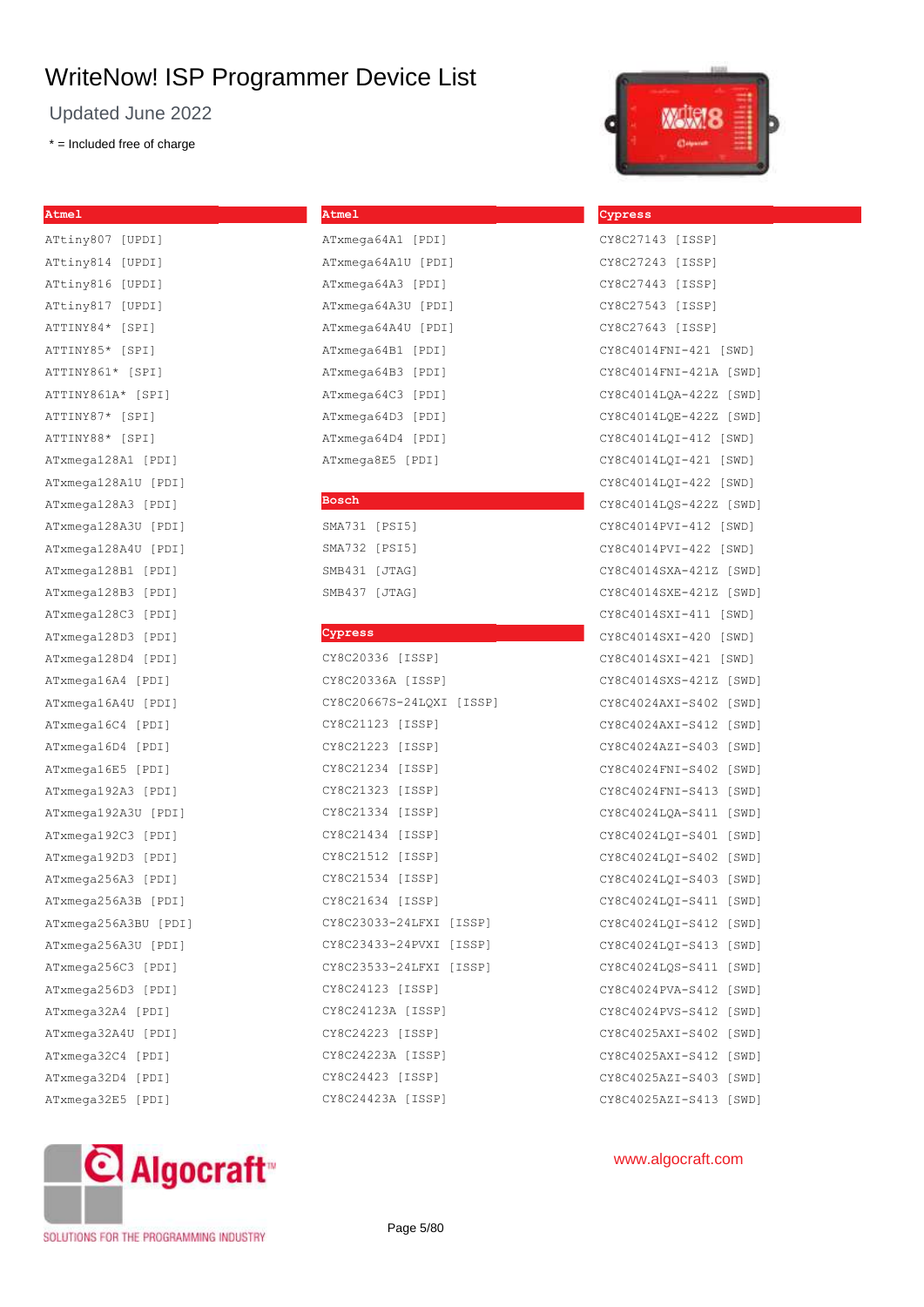Updated June 2022

\* = Included free of charge

| Cypress                | Cypress                |
|------------------------|------------------------|
| CY8C4025FNI-S402 [SWD] | CY8C4124LQS-S413 [SWD] |
| CY8C4025FNI-S412 [SWD] | CY8C4124LQS-S423 [SWD] |
| CY8C4025LQA-S411 [SWD] | CY8C4124LQS-S433 [SWD] |
| CY8C4025LQI-S401 [SWD] | CY8C4124PVA-S412 [SWD] |
| CY8C4025LQI-S402 [SWD] | CY8C4124PVA-S422 [SWD] |
| CY8C4025LQI-S411 [SWD] | CY8C4124PVA-S432 [SWD] |
| CY8C4025LQI-S412 [SWD] | CY8C4124PVE-S412 [SWD] |
| CY8C4025LQS-S411 [SWD] | CY8C4124PVE-S422 [SWD] |
| CY8C4025PVA-S412 [SWD] | CY8C4124PVE-S432 [SWD] |
| CY8C4025PVS-S412 [SWD] | CY8C4124PVI-432 [SWD]  |
| CY8C4045AXI-S412 [SWD] | CY8C4124PVI-442 [SWD]  |
| CY8C4045AZI-S413 [SWD] | CY8C4124PVQ-432 [SWD]  |
| CY8C4045FNI-S412 [SWD] | CY8C4124PVQ-442 [SWD]  |
| CY8C4045LOA-S411 [SWD] | CY8C4124PVS-S412 [SWD] |
| CY8C4045LQI-S411 [SWD] | CY8C4124PVS-S422 [SWD] |
| CY8C4045LQI-S412 [SWD] | CY8C4125AXI-473 [SWD]  |
| CY8C4045LQS-S411 [SWD] | CY8C4125AXI-483 [SWD]  |
| CY8C4045PVA-S412 [SWD] | CY8C4125AXI-S423 [SWD] |
| CY8C4045PVS-S412 [SWD] | CY8C4125AXI-S433 [SWD] |
| CY8C4124AXI-443 [SWD]  | CY8C4125AXQ-473 [SWD]  |
| CY8C4124AXQ-443 [SWD]  | CY8C4125AXQ-483 [SWD]  |
| CY8C4124AZI-443 [SWD]  | CY8C4125AZI-473 [SWD]  |
| CY8C4124AZI-S413 [SWD] | CY8C4125AZI-483 [SWD]  |
| CY8C4124AZI-S433 [SWD] | CY8C4125AZI-S413 [SWD] |
| CY8C4124FNI-443 [SWD]  | CY8C4125AZI-S423 [SWD] |
| CY8C4124FNI-S403 [SWD] | CY8C4125AZI-S433 [SWD] |
| CY8C4124FNI-S413 [SWD] | CY8C4125FNI-483T [SWD] |
| CY8C4124FNI-S433 [SWD] | CY8C4125FNI-S413 [SWD] |
| CY8C4124LQA-S413 [SWD] | CY8C4125FNI-S423 [SWD] |
| CY8C4124LQA-S423 [SWD] | CY8C4125FNI-S433 [SWD] |
| CY8C4124LQA-S433 [SWD] | CY8C4125LQA-S413 [SWD] |
| CY8C4124LQE-S413 [SWD] | CY8C4125LOA-S423 [SWD] |
| CY8C4124LQE-S423 [SWD] | CY8C4125LQA-S433 [SWD] |
| CY8C4124LQE-S433 [SWD] | CY8C4125LOE-S413 [SWD] |
| CY8C4124LOI-443 [SWD]  | CY8C4125LQE-S423 [SWD] |
| CY8C4124LQI-S412 [SWD] | CY8C4125LQE-S433 [SWD] |
| CY8C4124LOI-S413 [SWD] | CY8C4125LQI-483 [SWD]  |
| CY8C4124LQI-S432 [SWD] | CY8C4125LQI-S412 [SWD] |
| CY8C4124LQI-S433 [SWD] | CY8C4125LQI-S413 [SWD] |
| CY8C4124LQQ-443 [SWD]  | CY8C4125LQI-S422 [SWD] |
|                        |                        |



| Cypress                   |
|---------------------------|
| CY8C4125LQI-S423 [SWD]    |
| CY8C4125LQI-S432 [SWD]    |
| CY8C4125LQI-S433 [SWD]    |
| CY8C4125LQQ-483 [SWD]     |
| CY8C4125LQS-S413 [SWD]    |
| CY8C4125LQS-S423 [SWD]    |
| CY8C4125LQS-S433 [SWD]    |
| CY8C4125PVA-S412 [SWD]    |
| CY8C4125PVA-S422 [SWD]    |
| CY8C4125PVA-S432 [SWD]    |
| CY8C4125PVE-S412 [SWD]    |
| CY8C4125PVE-S422 [SWD]    |
| CY8C4125PVE-S432 [SWD]    |
| CY8C4125PVI-482 [SWD]     |
| CY8C4125PVQ-482 [SWD]     |
| CY8C4125PVS-S412 [SWD]    |
| CY8C4125PVS-S422 [SWD]    |
| CY8C4125PVS-S432 [SWD]    |
| CY8C4126AXI-S423 [SWD]    |
| CY8C4126AXI-S433 [SWD]    |
| CY8C4126AXI-S443 [SWD]    |
| CY8C4126AXI-S445 [SWD]    |
| CY8C4126AXI-S455<br>[SWD] |
| CY8C4126AZI-S423 [SWD]    |
| CY8C4126AZI-S433 [SWD]    |
| CY8C4126AZI-S445<br>[SWD] |
| CY8C4126AZI-S455 [SWD]    |
| CY8C4127AXI-S443 [SWD]    |
| CY8C4127AXI-S445 [SWD]    |
| CY8C4127AXI-S453 [SWD]    |
| CY8C4127AXI-S455 [SWD]    |
| CY8C4127AZI-S443 [SWD]    |
| CY8C4127AZI-S445 [SWD]    |
| CY8C4127AZI-S453<br>[SWD] |
| CY8C4127AZI-S455 [SWD]    |
| CY8C4127AZQ-S445 [SWD]    |
| CY8C4127AZQ-S455 [SWD]    |
| CY8C4127FNI-BL483 [SWD]   |
| CY8C4127FNI-BL493 [SWD]   |
| CY8C4127LQI-BL453 [SWD]   |



www.algocraft.com

SOLUTIONS FOR THE PROGRAMMING INDUSTRY

Page 6/80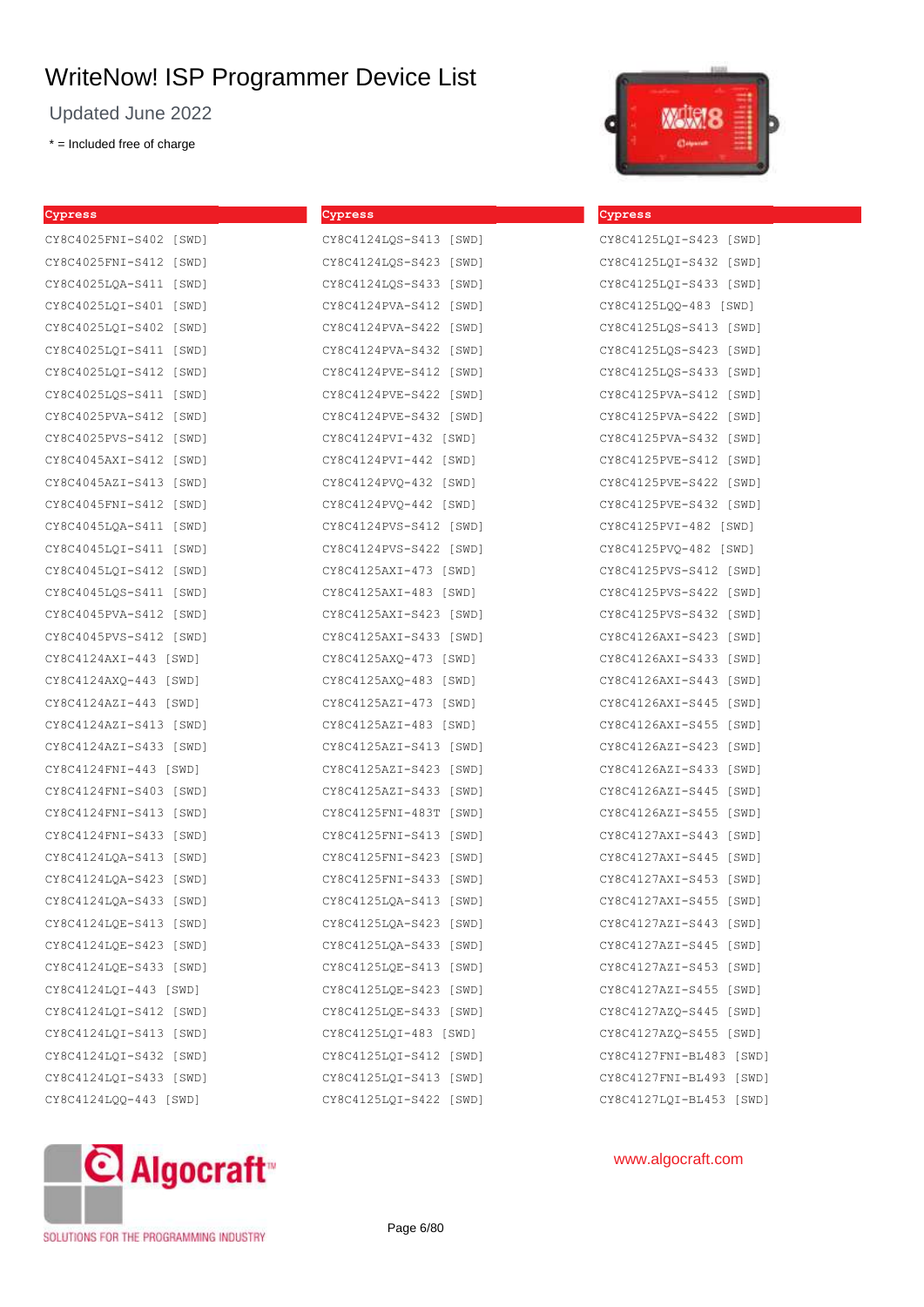Updated June 2022

\* = Included free of charge

| Cypress                    | Cypress                 |       |
|----------------------------|-------------------------|-------|
| CY8C4127LQI-BL473 [SWD]    | CY8C4146AZI-S463 [SWD]  |       |
| CY8C4127LOI-BL483<br>[SWD] | CY8C4146AZO-S445        | [SWD] |
| CY8C4127LQI-BL493 [SWD]    | CY8C4146AZO-S455        | [SWD] |
| CY8C4128FNI-BL443<br>[SWD] | CY8C4146FNI-S423        | [SWD] |
| CY8C4128FNI-BL453 [SWD]    | CY8C4146FNI-S433        | [SWD] |
| CY8C4128FNI-BL473<br>[SWD] | CY8C4146LQA-S423        | [SWD] |
| CY8C4128FNI-BL483 [SWD]    | CY8C4146LQA-S433 [SWD]  |       |
| CY8C4128FNI-BL493<br>[SWD] | CY8C4146LQE-S423        | [SWD] |
| CY8C4128FNI-BL543<br>[SWD] | CY8C4146LQE-S433        | [SWD] |
| CY8C4128FNI-BL553 [SWD]    | CY8C4146LQI-S422        | [SWD] |
| CY8C4128FNI-BL563 [SWD]    | CY8C4146LQI-S423        | [SWD] |
| CY8C4128FNI-BL573 [SWD]    | CY8C4146LQI-S432 [SWD]  |       |
| CY8C4128FNI-BL583<br>[SWD] | CY8C4146LQI-S433        | [SWD] |
| CY8C4128FNI-BL593<br>[SWD] | CY8C4146LQS-S423        | [SWD] |
| CY8C4128LQI-BL443 [SWD]    | CY8C4146LQS-S433        | [SWD] |
| CY8C4128LQI-BL453<br>[SWD] | CY8C4146PVA-S422        | [SWD] |
| CY8C4128LQI-BL473<br>[SWD] | CY8C4146PVA-S432        | [SWD] |
| CY8C4128LOI-BL483 [SWD]    | CY8C4146PVE-S422        | [SWD] |
| CY8C4128LQI-BL493<br>[SWD] | CY8C4146PVE-S432        | [SWD] |
| CY8C4128LQI-BL543<br>[SWD] | CY8C4146PVS-S422        | [SWD] |
| CY8C4128LQI-BL553<br>[SWD] | CY8C4146PVS-S432        | [SWD] |
| CY8C4128LQI-BL563 [SWD]    | CY8C4147AXI-S443        | [SWD] |
| CY8C4128LQI-BL573 [SWD]    | CY8C4147AXI-S445        | [SWD] |
| CY8C4128LQI-BL583<br>[SWD] | CY8C4147AXI-S453        | [SWD] |
| CY8C4128LQI-BL593<br>[SWD] | CY8C4147AXI-S455        | [SWD] |
| CY8C4145AXI-S423 [SWD]     | CY8C4147AXI-S465        | [SWD] |
| CY8C4145AXI-S433<br>[SWD]  | CY8C4147AXI-S475        | [SWD] |
| CY8C4145AZI-S423<br>[SWD]  | CY8C4147AZI-S443        | [SWD] |
| CY8C4146AXI-S423<br>[SWD]  | CY8C4147AZI-S445        | [SWD] |
| CY8C4146AXI-S433 [SWD]     | CY8C4147AZI-S453 [SWD]  |       |
| CY8C4146AXI-S443 [SWD]     | CY8C4147AZI-S455 [SWD]  |       |
| CY8C4146AXI-S445 [SWD]     | CY8C4147AZI-S463 [SWD]  |       |
| CY8C4146AXI-S453 [SWD]     | CY8C4147AZI-S465 [SWD]  |       |
| CY8C4146AXI-S455 [SWD]     | CY8C4147AZI-S475 [SWD]  |       |
| CY8C4146AZI-S423 [SWD]     | CY8C4147AZQ-S445 [SWD]  |       |
| CY8C4146AZI-S433 [SWD]     | CY8C4147AZQ-S455 [SWD]  |       |
| CY8C4146AZI-S443 [SWD]     | CY8C4147AZQ-S465 [SWD]  |       |
| CY8C4146AZI-S445 [SWD]     | CY8C4147AZQ-S475 [SWD]  |       |
| CY8C4146AZI-S453 [SWD]     | CY8C4247FLI-BL493 [SWD] |       |
| CY8C4146AZI-S455 [SWD]     | CY8C4247FNI-BL473 [SWD] |       |



**Cypress**

## CY8C4247FNI-BL483 [SWD] CY8C4247FNI-BL493 [SWD] CY8C4247FNQ-BL483 [SWD] CY8C4247LQI-BL453 [SWD] CY8C4247LQI-BL463 [SWD] CY8C4247LQI-BL473 [SWD] CY8C4247LQI-BL483 [SWD] CY8C4247LQI-BL493 [SWD] CY8C4247LQQ-BL483 [SWD] CY8C4248FLI-BL483 [SWD] CY8C4248FLI-BL583 [SWD] CY8C4248FNI-BL453 [SWD] CY8C4248FNI-BL463 [SWD] CY8C4248FNI-BL473 [SWD] CY8C4248FNI-BL483 [SWD] CY8C4248FNI-BL493 [SWD] CY8C4248FNI-BL543 [SWD] CY8C4248FNI-BL553 [SWD] CY8C4248FNI-BL563 [SWD] CY8C4248FNI-BL573 [SWD] CY8C4248FNI-BL583 [SWD] CY8C4248FNI-BL593 [SWD] CY8C4248FNQ-BL583 [SWD] CY8C4248LQI-BL453 [SWD] CY8C4248LQI-BL463 [SWD] CY8C4248LQI-BL473 [SWD] CY8C4248LQI-BL483 [SWD] CY8C4248LQI-BL493 [SWD] CY8C4248LQI-BL543 [SWD] CY8C4248LQI-BL553 [SWD] CY8C4248LQI-BL563 [SWD] CY8C4248LQI-BL573 [SWD] CY8C4248LQI-BL583 [SWD] CY8C4248LQI-BL593 [SWD] CY8C4248LQQ-BL583 [SWD] CY8CTMG110-00PVXI [ISSP] CY8CTMG110-32LTXI [ISSP] CY8CTST110-00PVXI [ISSP] CY8CTST110-32LTXI [ISSP]



www.algocraft.com

CY95F632H [UART]

SOLUTIONS FOR THE PROGRAMMING INDUSTRY

Page 7/80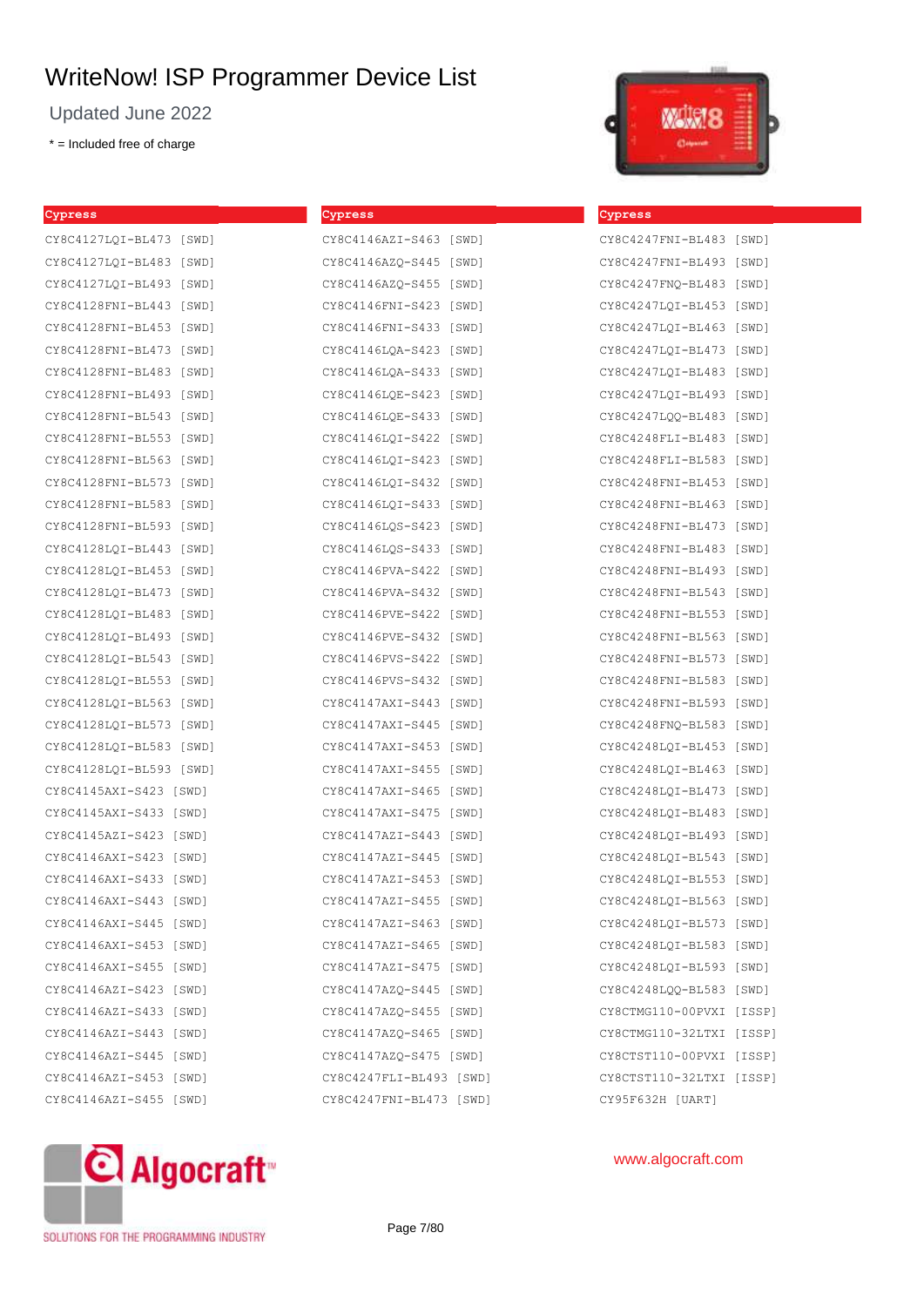Updated June 2022

\* = Included free of charge

**Cypress**

| Cypress             | Cypress              | Cypress        |
|---------------------|----------------------|----------------|
| CY95F632K [UART]    | MB96F315YSA [UART]   | MB96F62        |
| CY95F633H [UART]    | MB96F315YWA [UART]   | MB96F64        |
| CY95F633K [UART]    | MB96F353ASA [UART]   | MB96F64        |
| CY95F634H [UART]    | MB96F353ASB [UART]   | MB96F64        |
| CY95F634K [UART]    | MB96F353AWA [UART]   | MB96F64        |
| CY95F636H [UART]    | MB96F353AWB [UART]   | MB96F64        |
| CY95F636K [UART]    | MB96F353RSA [UART]   | MB96F64        |
| CY96F622AB [UART]   | MB96F353RSB [UART]   | MB96F6B        |
| CY96F622RB [UART]   | MB96F353RWA [UART]   | MB96F6B        |
| CY96F623AB [UART]   | MB96F353RWB [UART]   | S25FL03        |
| CY96F623RB [UART]   | MB96F355ASA [UART]   | S25FL06        |
| CY96F625AB [UART]   | MB96F355ASB [UART]   | S25FL06        |
| CY96F625RB [UART]   | MB96F355AWA [UART]   | S25FL11        |
| CY9DF126BPMC [JTAG] | MB96F355AWB [UART]   | S25FL12        |
| CY9DF126CPMC [JTAG] | MB96F355RSA [UART]   | S25FL12        |
| CYT2B73B [SWD]      | MB96F355RSB [UART]   | S25FL12        |
| CYT2B73C [SWD]      | MB96F355RWA [UART]   | S25FL12        |
| CYT2B74B [SWD]      | MB96F355RWB [UART]   | S25FL13        |
| CYT2B74C [SWD]      | MB96F355YSA [UART]   | S25FL16        |
| CYT2B75B [SWD]      | MB96F356ASB [UART]   | S25FL25        |
| CYT2B75C [SWD]      | MB96F356AWB [UART]   | S25FL25        |
| CYT2B77B [SWD]      | MB96F356RSA [UART]   | S25FL51        |
| CYT2B77C [SWD]      | MB96F356RSB [UART]   | S25FS12        |
| CYT2B78B [SWD]      | MB96F356RWA [UART]   | S25FS25        |
| CYT2B78C [SWD]      | MB96F356RWB [UART]   | S25FS51        |
| CYT2B93B [SWD]      | MB96F356YSA [UART]   | S29AL01        |
| CYT2B93C [SWD]      | MB96F356YSB [UART]   | S29GL01        |
| CYT2B94B [SWD]      | MB96F356YWA [UART]   | S29GL03        |
| CYT2B94C [SWD]      | MB96F356YWB [UART]   | S29GL06        |
| CYT2B95B [SWD]      | MB96F612ABPMC [UART] | S29GL12        |
| CYT2B95C [SWD]      | MB96F612RBPMC [UART] | S29GL12        |
| CYT2B97B [SWD]      | MB96F613ABPMC [UART] | S29GL25        |
| CYT2B97C [SWD]      | MB96F613RBPMC [UART] | S29GL25        |
| CYT2B98B [SWD]      | MB96F615ABPMC [UART] | S29GL51        |
| CYT2B98C [SWD]      | MB96F615RBPMC [UART] | S29GL51        |
| MB96F313ASB [UART]  | MB96F622AB [UART]    | S6J300B        |
| MB96F313RSB [UART]  | MB96F622RB [UART]    | S6J328C        |
| MB96F313RWB [UART]  | MB96F623AB [UART]    | S6J32EE        |
| MB96F315RSB [UART]  | MB96F623RB [UART]    | <b>S6J332E</b> |
| MB96F315RWB [UART]  | MB96F625AB [UART]    | S6J334C        |

**Cypress**



| MB96F625RB [UART]        |
|--------------------------|
| MB96F643ABPMC [UART]     |
| MB96F643RBPMC [UART]     |
| MB96F645ABPMC [UART]     |
| MB96F645RBPMC [UART]     |
| MB96F646RBPMC [UART]     |
| MB96F647RBPMC [UART]     |
| MB96F6B5RBPMC [UART]     |
| MB96F6B6RBPMC [UART]     |
| S25FL032A* [SPI]         |
| S25FL064L* [SPI]         |
| S25FL064P* [SPI]         |
| S25FL116K* [SPI]         |
| S25FL127S* [SPI, QSPI]   |
| S25FL128L*<br>[SPI,QSPI] |
| S25FL128P* [SPI]         |
| S25FL128S* [SPI, QSPI]   |
| S25FL132K* [SPI]         |
| S25FL164K* [SPI]         |
| S25FL256L* [SPI,QSPI]    |
| S25FL256S* [SPI,QSPI]    |
| S25FL512S* [SPI,QSPI]    |
| S25FS128S* [SPI,QSPI]    |
| S25FS256S* [SPI,QSPI]    |
| S25FS512S*<br>[SPI,QSPI] |
| S29AL016J [Parallel]     |
| S29GL01GS [Parallel]     |
| S29GL032N [Parallel]     |
| S29GL064N [Parallel]     |
| S29GL128N [Parallel]     |
| S29GL128S [Parallel]     |
| S29GL256N [Parallel]     |
| S29GL256S [Parallel]     |
| S29GL512N [Parallel]     |
| S29GL512S [Parallel]     |
| S6J300B [JTAG]           |
| S6J328CLS [JTAG]         |
| S6J32EELT [JTAG]         |
| S6J332E [JTAG]           |
| S6J334C [JTAG]           |



## www.algocraft.com

SOLUTIONS FOR THE PROGRAMMING INDUSTRY

Page 8/80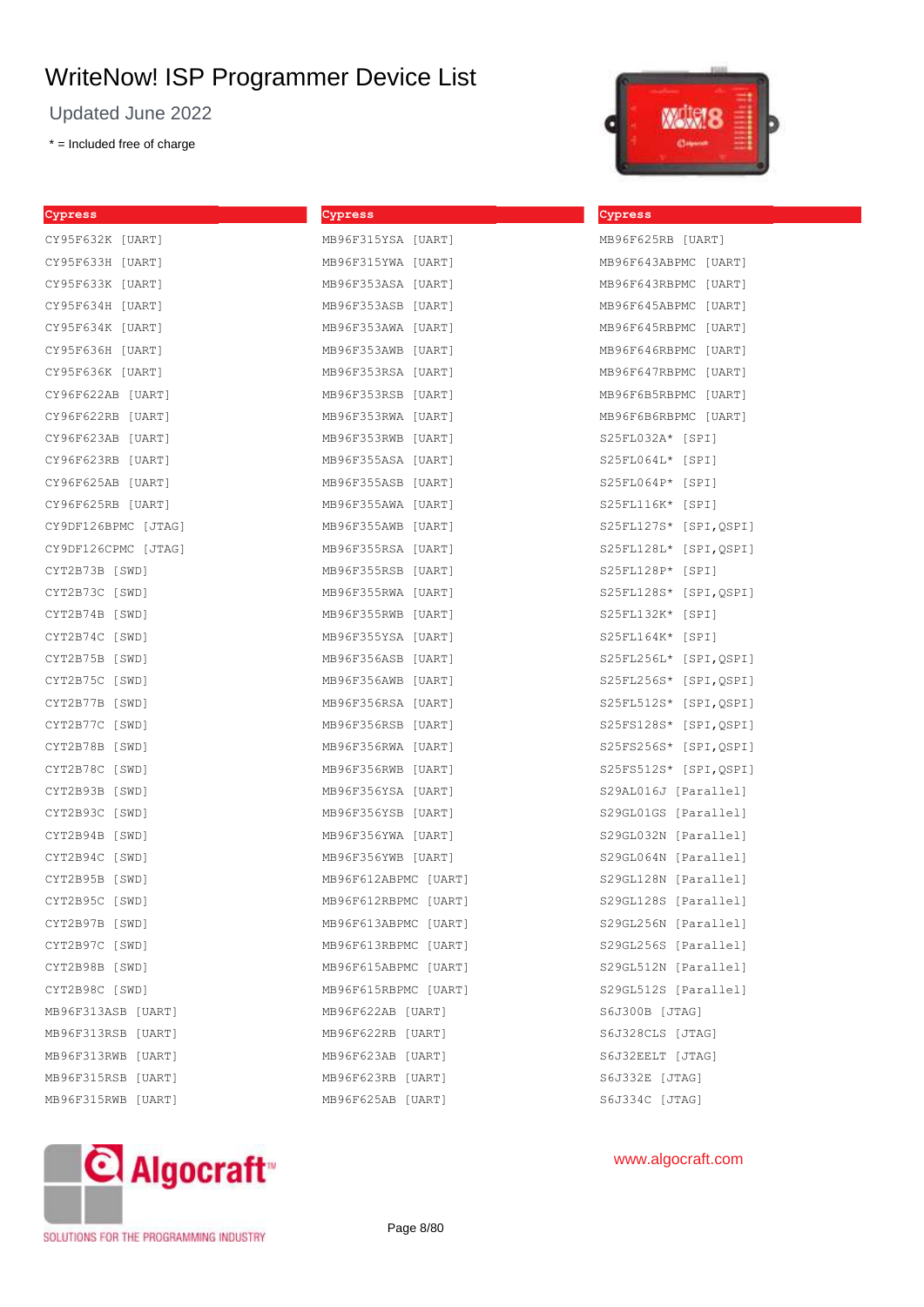Updated June 2022

\* = Included free of charge

#### **Elmos**

E521.36 [JTAG 1-WIRE] E522.49 [DifferentialBus] E523.05 [JTAG 2-WIRE] E523.06 [JTAG 2-WIRE] E523.42 [SWD] E524.14 [JTAG]

#### **Ember**

| EM351 [SWD]  |  |
|--------------|--|
| EM357 [SWD]  |  |
| EM3581 [SWD] |  |
| EM3582 [SWD] |  |
| EM3585 [SWD] |  |
| EM3586 [SWD] |  |
| EM3587 [SWD] |  |
| EM3588 [SWD] |  |

#### **EnergyMicro**

| EFM32G230F128 [SWD]   |
|-----------------------|
| EFM32G880F128 [SWD]   |
| EFM32G880F32 [SWD]    |
| EFM32G880F64 [SWD]    |
| EFM32GG230F1024 [SWD] |
| EFM32GG230F512 [SWD]  |
| EFM32GG232F1024 [SWD] |
| EFM32GG232F512 [SWD]  |
| EFM32GG280F1024 [SWD] |
| EFM32GG280F512 [SWD]  |
| EFM32GG290F1024 [SWD] |
| EFM32GG290F512 [SWD]  |
| EFM32GG295F1024 [SWD] |
| EFM32GG295F512 [SWD]  |
| EFM32GG330F1024 [SWD] |
| EFM32GG330F512 [SWD]  |
| EFM32GG332F1024 [SWD] |
| EFM32GG332F512 [SWD]  |
| EFM32GG380F1024 [SWD] |
| EFM32GG380F512 [SWD]  |
| EFM32GG390F1024 [SWD] |
| EFM32GG390F512 [SWD]  |



#### SOLUTIONS FOR THE PROGRAMMING INDUSTRY

#### **EnergyMicro**

EFM32GG395F1024 [SWD] EFM32GG395F512 [SWD] EFM32GG840F1024 [SWD] EFM32GG840F512 [SWD] EFM32GG842F1024 [SWD] EFM32GG842F512 [SWD] EFM32GG880F1024 [SWD] EFM32GG880F512 [SWD] EFM32GG890F1024 [SWD] EFM32GG890F512 [SWD] EFM32GG895F1024 [SWD] EFM32GG895F512 [SWD] EFM32GG900F1024 [SWD] EFM32GG900F512 [SWD] EFM32GG940F1024 [SWD] EFM32GG940F512 [SWD] EFM32GG942F1024 [SWD] EFM32GG942F512 [SWD] EFM32GG980F1024 [SWD] EFM32GG980F512 [SWD] EFM32GG990F1024 [SWD] EFM32GG990F512 [SWD] EFM32GG995F1024 [SWD] EFM32GG995F512 [SWD]

#### **Eon**

EN25Q32B\* [SPI] EN25QH128\* [SPI]

#### **ESMT**

F25L004A\* [SPI] F25L008A\_TOP\* [SPI] F25L016A\* [SPI] F25L08PA\* [SPI] F25L08PA\_2G\* [SPI] F25L16PA\* [SPI]

## **Espressif**

ESP32-WROVER\_16MB [UART]

ESP32-WROVER\_4MB [UART]



www.algocraft.com

| Espressif               |  |  |
|-------------------------|--|--|
| ESP32-WROVER 8MB [UART] |  |  |

| MR20H40*  | [SPI] |
|-----------|-------|
| MR25H10*  | [SPI] |
| MR25H128* | [SPI] |
| MR25H256* | [SPI] |
| MR25H40*  | [SPI] |

**Everspin**

## **Freescale** MC13211\* [BDM] MC13212\* [BDM] MC13213\* [BDM] MC13214\* [BDM] MC56F82723 [JTAG] MC56F82726 [JTAG] MC56F82728 [JTAG] MC56F82733 [JTAG] MC56F82736 [JTAG] MC56F82738 [JTAG] MC56F82743 [JTAG] MC56F82746 [JTAG] MC56F82748 [JTAG] MC68HC908AB32 [MON08] MC68HC908AP16 [MON08] MC68HC908AP16A [MON08] MC68HC908AP32 [MON08] MC68HC908AP32A [MON08] MC68HC908AP64 [MON08] MC68HC908AP64A [MON08] MC68HC908AP8 [MON08] MC68HC908AP8A [MON08] MC68HC908AS32A [MON08] MC68HC908AS60A [MON08] MC68HC908AZ32A [MON08] MC68HC908AZ60A [MON08] MC68HC908EY16 [MON08] MC68HC908EY16A [MON08] MC68HC908EY8 [MON08] MC68HC908EY8A [MON08]

Page 9/80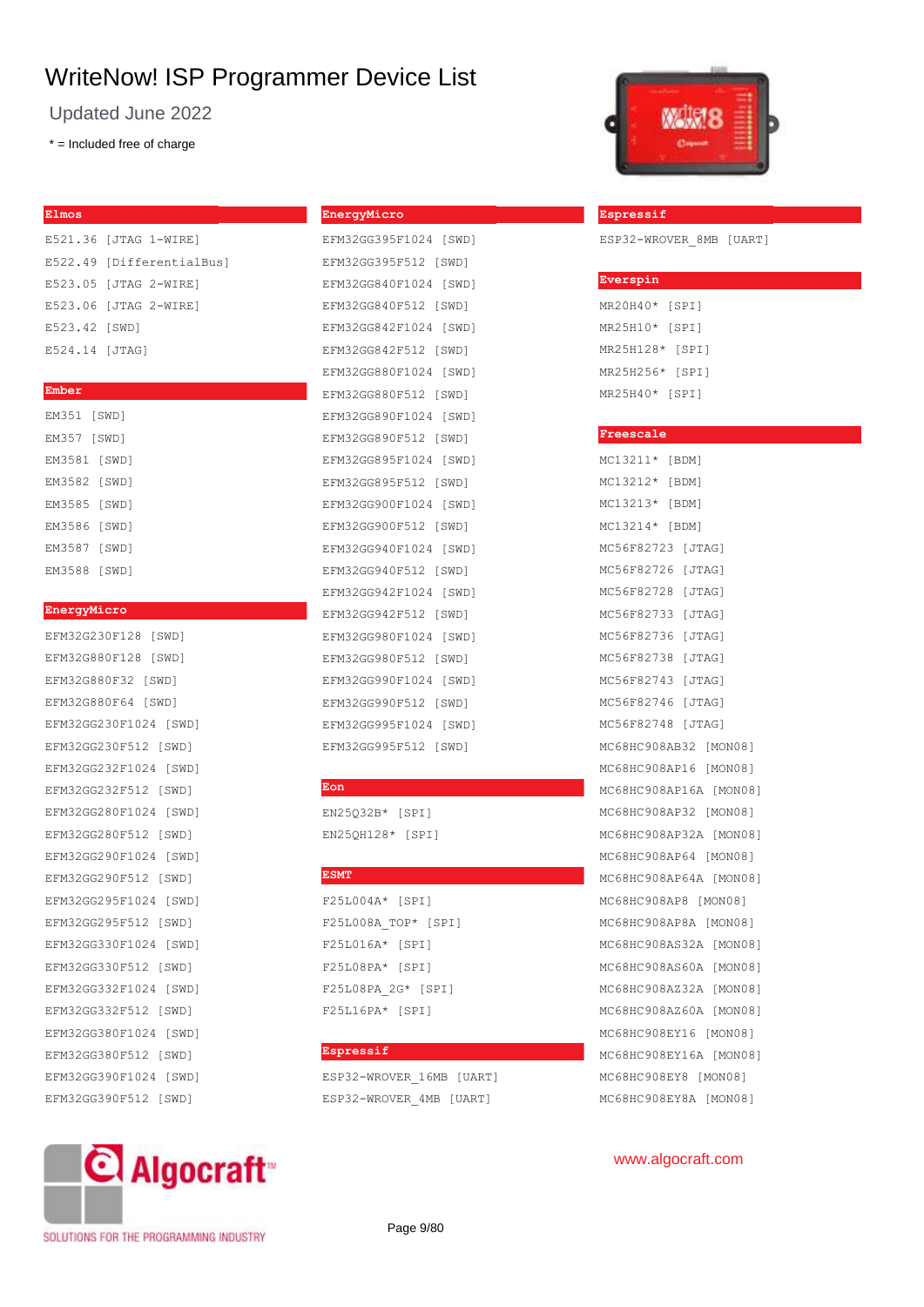Updated June 2022

\* = Included free of charge

| Freescale               |
|-------------------------|
| MC68HC908GP32 [MON08]   |
| MC68HC908GR16 [MON08]   |
| MC68HC908GR16A [MON08]  |
| MC68HC908GR32A [MON08]  |
| MC68HC908GR4 [MON08]    |
| MC68HC908GR48A [MON08]  |
| MC68HC908GR4A [MON08]   |
| MC68HC908GR60A [MON08]  |
| MC68HC908GR8 [MON08]    |
| MC68HC908GR8A [MON08]   |
| MC68HC908GT16 [MON08]   |
| MC68HC908GT8 [MON08]    |
| MC68HC908GZ16 [MON08]   |
| MC68HC908GZ32 [MON08]   |
| MC68HC908GZ48 [MON08]   |
| MC68HC908GZ60 [MON08]   |
| MC68HC908GZ8 [MON08]    |
| MC68HC908JB16 [MON08]   |
| MC68HC908JB8 [MON08]    |
| MC68HC908JK1 [MON08]    |
| MC68HC908JK16 [MON08]   |
| MC68HC908JK3 [MON08]    |
| MC68HC908JK8 [MON08]    |
| MC68HC908JL16 [MON08]   |
| MC68HC908JL3<br>[MON08] |
| MC68HC908JL8<br>[MON08] |
| MC68HC908KX2 [MON08]    |
| MC68HC908KX8 [MON08]    |
| MC68HC908QB4<br>[MON08] |
| MC68HC908QB8 [MON08]    |
| MC68HC908QC16 [MON08]   |
| MC68HC908QC4 [MON08]    |
| MC68HC908QC8 [MON08]    |
| MC68HC908QL16 [MON08]   |
| MC68HC908QL2 [MON08]    |
| MC68HC908QL3 [MON08]    |
| MC68HC908QL4 [MON08]    |
| MC68HC908QL8 [MON08]    |
| MC68HC908QT1 [MON08]    |
| MC68HC908QT1A [MON08]   |
|                         |

## **Freescale** MC68HC908OT2 [MON08]

| MCQQUCSOQÕIT [MOMOQ]  |
|-----------------------|
| MC68HC908QT2A [MON08] |
| MC68HC908QT4 [MON08]  |
| MC68HC908QT4A [MON08] |
| MC68HC908QT5 [MON08]  |
| MC68HC908QT8 [MON08]  |
| MC68HC908QY1 [MON08]  |
| MC68HC908QY1A [MON08] |
| MC68HC908QY2 [MON08]  |
| MC68HC908QY2A [MON08] |
| MC68HC908QY4 [MON08]  |
| MC68HC908QY4A [MON08] |
| MC68HC908QY5 [MON08]  |
| MC68HC908QY8 [MON08]  |
| $MC9S08AC128* [BDM]$  |
| MC9S08AC16* [BDM]     |
| MC9S08AC32* [BDM]     |
| MC9S08AC48* [BDM]     |
| MC9S08AC60* [BDM]     |
| MC9S08AC8* [BDM]      |
| MC9S08AC96* [BDM]     |
| MC9S08AW16* [BDM]     |
| MC9S08AW16A* [BDM]    |
| MC9S08AW32* [BDM]     |
| MC9S08AW48*<br>[BDM]  |
| MC9S08AW60* [BDM]     |
| MC9S08AW8A* [BDM]     |
| MC9S08DE32*<br>[BDM]  |
| MC9S08DE60*<br>[BDM]  |
| MC9S08DN16*<br>[BDM]  |
| MC9S08DN32* [BDM]     |
| MC9S08DN48* [BDM]     |
| MC9S08DN60*<br>[BDM]  |
| MC9S08DV128*<br>[BDM] |
| MC9S08DV16*<br>[BDM]  |
| MC9S08DV32*<br>[BDM]  |
| MC9S08DV48*<br>[BDM]  |
| MC9S08DV60*<br>[BDM]  |
| MC9S08DV96*<br>[BDM]  |
| MC9S08DZ128*<br>[BDM] |



**Freescale**

## MC9S08DZ16\* [BDM] MC9S08DZ32\* [BDM] MC9S08DZ48\* [BDM] MC9S08DZ60\* [BDM] MC9S08DZ96\* [BDM] MC9S08EL16\* [BDM] MC9S08EL32\* [BDM] MC9S08EN16\* [BDM] MC9S08EN32\* [BDM] MC9S08GB32\* [BDM] MC9S08GB32A\* [BDM] MC9S08GB60\* [BDM] MC9S08GB60A\* [BDM] MC9S08GT16\* [BDM] MC9S08GT16A\* [BDM] MC9S08GT32\* [BDM] MC9S08GT32A\* [BDM] MC9S08GT60\* [BDM] MC9S08GT60A\* [BDM] MC9S08GT8A\* [BDM] MC9S08JM16\* [BDM] MC9S08JM32\* [BDM] MC9S08JM60\* [BDM] MC9S08JM8\* [BDM] MC9S08LC36\* [BDM] MC9S08LC60\* [BDM] MC9S08LG16\* [BDM] MC9S08LG32\* [BDM] MC9S08LL16\* [BDM] MC9S08LL8\* [BDM] MC9S08PA16\* [BDM] MC9S08PA32\* [BDM] MC9S08PA8\* [BDM] MC9S08QA2\* [BDM] MC9S08QA4\* [BDM] MC9S08QB4\* [BDM] MC9S08QB8\* [BDM] MC9S08QD2\* [BDM] MC9S08QD4\* [BDM] MC9S08QE16\* [BDM]



SOLUTIONS FOR THE PROGRAMMING INDUSTRY

Page 10/80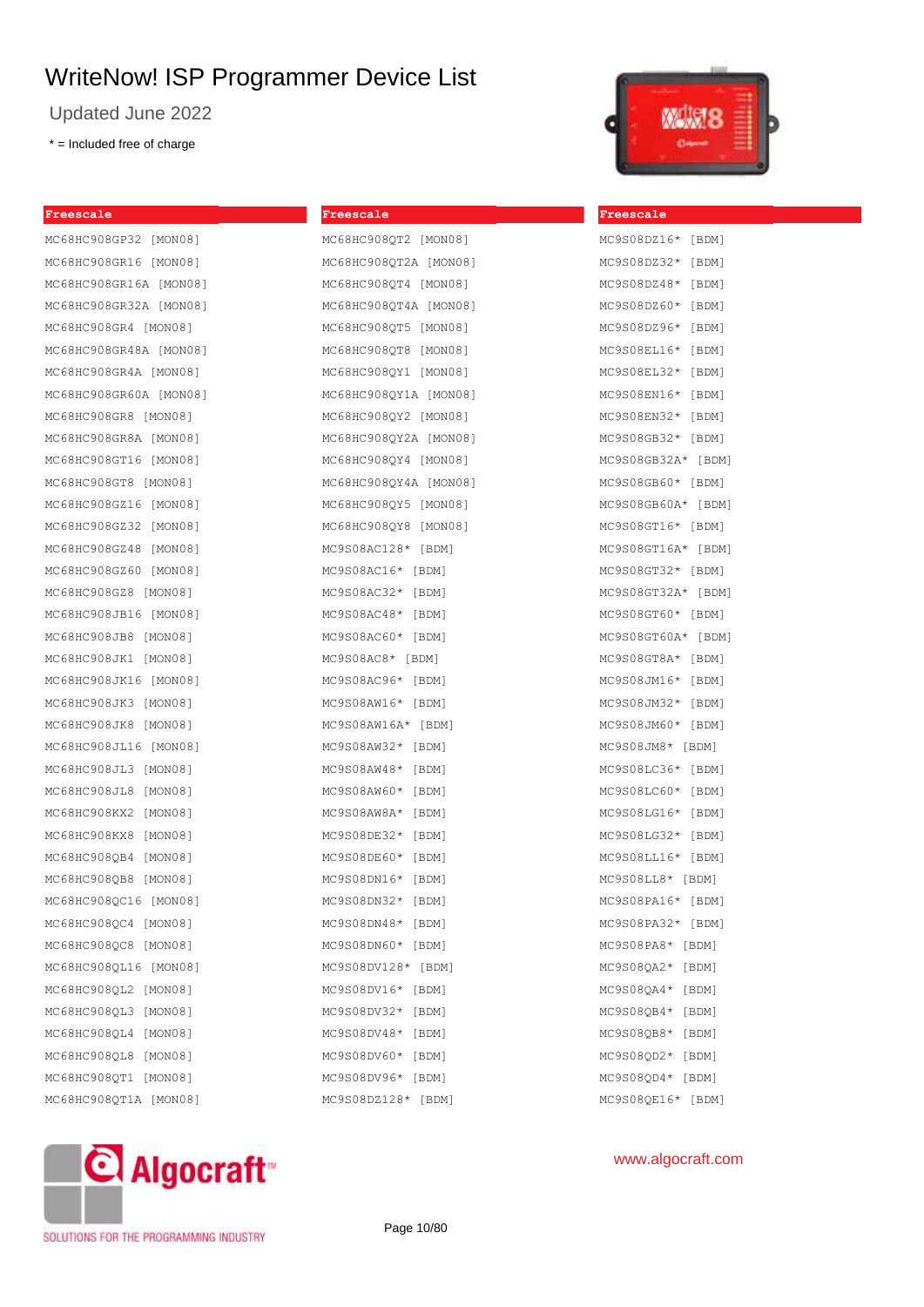**Freescale**

Updated June 2022

\* = Included free of charge

| Freescale           |
|---------------------|
| MC9S08QE32* [BDM]   |
| MC9S08QE4* [BDM]    |
| MC9S08QE8* [BDM]    |
| MC9S08QG4* [BDM]    |
| MC9S08QG8* [BDM]    |
| MC9S08RA16* [BDM]   |
| MC9S08RC16* [BDM]   |
| MC9S08RC32* [BDM]   |
| MC9S08RC60* [BDM]   |
| MC9S08RC8* [BDM]    |
| MC9S08RD16* [BDM]   |
| MC9S08RD32* [BDM]   |
| MC9S08RD60* [BDM]   |
| MC9S08RD8* [BDM]    |
| MC9S08RE16* [BDM]   |
| MC9S08RE32* [BDM]   |
| MC9S08RE60* [BDM]   |
| MC9S08RE8* [BDM]    |
| MC9S08RG32* [BDM]   |
| MC9S08RG60* [BDM]   |
| MC9S08SC4* [BDM]    |
| MC9S08SG16* [BDM]   |
| MC9S08SG32* [BDM]   |
| MC9S08SG4* [BDM]    |
| MC9S08SG8* [BDM]    |
| MC9S08SH16* [BDM]   |
| MC9S08SH32* [BDM]   |
| MC9S08SH4* [BDM]    |
| MC9S08SH8* [BDM]    |
| MC9S08SL16* [BDM]   |
| MC9S08SL8* [BDM]    |
| MC9S12C64 [BDM]     |
| MC9S12G128 [BDM]    |
| MC9S12G192 [BDM]    |
| MC9S12G240 [BDM]    |
| MC9S12G48 [BDM]     |
| MC9S12G64 [BDM]     |
| MC9S12G96 [BDM]     |
| MC9S12G96 ECC [BDM] |
| MC9S12GA128 [BDM]   |

| MC9S12GA192 [BDM]   |
|---------------------|
| MC9S12GA240 [BDM]   |
| MC9S12GA48 [BDM]    |
| MC9S12GA64 [BDM]    |
| MC9S12GA96 [BDM]    |
| MC9S12GN32 [BDM]    |
| MC9S12GN48 [BDM]    |
| MC9S12GNA32 [BDM]   |
| MC9S12P128 [BDM]    |
| MC9S12P32 [BDM]     |
| MC9S12P64 [BDM]     |
| MC9S12P96 [BDM]     |
| MC9S12VR32 [BDM]    |
| MC9S12VR48 [BDM]    |
| MC9S12VR64 [BDM]    |
| MC9S12XA256 [BDM]   |
| MC9S12XA512 [BDM]   |
| MC9S12XDP512 [BDM]  |
| MC9S12XDQ256 [BDM]  |
| MC9S12XDT256 [BDM]  |
| MC9S12XDT512 [BDM]  |
| MC9S12XEA128 [BDM]  |
| MC9S12XEA256 [BDM]  |
| MC9S12XEG128 [BDM]  |
| MC9S12XEG384 [BDM]  |
| MC9S12XEP100 [BDM]  |
| MC9S12XEP768 [BDM]  |
| MC9S12XEQ384 [BDM]  |
| MC9S12XEQ512 [BDM]  |
| MC9S12XES384 [BDM]  |
| MC9S12XET256 [BDM]  |
| 9S12XET512 [BDM]    |
| MC9S12XS128 [BDM]   |
| MC9S12XS256 [BDM]   |
| MC9S12XS64 [BDM]    |
| MC9S12ZVC128 [BDM]  |
| MC9S12ZVC192 [BDM]  |
| MC9S12ZVC64 [BDM]   |
| MC9S12ZVC96 [BDM]   |
| MC9S12ZVCA128 [BDM] |



#### **Freescale**

| MC9S12ZVCA192 [BDM]   |
|-----------------------|
| MC9S12ZVCA64 [BDM]    |
| MC9S12ZVCA96 [BDM]    |
| MC9S12ZVFP64 [BDM]    |
| MC9S12ZVHL32 [BDM]    |
| MC9S12ZVHL64 [BDM]    |
| MC9S12ZVHY32 [BDM]    |
| MC9S12ZVHY64 [BDM]    |
| MC9S12ZVL128 [BDM]    |
| MC9S12ZVL16 [BDM]     |
| MC9S12ZVL32 [BDM]     |
| MC9S12ZVL64 [BDM]     |
| MC9S12ZVL96 [BDM]     |
| MC9S12ZVLA128 [BDM]   |
| MC9S12ZVLA64 [BDM]    |
| MC9S12ZVLA96 [BDM]    |
| MC9S12ZVLS16 [BDM]    |
| MC9S12ZVLS32 [BDM]    |
| MC9S12ZVM128 [BDM]    |
| MC9S12ZVM16 [BDM]     |
| MC9S12ZVM32 [BDM]     |
| MC9S12ZVMB48 [BDM]    |
| MC9S12ZVMB64 [BDM]    |
| MC9S12ZVMBA48 [BDM]   |
| MC9S12ZVMBA64 [BDM]   |
| MC9S12ZVMC128 [BDM]   |
| MC9S12ZVMC256 [BDM]   |
| MC9S12ZVMC64 [BDM]    |
| MC9S12ZVML128 [BDM]   |
| MC9S12ZVML31 [BDM]    |
| MC9S12ZVML32 [BDM]    |
| MC9S12ZVML64<br>[BDM] |
| MCF51AG128 [BDM]      |
| MCF51AG96 [BDM]       |
| MCF51EM128 [BDM]      |
| MCF51EM256 [BDM]      |
| MK10DN512xxx10 [SWD]  |
| MK10DX128xxx10 [SWD]  |
| MK10DX256xxx10 [SWD]  |
| MK10N512xxx100 [SWD]  |

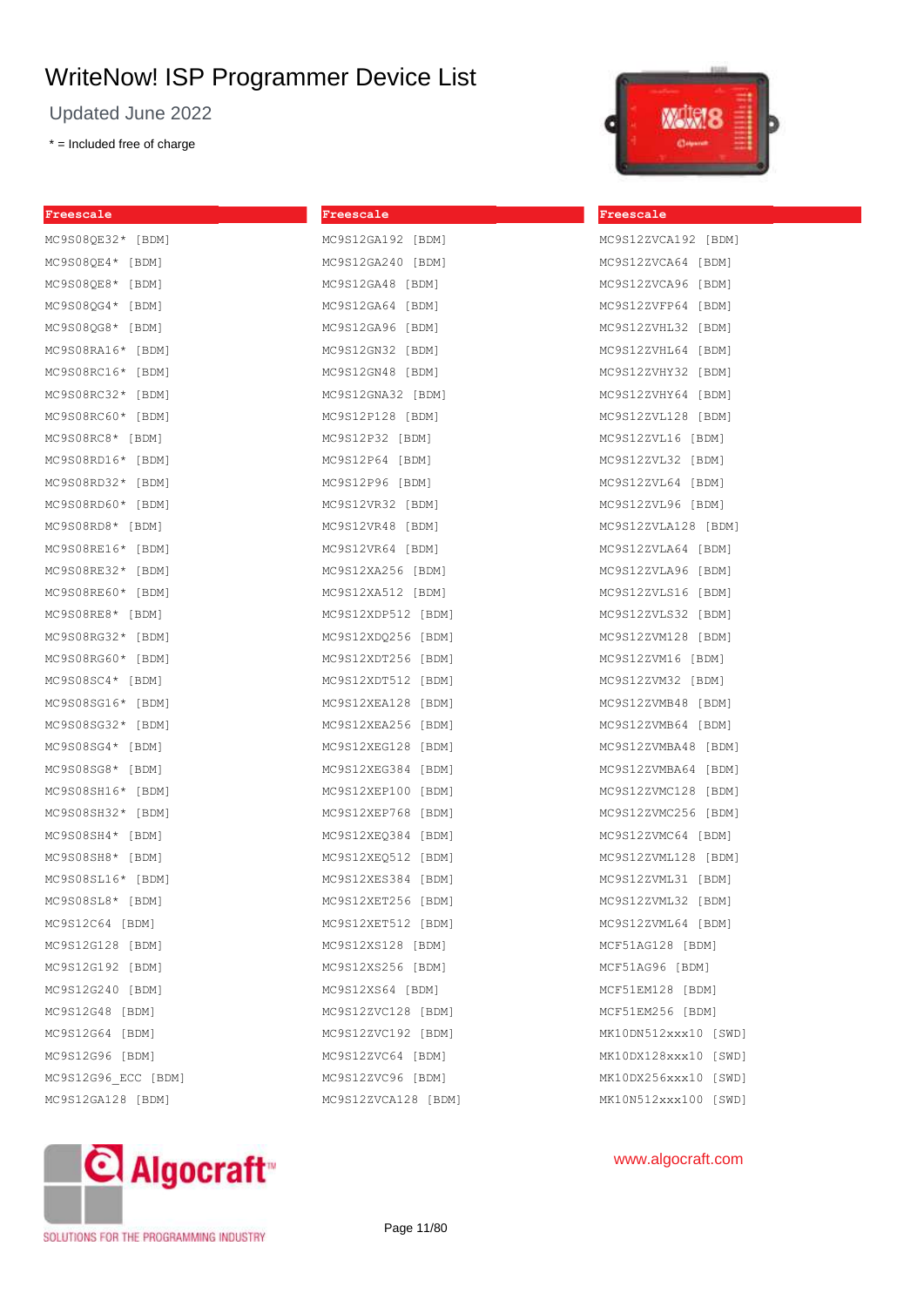**Freescale**

MKL34Z64xx4 [SWD] MKL36Z128xx4 [SWD] MKL36Z256xx4 [SWD] MKL36Z64xx4 [SWD] MKM14Z128xx5 [SWD] MKM14Z64xx5 [SWD] MKM33Z128xx5 [SWD] MKM33Z64xx5 [SWD] MKM34Z128xx5 [SWD] MKM34Z256xx7 [SWD] MKM35Z256xx7 [SWD] MKM35Z512xx7 [SWD] MKV44F64xxx16 [SWD] MKV56F1M0xxx24 [SWD] MKV56F512xxx24 [SWD] MKV58F1M0xxx24 [SWD] MKV58F512xxx24 [SWD] MKW21Z256xxx4 [SWD] MKW21Z512xxx4 [SWD] MKW31Z256xxx4 [SWD] MKW31Z512xxx4 [SWD] MKW36A512xxx4 [SWD] MKW41Z256xxx4 [SWD] MKW41Z512xxx4 [SWD] MM912F634 [BDM] MM912I637 [BDM] MM912J637 [BDM] MM9Z1H638 [BDM] MM9Z1I638 [BDM] MM9Z1J638 [BDM] MPC5516S [JTAG] MPC5517S [JTAG] MPC5533Mxx40 [JTAG] MPC5533Mxx66 [JTAG] MPC5533Mxx80 [JTAG] MPC5534Mxx40 [JTAG] MPC5534Mxx66 [JTAG] MPC5534Mxx80 [JTAG] MPC5554 [JTAG]

Updated June 2022

\* = Included free of charge

**Freescale**

| MK10X128xxx100 [SWD]         |  |
|------------------------------|--|
| MK10X256xxx100 [SWD]         |  |
| MK11DN512xxx5 [SWD]          |  |
| MK20DN512xxx10 [SWD]         |  |
| MK20DX128xxx10 [SWD]         |  |
| MK20DX256xxx10 [SWD]         |  |
| MK21FN1M0xxxx12 [SWD]        |  |
| MK24FN1M0xxx12 [SWD]         |  |
| MK24FN1M0xxx12 RS9116W [SWD] |  |
| MKE02Z32xxx2 [SWD]           |  |
| MKE02Z32xxx4 [SWD]           |  |
| MKE02Z64xxx2 [SWD]           |  |
| MKE02Z64xxx4 [SWD]           |  |
| MKE04Z128xxx4 [SWD]          |  |
| MKE04Z64xxx4 [SWD]           |  |
| MKE15Z128xxx7 [SWD]          |  |
| MKE15Z256xxx7 [SWD]          |  |
| MKE16F512xxx16 [SWD]         |  |
| MKE18F512xxx16 [SWD]         |  |
| MKL13Z32xx4 [SWD]            |  |
| MKL13Z64xx4 [SWD]            |  |
| MKL14Z32xx4 [SWD]            |  |
| MKL14Z64xx4 [SWD]            |  |
| MKL15Z128xx4 [SWD]           |  |
| MKL15Z32xx4 [SWD]            |  |
| MKL15Z64xx4 [SWD]            |  |
| MKL16Z128xx4 [SWD]           |  |
| MKL16Z256xx4 [SWD]           |  |
| MKL16Z32xx4 [SWD]            |  |
| MKL16Z64xx4 [SWD]            |  |
| MKL17Z128xx4 [SWD]           |  |
| MKL17Z256xx4 [SWD]           |  |
| MKL17Z32xx4 [SWD]            |  |
| MKL17Z64xx4 [SWD]            |  |
| MKL26Z128xxx4 [SWD]          |  |
| MKL26Z32xxx4 [SWD]           |  |
| MKL26Z64xxx4 [SWD]           |  |
| MKL33Z128xx4 [SWD]           |  |
| MKL33Z256xx4 [SWD]           |  |
| MKL33Z32xx4 [SWD]            |  |
|                              |  |

# MKL33Z64xx4 [SWD]



| <u>Freescale</u> |  |
|------------------|--|
| MPC5566 [JTAG]   |  |
| MPC5602B [JTAG]  |  |
| MPC5602C [JTAG]  |  |
| MPC5602D [JTAG]  |  |
| MPC5602P [JTAG]  |  |
| MPC5603B [JTAG]  |  |
| MPC5603C [JTAG]  |  |
| MPC5603P [JTAG]  |  |
| MPC5604B [JTAG]  |  |
| MPC5604C [JTAG]  |  |
| MPC5604E [JTAG]  |  |
| MPC5604P [JTAG]  |  |
| MPC5605B [JTAG]  |  |
| MPC5606B [JTAG]  |  |
| MPC5607B [JTAG]  |  |
| MPC5633M [JTAG]  |  |
| MPC5634M [JTAG]  |  |
| MPC5642A [JTAG]  |  |
| MPC5643L [JTAG]  |  |
| MPC5644A [JTAG]  |  |
| MPC5644B [JTAG]  |  |
| MPC5644C [JTAG]  |  |
| MPC5645B [JTAG]  |  |
| MPC5645C [JTAG]  |  |
| MPC5646B [JTAG]  |  |
| MPC5646C [JTAG]  |  |
| MPC5674F [JTAG]  |  |
| MPC5676R [JTAG]  |  |
| MPC5744P [JTAG]  |  |
| MPC5746C [JTAG]  |  |
| MPC5748G [JTAG]  |  |
| MPC5777C [JTAG]  |  |
| MWCT1001 [JTAG]  |  |
| MWCT1003 [JTAG]  |  |
| MWCT1011 [JTAG]  |  |
| MWCT1011B [JTAG] |  |
| MWCT1013 [JTAG]  |  |
| MWCT1101 [JTAG]  |  |
| MWCT1111 [JTAG]  |  |
| S9KEAZ128 [SWD]  |  |



## www.algocraft.com

SOLUTIONS FOR THE PROGRAMMING INDUSTRY

Page 12/80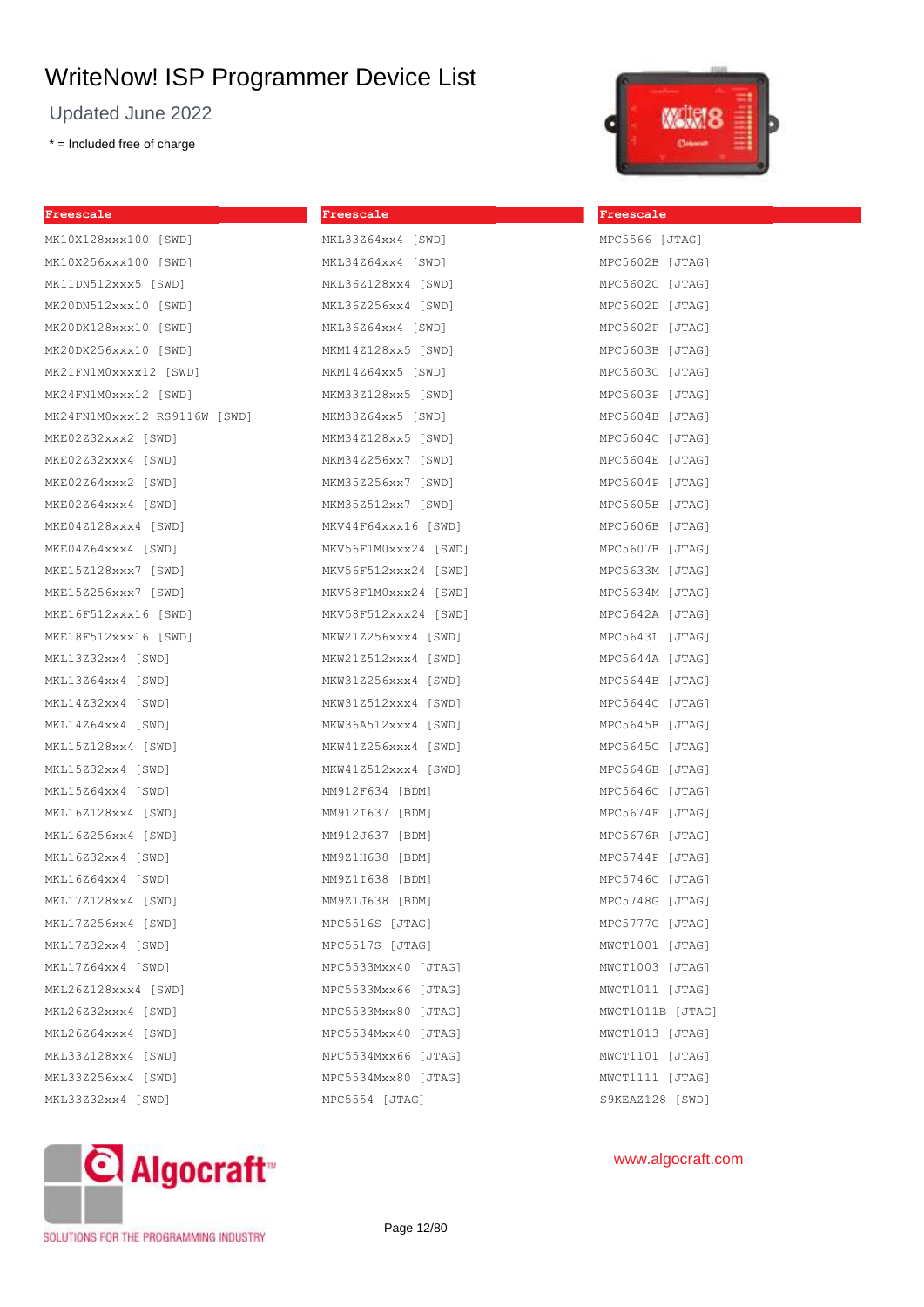Updated June 2022

\* = Included free of charge

| Freescale          | Fujitsu            |
|--------------------|--------------------|
| S9KEAZ64 [SWD]     | MB95F632H [UART]   |
| S9KEAZN16 [SWD]    | MB95F632K [UART]   |
| S9KEAZN32 [SWD]    | MB95F633H [UART]   |
| S9KEAZN64 [SWD]    | MB95F633K [UART]   |
| S9KEAZN8 [SWD]     | MB95F634H [UART]   |
| SPC5602B [JTAG]    | MB95F634K [UART]   |
| SPC5602C [JTAG]    | MB95F636H [UART]   |
| SPC5602D [JTAG]    | MB95F636K [UART]   |
| SPC5602P [JTAG]    | MB96F313ASB [UART] |
| SPC5603B [JTAG]    | MB96F313RSB [UART] |
| SPC5603C [JTAG]    | MB96F313RWB [UART] |
| SPC5603P [JTAG]    | MB96F315RSB [UART] |
| SPC5604B [JTAG]    | MB96F315RWB [UART] |
| SPC5604C [JTAG]    | MB96F315YSA [UART] |
| SPC5604E [JTAG]    | MB96F315YWA [UART] |
| SPC5604P [JTAG]    | MB96F353ASA [UART] |
| SPC5605B [JTAG]    | MB96F353ASB [UART] |
| SPC5606B [JTAG]    | MB96F353AWA [UART] |
| SPC5607B [JTAG]    | MB96F353AWB [UART] |
| SPC5633M [JTAG]    | MB96F353RSA [UART] |
| SPC5634M [JTAG]    | MB96F353RSB [UART] |
| SPC5642A [JTAG]    | MB96F353RWA [UART] |
| SPC5643L [JTAG]    | MB96F353RWB [UART] |
| SPC5644A [JTAG]    | MB96F355ASA [UART] |
| SPC5644B [JTAG]    | MB96F355ASB [UART] |
| SPC5644C [JTAG]    | MB96F355AWA [UART] |
| SPC5645B [JTAG]    | MB96F355AWB [UART] |
| SPC5645C [JTAG]    | MB96F355RSA [UART] |
| SPC5646B [JTAG]    | MB96F355RSB [UART] |
| SPC5646C [JTAG]    | MB96F355RWA [UART] |
| SPC5674F [JTAG]    | MB96F355RWB [UART] |
| SPC5676R [JTAG]    | MB96F355YSA [UART] |
| SPC5744P [JTAG]    | MB96F356ASB [UART] |
| SPC5746C [JTAG]    | MB96F356AWB [UART] |
| SPC5748G [JTAG]    | MB96F356RSA [UART] |
| SPC5777C [JTAG]    | MB96F356RSB [UART] |
|                    | MB96F356RWA [UART] |
| Fujitsu            | MB96F356RWB [UART] |
| MB95D108AHS [UART] | MB96F356YSA [UART] |



#### **Fujitsu**

| MB96F356YWA [UART] |        |
|--------------------|--------|
| MB96F356YWB        | [UART] |
| MB96F612ABPMC      | [UART] |
| MB96F612RBPMC      | [UART] |
| MB96F613ABPMC      | [UART] |
| MB96F613RBPMC      | [UART] |
| MB96F615ABPMC      | [UART] |
| MB96F615RBPMC      | [UART] |
| MB96F622AB         | [UART] |
| MB96F622RB         | [UART] |
| MB96F623AB         | [UART] |
| MB96F623RB         | [UART] |
| MB96F625AB         | [UART] |
| MB96F625RB         | [UART] |
| MB96F643ABPMC      | [UART] |
| MB96F643RBPMC      | [UART] |
| MB96F645ABPMC      | [UART] |
| MB96F645RBPMC      | [UART] |
| MB96F646RBPMC      | [UART] |
| MB96F647RBPMC      | [UART] |
| MB96F6B5RBPMC      | [UART] |
| MB96F6B6RBPMC      | [UART] |

#### **GigaDevice**

| GD25Q128C* |  |  | [SPI] |  |
|------------|--|--|-------|--|
| GD25Q16C*  |  |  | [SPI] |  |
| GD25Q32C*  |  |  | [SPI] |  |
| GD25064C*  |  |  | [SPI] |  |
| GD32F303CC |  |  | [SWD] |  |
| GD32F303CE |  |  | [SWD] |  |
| GD32F303RC |  |  | [SWD] |  |
| GD32F303RE |  |  | [SWD] |  |
| GD32F303VC |  |  | [SWD] |  |
| GD32F303VE |  |  | [SWD] |  |
| GD32F303ZC |  |  | [SWD] |  |
| GD32F303ZE |  |  | [SWD] |  |

## **Holtek**

HT24LC02\* [I2C] HT24LC04\* [I2C]

# C Algocraft<sup>®</sup>

MB95F108AS [UART]

SOLUTIONS FOR THE PROGRAMMING INDUSTRY

Page 13/80

MB96F356YSB [UART]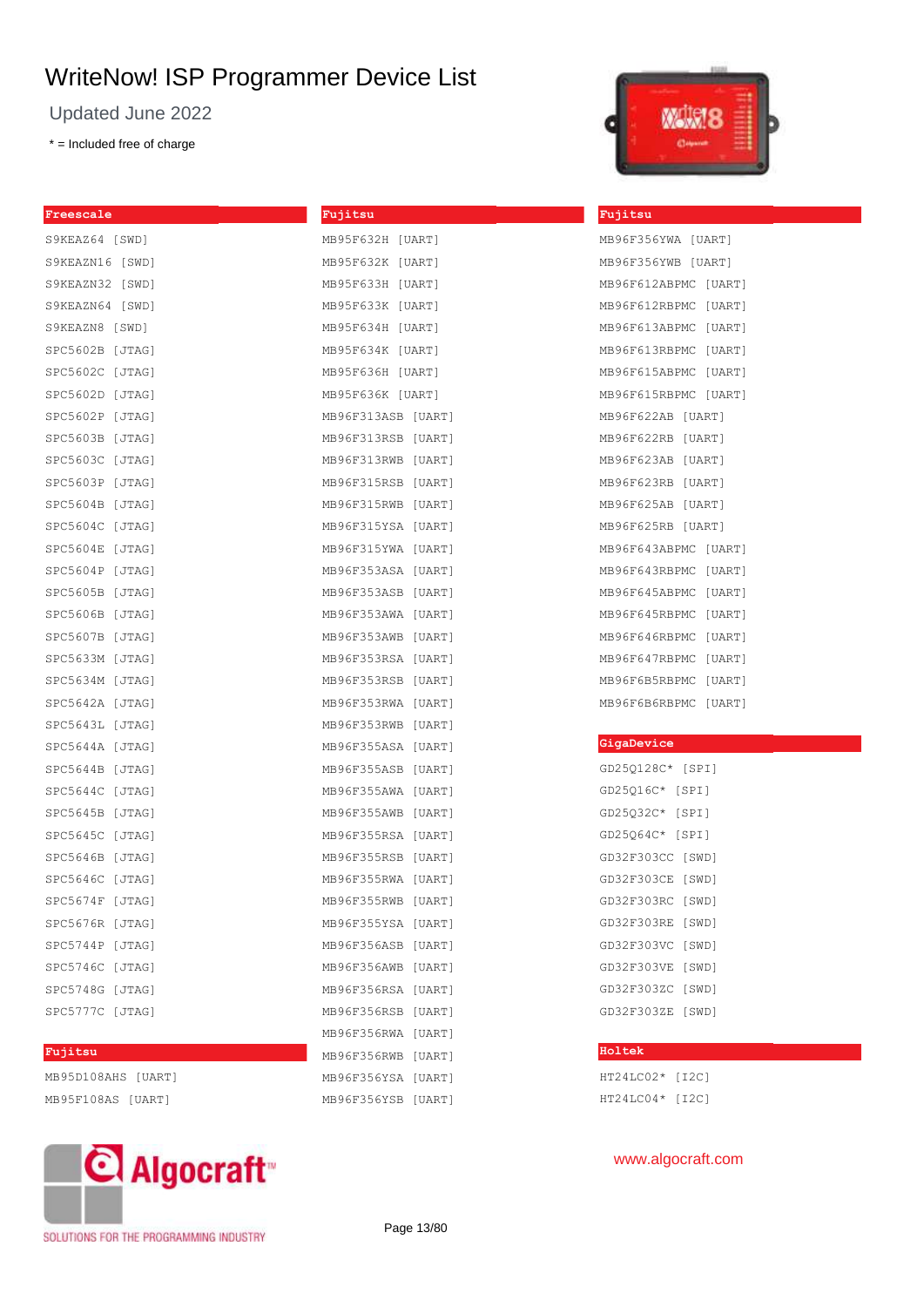**Infineon**

CY96F355AWB [UART]

Updated June 2022

\* = Included free of charge

| Holtek      |         |
|-------------|---------|
| HT24LC08*   | [I2C]   |
| $HT24LC16*$ | [I2C]   |
| $HT24TC32*$ | [I2C]   |
| $HT24TC64*$ | [I2C]   |
| HT93LC46*   | [uWire] |
| HT93LC66*   | [uWire] |
| HT93LC86*   | [uWire] |
|             |         |

#### **Hynix**

H26M31001F [eMMC Bus] H26M42003G [eMMC Bus]

#### **IDT**

P9260 [I2C] P9261 [I2C]

### **indieSemiconductor**

8067-C2 [SWD] IND10051-C1 [SWD] UT80-C7 [SWD]

### **Infineon**

| CY96F313ASB | [UART] |
|-------------|--------|
| CY96F313RSB | [UART] |
| CY96F313RWB | [UART] |
| CY96F315RSB | [UART] |
| CY96F315RWB | [UART] |
| CY96F315YSA | [UART] |
| CY96F315YWA | [UART] |
| CY96F353ASA | [UART] |
| CY96F353ASB | [UART] |
| CY96F353AWA | [UART] |
| CY96F353AWB | [UART] |
| CY96F353RSA | [UART] |
| CY96F353RSB | [UART] |
| CY96F353RWA | [UART] |
| CY96F353RWB | [UART] |
| CY96F355ASA | [UART] |
| CY96F355ASB | [UART] |
| CY96F355AWA | [UART] |

| CY96F355RSA<br>[UART]   |
|-------------------------|
| CY96F355RSB<br>[UART]   |
| CY96F355RWA [UART]      |
| CY96F355RWB [UART]      |
| CY96F355YSA<br>[UART]   |
| CY96F356ASB<br>[UART]   |
| CY96F356AWB<br>[UART]   |
| CY96F356RSA<br>[UART]   |
| CY96F356RSB<br>[UART]   |
| CY96F356RWA<br>[UART]   |
| CY96F356RWB<br>[UART]   |
| CY96F356YSA [UART]      |
| CY96F356YSB<br>[UART]   |
| CY96F356YWA [UART]      |
| CY96F356YWB [UART]      |
| CY96F612ABPMC [UART]    |
| CY96F612RBPMC [UART]    |
| CY96F613ABPMC [UART]    |
| CY96F613RBPMC [UART]    |
| CY96F615ABPMC [UART]    |
| CY96F615RBPMC [UART]    |
| CY96F622AB [UART]       |
| CY96F622RB [UART]       |
| CY96F623AB [UART]       |
| CY96F623RB [UART]       |
| CY96F625AB [UART]       |
| CY96F625RB [UART]       |
| CY96F643ABPMC [UART]    |
| CY96F643RBPMC [UART]    |
| CY96F645ABPMC [UART]    |
| CY96F645RBPMC [UART]    |
| CY96F646RBPMC [UART]    |
| CY96F647RBPMC [UART]    |
| CY96F6B5RBPMC<br>[UART] |
| CY96F6B6RBPMC<br>[UART] |
| CYT2B73B [SWD]          |
| CYT2B73C [SWD]          |
| CYT2B74B<br>[SWD]       |



**Infineon**

| CYT2B75B [SWD]                |             |
|-------------------------------|-------------|
| CYT2B75C [SWD]                |             |
| CYT2B77B [SWD]                |             |
| CYT2B77C [SWD]                |             |
| CYT2B78B [SWD]                |             |
| CYT2B78C [SWD]                |             |
| CYT2B93B [SWD]                |             |
| CYT2B93C [SWD]                |             |
| CYT2B94B [SWD]                |             |
| CYT2B94C [SWD]                |             |
| CYT2B95B [SWD]                |             |
| CYT2B95C [SWD]                |             |
| CYT2B97B [SWD]                |             |
| CYT2B97C [SWD]                |             |
| CYT2B98B [SWD]                |             |
| CYT2B98C [SWD]                |             |
| S28HL01GT [SPI,OSPI]          |             |
| S28HL02GT [SPI,OSPI]          |             |
| S28HL256T [SPI,OSPI]          |             |
| S28HL512T [SPI,OSPI]          |             |
| S28HS01GT [SPI,OSPI]          |             |
| S28HS02GT [SPI,OSPI]          |             |
| S28HS256T [SPI,OSPI]          |             |
| S28HS512T [SPI,OSPI]          |             |
| TC212L-8F133F-AB [JTAG, DAP]  |             |
| TC212L-8F133F-AC [JTAG, DAP]  |             |
| TC212L-8F133N-AC [JTAG,DAP]   |             |
| TC212S-8F133F-AB [JTAG,DAP]   |             |
| TC212S-8F133F-AC [JTAG,DAP]   |             |
| TC212S-8F133N-AC [JTAG, DAP]  |             |
| TC213L-8F133F-AB [JTAG, DAP]  |             |
| TC213L-8F133F-AC              | [JTAG, DAP] |
| TC213L-8F133N-AC [JTAG,DAP]   |             |
| TC213S-8F133F-AB [JTAG,DAP]   |             |
| TC214L-8F133F-AB [JTAG,DAP]   |             |
| TC214L-8F133N-AC [JTAG,DAP]   |             |
| TC214S-8F133F-AB [JTAG,DAP]   |             |
| TC222L-12F133F-AB [JTAG,DAP]  |             |
| TC222L-16F133F-AB [JTAG, DAP] |             |
| TC222L-16F133F-AC [JTAG, DAP] |             |



www.algocraft.com

CYT2B74C [SWD]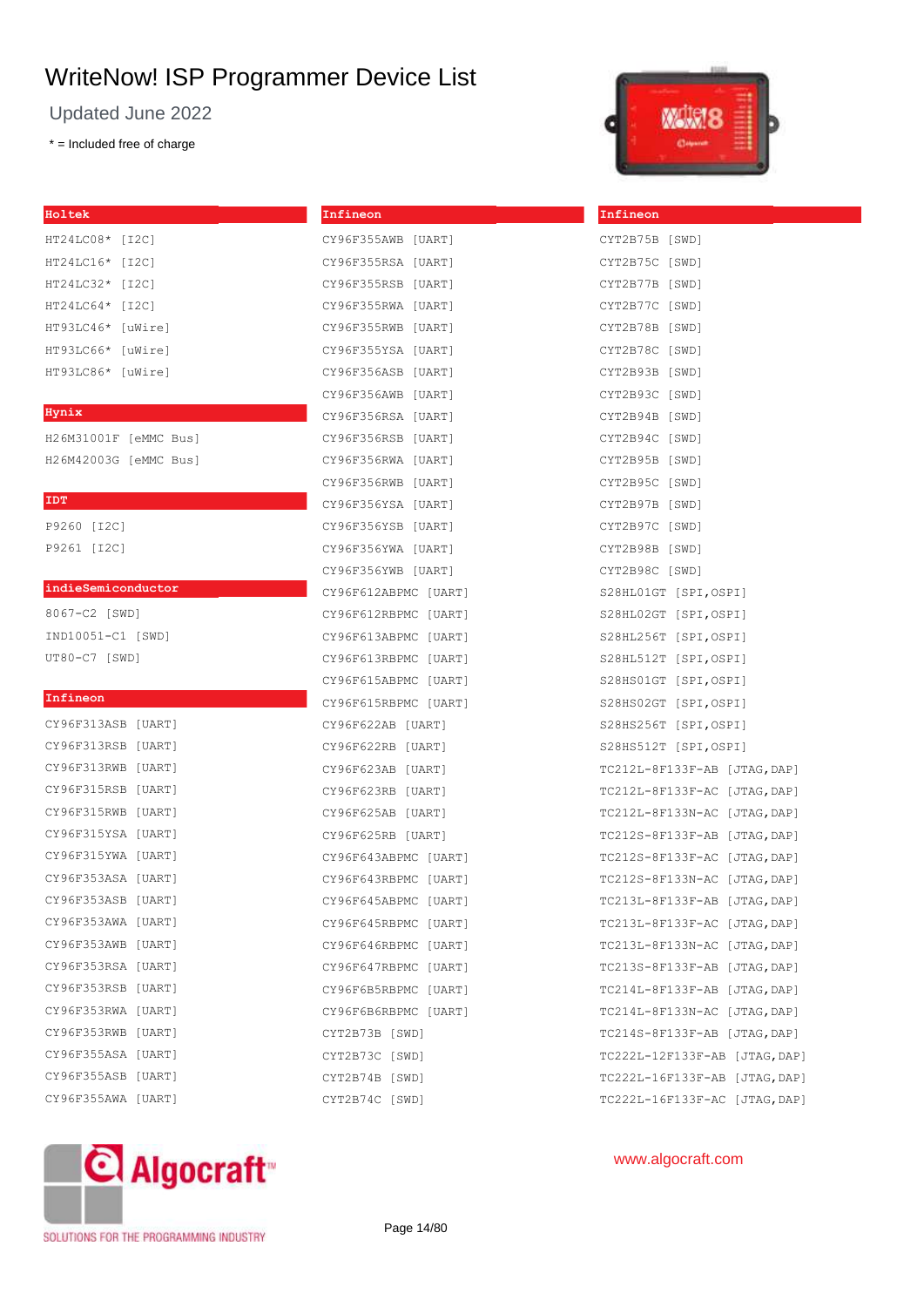Updated June 2022

\* = Included free of charge

| Infineon                       |             |
|--------------------------------|-------------|
| TC222L-16F133N-AC              | [JTAG, DAP] |
| TC222S-12F133F-AB              | [JTAG, DAP] |
| TC222S-12F133F-AC              | [JTAG, DAP] |
| TC222S-12F133N-AC              | [JTAG, DAP] |
| TC222S-16F133F-AB              | [JTAG, DAP] |
| TC222S-16F133F-AC              | [JTAG, DAP] |
| TC222S-16F133N-AC              | [JTAG, DAP] |
| TC223L-12F133F-AB              | [JTAG, DAP] |
| TC223L-12F133F-AC              | [JTAG, DAP] |
| TC223L-16F133F-AB              | [JTAG, DAP] |
| TC223L-16F133F-AC              | [JTAG, DAP] |
| TC223L-16F133N-AC              | [JTAG, DAP] |
| TC223S-12F133F-AB              | [JTAG, DAP] |
| TC223S-16F133F-AB              | [JTAG, DAP] |
| TC223S-16F133F-AC              | [JTAG, DAP] |
| TC224L-16F133F-AB              | [JTAG, DAP] |
| TC224L-16F133F-AC              | [JTAG, DAP] |
| TC224L-16F133N-AC              | [JTAG, DAP] |
| TC224S-16F133F-AB              | [JTAG, DAP] |
| TC233L-16F200F-AB              | [JTAG, DAP] |
| TC233L-32F200F-AB              | [JTAG, DAP] |
| TC233L-32F200F-AC              | [JTAG, DAP] |
| TC233L-32F200N-AC              | [JTAG, DAP] |
| TC233LP-16F200F [JTAG,DAP]     |             |
| TC233LP-16F200F-AB             | [JTAG, DAP] |
| TC233LP-16F200F-AC             | [JTAG, DAP] |
| TC233LP-16F200N [JTAG, DAP]    |             |
| TC233LP-32F200F-AB             | [JTAG, DAP] |
| TC233LP-32F200F-AC [JTAG, DAP] |             |
| TC233LP-32F200N-AC             | [JTAG, DAP] |
| TC233S-32F200N-AC [JTAG, DAP]  |             |
| TC233SP-32F200N-AC [JTAG, DAP] |             |
| TC234L-32F200F-AB [JTAG, DAP]  |             |
| TC234L-32F200F-AC [JTAG, DAP]  |             |
| TC234L-32F200N-AC [JTAG, DAP]  |             |
| TC234LA-32F200F-AB             | [JTAG, DAP] |
| TC234LP-16F200F-AB             | [JTAG, DAP] |
| TC234LP-16F200F-AC             | [JTAG, DAP] |
| TC234LP-32F200F-AB             | [JTAG, DAP] |
| TC234LP-32F200F-AC             | [JTAG, DAP] |



| TC234LP-32F200N-AC [JTAG,DAP]     |
|-----------------------------------|
| TC234LX-32F200F-AB [JTAG,DAP]     |
| TC237L-32F200S-AB [JTAG,DAP]      |
| TC237L-32F200S-AC [JTAG,DAP]      |
| TC237LP-32F200N-AC [JTAG, DAP]    |
| TC237LP-32F200S-AB [JTAG, DAP]    |
| TC237LP-32F200S-AC [JTAG, DAP]    |
| TC264D-40F200N-BC [JTAG,DAP]      |
| TC264D-40F200W-BB [JTAG,DAP]      |
| TC264D-40F200W-BC [JTAG,DAP]      |
| TC264DA-40F200N-BC<br>[JTAG, DAP] |
| TC264DA-40F200W-BB [JTAG,DAP]     |
| TC264DA-40F200W-BC [JTAG,DAP]     |
| TC264DC-40F200W-BB [JTAG,DAP]     |
| TC264DC-40F200W-BC [JTAG,DAP]     |
| TC265D-40F200N-BC [JTAG, DAP]     |
| TC265D-40F200W-BB [JTAG,DAP]      |
| TC265D-40F200W-BC [JTAG, DAP]     |
| TC265DC-40F200W-BB<br>[JTAG, DAP] |
| TC265DC-40F200W-BC [JTAG, DAP]    |
| TC267D-40F200N-BC [JTAG, DAP]     |
| TC267D-40F200S-BB [JTAG,DAP]      |
| TC267D-40F200S-BC [JTAG,DAP]      |
| TC275T-64F200W-CA [JTAG,DAP]      |
| TC275T-64F200W-DB [JTAG,DAP]      |
| TC275T-64F200W-DC [JTAG, DAP]     |
| TC275TC-64F200W-CA [JTAG, DAP]    |
| TC275TC-64F200W-DB [JTAG, DAP]    |
| TC275TC-64F200W-DC [JTAG, DAP]    |
| TC275TP-64F200N-DC<br>[JTAG, DAP] |
| TC275TP-64F200W-BC<br>[JTAG, DAP] |
| TC275TP-64F200W-CA<br>[JTAG, DAP] |
| TC275TP-64F200W-DB [JTAG, DAP]    |
| TC277T-64F200N-DC [JTAG,DAP]      |
| TC277T-64F200S [JTAG, DAP]        |
| TC277T-64F200S-CA [JTAG, DAP]     |
| TC277T-64F200S-DB [JTAG, DAP]     |
| TC277T-64F200S-DC [JTAG,DAP]      |
| TC277TC-64F200S-CA [JTAG,DAP]     |
| TC277TC-64F200S-DB [JTAG, DAP]    |



### **Infineon**

| TC277TC-64F200S-DC [JTAG, DAP] |             |
|--------------------------------|-------------|
| TC277TP-64F200N-DC [JTAG, DAP] |             |
| TC277TP-64F200S [JTAG, DAP]    |             |
| TC277TP-64F200S-BC [JTAG, DAP] |             |
| TC277TP-64F200S-CA [JTAG, DAP] |             |
| TC277TP-64F200S-DB             | [JTAG, DAP] |
| TC297T-128F300S-BB [JTAG, DAP] |             |
| TC297T-128F300S-BC [JTAG, DAP] |             |
| TC297TA-128F300N-BC            | [JTAG, DAP] |
| TC297TA-128F300S-BB            | [JTAG, DAP] |
| TC297TB-128F300S-BB            | [JTAG, DAP] |
| TC297TF-128F300S-AA            | [JTAG, DAP] |
| TC297TF-128F300S-BB            | [JTAG, DAP] |
| TC297TP-128F300N-BC            | [JTAG, DAP] |
| TC297TP-128F300S-BB            | [JTAG, DAP] |
| TC297TP-128F300S-BC            | [JTAG, DAP] |
| TC297TX-128F300N-BC            | [JTAG, DAP] |
| TC297TX-128F300S-BB            | [JTAG, DAP] |
| TC297TX-128F300S-BC            | [JTAG, DAP] |
| TC297TY-128F300S-BB            | [JTAG, DAP] |
| TC299T-128F300S-BC [JTAG, DAP] |             |
| TC299TP-128F300N-BC            | [JTAG, DAP] |
| TC299TP-128F300S-BB            | [JTAG, DAP] |
| TC299TP-128F300S-BC            | [JTAG, DAP] |
| TC299TX-128F300N-BC            | [JTAG, DAP] |
| TC299TX-128F300S-BB            | [JTAG, DAP] |
| TC299TX-128F300S-BC            | [JTAG, DAP] |
| TC299TY-128F300S-BB            | [JTAG, DAP] |
| TC322LP-16F160F [JTAG, DAP]    |             |
| TC322LS-24F160F [JTAG, DAP]    |             |
| TC323L-24F200F [JTAG, DAP]     |             |
| TC323LP-16F160F [JTAG,DAP]     |             |
| TC323LP-24F200F [JTAG, DAP]    |             |
| TC323LS-24F160F [JTAG, DAP]    |             |
| TC324L-24F200F [JTAG, DAP]     |             |
| TC324LP-16F160F [JTAG, DAP]    |             |
| TC324LP-24F200F [JTAG,DAP]     |             |
| TC327LP-16F160S [JTAG, DAP]    |             |
| TC332LP-32F200F [JTAG,DAP]     |             |
| TC332LP-32F300F [JTAG, DAP]    |             |



## www.algocraft.com

SOLUTIONS FOR THE PROGRAMMING INDUSTRY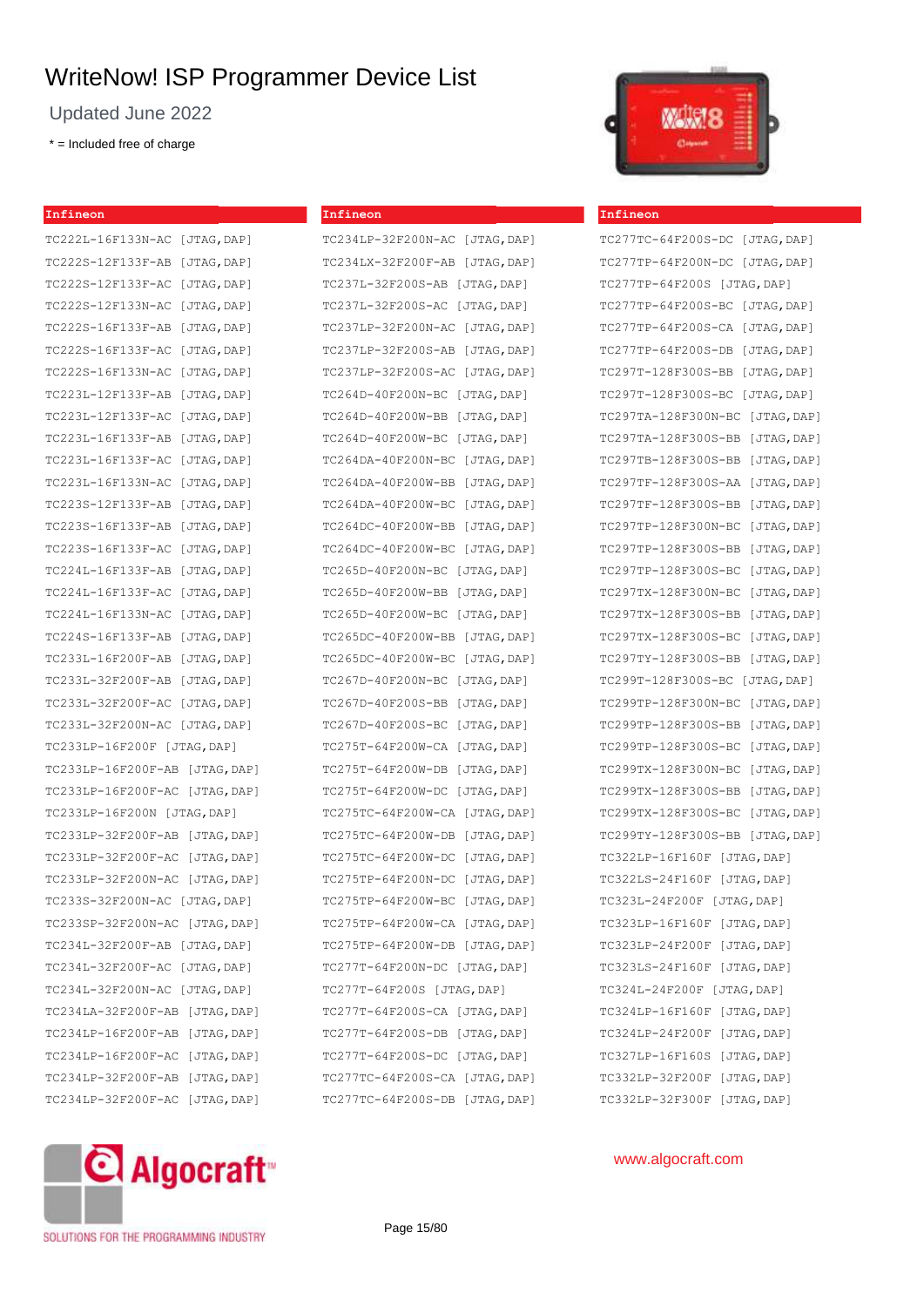Updated June 2022

\* = Included free of charge

**Infineon**

## TC333L-32F200F [JTAG,DAP] TC333LP-32F200F [JTAG,DAP] TC333LP-32F300F [JTAG,DAP] TC334L-32F200F [JTAG,DAP] TC334LP-32F200F [JTAG,DAP] TC334LP-32F300F [JTAG,DAP] TC336DA-32F200S [JTAG,DAP] TC336LP-32F200S [JTAG,DAP] TC336LP-32F300S [JTAG,DAP] TC337DA-32F200S [JTAG,DAP] TC337LP-32F200S [JTAG,DAP] TC337LP-32F300S [JTAG,DAP] TC357TA-64F300S [JTAG,DAP] TC357TH-64F300S [JTAG,DAP] TC364DP-48F200F [JTAG,DAP] TC364DP-48F300F [JTAG,DAP] TC364DP-64F300F [JTAG,DAP] TC364DP-64F300S [JTAG,DAP] TC364DP-64F300W [JTAG,DAP] TC365DP-64F200W [JTAG,DAP] TC365DP-64F300W [JTAG,DAP] TC366DP-64F300S [JTAG,DAP] TC367DP-48F200S [JTAG,DAP] TC367DP-48F300S [JTAG,DAP] TC367DP-64F300S [JTAG,DAP] TC375TE-96F300W [JTAG,DAP] TC375TP-96F300W [JTAG,DAP] TC377DP-96F300S [JTAG,DAP] TC377TE-96F300S [JTAG,DAP] TC377TP-96F300S [JTAG,DAP] TC377TX-96F300S [JTAG,DAP] TC387QP-160F300S [JTAG,DAP] TC387TP-128F300S [JTAG,DAP] TC397QA-160F300S [JTAG,DAP] TC397QP-192F300S [JTAG,DAP] TC397QP-256F300S [JTAG,DAP] TC397TT-256F300S [JTAG,DAP] TC397XA-256F300S [JTAG,DAP] TC397XP-256F300S [JTAG,DAP] TC397XT-256F300S [JTAG,DAP]



| TC397XX-256F300S [JTAG,DAP]  |
|------------------------------|
| TC397XZ-256F300S [JTAG,DAP]  |
| TC399XP-256F300S [JTAG, DAP] |
| TC399XX-256F300S [JTAG, DAP] |
| TLE9842-2QX [SWD]            |
| TLE9842QX [SWD]              |
| TLE9843-2QX [SWD]            |
| TLE9843QX [SWD]              |
| TLE9844-20X [SWD]            |
| TLE9844QX [SWD]              |
| TLE9845QX [SWD]              |
| TLE9850QX [SWD]              |
| TLE9851QX [SWD]              |
| TLE9852QX [SWD]              |
| TLE9853QX [SWD]              |
| TLE9854QX [SWD]              |
| TLE9855QX [SWD]              |
| TLE9861QX-BF [SWD]           |
| TLE9862QX-BF [SWD]           |
| TLE9867QX-BF [SWD]           |
| TLE9868QX-BF [SWD]           |
| TLE9869QX-BF [SWD]           |
| TLE9877QX-BF [SWD]           |
| TLE9879QX-BF [SWD]           |
| XC164CM-16F20F [UART]        |
| XC164CM-16F40F [UART]        |
| XC164CS-32F20F [UART]        |
| XC164CS-32F40F [UART]        |
| XC2030M-104F80 [JTAG, UART]  |
| XC2030N-40F80 [JTAG, UART]   |
| XC2060M-104F80 [JTAG,UART]   |
| XC2060N-40F80 [JTAG,UART]    |
| XC2080M-104F80 [JTAG,UART]   |
| XC2224L-20F66 [JTAG]         |
| XC2230L-12F66 [JTAG]         |
| XC2230L-20F66 [JTAG]         |
| XC2232N-24F40 [JTAG, UART]   |
| XC2232N-24F66 [JTAG,UART]    |
| XC2232N-24F80 [JTAG,UART]    |
| XC2232N-40F40 [JTAG,UART]    |



#### **Infineon**

| XC2232N-40F66               | [JTAG, UART] |
|-----------------------------|--------------|
| XC2232N-40F80 [JTAG, UART]  |              |
| XC2232N-8F40 [JTAG, UART]   |              |
| XC2232N-8F66 [JTAG, UART]   |              |
| XC2232N-8F80 [JTAG,UART]    |              |
| XC2234L-12F66 [JTAG]        |              |
| XC2234L-20F66 [JTAG]        |              |
| XC2234N-16F40               | [JTAG, UART] |
| XC2234N-16F66               | [JTAG, UART] |
| XC2234N-16F80               | [JTAG, UART] |
| XC2234N-24F40               | [JTAG, UART] |
| XC2234N-24F66               | [JTAG, UART] |
| XC2234N-24F80               | [JTAG, UART] |
| XC2234N-40F40               | [JTAG, UART] |
| XC2234N-40F66               | [JTAG, UART] |
| XC2234N-40F80               | [JTAG, UART] |
| XC2236N-16F40               | [JTAG, UART] |
| XC2236N-16F66               | [JTAG, UART] |
| XC2236N-16F80               | [JTAG, UART] |
| XC2236N-24F40               | [JTAG, UART] |
| XC2236N-24F66               | [JTAG,UART]  |
| XC2236N-24F80               | [JTAG, UART] |
| XC2236N-40F40               | [JTAG, UART] |
| XC2236N-40F66               | [JTAG, UART] |
| XC2236N-40F80 [JTAG, UART]  |              |
| XC2237M-104F66 [JTAG, UART] |              |
| XC2237M-104F80              | [JTAG, UART] |
| XC2237M-56F66 [JTAG, UART]  |              |
| XC2237M-56F80 [JTAG, UART]  |              |
| XC2238M-56F66               | [JTAG, UART] |
| XC2238M-56F80 [JTAG, UART]  |              |
| XC2238N-24F40 [JTAG, UART]  |              |
| XC2238N-24F66               | [JTAG, UART] |
| XC2238N-24F80               | [JTAG, UART] |
| XC2238N-40F40               | [JTAG,UART]  |
| XC2238N-40F66               | [JTAG, UART] |
| XC2238N-40F80               | [JTAG,UART]  |
| XC2239M-72F66               | [JTAG, UART] |
| XC2239M-72F80               | [JTAG,UART]  |
| XC2261N-24F40               | [JTAG,UART]  |



## www.algocraft.com

SOLUTIONS FOR THE PROGRAMMING INDUSTRY

Page 16/80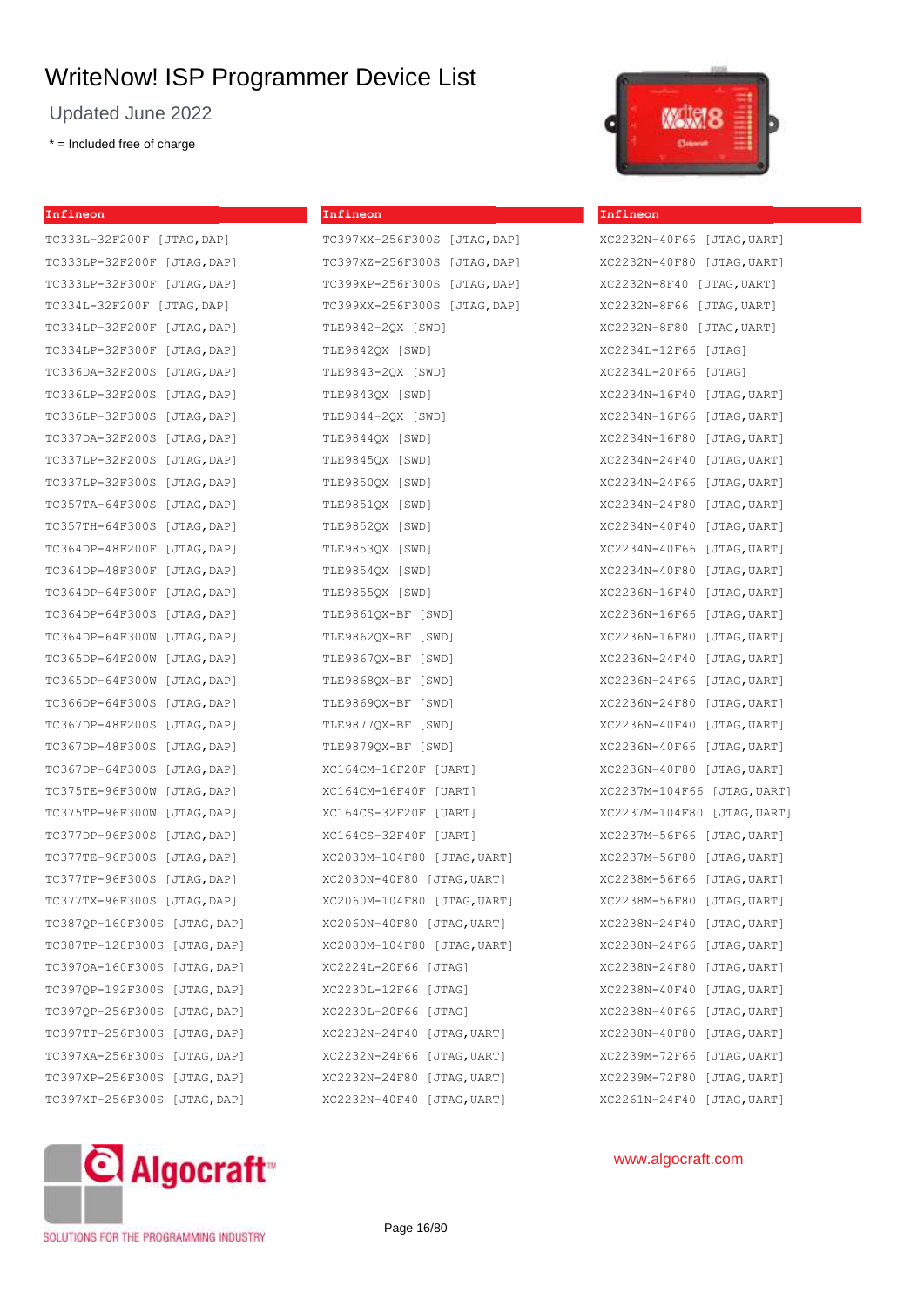Updated June 2022

\* = Included free of charge

**Infineon**

| XC2261N-24F66 [JTAG,UART]      |
|--------------------------------|
| XC2261N-24F80 [JTAG,UART]      |
| XC2263M-104F66 [JTAG,UART]     |
| XC2263M-104F80<br>[JTAG, UART] |
| XC2263M-56F66<br>[JTAG,UART]   |
| XC2263M-56F80<br>[JTAG,UART]   |
| XC2263M-72F66<br>[JTAG, UART]  |
| XC2263M-72F80<br>[JTAG, UART]  |
| XC2263N-16F40<br>[JTAG,UART]   |
| XC2263N-16F66<br>[JTAG,UART]   |
| XC2263N-16F80<br>[JTAG,UART]   |
| XC2263N-24F40<br>[JTAG,UART]   |
| XC2263N-24F66<br>[JTAG,UART]   |
| XC2263N-24F80<br>[JTAG,UART]   |
| XC2263N-40F40<br>[JTAG, UART]  |
| XC2263N-40F66<br>[JTAG,UART]   |
| XC2263N-40F80<br>[JTAG,UART]   |
| XC2264-56F66 [JTAG,UART]       |
| XC2264-56F80<br>[JTAG,UART]    |
| XC2264-72F66 [JTAG,UART]       |
| XC2264-72F80 [JTAG,UART]       |
| XC2264-96F66<br>[JTAG, UART]   |
| XC2264-96F80 [JTAG, UART]      |
| XC2264M-104F66 [JTAG,UART]     |
| XC2264M-104F80 [JTAG,UART]     |
| XC2264M-56F66<br>[JTAG,UART]   |
| XC2264M-56F80<br>[JTAG, UART]  |
| XC2264M-72F66<br>[JTAG,UART]   |
| XC2264M-72F80<br>[JTAG,UART]   |
| XC2264N-16F40<br>[JTAG, UART]  |
| XC2264N-16F66<br>[JTAG,UART]   |
| XC2264N-16F80<br>[JTAG,UART]   |
| XC2264N-24F40<br>[JTAG,UART]   |
| XC2264N-24F66<br>[JTAG, UART]  |
| XC2264N-24F80<br>[JTAG, UART]  |
| XC2264N-40F40<br>[JTAG,UART]   |
| XC2264N-40F66<br>[JTAG, UART]  |
| XC2264N-40F80 [JTAG, UART]     |
| XC2265M-104F66<br>[JTAG,UART]  |
| XC2265M-104F80<br>[JTAG,UART]  |

## XC2265M-56F66 [JTAG,UART] XC2265M-56F80 [JTAG,UART]

**Infineon**

XC2265M-72F66 [JTAG,UART] XC2265M-72F80 [JTAG,UART] XC2265N-16F40 [JTAG,UART] XC2265N-16F66 [JTAG,UART] XC2265N-16F80 [JTAG,UART] XC2265N-24F40 [JTAG,UART] XC2265N-24F66 [JTAG,UART] XC2265N-24F80 [JTAG,UART] XC2265N-40F40 [JTAG,UART] XC2265N-40F66 [JTAG,UART] XC2265N-40F80 [JTAG,UART] XC2267-56F66 [JTAG,UART] XC2267-56F80 [JTAG,UART] XC2267-72F66 [JTAG,UART] XC2267-72F80 [JTAG,UART] XC2267-96F66 [JTAG,UART] XC2267-96F80 [JTAG,UART] XC2267M-104F66 [JTAG,UART] XC2267M-104F80 [JTAG,UART] XC2267M-56F66 [JTAG,UART] XC2267M-56F80 [JTAG,UART] XC2267M-72F66 [JTAG,UART] XC2267M-72F80 [JTAG,UART] XC2268M-104F66 [JTAG,UART] XC2268M-104F80 [JTAG,UART] XC2268M-56F66 [JTAG,UART] XC2268M-56F80 [JTAG,UART] XC2268M-72F66 [JTAG,UART] XC2268M-72F80 [JTAG,UART] XC2268N-24F40 [JTAG,UART] XC2268N-24F66 [JTAG,UART] XC2268N-24F80 [JTAG,UART] XC2268N-40F40 [JTAG,UART] XC2268N-40F66 [JTAG,UART] XC2268N-40F80 [JTAG,UART] XC2285-56F66 [JTAG,UART] XC2285-56F80 [JTAG,UART] XC2285-72F66 [JTAG,UART]



#### **Infineon**

XC2285-72F80 [JTAG,UART] XC2285-96F66 [JTAG,UART] XC2285-96F80 [JTAG,UART] XC2285M-104F66 [JTAG,UART] XC2285M-104F80 [JTAG,UART] XC2285M-56F66 [JTAG,UART] XC2285M-56F80 [JTAG,UART] XC2285M-72F66 [JTAG,UART] XC2285M-72F80 [JTAG,UART] XC2286-56F66 [JTAG,UART] XC2286-56F80 [JTAG,UART] XC2286-72F66 [JTAG,UART] XC2286-72F80 [JTAG,UART] XC2286-96F66 [JTAG,UART] XC2286-96F80 [JTAG,UART] XC2286M-104F66 [JTAG,UART] XC2286M-104F80 [JTAG,UART] XC2286M-56F66 [JTAG,UART] XC2286M-56F80 [JTAG,UART] XC2286M-72F66 [JTAG,UART] XC2286M-72F80 [JTAG,UART] XC2287-56F66 [JTAG,UART] XC2287-56F80 [JTAG,UART] XC2287-72F66 [JTAG,UART] XC2287-72F80 [JTAG,UART] XC2287-96F66 [JTAG,UART] XC2287-96F80 [JTAG,UART] XC2287M-104F66 [JTAG,UART] XC2287M-104F80 [JTAG,UART] XC2287M-56F66 [JTAG,UART] XC2287M-56F80 [JTAG,UART] XC2287M-72F66 [JTAG,UART] XC2287M-72F80 [JTAG,UART] XC2288H-136F100 [JTAG,UART] XC2288H-136F80 [JTAG,UART] XC2288H-200F100 [JTAG,UART] XC2288H-200F80 [JTAG,UART] XC2289H-136F100 [JTAG,UART] XC2289H-136F80 [JTAG,UART] XC2289H-200F100 [JTAG,UART]

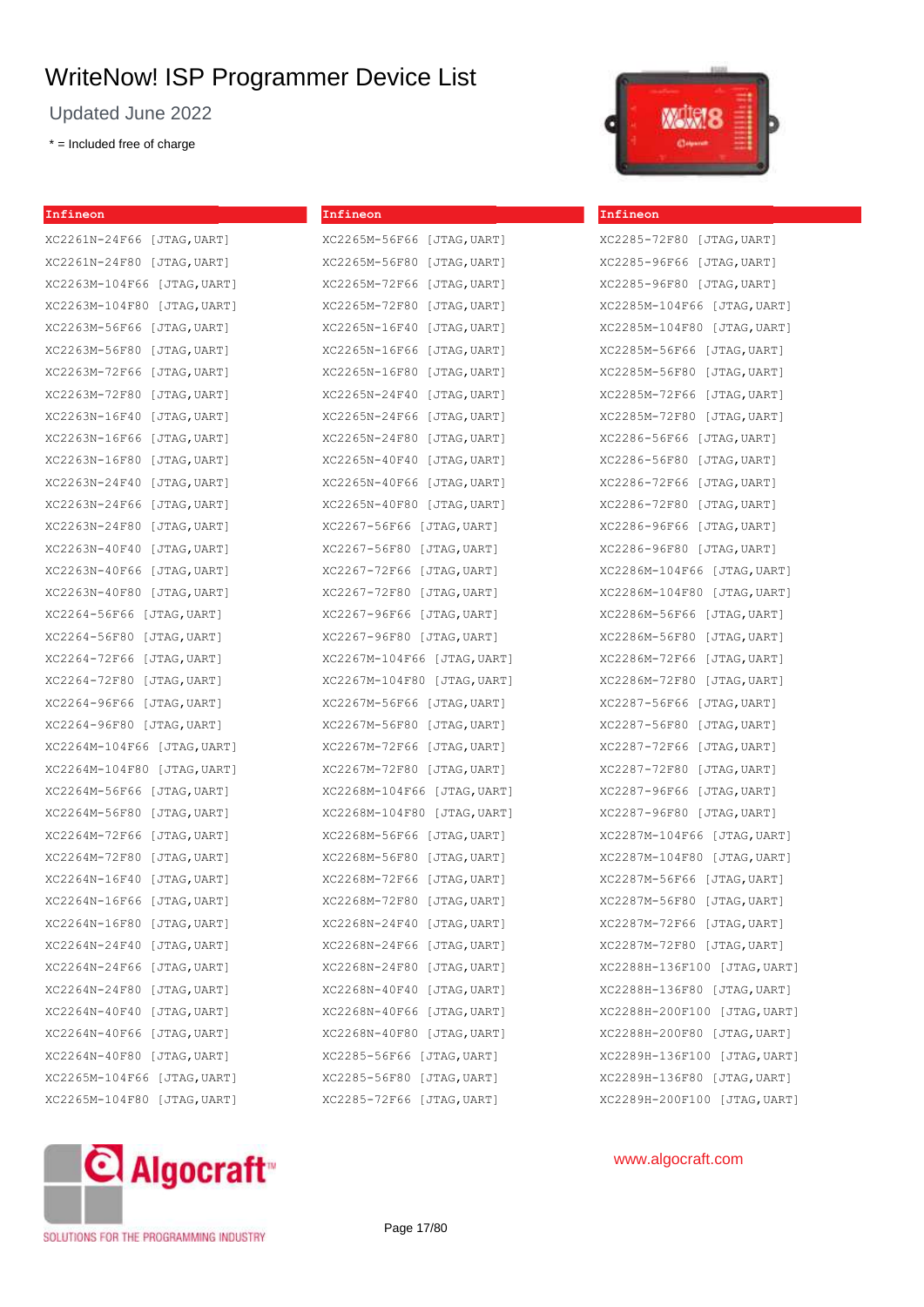Updated June 2022

 $* =$  Included free of charge

#### **Infineon**

XC2289H-200F80 [JTAG,UART] XC2297H-104F100 [JTAG,UART] XC2297H-104F80 [JTAG,UART] XC2297H-136F100 [JTAG,UART] XC2297H-136F80 [JTAG,UART] XC2297H-200F100 [JTAG,UART] XC2297H-200F80 [JTAG,UART] XC2298H-136F100 [JTAG,UART] XC2298H-136F80 [JTAG,UART] XC2298H-200F100 [JTAG,UART] XC2298H-200F80 [JTAG,UART] XC2299H-136F100 [JTAG,UART] XC2299H-136F80 [JTAG,UART] XC2299H-200F100 [JTAG,UART] XC2299H-200F80 [JTAG,UART] XC2320D-12F66 [JTAG] XC2321D-12F66 [JTAG] XC2321D-20F66 [JTAG,UART] XC2330D-12F66 [JTAG] XC2331D-12F66 [JTAG] XC2331D-20F66 [JTAG,UART] XC2336A-56F66 [JTAG,UART] XC2336A-56F80 [JTAG,UART] XC2336A-72F66 [JTAG,UART] XC2336A-72F80 [JTAG,UART] XC2336B-24F20 [JTAG,UART] XC2336B-24F80 [JTAG,UART] XC2336B-40F20 [JTAG,UART] XC2336B-40F80 [JTAG,UART] XC2361A-56F100 [JTAG] XC2361A-56F66 [JTAG,UART] XC2361A-56F80 [JTAG,UART] XC2361A-72F100 [JTAG] XC2361A-72F66 [JTAG,UART] XC2361A-72F80 [JTAG,UART] XC2361B-24F20 [JTAG,UART] XC2361B-24F80 [JTAG,UART] XC2361B-40F20 [JTAG,UART] XC2361B-40F80 [JTAG,UART] XC2361E-104F128 [JTAG,UART]

## **Infineon**

XC2361E-136F128 [JTAG,UART] XC2361E-72F100 [JTAG,UART] XC2361E-72F128 [JTAG,UART] XC2363A-104F66 [JTAG,UART] XC2363A-104F80 [JTAG,UART] XC2363A-56F66 [JTAG,UART] XC2363A-56F80 [JTAG,UART] XC2363A-72F66 [JTAG,UART] XC2363A-72F80 [JTAG,UART] XC2363B-24F20 [JTAG,UART] XC2363B-24F80 [JTAG,UART] XC2363B-40F20 [JTAG,UART] XC2363B-40F80 [JTAG,UART] XC2364A-104F66 [JTAG,UART] XC2364A-104F80 [JTAG,UART] XC2364A-56F66 [JTAG,UART] XC2364A-56F80 [JTAG,UART] XC2364A-72F66 [JTAG,UART] XC2364A-72F80 [JTAG,UART] XC2364B-24F20 [JTAG,UART] XC2364B-24F80 [JTAG,UART] XC2364B-40F20 [JTAG,UART] XC2364B-40F80 [JTAG,UART] XC2365-48F66 [JTAG,UART] XC2365-48F80 [JTAG,UART] XC2365-56F66 [JTAG,UART] XC2365-56F80 [JTAG,UART] XC2365-72F66 [JTAG,UART] XC2365-72F80 [JTAG,UART] XC2365A-104F66 [JTAG,UART] XC2365A-104F80 [JTAG,UART] XC2365A-56F66 [JTAG,UART] XC2365A-56F80 [JTAG,UART] XC2365A-72F66 [JTAG,UART] XC2365A-72F80 [JTAG,UART] XC2365B-24F20 [JTAG,UART] XC2365B-24F80 [JTAG,UART] XC2365B-40F20 [JTAG,UART] XC2365B-40F80 [JTAG,UART] XC2385A-104F66 [JTAG,UART]



#### **Infineon**

XC2385A-104F80 [JTAG,UART] XC2385A-56F66 [JTAG,UART] XC2385A-56F80 [JTAG,UART] XC2385A-72F66 [JTAG,UART] XC2385A-72F80 [JTAG,UART] XC2387-72F66 [JTAG,UART] XC2387-72F80 [JTAG,UART] XC2387A-104F66 [JTAG,UART] XC2387A-104F80 [JTAG,UART] XC2387A-56F66 [JTAG,UART] XC2387A-56F80 [JTAG,UART] XC2387A-72F66 [JTAG,UART] XC2387A-72F80 [JTAG,UART] XC2387C-104F100 [JTAG,UART] XC2387C-104F80 [JTAG,UART] XC2387C-136F100 [JTAG,UART] XC2387C-136F80 [JTAG,UART] XC2387C-200F100 [JTAG,UART] XC2387C-200F80 [JTAG,UART] XC2388C-104F100 [JTAG,UART] XC2388C-104F80 [JTAG,UART] XC2388C-136F100 [JTAG,UART] XC2388C-136F80 [JTAG,UART] XC2388C-200F100 [JTAG,UART] XC2388C-200F80 [JTAG,UART] XC2734X-40F80 [JTAG,UART] XC2735X-40F80 [JTAG,UART] XC2735X-72F80 [JTAG,UART] XC2764X-40F80 [JTAG,UART] XC2765X-104F80 [JTAG,UART] XC2765X-72F80 [JTAG,UART] XC2766X-96F66 [JTAG,UART] XC2785X-104F80 [JTAG,UART] XC2785X-72F80 [JTAG,UART] XC2786X-96F66 [JTAG,UART] XC2787X-136F100 [JTAG,UART] XC2787X-200F100 [JTAG,UART] XC2797X-136F100 [JTAG,UART] XC2797X-200F100 [JTAG,UART] XC866L-4FR [JTAG]

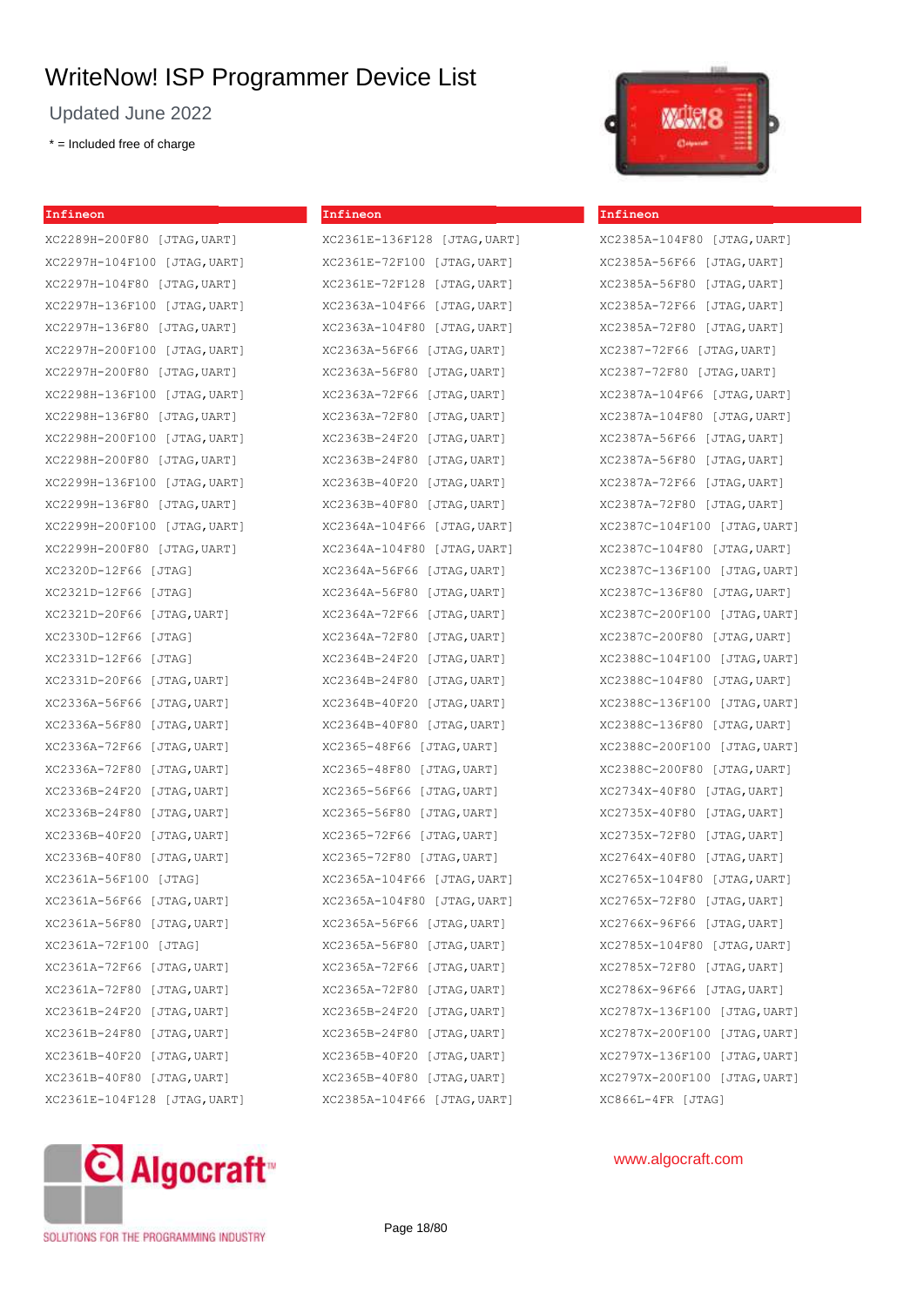**Infineon**

XE164GN-24F80 [JTAG,UART] XE164GN-40F80 [JTAG,UART] XE164H-24F66 [JTAG,UART] XE164H-24F80 [JTAG,UART] XE164H-48F66 [JTAG,UART] XE164H-48F80 [JTAG,UART]

Updated June 2022

\* = Included free of charge

## **Infineon** XDPL8218 [UART] XDPL8219 [UART] XE162FM-24F80 [JTAG,UART] XE162FM-48F80 [JTAG,UART] XE162FM-72F80 [JTAG,UART] XE162FN-16F80 [JTAG,UART] XE162FN-24F80 [JTAG,UART] XE162FN-40F80 [JTAG,UART] XE162HM-24F80 [JTAG,UART] XE162HM-48F80 [JTAG,UART] XE162HM-72F80 [JTAG,UART] XE162HN-16F80 [JTAG,UART] XE162HN-24F80 [JTAG,UART] XE162HN-40F80 [JTAG,UART] XE164F-24F66 [JTAG,UART] XE164F-24F80 [JTAG,UART] XE164F-48F66 [JTAG,UART] XE164F-48F80 [JTAG,UART] XE164F-72F66 [JTAG,UART] XE164F-72F80 [JTAG,UART] XE164F-96F66 [JTAG,UART] XE164F-96F80 [JTAG,UART] XE164FM-24F80 [JTAG,UART] XE164FM-48F80 [JTAG,UART] XE164FM-72F80 [JTAG,UART] XE164FN-16F80 [JTAG,UART] XE164FN-24F80 [JTAG,UART] XE164FN-40F80 [JTAG,UART] XE164G-24F66 [JTAG,UART] XE164G-24F80 [JTAG,UART] XE164G-48F66 [JTAG,UART] XE164G-48F80 [JTAG,UART] XE164G-72F66 [JTAG,UART] XE164G-72F80 [JTAG,UART] XE164G-96F66 [JTAG,UART] XE164G-96F80 [JTAG,UART] XE164GM-24F80 [JTAG,UART] XE164GM-48F80 [JTAG,UART] XE164GM-72F80 [JTAG,UART] XE164GN-16F80 [JTAG,UART]



XE164H-72F66 [JTAG,UART] XE164H-72F80 [JTAG,UART] XE164H-96F66 [JTAG,UART] XE164H-96F80 [JTAG,UART] XE164HM-24F80 [JTAG,UART] XE164HM-48F80 [JTAG,UART] XE164HM-72F80 [JTAG,UART] XE164HN-16F80 [JTAG,UART] XE164HN-24F80 [JTAG,UART] XE164HN-40F80 [JTAG,UART] XE164K-24F66 [JTAG,UART] XE164K-24F80 [JTAG,UART] XE164K-48F66 [JTAG,UART] XE164K-48F80 [JTAG,UART] XE164K-72F66 [JTAG,UART] XE164K-72F80 [JTAG,UART] XE164K-96F66 [JTAG,UART] XE164K-96F80 [JTAG,UART] XE164KM-24F80 [JTAG,UART] XE164KM-48F80 [JTAG,UART] XE164KM-72F80 [JTAG,UART] XE164KN-16F80 [JTAG,UART] XE164KN-24F80 [JTAG,UART] XE164KN-40F80 [JTAG,UART] XE167F-48F66 [JTAG,UART] XE167F-48F80 [JTAG,UART] XE167F-72F66 [JTAG,UART] XE167F-72F80 [JTAG,UART] XE167F-96F66 [JTAG,UART] XE167F-96F80 [JTAG,UART] XE167FH-136F100 [JTAG,UART] XE167FH-200F100 [JTAG,UART]



#### **Infineon**

| XE167G-48F66 [JTAG, UART]    |  |  |       |  |
|------------------------------|--|--|-------|--|
| XE167G-48F80 [JTAG, UART]    |  |  |       |  |
| XE167G-72F66 [JTAG, UART]    |  |  |       |  |
| XE167G-72F80 [JTAG,UART]     |  |  |       |  |
| XE167G-96F66 [JTAG,UART]     |  |  |       |  |
| XE167G-96F80 [JTAG, UART]    |  |  |       |  |
| XE167GM-48F80 [JTAG, UART]   |  |  |       |  |
| XE167GM-72F80 [JTAG,UART]    |  |  |       |  |
| XE167H-48F66 [JTAG, UART]    |  |  |       |  |
| XE167H-48F80 [JTAG, UART]    |  |  |       |  |
| XE167H-72F66 [JTAG, UART]    |  |  |       |  |
| XE167H-72F80 [JTAG,UART]     |  |  |       |  |
| XE167H-96F66 [JTAG, UART]    |  |  |       |  |
| XE167H-96F80 [JTAG, UART]    |  |  |       |  |
| XE167HM-48F80 [JTAG, UART]   |  |  |       |  |
| XE167HM-72F80 [JTAG, UART]   |  |  |       |  |
| XE167K-48F66 [JTAG,UART]     |  |  |       |  |
| XE167K-48F80 [JTAG, UART]    |  |  |       |  |
| XE167K-72F66 [JTAG, UART]    |  |  |       |  |
| XE167K-72F80 [JTAG,UART]     |  |  |       |  |
| XE167K-96F66 [JTAG,UART]     |  |  |       |  |
| XE167K-96F80 [JTAG,UART]     |  |  |       |  |
| XE167KM-48F80 [JTAG,UART]    |  |  |       |  |
| XE167KM-72F80 [JTAG, UART]   |  |  |       |  |
| XE169FH-136F100 [JTAG, UART] |  |  |       |  |
| XE169FH-200F100 [JTAG,UART]  |  |  |       |  |
| XMC1100-Q024F0008 [SWD]      |  |  |       |  |
| XMC1100-Q024F0016 [SWD]      |  |  |       |  |
| XMC1100-Q024F0032 [SWD]      |  |  |       |  |
| XMC1100-Q024F0064 [SWD]      |  |  |       |  |
| XMC1100-Q040F0016 [SWD]      |  |  |       |  |
| XMC1100-Q040F0032 [SWD]      |  |  |       |  |
| XMC1100-Q040F0064            |  |  | [SWD] |  |
| XMC1100-T016F0008            |  |  | [SWD] |  |
| XMC1100-T016F0016            |  |  | [SWD] |  |
| XMC1100-T016F0032            |  |  | [SWD] |  |
| XMC1100-T016F0064            |  |  | [SWD] |  |
| XMC1100-T016X0016            |  |  | [SWD] |  |
| XMC1100-T016X0032            |  |  | [SWD] |  |
| XMC1100-T016X0064            |  |  | [SWD] |  |

### www.algocraft.com

SOLUTIONS FOR THE PROGRAMMING INDUSTRY

Page 19/80

XE167FM-48F80 [JTAG,UART] XE167FM-72F80 [JTAG,UART]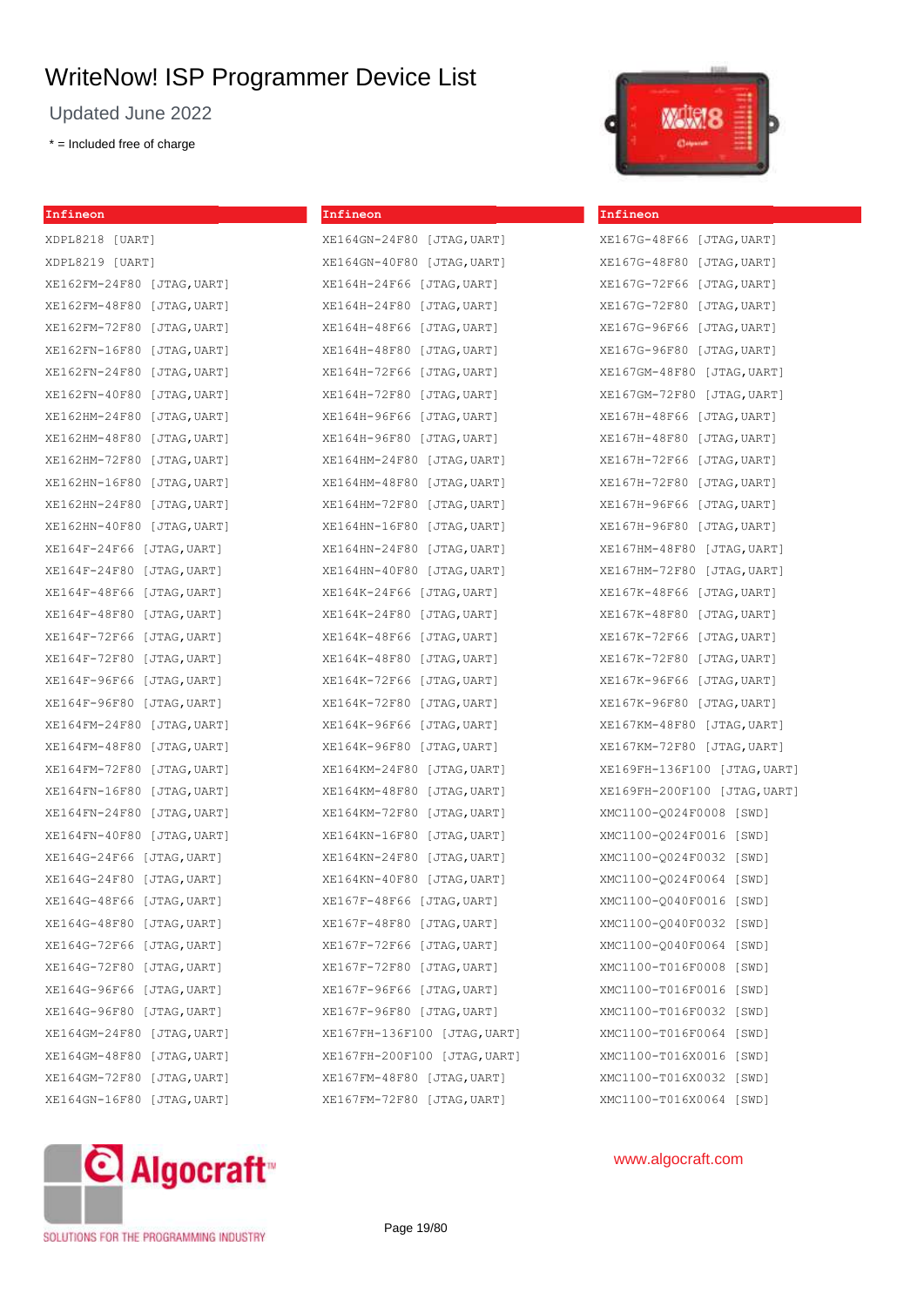Updated June 2022

\* = Included free of charge

#### **Infineon**

XMC1100-T038F0016 [SWD] XMC1100-T038F0032 [SWD] XMC1100-T038F0064 [SWD] XMC1100-T038X0064 [SWD] XMC1401-F064F0064AA [SWD] XMC1401-F064F0128AA [SWD] XMC1401-Q048F0064AA [SWD] XMC1401-Q048F0128AA [SWD] XMC1402-F064X0064AA [SWD] XMC1402-F064X0128AA [SWD] XMC1402-F064X0200AA [SWD] XMC1402-Q040X0032AA [SWD] XMC1402-Q040X0064AA [SWD] XMC1402-Q040X0128AA [SWD] XMC1402-Q040X0200AA [SWD] XMC1402-Q048X0032AA [SWD] XMC1402-Q048X0064AA [SWD] XMC1402-Q048X0128AA [SWD] XMC1402-Q048X0200AA [SWD] XMC1402-Q064X0064AA [SWD] XMC1402-Q064X0128AA [SWD] XMC1402-Q064X0200AA [SWD] XMC1402-T038X0032AA [SWD] XMC1402-T038X0064AA [SWD] XMC1402-T038X0128AA [SWD] XMC1402-T038X0200AA [SWD] XMC1403-Q040X0064AA [SWD] XMC1403-Q040X0128AA [SWD] XMC1403-Q040X0200AA [SWD] XMC1403-Q048X0064AA [SWD] XMC1403-Q048X0128AA [SWD] XMC1403-Q048X0200AA [SWD] XMC1403-Q064X0064AA [SWD] XMC1403-Q064X0128AA [SWD] XMC1403-Q064X0200AA [SWD] XMC1404-F064X0064AA [SWD] XMC1404-F064X0128AA [SWD] XMC1404-F064X0200AA [SWD] XMC1404-Q048X0064AA [SWD] XMC1404-Q048X0128AA [SWD]

# **© Algocraft**

**Infineon**

| XMC1404-0048X0200AA [SWD] |  |
|---------------------------|--|
| XMC1404-0064X0064AA [SWD] |  |
| XMC1404-0064X0128AA [SWD] |  |
| XMC1404-0064X0200AA [SWD] |  |

#### **Intel**

```
10M02D [JTAG]
10M02S [JTAG]
10M08D [JTAG]
10M08S [JTAG]
5M40Z [JTAG]
5M80Z [JTAG]
EPCQ128A* [SPI]
EPCQ16A* [SPI]
EPCQ32A* [SPI]
EPCQ4A* [SPI]
EPCQ64A* [SPI]
EPCS16* [SPI]
EPCS4* [SPI]
```
#### **ISSI**

|  |  |          |  | IS24C01B*  |       |  |  | [I2C] |       |  |
|--|--|----------|--|------------|-------|--|--|-------|-------|--|
|  |  |          |  | IS24C02A*  |       |  |  | [I2C] |       |  |
|  |  |          |  | IS24C02B*  |       |  |  | [12C] |       |  |
|  |  |          |  | IS24C02D*  |       |  |  | [I2C] |       |  |
|  |  |          |  | IS24C02E*  |       |  |  | [12C] |       |  |
|  |  |          |  | IS24C04A*  |       |  |  | [I2C] |       |  |
|  |  |          |  | IS24C04B*  |       |  |  | [I2C] |       |  |
|  |  |          |  | IS24C08A*  |       |  |  | [12C] |       |  |
|  |  |          |  | IS24C128*  |       |  |  | [I2C] |       |  |
|  |  |          |  | IS24C128B* |       |  |  |       | [I2C] |  |
|  |  |          |  | IS24C16A*  |       |  |  | [I2C] |       |  |
|  |  |          |  | IS24C32A*  |       |  |  | [I2C] |       |  |
|  |  |          |  | IS24C32B*  |       |  |  | [I2C] |       |  |
|  |  |          |  | IS24C32C*  |       |  |  | [I2C] |       |  |
|  |  |          |  | IS24C64A*  |       |  |  | [I2C] |       |  |
|  |  |          |  | IS24C64B*  |       |  |  | [12C] |       |  |
|  |  |          |  | IS25C01*   | [SPI] |  |  |       |       |  |
|  |  | IS25C02* |  |            | [SPI] |  |  |       |       |  |
|  |  | IS25C04* |  |            | SPI   |  |  |       |       |  |



**ISSI**

## IS25C08\* [SPI] IS25C08B\* [SPI] IS25C128A\* [SPI] IS25C16\* [SPI] IS25C16B\* [SPI] IS25C32B\* [SPI] IS25LP010E\* [SPI,QSPI] IS25LP016D\* [SPI,QSPI] IS25LP020E\* [SPI,QSPI] IS25LP032D\* [SPI,QSPI] IS25LP064A\* [SPI,QSPI] IS25LP064D\* [SPI,QSPI] IS25LP080D\* [SPI,QSPI] IS25LP128\* [SPI,QSPI] IS25LP256\* [SPI,QSPI] IS25LP512\* [SPI,QSPI] IS25WP010E\* [SPI,QSPI] IS25WP016D\* [SPI,QSPI] IS25WP020D\* [SPI,QSPI] IS25WP032\* [SPI,QSPI] IS25WP032A\* [SPI,QSPI] IS25WP040D\* [SPI,QSPI] IS25WP064\* [SPI,QSPI] IS25WP064A\* [SPI,QSPI] IS25WP064D\* [SPI,QSPI] IS25WP080D\* [SPI,QSPI] IS25WP128\* [SPI,QSPI] IS25WP128A\* [SPI,QSPI] IS25WP256\* [SPI,QSPI] IS25WP512\* [SPI,QSPI] IS29GL128 [Parallel] IS29GL256 [Parallel] IS93C46D\* [uWire] IS93C56A\* [uWire] IS93C66A\* [uWire] IS93C76A\* [uWire] IS93C86A\* [uWire]

#### **Kingston**

EMMC04G-M627 [eMMC Bus]

### www.algocraft.com

SOLUTIONS FOR THE PROGRAMMING INDUSTRY

Page 20/80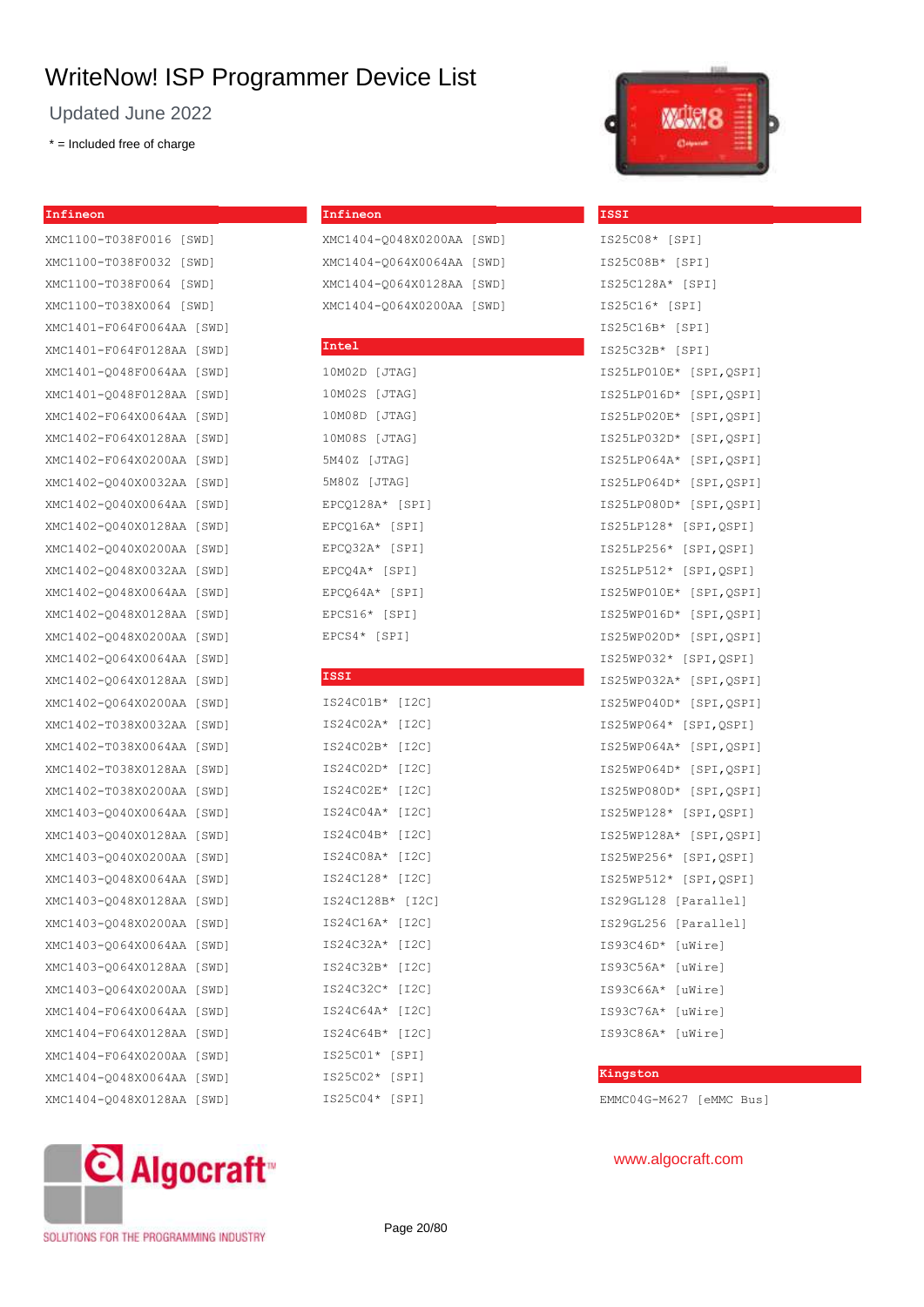Updated June 2022

\* = Included free of charge

THGAMRG7T13BAIL [eMMC Bus]

#### **Lattice**

LA4032V [JTAG]

#### **Macronix**

| MX25L12833F* [SPI] |             |
|--------------------|-------------|
| MX25L12835F* [SPI] |             |
| MX25L12836E* [SPI] |             |
| MX25L12839F* [SPI] |             |
| MX25L12845E* [SPI] |             |
| MX25L12845G* [SPI] |             |
| MX25L12850F* [SPI] |             |
| MX25L12865E* [SPI] |             |
| MX25L12865F* [SPI] |             |
| MX25L12872F* [SPI] |             |
| MX25L12873F* [SPI] |             |
| MX25L12873G* [SPI] |             |
| MX25L1605D* [SPI]  |             |
| MX25L1606E* [SPI]  |             |
| MX25L1608D* [SPI]  |             |
| MX25L1608E* [SPI]  |             |
| MX25L1633E* [SPI]  |             |
| MX25L1635D* [SPI]  |             |
| MX25L1635E* [SPI]  |             |
| MX25L1636D* [SPI]  |             |
| MX25L1636E* [SPI]  |             |
| MX25L1673E* [SPI]  |             |
| MX25L25635E* [SPI] |             |
| MX25L25635F* [SPI] |             |
| MX25L25735E* [SPI] |             |
| MX25L25735F* [SPI] |             |
| MX25L3206E* [SPI]  |             |
| MX25L3208D* [SPI]  |             |
| MX25L3208E* [SPI]  |             |
| MX25L3233F* [SPI]  |             |
| MX25L3235D* [SPI]  |             |
| MX25L3235E* [SPI]  |             |
| MX25L3236D* [SPI]  |             |
| MX25L3236F*        | $[$ SPI $]$ |

| MX25L3237D*        | [SPI] |
|--------------------|-------|
| MX25L3239E*        | [SPI] |
| MX25L3273E* [SPI]  |       |
| MX25L3273F* [SPI]  |       |
| MX25L51245G* [SPI] |       |
| MX25L6406E*        | [SPI] |
| MX25L6408D*        | [SPI] |
| MX25L6408E*        | [SPI] |
| MX25L6433F*        | [SPI] |
| MX25L6435E*        | [SPI] |
| MX25L6436E*        | [SPI] |
| MX25L6436F*        | [SPI] |
| MX25L6445E*        | [SPI] |
| MX25L6465E*        | [SPI] |
| MX25L6473E*        | [SPI] |
| MX25L6473F*        | [SPI] |
| MX25L8006E*        | [SPI] |
| MX25L8008E*        | [SPI] |
| MX25L8035E*        | [SPI] |
| MX25L8036E*        | [SPI] |
| MX25L8073E*        | [SPI] |
| MX25R3235F*        | [SPI] |
| MX25R6435F*        | [SPI] |
| MX25V1006E*        | [SPI] |
| MX25V1635F*        | [SPI] |
| MX25V4035F*        | [SPI] |
| MX25V8006E*        | [SPI] |
| MX25V8035F*        | [SPI] |

**Macronix**

#### **Melexis**

| MT X 81107  | [MUST MICE]          |       |
|-------------|----------------------|-------|
| MT X81109   | [MUST MICE]          |       |
|             | MLX81160-xLW-Amx-001 | [PPM] |
| MT X 81205  | [MUST MICE]          |       |
| MLX81207    | [MUST MICE]          |       |
| MLX81300    | [MUST MICE]          |       |
| MLX81310    | [MUST MICE]          |       |
| MT X 81315  | [MUST MICE]          |       |
| MT X 8132.5 | [MUST MICE]          |       |
|             | MLX81330-xDC-BMx-001 | [PPM] |



#### **Melexis**

| MLX81330-xDC-BMx-002 | [PPM] |
|----------------------|-------|
| MLX81330-xDC-BMx-101 | [PPM] |
| MLX81330-xDC-BMx-102 | [PPM] |
| MLX81330-xDC-BMx-201 | [PPM] |
| MLX81330-xDC-BMx-202 | [PPM] |
| MLX81330-xDC-BMx-301 | [PPM] |
| MLX81330-xDC-BMx-302 | [PPM] |
| MLX81330-xDC-BMx-402 | [PPM] |
| MLX81330-xLW-BMx-101 | [PPM] |
| MLX81330-xLW-BMx-102 | [PPM] |
| MLX81332-xDC-BMx-001 | [PPM] |
| MLX81332-xDC-BMx-002 | [PPM] |
| MLX81332-xDC-BMx-101 | [PPM] |
| MLX81332-xDC-BMx-102 | [PPM] |
| MLX81332-xDC-BMx-201 | [PPM] |
| MLX81332-xDC-BMx-202 | [PPM] |
| MLX81332-xDC-BMx-301 | [PPM] |
| MLX81332-xDC-BMx-302 | [PPM] |
| MLX81332-xLW-BMx-201 | [PPM] |
| MLX81332-xLW-BMx-202 | [PPM] |
| MLX90411A [I2C]      |       |
| MLX90411B [I2C]      |       |

#### **Microchip**

| 24AA00*<br>[I2C]     |
|----------------------|
| 24AA01* [I2C]        |
| 24AA014* [I2C]       |
| 24AA014H* [I2C]      |
| 24AA01H* [I2C]       |
| 24AA02* [I2C]        |
| 24AA024* [I2C]       |
| 24AA024H* [I2C]      |
| 24AA025* [I2C]       |
| 24AA025E48*<br>[12C] |
| 24AA025E64*<br>[12C] |
| 24AA025UID*<br>[12C] |
| 24AA02E48*<br>[I2C]  |
| 24AA02E64*<br>[12C]  |
| 24AA02H* [I2C]       |
| 24AA02UID* [I2C]     |



SOLUTIONS FOR THE PROGRAMMING INDUSTRY

Page 21/80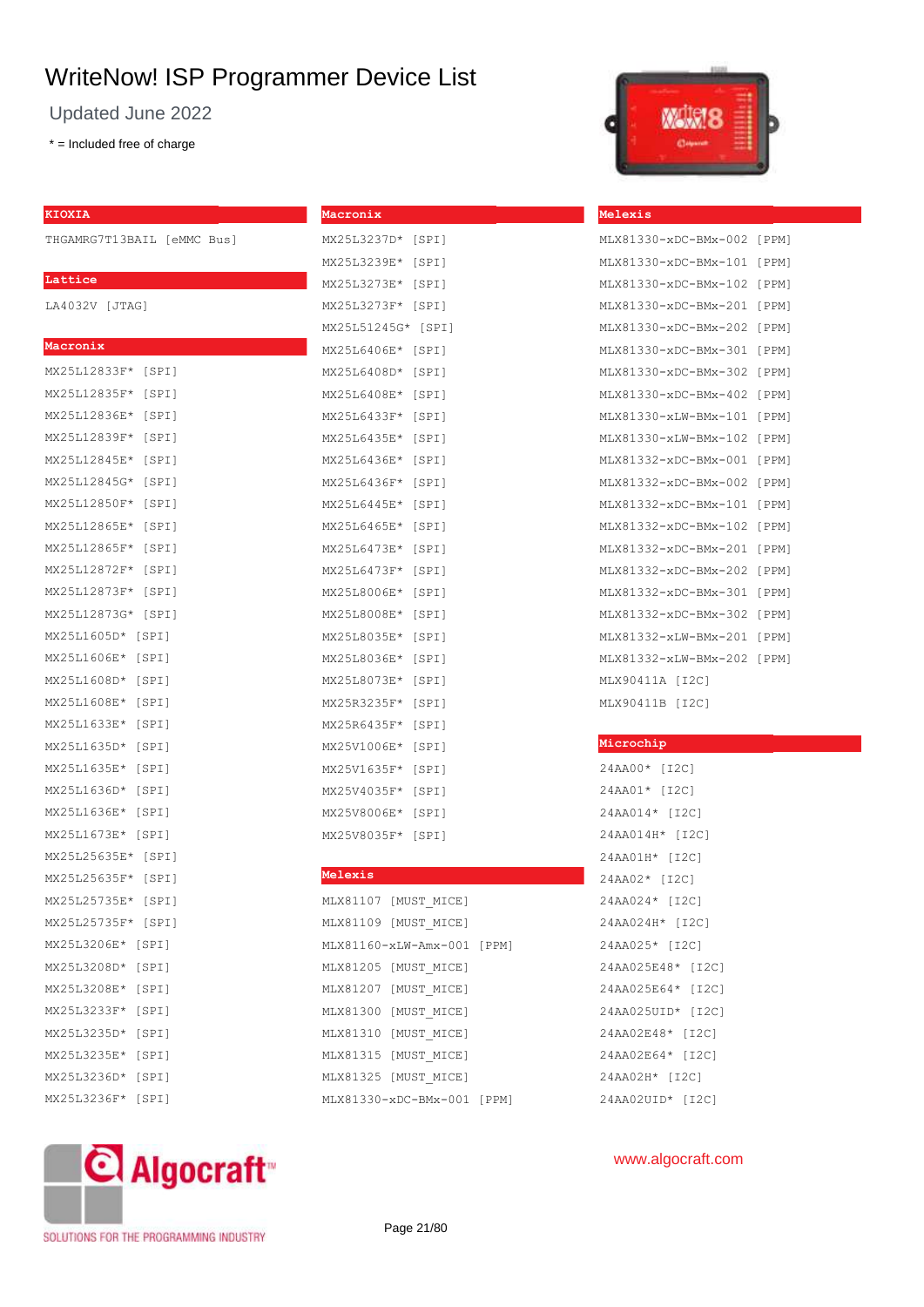Updated June 2022

\* = Included free of charge



| Microchip         | Microchip       | Microchip         |
|-------------------|-----------------|-------------------|
| 24AA04* [I2C]     | 24LC025* [I2C]  | 25LC080D* [SPI]   |
| 24AA044* [I2C]    | 24LC02B* [I2C]  | 25LC1024* [SPI]   |
| 24AA04H* [I2C]    | 24LC02BH* [I2C] | 25LC128* [SPI]    |
| 24AA08* [I2C]     | 24LC02H* [I2C]  | 25LC160C* [SPI]   |
| 24AA08H* [I2C]    | 24LC04B* [I2C]  | 25LC160D* [SPI]   |
| 24AA1025* [I2C]   | 24LC04BH* [I2C] | 25LC256* [SPI]    |
| 24AA1026* [I2C]   | 24LC08B* [I2C]  | 25LC320A* [SPI]   |
| 24AA128* [I2C]    | 24LC08BH* [I2C] | 25LC512* [SPI]    |
| 24AA16* [I2C]     | 24LC1025* [I2C] | 25LC640A* [SPI]   |
| 24AA16H* [I2C]    | 24LC1026* [I2C] | 93AA46A* [uWire]  |
| 24AA256* [I2C]    | 24LC128* [I2C]  | 93AA46B* [uWire]  |
| 24AA256UID* [I2C] | 24LC16B* [I2C]  | 93AA46C* [uWire]  |
| 24AA32A* [I2C]    | 24LC16BH* [I2C] | 93AA56A* [uWire]  |
| 24AA32AF* [I2C]   | 24LC21A* [I2C]  | 93AA56B* [uWire]  |
| 24AA512* [I2C]    | 24LC22A* [I2C]  | 93AA56C* [uWire]  |
| 24AA64* [I2C]     | 24LC256* [I2C]  | 93AA66A* [uWire]  |
| 24C00* [I2C]      | 24LC32A* [I2C]  | 93AA66B* [uWire]  |
| 24C01C* [I2C]     | 24LC32AF* [I2C] | 93AA66C* [uWire]  |
| 24C02C* [I2C]     | 24LC512* [I2C]  | 93AA76A* [uWire]  |
| 24FC01* [I2C]     | 24LC64* [I2C]   | 93AA76B* [uWire]  |
| 24FC02* [I2C]     | 24LC64F* [I2C]  | 93AA76C* [uWire]  |
| 24FC04* [I2C]     | 24LCS21A* [I2C] | 93AA86A* [uWire]  |
| 24FC04H* [I2C]    | 24LCS22A* [I2C] | 93AA86B* [uWire]  |
| 24FC08* [I2C]     | 25AA010A* [SPI] | 93AA86C* [uWire]  |
| 24FC1025* [I2C]   | 25AA020A* [SPI] | 93C46A* [uWire]   |
| 24FC1026* [I2C]   | 25AA040A* [SPI] | 93C46B* [uWire]   |
| 24FC128* [I2C]    | 25AA080C* [SPI] | 93C46C* [uWire]   |
| 24FC16* [I2C]     | 25AA080D* [SPI] | $93C56A*$ [uWire] |
| 24FC16H* [I2C]    | 25AA1024* [SPI] | 93C56B* [uWire]   |
| 24FC256* [I2C]    | 25AA128* [SPI]  | 93C56C* [uWire]   |
| 24FC512* [I2C]    | 25AA160C* [SPI] | 93C66A* [uWire]   |
| 24FC64* [I2C]     | 25AA160D* [SPI] | 93C66B* [uWire]   |
| 24FC64F* [I2C]    | 25AA256* [SPI]  | 93C66C* [uWire]   |
| 24LC00* [I2C]     | 25AA320A* [SPI] | 93C76A* [uWire]   |
| 24LC014* [I2C]    | 25AA512* [SPI]  | 93C76B* [uWire]   |
| 24LC01B* [I2C]    | 25AA640A* [SPI] | 93C76C* [uWire]   |
| 24LC01BH* [I2C]   | 25LC010A* [SPI] | 93C86A* [uWire]   |
| 24LC01H* [I2C]    | 25LC020A* [SPI] | 93C86B* [uWire]   |
| 24LC024* [I2C]    | 25LC040A* [SPI] | 93C86C* [uWire]   |
| 24LC024H* [I2C]   | 25LC080C* [SPI] | 93LC46A* [uWire]  |



## www.algocraft.com

SOLUTIONS FOR THE PROGRAMMING INDUSTRY

Page 22/80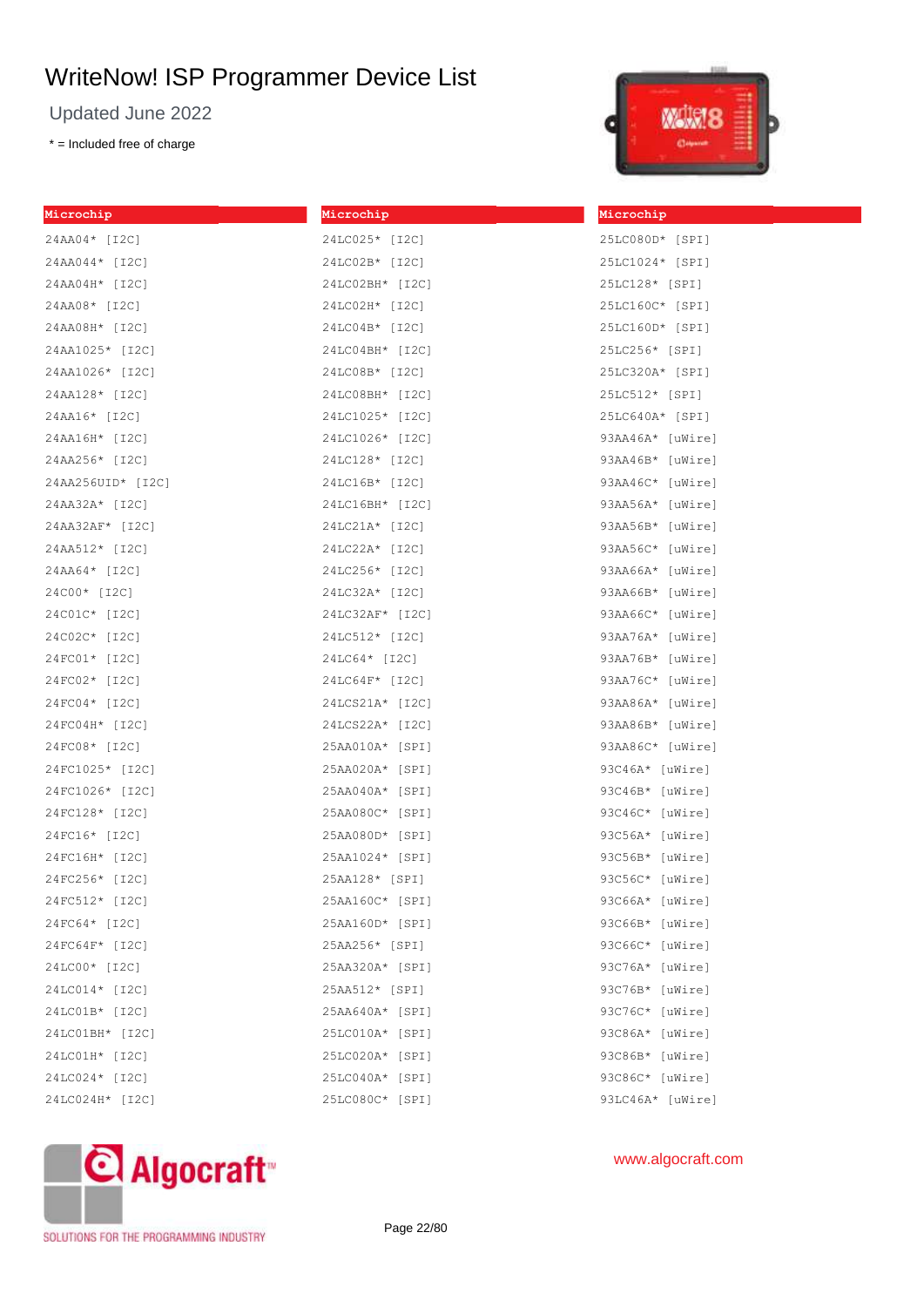Updated June 2022

\* = Included free of charge

| Microchip             | Microchip          |
|-----------------------|--------------------|
| 93LC46B* [uWire]      | AT24C512B* [I2C]   |
| 93LC46C* [uWire]      | AT24C512C* [I2C]   |
| 93LC56A* [uWire]      | AT24C64A* [I2C]    |
| 93LC56B* [uWire]      | AT24C64B* [I2C]    |
| 93LC56C* [uWire]      | AT24C64D* [I2C]    |
| 93LC66A* [uWire]      | AT24CM01* [I2C]    |
| 93LC66B* [uWire]      | AT24CS01* [I2C]    |
| 93LC66C* [uWire]      | AT24CS02* [I2C]    |
| 93LC76A* [uWire]      | AT24CS04* [I2C]    |
| 93LC76B* [uWire]      | AT24CS08* [I2C]    |
| 93LC76C* [uWire]      | AT24CS16* [I2C]    |
| 93LC86A* [uWire]      | AT24CS32* [I2C]    |
| 93LC86B* [uWire]      | AT24CS64* [I2C]    |
| 93LC86C* [uWire]      | AT24CSW010* [I2C]  |
| AT21CS01 [SingleWire] | AT24CSW020* [I2C]  |
| AT24C01A* [I2C]       | AT24CSW040* [I2C]  |
| AT24C01B* [I2C]       | AT24CSW080* [I2C]  |
| AT24C01D* [I2C]       | AT24HC02B* [I2C]   |
| AT24C02* [I2C]        | AT24HC02C* [I2C]   |
| AT24C02B* [I2C]       | AT24HC04B* [I2C]   |
| AT24C02C* [I2C]       | AT90CAN128* [SPI]  |
| AT24C02D* [I2C]       | AT90CAN32* [SPI]   |
| AT24C04* [I2C]        | AT90CAN64* [SPI]   |
| AT24C04B* [I2C]       | AT90PWM1* [SPI]    |
| AT24C08A* [I2C]       | AT90PWM2* [SPI]    |
| AT24C08B* [I2C]       | AT90PWM216* [SPI]  |
| AT24C08C* [I2C]       | AT90PWM2B* [SPI]   |
| AT24C1024B* [I2C]     | AT90PWM3* [SPI]    |
| AT24C128* [I2C]       | AT90PWM316* [SPI]  |
| AT24C128B* [I2C]      | AT90PWM3B* [SPI]   |
| AT24C128C* [I2C]      | AT90PWM81* [SPI]   |
| AT24C16A* [I2C]       | AT90USB1286* [SPI] |
| AT24C16B* [I2C]       | AT90USB1287* [SPI] |
| AT24C16C* [I2C]       | AT90USB162* [SPI]  |
| AT24C16D* [I2C]       | AT90USB646* [SPI]  |
| AT24C256* [I2C]       | AT90USB647* [SPI]  |
| AT24C256C* [I2C]      | AT90USB82* [SPI]   |
| AT24C32A* [I2C]       | ATA5702* [SPI]     |
| AT24C32D* [I2C]       | ATA5781* [SPI]     |
| AT24C32E* [I2C]       | ATA5833* [SPI]     |



## **Microchip**

| ATA8510* [SPI]                  |
|---------------------------------|
| ATMEGA128* [SPI]                |
| ATMEGA1280* [SPI]               |
| ATMEGA1280V* [SPI]              |
| ATMEGA1281* [SPI]               |
| ATMEGA1281V* [SPI]              |
| ATMEGA1284* [SPI]               |
| ATMEGA1284P* [SPI]              |
| ATMEGA128A* [SPI]               |
| ATMEGA128L* [SPI]               |
| ATMEGA16* [SPI]                 |
| ATMEGA162* [SPI]                |
| ATMEGA162V* [SPI]               |
| ATMEGA164A* [SPI]               |
| ATMEGA164P* [SPI]               |
| ATMEGA164PA* [SPI]              |
| ATMEGA165A* [SPI]               |
| ATMEGA165P* [SPI]               |
| ATMEGA165PA* [SPI]              |
| ATMEGA165PV* [SPI]              |
| ATMEGA168* [SPI]                |
| ATMEGA168A* [SPI]               |
| ATMEGA168P* [SPI]               |
| ATMEGA168PA* [SPI]              |
| ATMEGA168PV* [SPI]              |
| ATMEGA168V* [SPI]               |
| ATMEGA169A* [SPI]               |
| ATMEGA169P* [SPI]               |
| ATMEGA169PA* [SPI]              |
| ATMEGA16A* [SPI]                |
| ATMEGA16HVA* [SPI]              |
| ATMEGA16HVB*<br><b>SPI</b><br>1 |
| ATMEGA16L* [SPI]                |
| ATMEGA16M1* [SPI]               |
| ATMEGA16U2* [SPI]               |
| ATMEGA16U4* [SPI]               |
| ATMEGA2560* [SPI]               |
| ATMEGA2560V* [SPI]              |
| ATMEGA2561* [SPI]               |
| ATMEGA2561V* [SPI]              |



SOLUTIONS FOR THE PROGRAMMING INDUSTRY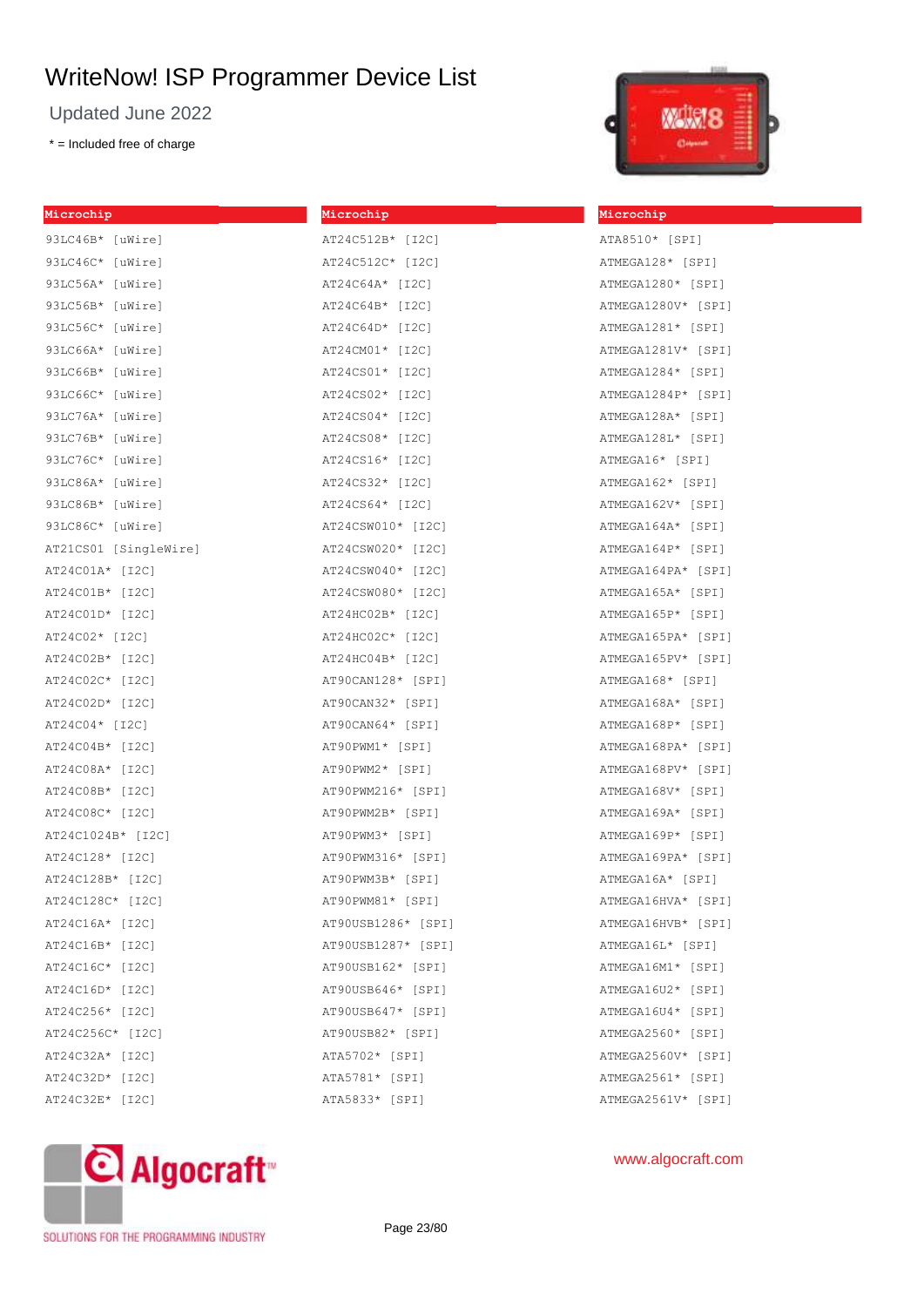Updated June 2022

\* = Included free of charge

## **Microchip** ATMEGA32\* [SPI] ATMEGA324A\* [SPI] ATMEGA324P\* [SPI] ATMEGA324PA\* [SPI] ATMEGA325\* [SPI] ATMEGA3250\* [SPI] ATMEGA3250A\* [SPI] ATMEGA3250P\* [SPI] ATMEGA3250PA\* [SPI] ATMEGA3250PV\* [SPI] ATMEGA3250V\* [SPI] ATMEGA325A\* [SPI] ATMEGA325P\* [SPI] ATMEGA325PA\* [SPI] ATMEGA325PV\* [SPI] ATMEGA325V\* [SPI] ATMEGA328\* [SPI] ATMEGA328P\* [SPI] ATMEGA328PB\* [SPI] ATMEGA329\* [SPI] ATMEGA3290\* [SPI] ATMEGA3290A\* [SPI] ATMEGA3290PA\* [SPI] ATMEGA3290V\* [SPI] ATMEGA329A\* [SPI] ATMEGA329PA\* [SPI] ATMEGA329V\* [SPI] ATMEGA32A\* [SPI] ATMEGA32C1\* [SPI] ATMEGA32HVB\* [SPI] ATMEGA32L\* [SPI] ATMEGA32M1\* [SPI] ATMEGA32U2\* [SPI] ATMEGA32U4\* [SPI] ATMEGA48\* [SPI] ATMEGA48A\* [SPI] ATMEGA48P\* [SPI] ATMEGA48PA\* [SPI] ATMEGA48PV\* [SPI] ATMEGA48V\* [SPI]

**Microchip** ATMEGA64\* [SPI]

| ATMEGA640* [SPI]   |
|--------------------|
| ATMEGA640V* [SPI]  |
| ATMEGA644* [SPI]   |
| ATMEGA644A* [SPI]  |
| ATMEGA644P* [SPI]  |
| ATMEGA644PA* [SPI] |
| ATMEGA644V* [SPI]  |
| ATMEGA645* [SPI]   |
| ATMEGA6450* [SPI]  |
| ATMEGA6450A* [SPI] |
| ATMEGA6450P* [SPI] |
| ATMEGA6450V* [SPI] |
| ATMEGA645A* [SPI]  |
| ATMEGA645P* [SPI]  |
| ATMEGA645V* [SPI]  |
| ATMEGA649* [SPI]   |
| ATMEGA6490* [SPI]  |
| ATMEGA6490A* [SPI] |
| ATMEGA6490P* [SPI] |
| ATMEGA6490V* [SPI] |
| ATMEGA649A* [SPI]  |
| ATMEGA649P* [SPI]  |
| ATMEGA649V* [SPI]  |
| ATMEGA64A* [SPI]   |
| ATMEGA64C1* [SPI]  |
| ATMEGA64L* [SPI]   |
| ATMEGA64M1* [SPI]  |
| ATMEGA8* [SPI]     |
| ATMEGA8515* [SPI]  |
| ATMEGA8515L* [SPI] |
| ATMEGA8535* [SPI]  |
| ATMEGA8535L* [SPI] |
| ATMEGA88* [SPI]    |
| ATMEGA88A* [SPI]   |
| ATMEGA88P* [SPI]   |
| ATMEGA88PA* [SPI]  |
| ATMEGA88PV* [SPI]  |
| ATMEGA88V* [SPI]   |
| ATMEGA8A* [SPI]    |



**Microchip**

## ATMEGA8HVA\* [SPI] ATMEGA8L\* [SPI] ATMEGA8U2\* [SPI] ATmxT641T [I2C] ATSAM3U1C [SWD] ATSAM3U1E [SWD] ATSAM3U2C [SWD] ATSAM3U2E [SWD] ATSAM3U4C [SWD] ATSAM3U4E [SWD] ATSAM4CMS16C [SWD] ATSAM4CMS32C [SWD] ATSAMC20E15A [SWD] ATSAMC20E16A [SWD] ATSAMC20E17A [SWD] ATSAMC20E18A [SWD] ATSAMC20G15A [SWD] ATSAMC20G16A [SWD] ATSAMC20G17A [SWD] ATSAMC20G18A [SWD] ATSAMC20J15A [SWD] ATSAMC20J16A [SWD] ATSAMC20J17A [SWD] ATSAMC20J18A [SWD] ATSAMC20N17A [SWD] ATSAMC20N18A [SWD] ATSAMC21E15A [SWD] ATSAMC21E16A [SWD] ATSAMC21E17A [SWD] ATSAMC21E18A [SWD] ATSAMC21G15A [SWD] ATSAMC21G16A [SWD] ATSAMC21G17A [SWD] ATSAMC21G18A [SWD] ATSAMC21J15A [SWD] ATSAMC21J16A [SWD] ATSAMC21J17A [SWD] ATSAMC21J18A [SWD] ATSAMC21N17A [SWD] ATSAMC21N18A [SWD]

C Algocraft<sup>®</sup>

SOLUTIONS FOR THE PROGRAMMING INDUSTRY

Page 24/80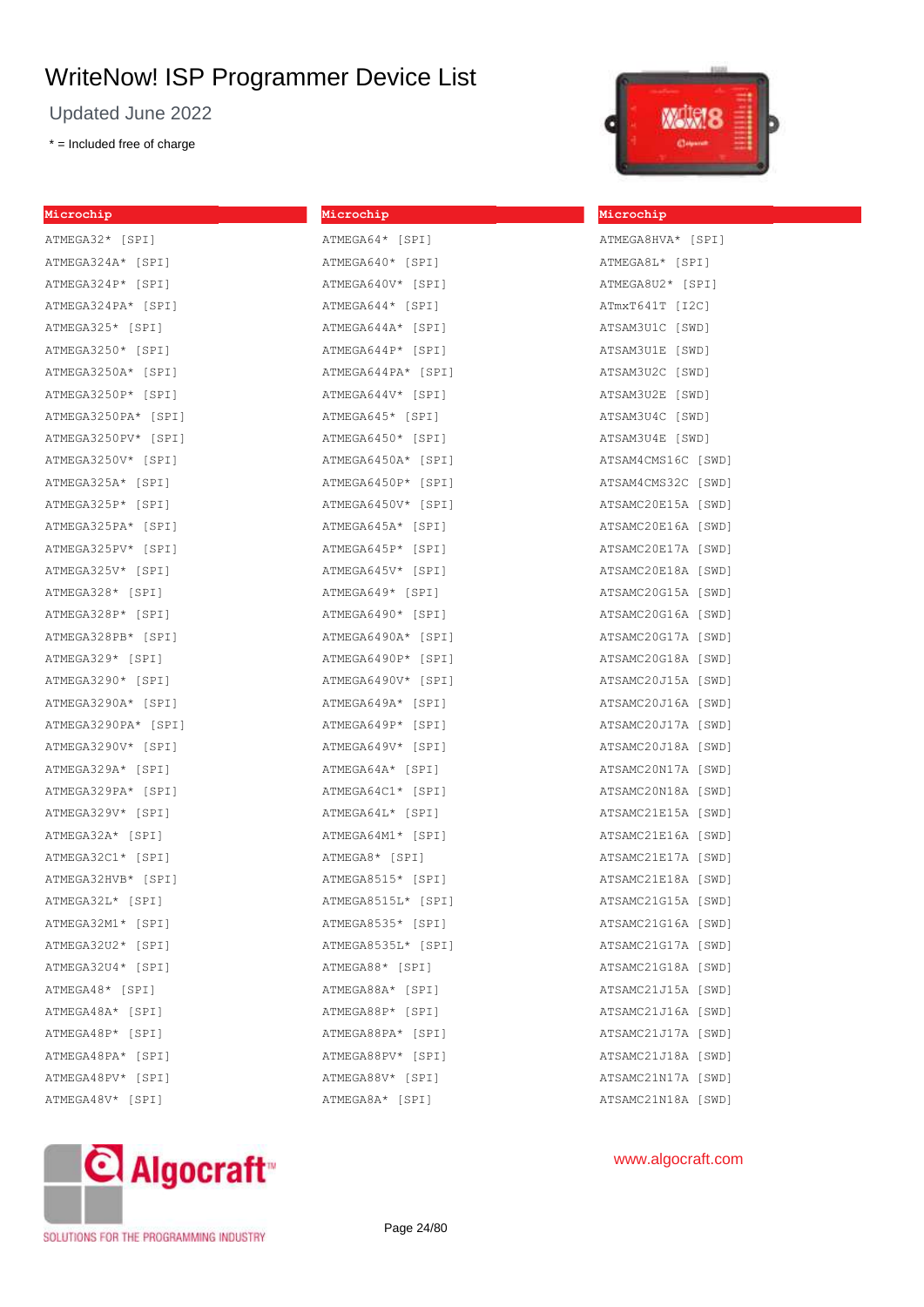Updated June 2022

\* = Included free of charge

| Microchip          | Microchip          | Microch |
|--------------------|--------------------|---------|
| ATSAMD20E18A [SWD] | ATSAMDA1E15B [SWD] | ATSAML1 |
| ATSAMD20G18A [SWD] | ATSAMDA1E16B [SWD] | ATSAML1 |
| ATSAMD20J18A [SWD] | ATSAMDA1G15B [SWD] | ATSAML1 |
| ATSAMD21E15A [SWD] | ATSAMDA1G16A [SWD] | ATSAML1 |
| ATSAMD21E15B [SWD] | ATSAMDA1J15B [SWD] | ATSAML1 |
| ATSAMD21E15C [SWD] | ATSAMDA1J16A [SWD] | ATSAML1 |
| ATSAMD21E15L [SWD] | ATSAMDA1J16B [SWD] | ATSAML1 |
| ATSAMD21E16A [SWD] | ATSAME51G18A [SWD] | ATSAML1 |
| ATSAMD21E16B [SWD] | ATSAME51G19A [SWD] | ATSAML1 |
| ATSAMD21E16C [SWD] | ATSAME51J18A [SWD] | ATSAML1 |
| ATSAMD21E16L [SWD] | ATSAME51J19A [SWD] | ATSAML1 |
| ATSAMD21E17A [SWD] | ATSAME51J20A [SWD] | ATSAML1 |
| ATSAMD21E17D [SWD] | ATSAME51N19A [SWD] | ATSAMV7 |
| ATSAMD21E17L [SWD] | ATSAME51N20A [SWD] | ATSAMV7 |
| ATSAMD21E18A [SWD] | ATSAME53J18A [SWD] | ATSAMV7 |
| ATSAMD21G15A [SWD] | ATSAME53J19A [SWD] | ATSAMV7 |
| ATSAMD21G15B [SWD] | ATSAME53J20A [SWD] | ATSAMV7 |
| ATSAMD21G16A [SWD] | ATSAME53N19A [SWD] | ATSAMV7 |
| ATSAMD21G16B [SWD] | ATSAME53N20A [SWD] | ATTINY1 |
| ATSAMD21G16L [SWD] | ATSAME54N19A [SWD] | ATTINY1 |
| ATSAMD21G17A [SWD] | ATSAME54N20A [SWD] | ATTINY1 |
| ATSAMD21G17D [SWD] | ATSAME54P19A [SWD] | ATTINY1 |
| ATSAMD21G17L [SWD] | ATSAME54P20A [SWD] | ATTINY1 |
| ATSAMD21G18A [SWD] | ATSAME70J19 [SWD]  | ATTINY1 |
| ATSAMD21J15A [SWD] | ATSAME70J20 [SWD]  | ATtinyl |
| ATSAMD21J15B [SWD] | ATSAME70J21 [SWD]  | ATtiny1 |
| ATSAMD21J16A [SWD] | ATSAME70N19 [SWD]  | ATtiny1 |
| ATSAMD21J16B [SWD] | ATSAME70N20 [SWD]  | ATtiny1 |
| ATSAMD21J17A [SWD] | ATSAME70N21 [SWD]  | ATtinyl |
| ATSAMD21J17D [SWD] | ATSAME70Q19 [SWD]  | ATtiny1 |
| ATSAMD21J18A [SWD] | ATSAME70Q20 [SWD]  | ATTINY1 |
| ATSAMD51G18A [SWD] | ATSAME70Q21 [SWD]  | ATtiny2 |
| ATSAMD51G19A [SWD] | ATSAMHA0E15 [SWD]  | ATtiny2 |
| ATSAMD51J18A [SWD] | ATSAMHA0E16 [SWD]  | ATtiny2 |
| ATSAMD51J19A [SWD] | ATSAMHA0G15 [SWD]  | ATtiny2 |
| ATSAMD51J20A [SWD] | ATSAMHA0G16 [SWD]  | ATTINY2 |
| ATSAMD51N19A [SWD] | ATSAMHA1E15 [SWD]  | ATTINY2 |
| ATSAMD51N20A [SWD] | ATSAMHA1E16 [SWD]  | ATTINY2 |
| ATSAMD51P19A [SWD] | ATSAMHA1G15 [SWD]  | ATTINY2 |
| ATSAMD51P20A [SWD] | ATSAMHA1G16 [SWD]  | ATTINY2 |
|                    |                    |         |



#### **Microchip**

| ATSAML10D14A [SWD] |
|--------------------|
| ATSAML10D15A [SWD] |
| ATSAML10D16A [SWD] |
| ATSAML10E14A [SWD] |
| ATSAML10E15A [SWD] |
| ATSAML10E16A [SWD] |
| ATSAML11D14A [SWD] |
| ATSAML11D15A [SWD] |
| ATSAML11D16A [SWD] |
| ATSAML11E14A [SWD] |
| ATSAML11E15A [SWD] |
| ATSAML11E16A [SWD] |
| ATSAMV70J19 [SWD]  |
| ATSAMV70J20 [SWD]  |
| ATSAMV70N19 [SWD]  |
| ATSAMV70N20 [SWD]  |
| ATSAMV70Q19 [SWD]  |
| ATSAMV70Q20 [SWD]  |
| ATTINY12* [SPI]    |
| ATTINY12L* [SPI]   |
| ATTINY12V* [SPI]   |
| ATTINY13* [SPI]    |
| ATTINY13A* [SPI]   |
| ATTINY13V* [SPI]   |
| ATtiny1604 [UPDI]  |
| ATtiny1606 [UPDI]  |
| ATtiny1607 [UPDI]  |
| ATtiny1614 [UPDI]  |
| ATtiny1616 [UPDI]  |
| ATtiny1617 [UPDI]  |
| ATTINY167* [SPI]   |
| ATtiny202 [UPDI]   |
| ATtiny204 [UPDI]   |
| ATtiny212 [UPDI]   |
| ATtiny214 [UPDI]   |
| ATTINY2313* [SPI]  |
| ATTINY2313A* [SPI] |
| ATTINY2313V* [SPI] |
| ATTINY24* [SPI]    |
| ATTINY24A* [SPI]   |



www.algocraft.com

SOLUTIONS FOR THE PROGRAMMING INDUSTRY

Page 25/80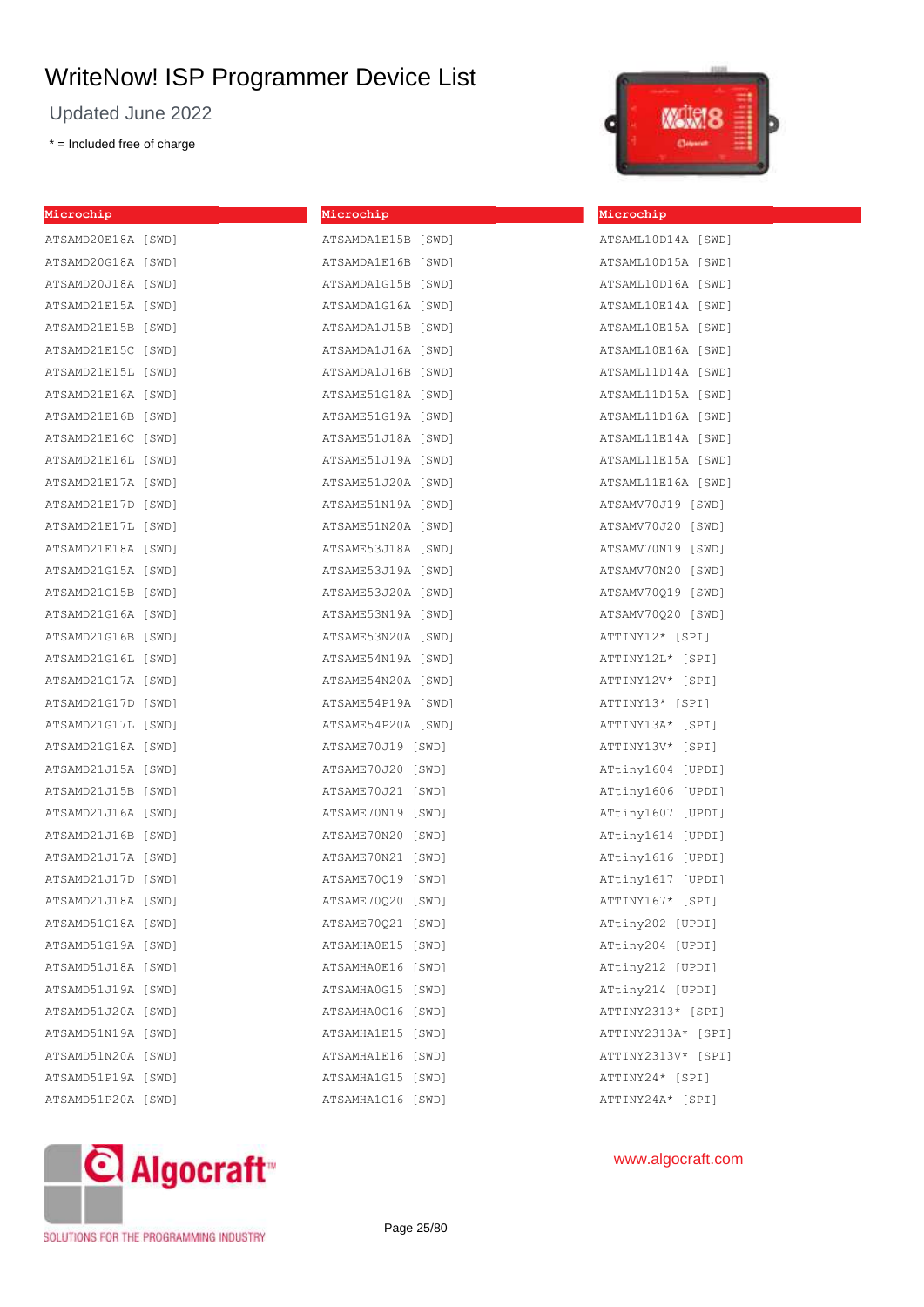Updated June 2022

\* = Included free of charge

| Microchip            |
|----------------------|
| ATTINY25* [SPI]      |
| ATTINY26* [SPI]      |
| ATTINY261* [SPI]     |
| ATTINY261A* [SPI]    |
| ATTINY26L* [SPI]     |
| ATtiny3216 [UPDI]    |
| ATtiny3217 [UPDI]    |
| ATtiny402 [UPDI]     |
| ATtiny404 [UPDI]     |
| ATtiny406 [UPDI]     |
| ATtiny412 [UPDI]     |
| ATtiny414 [UPDI]     |
| ATtiny416 [UPDI]     |
| ATtiny416auto [UPDI] |
| ATtiny417 [UPDI]     |
| ATTINY4313* [SPI]    |
| ATTINY43U* [SPI]     |
| ATTINY44* [SPI]      |
| ATTINY44A* [SPI]     |
| ATTINY45* [SPI]      |
| ATTINY461* [SPI]     |
| ATTINY461A* [SPI]    |
| ATTINY48* [SPI]      |
| ATtiny804 [UPDI]     |
| ATtiny806 [UPDI]     |
| ATtiny807 [UPDI]     |
| ATtiny814 [UPDI]     |
| ATtiny816 [UPDI]     |
| ATtiny817 [UPDI]     |
| ATTINY84* [SPI]      |
| ATTINY85*<br>[SPI]   |
| ATTINY861* [SPI]     |
| ATTINY861A* [SPI]    |
| ATTINY87* [SPI]      |
| ATTINY88* [SPI]      |
| ATxmega128A1 [PDI]   |
| ATxmega128A1U [PDI]  |
| ATxmega128A3 [PDI]   |
| ATxmega128A3U [PDI]  |
| ATxmega128A4U [PDI]  |

# **Microchip** ATxmega128B1 [PDI]

| ATxmega128B3 [PDI]          |
|-----------------------------|
| ATxmega128C3 [PDI]          |
| ATxmega128D3 [PDI]          |
| ATxmega128D4 [PDI]          |
| ATxmega16A4 [PDI]           |
| ATxmega16A4U [PDI]          |
| ATxmega16C4 [PDI]           |
| ATxmega16D4 [PDI]           |
| ATxmega16E5 [PDI]           |
| ATxmega192A3 [PDI]          |
| ATxmega192A3U [PDI]         |
| ATxmega192C3 [PDI]          |
| ATxmega192D3 [PDI]          |
| ATxmega256A3 [PDI]          |
| ATxmega256A3B [PDI]         |
| ATxmega256A3BU [PDI]        |
| ATxmega256A3U [PDI]         |
| ATxmega256C3 [PDI]          |
| ATxmega256D3 [PDI]          |
| ATxmega32A4 [PDI]           |
| ATxmega32A4U [PDI]          |
| ATxmega32C4 [PDI]           |
| ATxmega32D4 [PDI]           |
| ATxmega32E5 [PDI]           |
| ATxmega64A1 [PDI]           |
| ATxmega64A1U [PDI]          |
| ATxmega64A3 [PDI]           |
| ATxmega64A3U [PDI]          |
| ATxmega64A4U [PDI]          |
| ATxmega64B1 [PDI]           |
| ATxmega64B3 [PDI]           |
| ATxmega64C3 [PDI]           |
| ATxmega64D3 [PDI]           |
| ATxmega64D4 [PDI]           |
| ATxmega8E5 [PDI]            |
| DSPIC33CK128MP202<br>[ICSP] |
| DSPIC33CK128MP203<br>[ICSP] |
| DSPIC33CK128MP205<br>[ICSP] |
| DSPIC33CK128MP206<br>[ICSP] |



#### **Microchip**

| DSPIC33CK128MP208        |  |        | [ICSP] |  |
|--------------------------|--|--------|--------|--|
| DSPIC33CK128MP502        |  |        | [ICSP] |  |
| DSPIC33CK128MP503        |  |        | [ICSP] |  |
| DSPIC33CK128MP505        |  |        | [ICSP] |  |
| DSPIC33CK128MP506        |  |        | [ICSP] |  |
| DSPIC33CK128MP508        |  |        | [ICSP] |  |
| DSPIC33CK256MP202        |  |        | [ICSP] |  |
| DSPIC33CK256MP203        |  |        | [ICSP] |  |
| DSPIC33CK256MP205        |  |        | [ICSP] |  |
| DSPIC33CK256MP206        |  |        | [ICSP] |  |
| DSPIC33CK256MP208        |  |        | [ICSP] |  |
| DSPIC33CK256MP502        |  |        | [ICSP] |  |
| DSPIC33CK256MP503        |  |        | [ICSP] |  |
| DSPIC33CK256MP505        |  |        | [ICSP] |  |
| DSPIC33CK256MP506        |  |        | [ICSP] |  |
| DSPIC33CK256MP508        |  |        | [ICSP] |  |
| DSPIC33CK32MP202         |  | [ICSP] |        |  |
| DSPIC33CK32MP203         |  | [ICSP] |        |  |
| DSPIC33CK32MP205         |  | [ICSP] |        |  |
| DSPIC33CK32MP206         |  | [ICSP] |        |  |
| DSPIC33CK32MP502         |  | [ICSP] |        |  |
| DSPIC33CK32MP503         |  | [ICSP] |        |  |
| DSPIC33CK32MP505         |  | [ICSP] |        |  |
| DSPIC33CK32MP506         |  | [ICSP] |        |  |
| DSPIC33CK64MP202         |  | [ICSP] |        |  |
| DSPIC33CK64MP203         |  | [ICSP] |        |  |
| DSPIC33CK64MP205         |  | [ICSP] |        |  |
| DSPIC33CK64MP206         |  | [ICSP] |        |  |
| DSPIC33CK64MP208         |  | [ICSP] |        |  |
| DSPIC33CK64MP502         |  | [ICSP] |        |  |
| DSPIC33CK64MP503         |  | [ICSP] |        |  |
| DSPIC33CK64MP505         |  | [ICSP] |        |  |
| DSPIC33CK64MP506         |  | [ICSP] |        |  |
| DSPIC33CK64MP508 [ICSP]  |  |        |        |  |
| DSPIC33EP128GM304        |  |        | [ICSP] |  |
| DSPIC33EP128GM306        |  |        | [ICSP] |  |
| DSPIC33EP128GM310        |  |        | [ICSP] |  |
| DSPIC33EP128GM604        |  |        | [ICSP] |  |
| DSPIC33EP128GM706 [ICSP] |  |        |        |  |
| DSPIC33EP128GM710        |  |        | [ICSP] |  |



## www.algocraft.com

SOLUTIONS FOR THE PROGRAMMING INDUSTRY

Page 26/80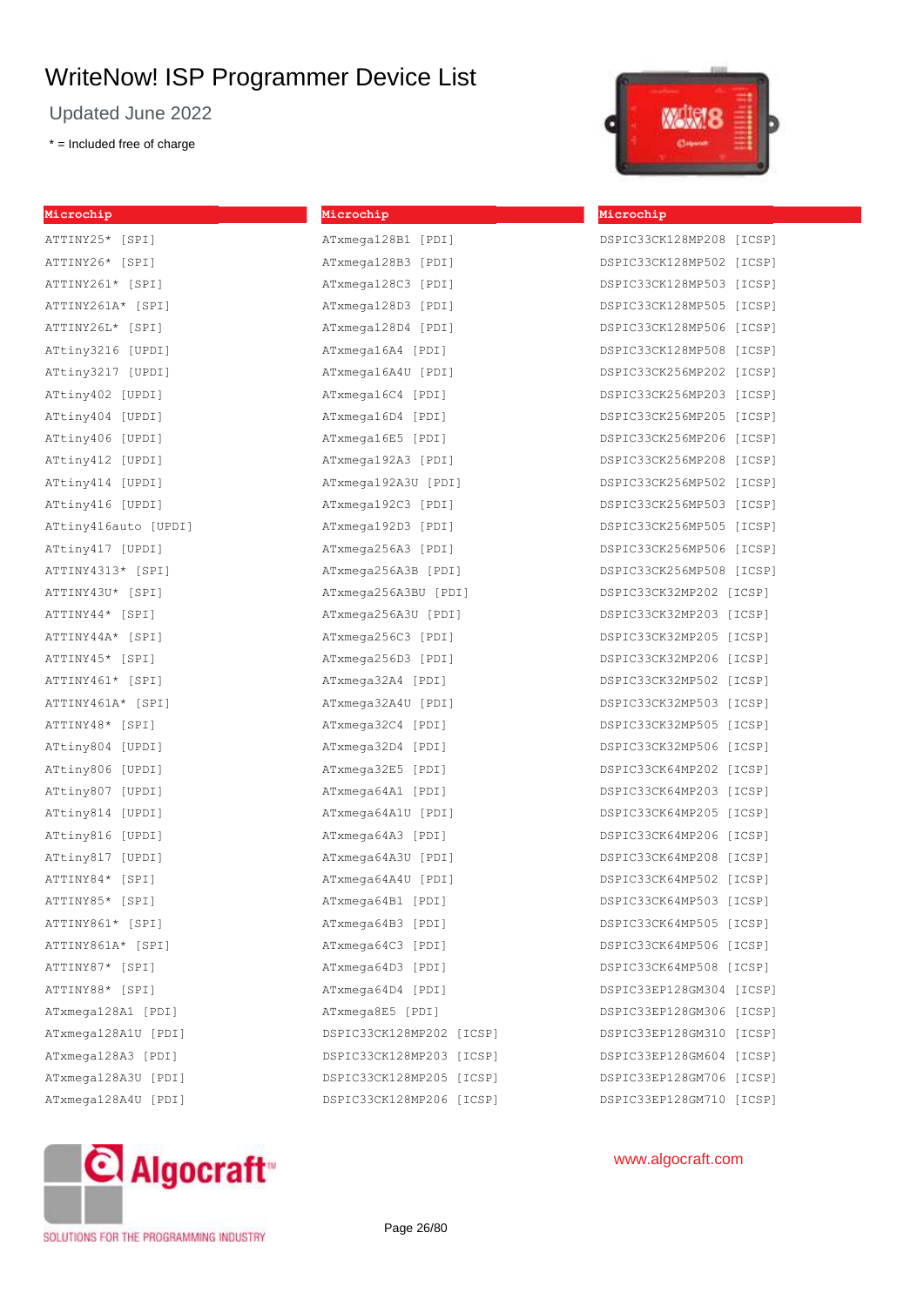Updated June 2022

DSPIC33EP128GP502 [ICSP] DSPIC33EP128GP504 [ICSP] DSPIC33EP128GP506 [ICSP] DSPIC33EP128MC202 [ICSP] DSPIC33EP128MC204 [ICSP] DSPIC33EP128MC206 [ICSP] DSPIC33EP128MC502 [ICSP] DSPIC33EP128MC504 [ICSP] DSPIC33EP128MC506 [ICSP] DSPIC33EP256GM304 [ICSP] DSPIC33EP256GM306 [ICSP] DSPIC33EP256GM310 [ICSP] DSPIC33EP256GM604 [ICSP] DSPIC33EP256GM706 [ICSP] DSPIC33EP256GM710 [ICSP] DSPIC33EP256GP502 [ICSP] DSPIC33EP256GP504 [ICSP] DSPIC33EP256GP506 [ICSP] DSPIC33EP256MC202 [ICSP] DSPIC33EP256MC204 [ICSP] DSPIC33EP256MC206 [ICSP] DSPIC33EP256MC502 [ICSP] DSPIC33EP256MC504 [ICSP] DSPIC33EP256MC506 [ICSP] DSPIC33EP256MU806 [ICSP] DSPIC33EP256MU810 [ICSP] DSPIC33EP256MU814 [ICSP] DSPIC33EP32GP502 [ICSP] DSPIC33EP32GP503 [ICSP] DSPIC33EP32GP504 [ICSP] DSPIC33EP32MC202 [ICSP] DSPIC33EP32MC203 [ICSP] DSPIC33EP32MC204 [ICSP] DSPIC33EP32MC502 [ICSP] DSPIC33EP32MC503 [ICSP] DSPIC33EP32MC504 [ICSP] DSPIC33EP512GM304 [ICSP] DSPIC33EP512GM306 [ICSP] DSPIC33EP512GM310 [ICSP] DSPIC33EP512GM604 [ICSP]

\* = Included free of charge

**Microchip**

| Microchip                   |  |
|-----------------------------|--|
| DSPIC33EP512GM706 [ICSP]    |  |
| DSPIC33EP512GM710 [ICSP]    |  |
| DSPIC33EP512GP502 [ICSP]    |  |
| DSPIC33EP512GP504<br>[ICSP] |  |
| DSPIC33EP512GP506<br>[ICSP] |  |
| DSPIC33EP512MC202 [ICSP]    |  |
| DSPIC33EP512MC204 [ICSP]    |  |
| DSPIC33EP512MC206 [ICSP]    |  |
| DSPIC33EP512MC502 [ICSP]    |  |
| DSPIC33EP512MC504 [ICSP]    |  |
| DSPIC33EP512MC506 [ICSP]    |  |
| DSPIC33EP512MU810 [ICSP]    |  |
| DSPIC33EP512MU814 [ICSP]    |  |
| DSPIC33EP64GP502 [ICSP]     |  |
| DSPIC33EP64GP503<br>[ICSP]  |  |
| DSPIC33EP64GP504<br>[ICSP]  |  |
| DSPIC33EP64GP506<br>[ICSP]  |  |
| DSPIC33EP64MC202<br>[ICSP]  |  |
| DSPIC33EP64MC203 [ICSP]     |  |
| DSPIC33EP64MC204<br>[ICSP]  |  |
| DSPIC33EP64MC206<br>[ICSP]  |  |
| DSPIC33EP64MC502<br>[ICSP]  |  |
| DSPIC33EP64MC503 [ICSP]     |  |
| DSPIC33EP64MC504 [ICSP]     |  |
| DSPIC33EP64MC506 [ICSP]     |  |
| DSPIC33EV128GM002<br>[ICSP] |  |
| DSPIC33EV128GM003 [ICSP]    |  |
| DSPIC33EV128GM004 [ICSP]    |  |
| DSPIC33EV128GM006 [ICSP]    |  |
| DSPIC33EV128GM102 [ICSP]    |  |
| DSPIC33EV128GM103 [ICSP]    |  |
| DSPIC33EV128GM104<br>[ICSP] |  |
| DSPIC33EV128GM106<br>[ICSP] |  |
| DSPIC33EV256GM002<br>[ICSP] |  |
| DSPIC33EV256GM003<br>[ICSP] |  |
| DSPIC33EV256GM004<br>[ICSP] |  |
| DSPIC33EV256GM006<br>[ICSP] |  |
| DSPIC33EV256GM102<br>[ICSP] |  |
| DSPIC33EV256GM103<br>[ICSP] |  |
| DSPIC33EV256GM104<br>[ICSP] |  |



#### **Microchip**

| DSPIC33EV256GM106 [ICSP]   |
|----------------------------|
| DSPIC33EV32GM002<br>[ICSP] |
| DSPIC33EV32GM003<br>[ICSP] |
| DSPIC33EV32GM004<br>[ICSP] |
| DSPIC33EV32GM006<br>[ICSP] |
| DSPIC33EV32GM102<br>[ICSP] |
| DSPIC33EV32GM103<br>[ICSP] |
| DSPIC33EV32GM104<br>[ICSP] |
| DSPIC33EV32GM106<br>[ICSP] |
| DSPIC33EV64GM002<br>[ICSP] |
| DSPIC33EV64GM003<br>[ICSP] |
| DSPIC33EV64GM004<br>[ICSP] |
| DSPIC33EV64GM006<br>[ICSP] |
| DSPIC33EV64GM102<br>[ICSP] |
| DSPIC33EV64GM103<br>[ICSP] |
| DSPIC33EV64GM104<br>[ICSP] |
| DSPIC33EV64GM106<br>[ICSP] |
| DSPIC33FJ09GS302 [ICSP]    |
| DSPIC33FJ128GP202 [ICSP]   |
| DSPIC33FJ128GP204 [ICSP]   |
| DSPIC33FJ128GP206 [ICSP]   |
| DSPIC33FJ128GP206A [ICSP]  |
| DSPIC33FJ128GP306 [ICSP]   |
| DSPIC33FJ128GP306A [ICSP]  |
| DSPIC33FJ128GP310 [ICSP]   |
| DSPIC33FJ128GP310A [ICSP]  |
| DSPIC33FJ128GP706 [ICSP]   |
| DSPIC33FJ128GP706A [ICSP]  |
| DSPIC33FJ128GP708 [ICSP]   |
| DSPIC33FJ128GP708A [ICSP]  |
| DSPIC33FJ128GP710 [ICSP]   |
| DSPIC33FJ128GP710A [ICSP]  |
| DSPIC33FJ128GP802 [ICSP]   |
| DSPIC33FJ128GP804 [ICSP]   |
| DSPIC33FJ128MC202 [ICSP]   |
| DSPIC33FJ128MC204 [ICSP]   |
| DSPIC33FJ128MC506 [ICSP]   |
| DSPIC33FJ128MC506A [ICSP]  |
| DSPIC33FJ128MC510 [ICSP]   |
| DSPIC33FJ128MC510A [ICSP]  |



www.algocraft.com

SOLUTIONS FOR THE PROGRAMMING INDUSTRY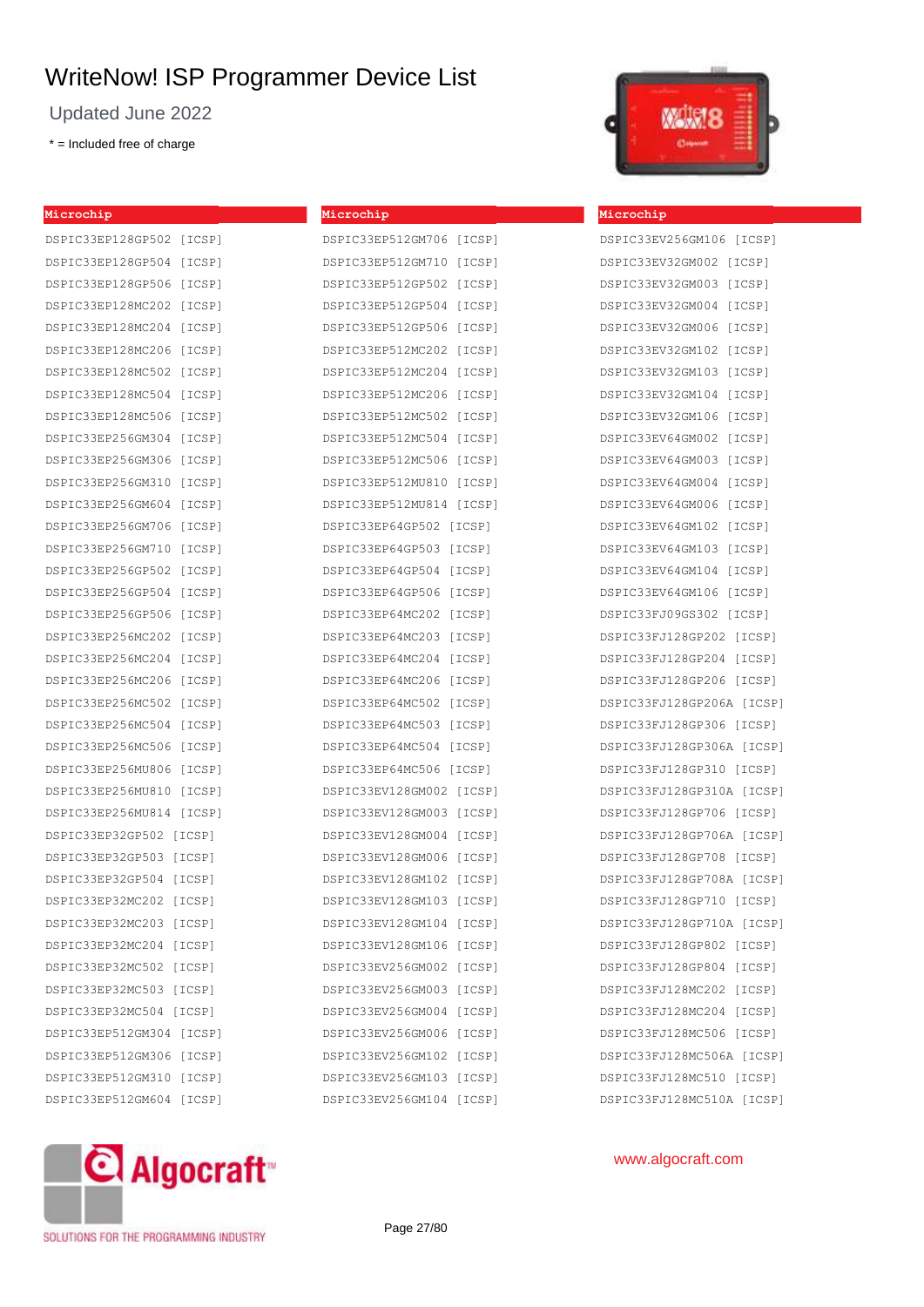Updated June 2022

\* = Included free of charge

| Microchip |  |  |
|-----------|--|--|
|           |  |  |

DSPIC33FJ128MC706 [ICSP] DSPIC33FJ128MC706A [ICSP] DSPIC33FJ128MC708 [ICSP] DSPIC33FJ128MC708A [ICSP] DSPIC33FJ128MC710 [ICSP] DSPIC33FJ128MC710A [ICSP] DSPIC33FJ128MC802 [ICSP] DSPIC33FJ128MC804 [ICSP] DSPIC33FJ12GP201 [ICSP] DSPIC33FJ12GP202 [ICSP] DSPIC33FJ12MC201 [ICSP] DSPIC33FJ12MC202 [ICSP] DSPIC33FJ16GP304 [ICSP] DSPIC33FJ16MC304 [ICSP] DSPIC33FJ256GP506 [ICSP] DSPIC33FJ256GP506A [ICSP] DSPIC33FJ256GP510 [ICSP] DSPIC33FJ256GP510A [ICSP] DSPIC33FJ256GP710 [ICSP] DSPIC33FJ256GP710A [ICSP] DSPIC33FJ256MC510 [ICSP] DSPIC33FJ256MC510A [ICSP] DSPIC33FJ256MC710 [ICSP] DSPIC33FJ256MC710A [ICSP] DSPIC33FJ32GP202 [ICSP] DSPIC33FJ32GP204 [ICSP] DSPIC33FJ32GP302 [ICSP] DSPIC33FJ32GP304 [ICSP] DSPIC33FJ32GS610 [ICSP] DSPIC33FJ32MC202 [ICSP] DSPIC33FJ32MC204 [ICSP] DSPIC33FJ32MC302 [ICSP] DSPIC33FJ32MC304 [ICSP] DSPIC33FJ64GP202 [ICSP] DSPIC33FJ64GP204 [ICSP] DSPIC33FJ64GP206 [ICSP] DSPIC33FJ64GP206A [ICSP] DSPIC33FJ64GP306 [ICSP] DSPIC33FJ64GP306A [ICSP] DSPIC33FJ64GP310 [ICSP]

| DSPIC33FJ64GP706 [ICSP]  |
|--------------------------|
| DSPIC33FJ64GP706A [ICSP] |
| DSPIC33FJ64GP708 [ICSP]  |
| DSPIC33FJ64GP708A [ICSP] |
| DRDICRRIGACD710 [ICRD]   |

DSPIC33FJ64GP310A [ICSP]

**Microchip**

| DSPIC33FJ64GP708 [ICSP]  |
|--------------------------|
| DSPIC33FJ64GP708A [ICSP] |
| DSPIC33FJ64GP710 [ICSP]  |
| DSPIC33FJ64GP710A [ICSP] |
| DSPIC33FJ64GP802 [ICSP]  |
| DSPIC33FJ64GP804 [ICSP]  |
| DSPIC33FJ64GS406 [ICSP]  |
| DSPIC33FJ64GS606 [ICSP]  |
| DSPIC33FJ64GS608 [ICSP]  |
| DSPIC33FJ64GS610 [ICSP]  |
| DSPIC33FJ64MC202 [ICSP]  |
| DSPIC33FJ64MC204 [ICSP]  |
| DSPIC33FJ64MC506 [ICSP]  |
| DSPIC33FJ64MC506A [ICSP] |
| DSPIC33FJ64MC508 [ICSP]  |
| DSPIC33FJ64MC508A [ICSP] |
| DSPIC33FJ64MC510 [ICSP]  |
| DSPIC33FJ64MC510A [ICSP] |
| DSPIC33FJ64MC706 [ICSP]  |
| DSPIC33FJ64MC706A [ICSP] |
| DSPIC33FJ64MC710 [ICSP]  |
| DSPIC33FJ64MC710A [ICSP] |
| DSPIC33FJ64MC802 [ICSP]  |
| DSPIC33FJ64MC804 [ICSP]  |
| $MCP19114* [ICSP]$       |
| MCP19115* [ICSP]         |
| MCP19122* [ICSP]         |
| MCP19123* [ICSP]         |
| MCP19214* [ICSP]         |
| MCP19215* [ICSP]         |
| PIC10F200* [ICSP]        |
| PIC10F202* [ICSP]        |
| PIC10F204* [ICSP]        |
| PIC10F206* [ICSP]        |
| PIC12F1571* [ICSP]       |
| PIC12F1572* [ICSP]       |
| PIC12F1822* [ICSP]       |



| Microchip           |  |
|---------------------|--|
| PIC12F1840* [ICSP]  |  |
| PIC12F609* [ICSP]   |  |
| PIC12F615* [ICSP]   |  |
| PIC12F617* [ICSP]   |  |
| PIC12F629* [ICSP]   |  |
| PIC12F635* [ICSP]   |  |
| PIC12F675* [ICSP]   |  |
| PIC12F683* [ICSP]   |  |
| PIC12LF1552* [ICSP] |  |
| PIC12LF1571* [ICSP] |  |
| PIC12LF1572* [ICSP] |  |
| PIC12LF1822* [ICSP] |  |
| PIC12LF1840* [ICSP] |  |
| PIC16C620* [ICSP]   |  |
| PIC16C620A* [ICSP]  |  |
| PIC16C621* [ICSP]   |  |
| PIC16C621A* [ICSP]  |  |
| PIC16C622* [ICSP]   |  |
| PIC16C622A* [ICSP]  |  |
| PIC16C62A* [ICSP]   |  |
| PIC16C62B* [ICSP]   |  |
| PIC16C63* [ICSP]    |  |
| PIC16C63A* [ICSP]   |  |
| PIC16C64A* [ICSP]   |  |
| PIC16C65A* [ICSP]   |  |
| PIC16C65B* [ICSP]   |  |
| PIC16C66* [ICSP]    |  |
| PIC16C67* [ICSP]    |  |
| PIC16C71* [ICSP]    |  |
| PIC16C710* [ICSP]   |  |
| PIC16C711* [ICSP]   |  |
| PIC16C712* [ICSP]   |  |
| PIC16C716* [ICSP]   |  |
| PIC16C72* [ICSP]    |  |
| PIC16C72A* [ICSP]   |  |
| PIC16C73A* [ICSP]   |  |
| PIC16C73B* [ICSP]   |  |
| PIC16C745* [ICSP]   |  |
| PIC16C74A* [ICSP]   |  |
| PIC16C74B* [ICSP]   |  |



SOLUTIONS FOR THE PROGRAMMING INDUSTRY

Page 28/80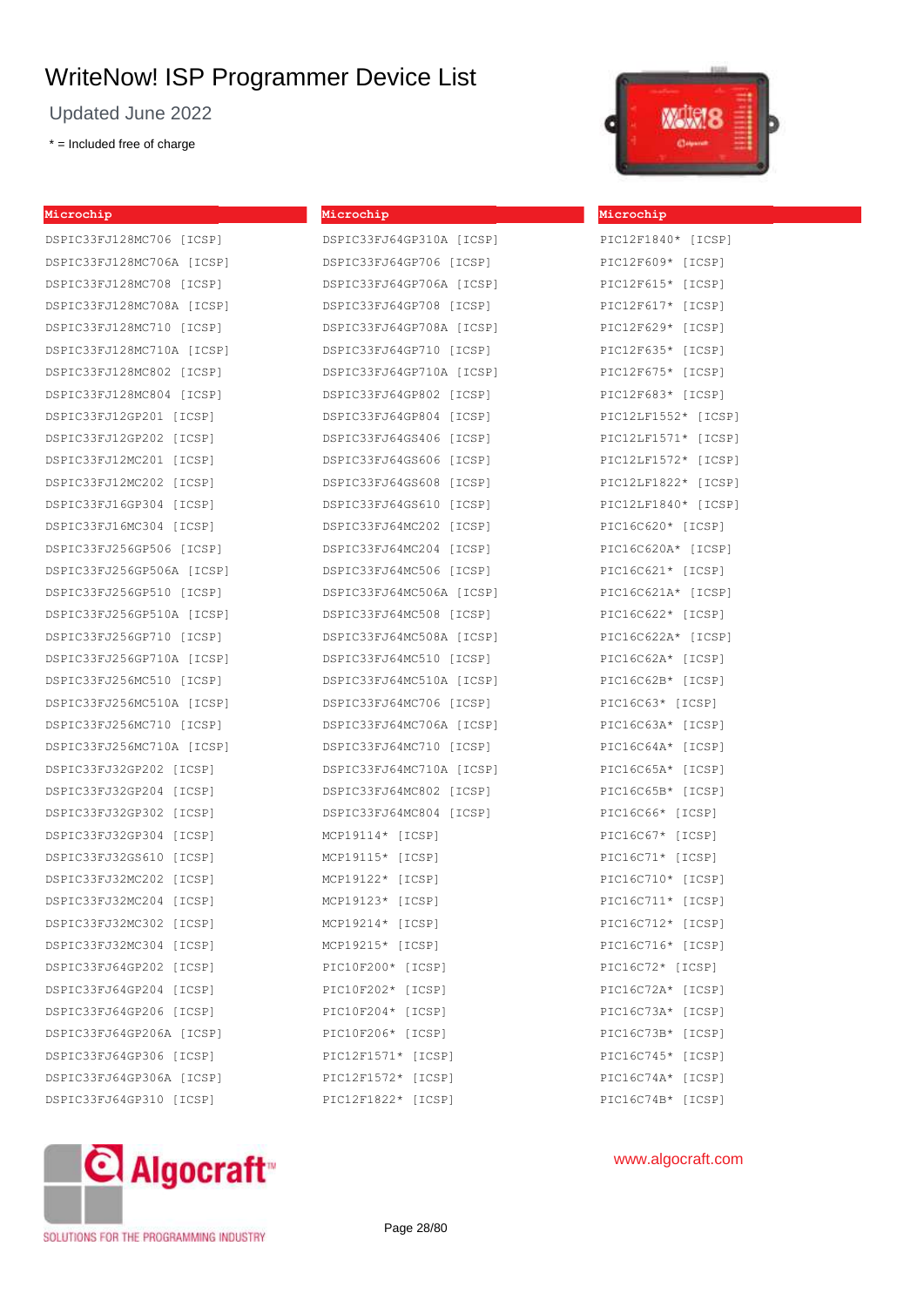Updated June 2022

\* = Included free of charge



| Microchip           | Microchip           | Microchip           |
|---------------------|---------------------|---------------------|
| PIC16C76* [ICSP]    | PIC16F1765* [ICSP]  | PIC16F1947* [ICSP]  |
| PIC16C765* [ICSP]   | PIC16F1768* [ICSP]  | PIC16F527* [ICSP]   |
| PIC16C77* [ICSP]    | PIC16F1769* [ICSP]  | $PIC16F54*$ [ICSP]  |
| PIC16C773* [ICSP]   | PIC16F1823* [ICSP]  | PIC16F57* [ICSP]    |
| PIC16C774* [ICSP]   | PIC16F1824* [ICSP]  | PIC16F59* [ICSP]    |
| PIC16C923* [ICSP]   | PIC16F1825* [ICSP]  | PIC16F610* [ICSP]   |
| PIC16C924* [ICSP]   | PIC16F1826* [ICSP]  | PIC16F616* [ICSP]   |
| PIC16C925* [ICSP]   | PIC16F1827* [ICSP]  | PIC16F627* [ICSP]   |
| PIC16C926* [ICSP]   | PIC16F1828* [ICSP]  | PIC16F627A* [ICSP]  |
| PIC16F1501* [ICSP]  | PIC16F1829* [ICSP]  | PIC16F628* [ICSP]   |
| PIC16F1503* [ICSP]  | PIC16F18313* [ICSP] | PIC16F628A* [ICSP]  |
| PIC16F1507* [ICSP]  | PIC16F18323* [ICSP] | PIC16F630* [ICSP]   |
| PIC16F1508* [ICSP]  | PIC16F18324* [ICSP] | PIC16F631* [ICSP]   |
| PIC16F1509* [ICSP]  | PIC16F18325* [ICSP] | PIC16F636* [ICSP]   |
| PIC16F1512* [ICSP]  | PIC16F18326* [ICSP] | PIC16F639* [ICSP]   |
| PIC16F1513* [ICSP]  | PIC16F18344* [ICSP] | PIC16F648A* [ICSP]  |
| PIC16F1516* [ICSP]  | PIC16F18345* [ICSP] | PIC16F676* [ICSP]   |
| PIC16F1517* [ICSP]  | PIC16F18346* [ICSP] | PIC16F677* [ICSP]   |
| PIC16F1518* [ICSP]  | PIC16F18424* [ICSP] | PIC16F684* [ICSP]   |
| PIC16F1519* [ICSP]  | PIC16F18425* [ICSP] | PIC16F685* [ICSP]   |
| PIC16F1526* [ICSP]  | PIC16F18426* [ICSP] | PIC16F687* [ICSP]   |
| PIC16F1527* [ICSP]  | PIC16F18444* [ICSP] | PIC16F688* [ICSP]   |
| PIC16F15313* [ICSP] | PIC16F18445* [ICSP] | PIC16F689* [ICSP]   |
| PIC16F15323* [ICSP] | PIC16F18446* [ICSP] | PIC16F690* [ICSP]   |
| PIC16F15324* [ICSP] | PIC16F18455* [ICSP] | PIC16F716* [ICSP]   |
| PIC16F15325* [ICSP] | PIC16F18456* [ICSP] | PIC16F722* [ICSP]   |
| PIC16F15344* [ICSP] | PIC16F18854* [ICSP] | PIC16F722A* [ICSP]  |
| PIC16F15345* [ICSP] | PIC16F18855* [ICSP] | PIC16F723* [ICSP]   |
| PIC16F15354* [ICSP] | PIC16F18856* [ICSP] | PIC16F723A* [ICSP]  |
| PIC16F15355* [ICSP] | PIC16F18857* [ICSP] | $PIC16F724*$ [ICSP] |
| PIC16F15356* [ICSP] | PIC16F18875* [ICSP] | PIC16F726* [ICSP]   |
| PIC16F15375* [ICSP] | PIC16F18876* [ICSP] | PIC16F727* $[ICSP]$ |
| PIC16F15376* [ICSP] | PIC16F18877* [ICSP] | $PIC16F73* [ICSP]$  |
| PIC16F15385* [ICSP] | PIC16F1933* [ICSP]  | PIC16F74* [ICSP]    |
| PIC16F15386* [ICSP] | PIC16F1934* [ICSP]  | PIC16F76* [ICSP]    |
| PIC16F1574* [ICSP]  | PIC16F1936* [ICSP]  | $PIC16F77*$ [ICSP]  |
| PIC16F1575* [ICSP]  | PIC16F1937* [ICSP]  | PIC16F785* [ICSP]   |
| PIC16F1578* [ICSP]  | PIC16F1938* [ICSP]  | PIC16F818* [ICSP]   |
| PIC16F1579* [ICSP]  | PIC16F1939* [ICSP]  | PIC16F819* [ICSP]   |
| PIC16F1764* [ICSP]  | PIC16F1946* [ICSP]  | PIC16F87* [ICSP]    |



www.algocraft.com

SOLUTIONS FOR THE PROGRAMMING INDUSTRY

Page 29/80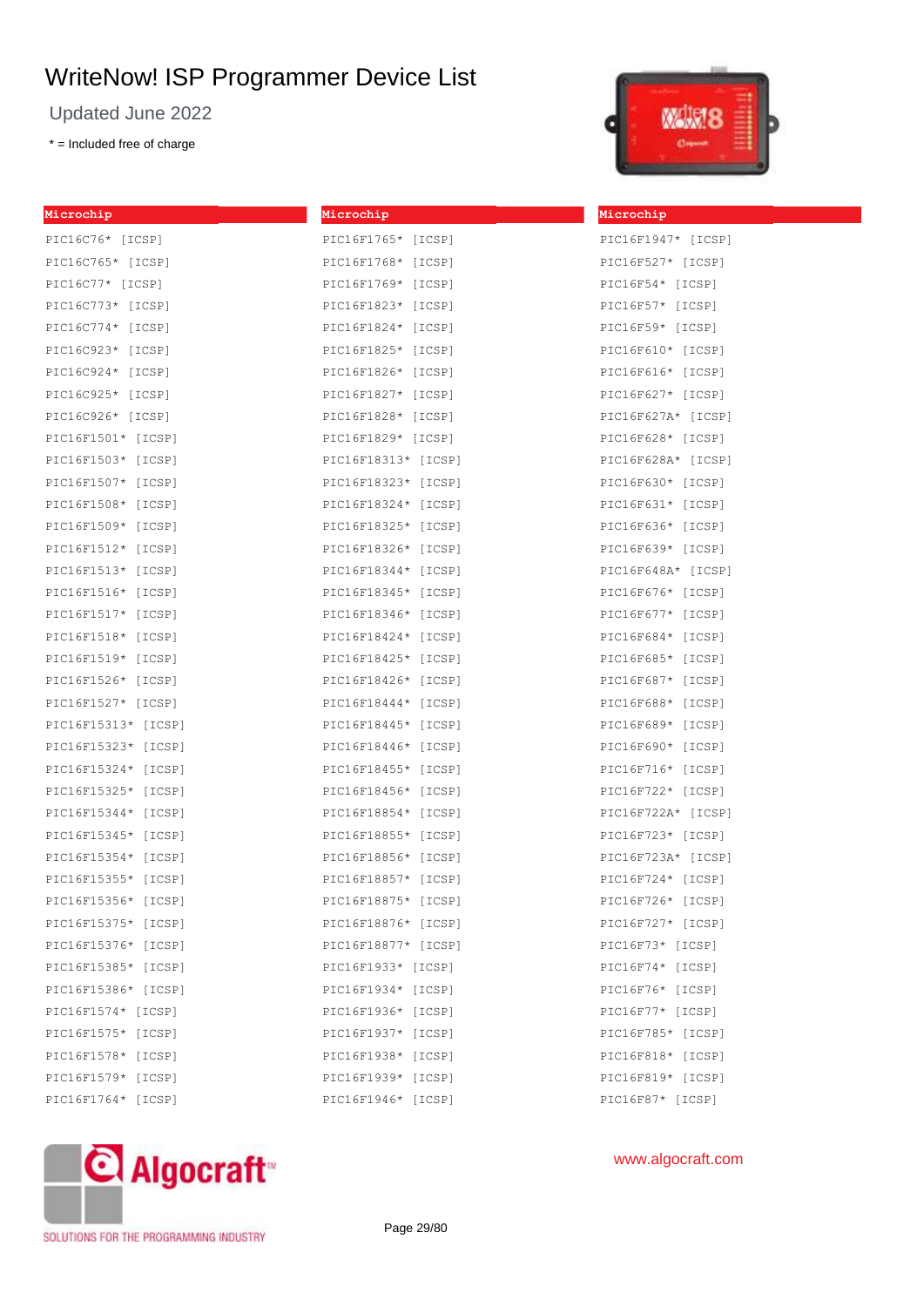Updated June 2022

\* = Included free of charge

**Mic** 

|  | <b>ATLESS</b>                                                |  |
|--|--------------------------------------------------------------|--|
|  | ٠<br>-<br>ـ<br>$-$<br>ستند<br><b>All Contracts</b><br>-<br>- |  |

| Microchip            | Microchip             |
|----------------------|-----------------------|
| PIC16F873A* [ICSP]   | PIC16LF15386* [ICSP]  |
| PIC16F874A* [ICSP]   | PIC16LF1574* $[ICSP]$ |
| PIC16F876A* [ICSP]   | PIC16LF1575* [ICSP]   |
| PIC16F877A* [ICSP]   | PIC16LF1578* [ICSP]   |
| PIC16F88* [ICSP]     | PIC16LF1579* [ICSP]   |
| PIC16F882* [ICSP]    | PIC16LF1764* [ICSP]   |
| PIC16F883* [ICSP]    | PIC16LF1765* [ICSP]   |
| PIC16F884* [ICSP]    | PIC16LF1768* [ICSP]   |
| PIC16F886* [ICSP]    | PIC16LF1769* [ICSP]   |
| PIC16F887* [ICSP]    | PIC16LF1823* [ICSP]   |
| PIC16F913* [ICSP]    | PIC16LF1824* [ICSP]   |
| PIC16F914* [ICSP]    | PIC16LF1825* [ICSP]   |
| PIC16F916* [ICSP]    | PIC16LF1826* [ICSP]   |
| PIC16F917* [ICSP]    | PIC16LF1827* [ICSP]   |
| PIC16F946* [ICSP]    | PIC16LF1828* [ICSP]   |
| PIC16LF1501* [ICSP]  | PIC16LF1829* [ICSP]   |
| PIC16LF1503* [ICSP]  | PIC16LF18313* [ICSP]  |
| PIC16LF1507* [ICSP]  | PIC16LF18323* [ICSP]  |
| PIC16LF1508* [ICSP]  | PIC16LF18324* [ICSP]  |
| PIC16LF1509* [ICSP]  | PIC16LF18325* [ICSP]  |
| PIC16LF1512* [ICSP]  | PIC16LF18326* [ICSP]  |
| PIC16LF1513* [ICSP]  | PIC16LF18344* [ICSP]  |
| PIC16LF1516* [ICSP]  | PIC16LF18345* [ICSP]  |
| PIC16LF1517* [ICSP]  | PIC16LF18346* [ICSP]  |
| PIC16LF1518* [ICSP]  | PIC16LF18424* [ICSP]  |
| PIC16LF1519* [ICSP]  | PIC16LF18425* [ICSP]  |
| PIC16LF1526* [ICSP]  | PIC16LF18426* [ICSP]  |
| PIC16LF1527* [ICSP]  | PIC16LF18444* [ICSP]  |
| PIC16LF15313* [ICSP] | PIC16LF18445* [ICSP]  |
| PIC16LF15323* [ICSP] | PIC16LF18446* [ICSP]  |
| PIC16LF15324* [ICSP] | PIC16LF18455* [ICSP]  |
| PIC16LF15325* [ICSP] | PIC16LF18456* [ICSP]  |
| PIC16LF15344* [ICSP] | PIC16LF18854* [ICSP]  |
| PIC16LF15345* [ICSP] | PIC16LF18855* [ICSP]  |
| PIC16LF15354* [ICSP] | PIC16LF18856* [ICSP]  |
| PIC16LF15355* [ICSP] | PIC16LF18857* [ICSP]  |
| PIC16LF15356* [ICSP] | PIC16LF18875* [ICSP]  |
| PIC16LF15375* [ICSP] | PIC16LF18876* [ICSP]  |
| PIC16LF15376* [ICSP] | PIC16LF18877* [ICSP]  |
| PIC16LF15385* [ICSP] | PIC16LF1902* [ICSP]   |



| PIC16LF1934*        |  |  | [ICSP] |  |
|---------------------|--|--|--------|--|
| PIC16LF1936*        |  |  | [ICSP] |  |
| PIC16LF1937*        |  |  | [ICSP] |  |
| PIC16LF1938*        |  |  | [ICSP] |  |
| PIC16LF1939*        |  |  | [ICSP] |  |
| PIC16LF1946*        |  |  | [ICSP] |  |
| PIC16LF1947*        |  |  | [ICSP] |  |
| PIC16LF627A* [ICSP] |  |  |        |  |
| PIC16LF628A* [ICSP] |  |  |        |  |
| PIC16LF648A* [ICSP] |  |  |        |  |
| PIC16LF722A* [ICSP] |  |  |        |  |
| PIC16LF723A* [ICSP] |  |  |        |  |
| PIC18F1230 [ICSP]   |  |  |        |  |
| PIC18F1330 [ICSP]   |  |  |        |  |
| PIC18F13K50 [ICSP]  |  |  |        |  |
| PIC18F14K22 [ICSP]  |  |  |        |  |
| PIC18F14K50 [ICSP]  |  |  |        |  |
| PIC18F2221 [ICSP]   |  |  |        |  |
| PIC18F2321 [ICSP]   |  |  |        |  |
| PIC18F23K20 [ICSP]  |  |  |        |  |
| PIC18F23K22 [ICSP]  |  |  |        |  |
| PIC18F2410 [ICSP]   |  |  |        |  |
| PIC18F2420 [ICSP]   |  |  |        |  |
| PIC18F2423 [ICSP]   |  |  |        |  |
| PIC18F2450 [ICSP]   |  |  |        |  |
| PIC18F2455 [ICSP]   |  |  |        |  |
| PIC18F2458 [ICSP]   |  |  |        |  |
| PIC18F2480 [ICSP]   |  |  |        |  |
| PIC18F24J10 [ICSP]  |  |  |        |  |
| PIC18F24J11 [ICSP]  |  |  |        |  |
| PIC18F24J50 [ICSP]  |  |  |        |  |
| PIC18F24K20 [ICSP]  |  |  |        |  |
| PIC18F24K22 [ICSP]  |  |  |        |  |
| PIC18F24K40 [ICSP]  |  |  |        |  |
| PIC18F24Q10 [ICSP]  |  |  |        |  |
| PIC18F2510 [ICSP]   |  |  |        |  |
| PIC18F2515 [ICSP]   |  |  |        |  |
| PIC18F2520 [ICSP]   |  |  |        |  |

C Algocraft<sup>®</sup> SOLUTIONS FOR THE PROGRAMMING INDUSTRY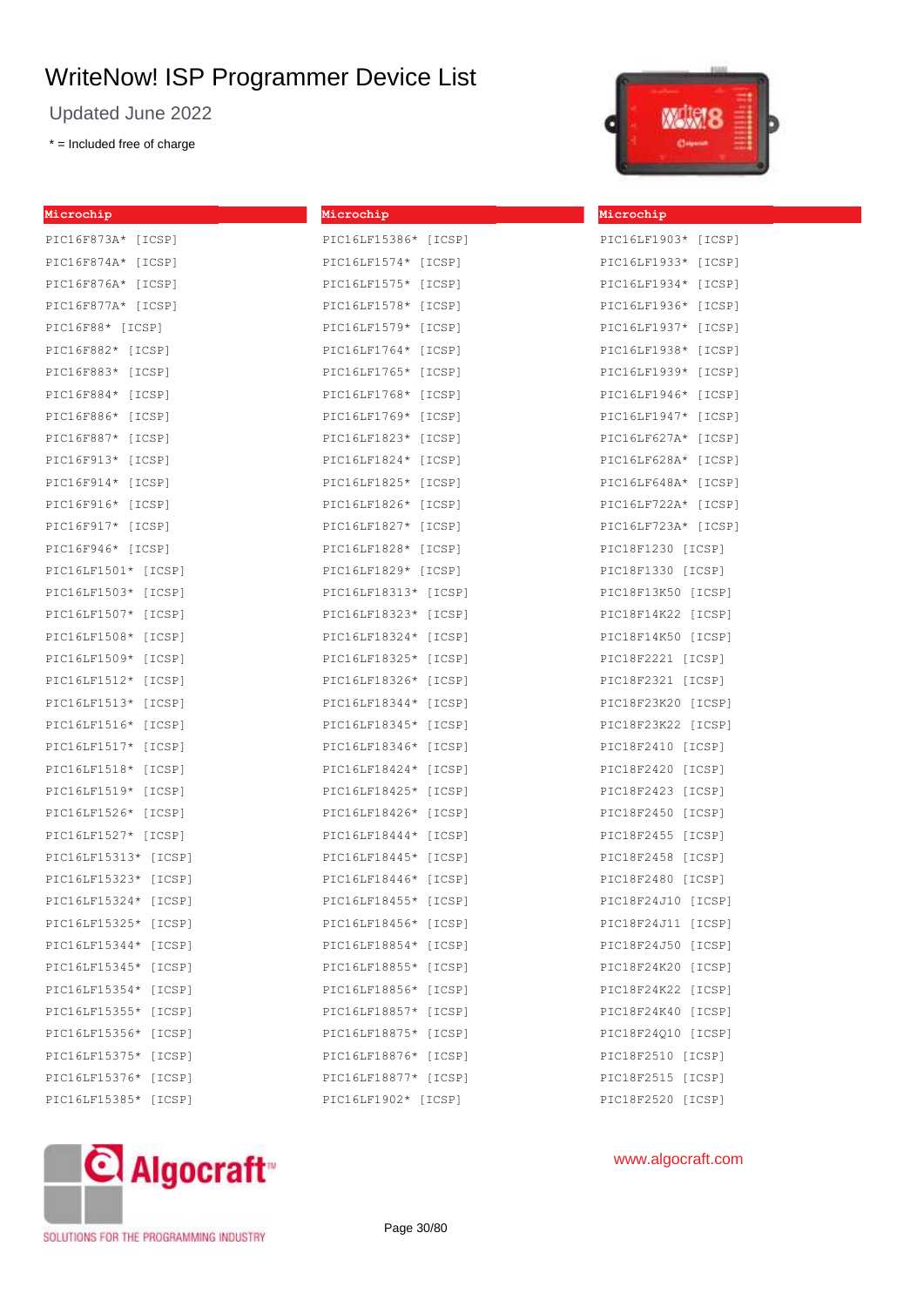Updated June 2022

\* = Included free of charge

| Microchip          | Microchip          | Microchip |
|--------------------|--------------------|-----------|
| PIC18F2523 [ICSP]  | PIC18F43K22 [ICSP] | PIC18F46J |
| PIC18F2525 [ICSP]  | PIC18F4410 [ICSP]  | PIC18F46K |
| PIC18F2550 [ICSP]  | PIC18F4420 [ICSP]  | PIC18F46K |
| PIC18F2553 [ICSP]  | PIC18F4423 [ICSP]  | PIC18F46K |
| PIC18F2580 [ICSP]  | PIC18F4450 [ICSP]  | PIC18F46K |
| PIC18F2585 [ICSP]  | PIC18F4455 [ICSP]  | PIC18F46K |
| PIC18F25J10 [ICSP] | PIC18F4458 [ICSP]  | PIC18F460 |
| PIC18F25J11 [ICSP] | PIC18F4480 [ICSP]  | PIC18F46Q |
| PIC18F25J50 [ICSP] | PIC18F44J10 [ICSP] | PIC18F47J |
| PIC18F25K20 [ICSP] | PIC18F44J11 [ICSP] | PIC18F47J |
| PIC18F25K22 [ICSP] | PIC18F44J50 [ICSP] | PIC18F47K |
| PIC18F25K40 [ICSP] | PIC18F44K20 [ICSP] | PIC18F47K |
| PIC18F25K80 [ICSP] | PIC18F44K22 [ICSP] | PIC18F47Q |
| PIC18F25Q10 [ICSP] | PIC18F4510 [ICSP]  | PIC18F47Q |
| PIC18F25Q43 [ICSP] | PIC18F4515 [ICSP]  | PIC18F55K |
| PIC18F2610 [ICSP]  | PIC18F4520 [ICSP]  | PIC18F55Q |
| PIC18F2620 [ICSP]  | PIC18F4523 [ICSP]  | PIC18F56K |
| PIC18F2680 [ICSP]  | PIC18F4525 [ICSP]  | PIC18F56Q |
| PIC18F2682 [ICSP]  | PIC18F4550 [ICSP]  | PIC18F57K |
| PIC18F2685 [ICSP]  | PIC18F4553 [ICSP]  | PIC18F57Q |
| PIC18F26J11 [ICSP] | PIC18F4580 [ICSP]  | PIC18F63J |
| PIC18F26J13 [ICSP] | PIC18F4585 [ICSP]  | PIC18F63J |
| PIC18F26J50 [ICSP] | PIC18F45J10 [ICSP] | PIC18F64J |
| PIC18F26J53 [ICSP] | PIC18F45J11 [ICSP] | PIC18F64J |
| PIC18F26K20 [ICSP] | PIC18F45J50 [ICSP] | PIC18F652 |
| PIC18F26K22 [ICSP] | PIC18F45K20 [ICSP] | PIC18F65J |
| PIC18F26K40 [ICSP] | PIC18F45K22 [ICSP] | PIC18F65J |
| PIC18F26K42 [ICSP] | PIC18F45K40 [ICSP] | PIC18F65J |
| PIC18F26K80 [ICSP] | PIC18F45K42 [ICSP] | PIC18F65J |
| PIC18F26Q10 [ICSP] | PIC18F45K80 [ICSP] | PIC18F65J |
| PIC18F26Q43 [ICSP] | PIC18F45Q10 [ICSP] | PIC18F65K |
| PIC18F27J13 [ICSP] | PIC18F45Q43 [ICSP] | PIC18F65K |
| PIC18F27J53 [ICSP] | PIC18F4610 [ICSP]  | PIC18F65K |
| PIC18F27K40 [ICSP] | PIC18F4620 [ICSP]  | PIC18F662 |
| PIC18F27K42 [ICSP] | PIC18F4680 [ICSP]  | PIC18F662 |
| PIC18F27Q10 [ICSP] | PIC18F4682 [ICSP]  | PIC18F662 |
| PIC18F27043 [ICSP] | PIC18F4685 [ICSP]  | PIC18F66J |
| PIC18F4221 [ICSP]  | PIC18F46J11 [ICSP] | PIC18F66J |
| PIC18F4321 [ICSP]  | PIC18F46J13 [ICSP] | PIC18F66J |
| PIC18F43K20 [ICSP] | PIC18F46J50 [ICSP] | PIC18F66J |



| PIC18F46J53 [ICSP] |        |
|--------------------|--------|
| PIC18F46K20 [ICSP] |        |
| PIC18F46K22 [ICSP] |        |
| PIC18F46K40 [ICSP] |        |
| PIC18F46K42 [ICSP] |        |
| PIC18F46K80 [ICSP] |        |
| PIC18F46Q10 [ICSP] |        |
| PIC18F46Q43 [ICSP] |        |
| PIC18F47J13 [ICSP] |        |
| PIC18F47J53 [ICSP] |        |
| PIC18F47K40 [ICSP] |        |
| PIC18F47K42 [ICSP] |        |
| PIC18F47Q10 [ICSP] |        |
| PIC18F47Q43 [ICSP] |        |
| PIC18F55K42 [ICSP] |        |
| PIC18F55Q43 [ICSP] |        |
| PIC18F56K42 [ICSP] |        |
| PIC18F56Q43 [ICSP] |        |
| PIC18F57K42 [ICSP] |        |
| PIC18F57Q43 [ICSP] |        |
| PIC18F63J11 [ICSP] |        |
| PIC18F63J90 [ICSP] |        |
| PIC18F64J11 [ICSP] |        |
| PIC18F64J90 [ICSP] |        |
| PIC18F6527 [ICSP]  |        |
| PIC18F65J10 [ICSP] |        |
| PIC18F65J11 [ICSP] |        |
| PIC18F65J15 [ICSP] |        |
| PIC18F65J50 [ICSP] |        |
| PIC18F65J90 [ICSP] |        |
| PIC18F65K22 [ICSP] |        |
| PIC18F65K80        | [ICSP] |
| PIC18F65K90 [ICSP] |        |
| PIC18F6622 [ICSP]  |        |
| PIC18F6627 [ICSP]  |        |
| PIC18F6628 [ICSP]  |        |
| PIC18F66J10 [ICSP] |        |
| PIC18F66J11 [ICSP] |        |
| PIC18F66J15 [ICSP] |        |
| PIC18F66J16 [ICSP] |        |



www.algocraft.com

SOLUTIONS FOR THE PROGRAMMING INDUSTRY

Page 31/80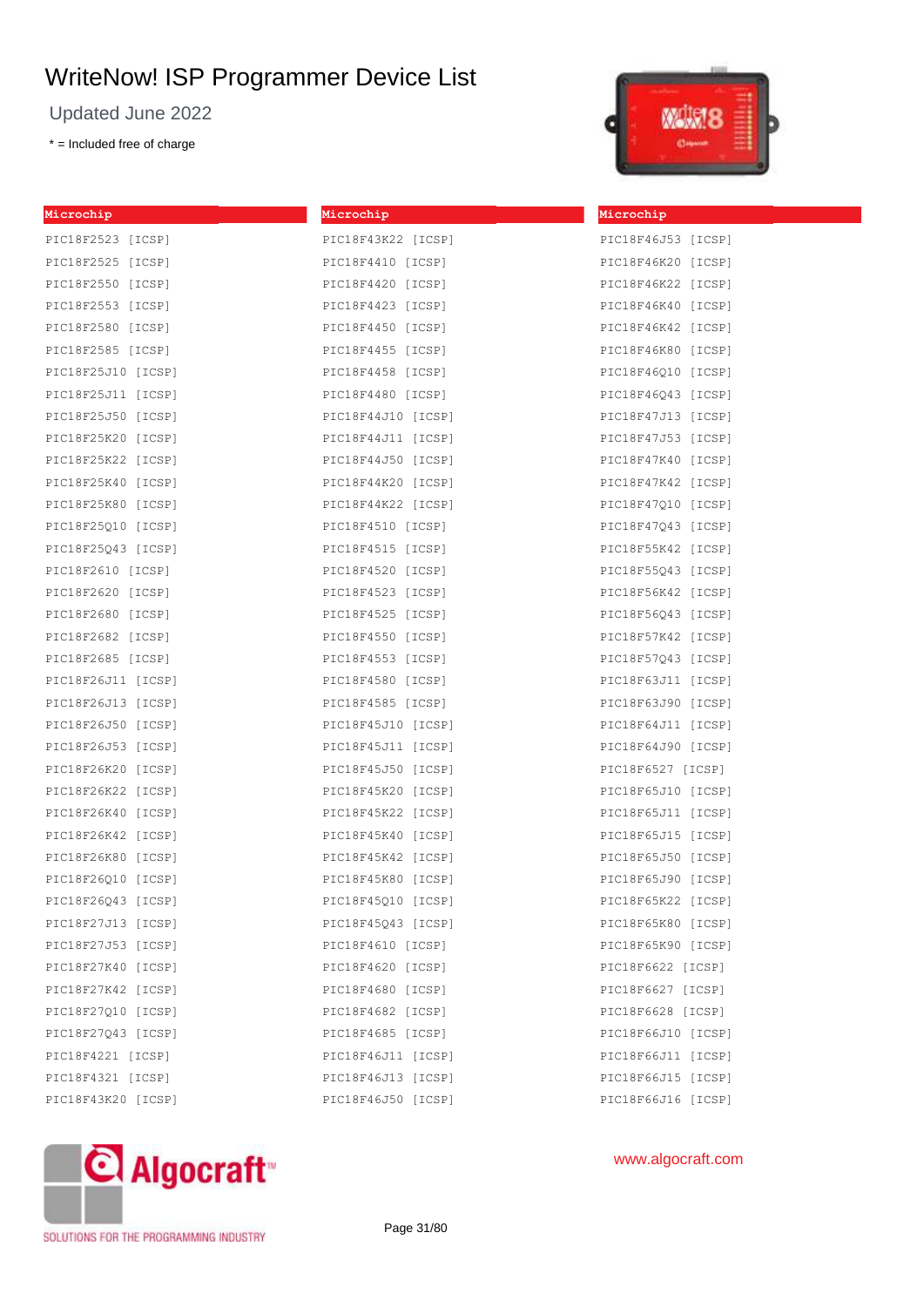Updated June 2022

\* = Included free of charge

| Microchip          | Microchip           | Microchip           |
|--------------------|---------------------|---------------------|
| PIC18F66J50 [ICSP] | PIC18F86J65 [ICSP]  | PIC18LF26K40 [ICSP] |
| PIC18F66J55 [ICSP] | PIC18F86J72 [ICSP]  | PIC18LF26K42 [ICSP] |
| PIC18F66J60 [ICSP] | PIC18F86J90 [ICSP]  | PIC18LF27J13 [ICSP] |
| PIC18F66J65 [ICSP] | PIC18F86J93 [ICSP]  | PIC18LF27J53 [ICSP] |
| PIC18F66J90 [ICSP] | PIC18F86K22 [ICSP]  | PIC18LF27K40 [ICSP] |
| PIC18F66J93 [ICSP] | PIC18F86K90 [ICSP]  | PIC18LF27K42 [ICSP] |
| PIC18F66K22 [ICSP] | PIC18F8722 [ICSP]   | PIC18LF43K22 [ICSP] |
| PIC18F66K90 [ICSP] | PIC18F8723 [ICSP]   | PIC18LF44J10 [ICSP] |
| PIC18F6722 [ICSP]  | PIC18F87J10 [ICSP]  | PIC18LF44J11 [ICSP] |
| PIC18F6723 [ICSP]  | PIC18F87J11 [ICSP]  | PIC18LF44J50 [ICSP] |
| PIC18F67J10 [ICSP] | PIC18F87J50 [ICSP]  | PIC18LF44K22 [ICSP] |
| PIC18F67J11 [ICSP] | PIC18F87J60 [ICSP]  | PIC18LF4525 [ICSP]  |
| PIC18F67J50 [ICSP] | PIC18F87J72 [ICSP]  | PIC18LF45J10 [ICSP] |
| PIC18F67J60 [ICSP] | PIC18F87J90 [ICSP]  | PIC18LF45J11 [ICSP] |
| PIC18F67J90 [ICSP] | PIC18F87J93 [ICSP]  | PIC18LF45J50 [ICSP] |
| PIC18F67J93 [ICSP] | PIC18F87K22 [ICSP]  | PIC18LF45K22 [ICSP] |
| PIC18F67K22 [ICSP] | PIC18F87K90 [ICSP]  | PIC18LF45K40 [ICSP] |
| PIC18F67K90 [ICSP] | PIC18F96J60 [ICSP]  | PIC18LF45K42 [ICSP] |
| PIC18F83J11 [ICSP] | PIC18F96J65 [ICSP]  | PIC18LF4620 [ICSP]  |
| PIC18F83J90 [ICSP] | PIC18F97J60 [ICSP]  | PIC18LF46J11 [ICSP] |
| PIC18F84J11 [ICSP] | PIC18LF13K50 [ICSP] | PIC18LF46J13 [ICSP] |
| PIC18F84J90 [ICSP] | PIC18LF14K50 [ICSP] | PIC18LF46J50 [ICSP] |
| PIC18F8527 [ICSP]  | PIC18LF23K22 [ICSP] | PIC18LF46J53 [ICSP] |
| PIC18F85J10 [ICSP] | PIC18LF24J10 [ICSP] | PIC18LF46K22 [ICSP] |
| PIC18F85J11 [ICSP] | PIC18LF24J11 [ICSP] | PIC18LF46K40 [ICSP] |
| PIC18F85J15 [ICSP] | PIC18LF24J50 [ICSP] | PIC18LF46K42 [ICSP] |
| PIC18F85J50 [ICSP] | PIC18LF24K22 [ICSP] | PIC18LF47J13 [ICSP] |
| PIC18F85J90 [ICSP] | PIC18LF24K40 [ICSP] | PIC18LF47J53 [ICSP] |
| PIC18F85K22 [ICSP] | PIC18LF2525 [ICSP]  | PIC18LF47K40 [ICSP] |
| PIC18F85K90 [ICSP] | PIC18LF25J10 [ICSP] | PIC18LF47K42 [ICSP] |
| PIC18F8622 [ICSP]  | PIC18LF25J11 [ICSP] | PIC18LF55K42 [ICSP] |
| PIC18F8627 [ICSP]  | PIC18LF25J50 [ICSP] | PIC18LF56K42 [ICSP] |
| PIC18F8628 [ICSP]  | PIC18LF25K22 [ICSP] | PIC18LF57K42 [ICSP] |
| PIC18F86J10 [ICSP] | PIC18LF25K40 [ICSP] | PIC18LF66K80 [ICSP] |
| PIC18F86J11 [ICSP] | PIC18LF2620 [ICSP]  | PIC24EP128GP202 [IC |
| PIC18F86J15 [ICSP] | PIC18LF26J11 [ICSP] | PIC24EP128GP204 [IC |
| PIC18F86J16 [ICSP] | PIC18LF26J13 [ICSP] | PIC24EP128GP206 [IC |
| PIC18F86J50 [ICSP] | PIC18LF26J50 [ICSP] | PIC24EP128MC202 [IC |
| PIC18F86J55 [ICSP] | PIC18LF26J53 [ICSP] | PIC24EP128MC204 [IC |
| PIC18F86J60 [ICSP] | PIC18LF26K22 [ICSP] | PIC24EP128MC206 [IC |
|                    |                     |                     |



SOLUTIONS FOR THE PROGRAMMING INDUSTRY



| PIC24EP128GP206 [ICSP] |  |
|------------------------|--|
| PIC24EP128MC202 [ICSP] |  |
| PIC24EP128MC204 [ICSP] |  |
| PIC24EP128MC206 [ICSP] |  |
|                        |  |

[ICSP] [ICSP]

## www.algocraft.com

Page 32/80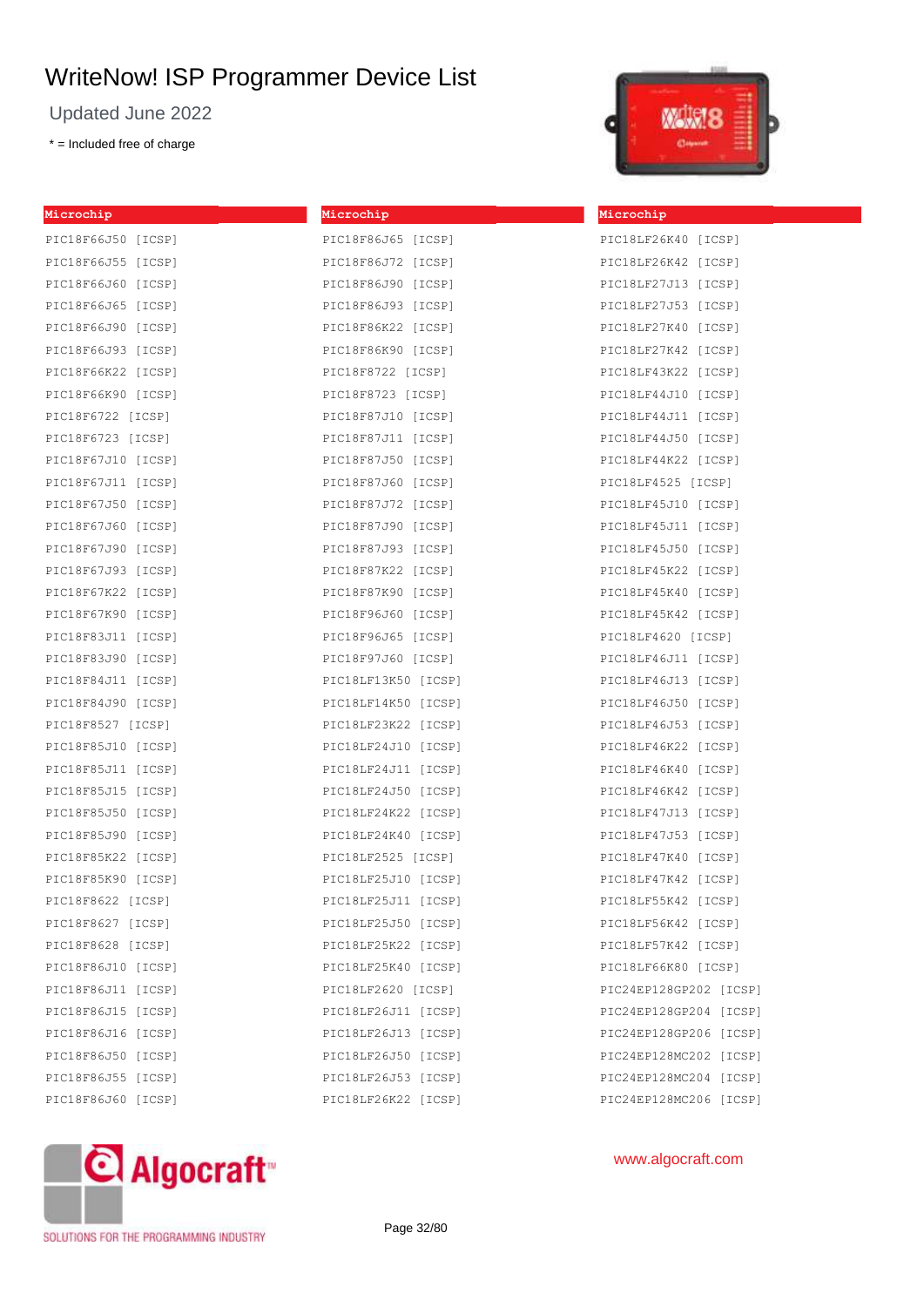**Microchip**

Updated June 2022

\* = Included free of charge

| Microchip              |        |
|------------------------|--------|
| PIC24EP256GP202 [ICSP] |        |
| PIC24EP256GP204 [ICSP] |        |
| PIC24EP256GP206 [ICSP] |        |
| PIC24EP256MC202 [ICSP] |        |
| PIC24EP256MC204 [ICSP] |        |
| PIC24EP256MC206 [ICSP] |        |
| PIC24EP32GP202         | [ICSP] |
| PIC24EP32GP203 [ICSP]  |        |
| PIC24EP32GP204         | [ICSP] |
| PIC24EP32MC202         | [ICSP] |
| PIC24EP32MC203         | [ICSP] |
| PIC24EP32MC204         | [ICSP] |
| PIC24EP512GP202 [ICSP] |        |
| PIC24EP512GP204 [ICSP] |        |
| PIC24EP512GP206 [ICSP] |        |
| PIC24EP512MC202 [ICSP] |        |
| PIC24EP512MC204 [ICSP] |        |
| PIC24EP512MC206        | [ICSP] |
| PIC24EP64GP202 [ICSP]  |        |
| PIC24EP64GP203         | [ICSP] |
| PIC24EP64GP204         | [ICSP] |
| PIC24EP64GP206         | [ICSP] |
| PIC24EP64MC202         | [ICSP] |
| PIC24EP64MC203         | [ICSP] |
| PIC24EP64MC204         | [ICSP] |
| PIC24EP64MC206         | [ICSP] |
| PIC24FJ128DA106 [ICSP] |        |
| PIC24FJ128DA110        | [ICSP] |
| PIC24FJ128DA206        | [ICSP] |
| PIC24FJ128DA210        | [ICSP] |
| PIC24FJ128GA006        | [ICSP] |
| PIC24FJ128GA008        | [ICSP] |
| PIC24FJ128GA010        | [ICSP] |
| PIC24FJ128GA306        | [ICSP] |
| PIC24FJ128GA308        | [ICSP] |
| PIC24FJ128GA310        | [ICSP] |
| PIC24FJ128GB206        | [ICSP] |
| PIC24FJ128GB210        | [ICSP] |
| PIC24FJ128GC006        | [ICSP] |
| PIC24FJ128GC008        | [ICSP] |





#### **Microchip**

| PIC24HJ128GP502 [ICSP]            |
|-----------------------------------|
| PIC24HJ128GP504 [ICSP]            |
| PIC24HJ128GP506 [ICSP]            |
| PIC24HJ128GP506A [ICSP]           |
| PIC24HJ128GP510 [ICSP]            |
| PIC24HJ128GP510A [ICSP]           |
| PIC24HJ12GP201 [ICSP]             |
| PIC24HJ12GP202 [ICSP]             |
| PIC24HJ16GP304 [ICSP]             |
| PIC24HJ256GP206 [ICSP]            |
| PIC24HJ256GP206A [ICSP]           |
| PIC24HJ256GP210 [ICSP]            |
| PIC24HJ256GP210A [ICSP]           |
| PIC24HJ256GP610 [ICSP]            |
| PIC24HJ256GP610A [ICSP]           |
| PIC24HJ32GP202 [ICSP]             |
| PIC24HJ32GP204 [ICSP]             |
| PIC24HJ32GP302 [ICSP]             |
| PIC24HJ32GP304 [ICSP]             |
| PIC24HJ64GP202 [ICSP]             |
| PIC24HJ64GP204 [ICSP]             |
| PIC24HJ64GP206 [ICSP]             |
| PIC24HJ64GP206A [ICSP]            |
| PIC24HJ64GP210 [ICSP]             |
| PIC24HJ64GP210A [ICSP]            |
| PIC24HJ64GP502 [ICSP]             |
| PIC24HJ64GP504 [ICSP]             |
| PIC24HJ64GP506 [ICSP]             |
| PIC24HJ64GP506A [ICSP]            |
| PIC24HJ64GP510 [ICSP]             |
| PIC24HJ64GP510A [ICSP]            |
| PIC32MM0016GPL020 [JTAG, ICSP]    |
| PIC32MM0016GPL028<br>[JTAG,ICSP]  |
| PIC32MM0016GPL036<br>[JTAG, ICSP] |
| PIC32MM0032GPL020<br>[JTAG, ICSP] |
| PIC32MM0032GPL028<br>[JTAG, ICSP] |
| PIC32MM0032GPL036<br>[JTAG, ICSP] |
| PIC32MM0064GPL020<br>[JTAG, ICSP] |
| PIC32MM0064GPL028<br>[JTAG, ICSP] |
| PIC32MM0064GPL036<br>[JTAG, ICSP] |



www.algocraft.com

SOLUTIONS FOR THE PROGRAMMING INDUSTRY

Page 33/80

PIC24HJ128GP310A [ICSP]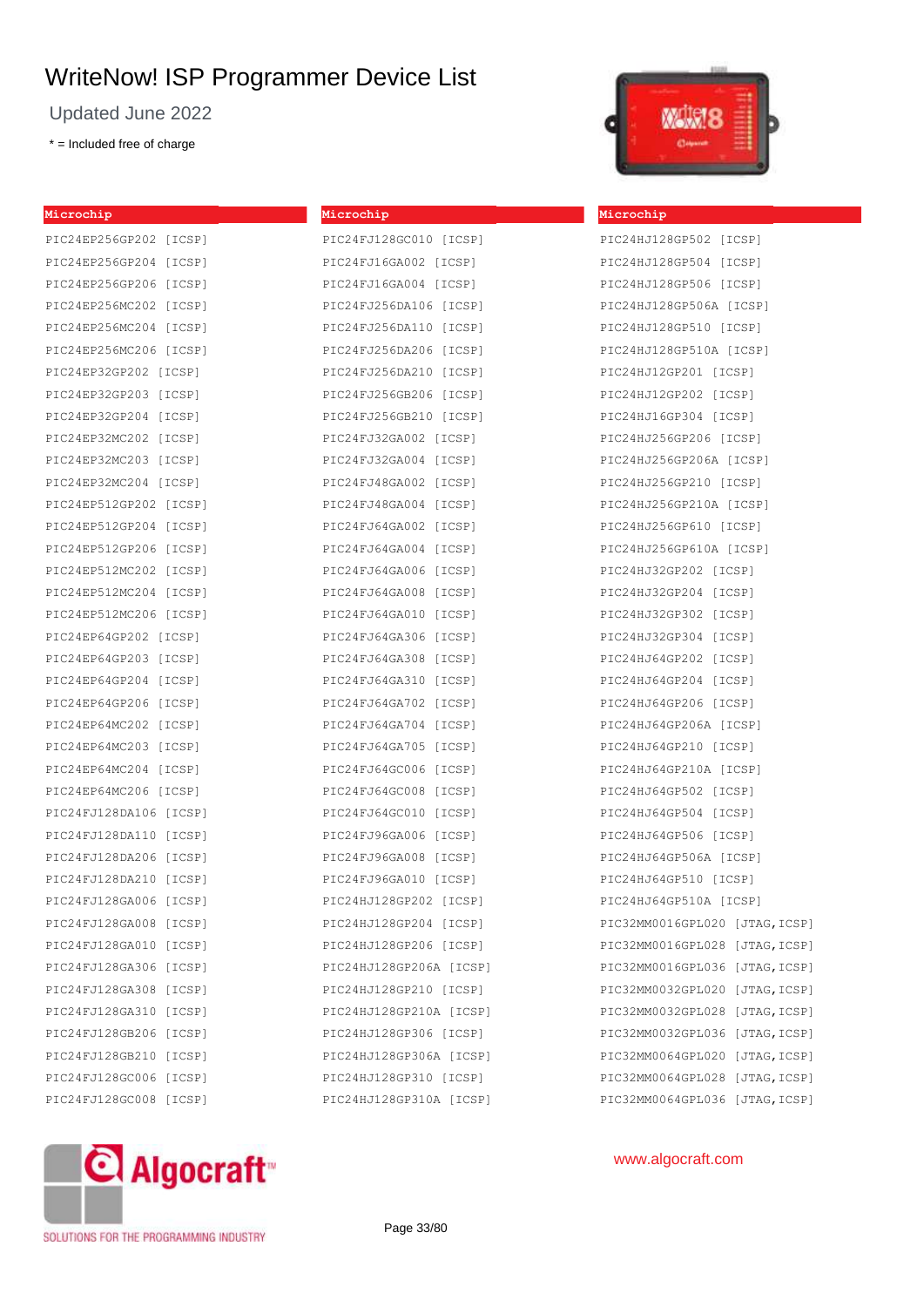Updated June 2022

\* = Included free of charge



| Microchip                     | Microchip                                         | <b>Micron</b>               |
|-------------------------------|---------------------------------------------------|-----------------------------|
| PIC32MM0064GPM028 [JTAG,ICSP] | PIC32MX440F512H [JTAG, ICSP]                      | M25P128* [SPI]              |
| PIC32MM0064GPM036 [JTAG,ICSP] | PIC32MX460F256L [JTAG, ICSP]                      | M25P16* [SPI]               |
| PIC32MM0064GPM048 [JTAG,ICSP] | PIC32MX460F512L [JTAG, ICSP]                      | M25P20* [SPI]               |
| PIC32MM0064GPM064 [JTAG,ICSP] | PIC32MX534F064H [JTAG, ICSP]                      | M25P32* [SPI]               |
| PIC32MM0128GPM028 [JTAG,ICSP] | PIC32MX534F064L [JTAG, ICSP]                      | M25P40* [SPI]               |
| PIC32MM0128GPM036 [JTAG,ICSP] | PIC32MX564F064H [JTAG,ICSP]                       | M25P64* [SPI]               |
| PIC32MM0128GPM048 [JTAG,ICSP] | PIC32MX564F064L [JTAG, ICSP]                      | M25P80* [SPI]               |
| PIC32MM0128GPM064 [JTAG,ICSP] | PIC32MX564F128H [JTAG,ICSP]                       | M25PE10* [SPI]              |
| PIC32MM0256GPM028 [JTAG,ICSP] | PIC32MX564F128L [JTAG, ICSP]                      | M25PE16* [SPI]              |
| PIC32MM0256GPM036 [JTAG,ICSP] | PIC32MX575F256H [JTAG,ICSP]                       | M25PE20* [SPI]              |
| PIC32MM0256GPM048 [JTAG,ICSP] | PIC32MX575F256L [JTAG, ICSP]                      | M25PE40* [SPI]              |
| PIC32MM0256GPM064 [JTAG,ICSP] | PIC32MX575F512H [JTAG, ICSP]                      | M25PE80* [SPI]              |
| PIC32MX110F016B [JTAG,ICSP]   | PIC32MX575F512L [JTAG, ICSP]                      | M25PX16* [SPI]              |
| PIC32MX110F016C [JTAG,ICSP]   | PIC32MX664F064H [JTAG, ICSP]                      | M25PX32* [SPI]              |
| PIC32MX110F016D [JTAG,ICSP]   | PIC32MX664F064L [JTAG, ICSP]                      | M25PX64* [SPI]              |
| PIC32MX120F032B [JTAG,ICSP]   | PIC32MX664F128H [JTAG,ICSP]                       | M25PX80* [SPI]              |
| PIC32MX120F032C [JTAG,ICSP]   | PIC32MX664F128L [JTAG, ICSP] M29W256GH [Parallel] |                             |
| PIC32MX120F032D [JTAG,ICSP]   | PIC32MX675F256H [JTAG, ICSP]                      | M29W256GL [Parallel]        |
| PIC32MX150F128B [JTAG,ICSP]   | PIC32MX675F256L [JTAG,ICSP]                       | M45PE10* [SPI]              |
| PIC32MX150F128C [JTAG,ICSP]   | PIC32MX675F512H [JTAG, ICSP] M45PE16* [SPI]       |                             |
| PIC32MX150F128D [JTAG,ICSP]   | PIC32MX675F512L [JTAG,ICSP]                       | M45PE20* [SPI]              |
| PIC32MX210F016B [JTAG,ICSP]   | PIC32MX695F512H [JTAG,ICSP]                       | M45PE40* [SPI]              |
| PIC32MX210F016C [JTAG,ICSP]   | PIC32MX695F512L [JTAG, ICSP]                      | M45PE80* [SPI]              |
| PIC32MX210F016D [JTAG,ICSP]   | PIC32MX764F128H [JTAG, ICSP]                      | MT25QL128ABAxE* [SPI, QSPI] |
| PIC32MX220F032B [JTAG,ICSP]   | PIC32MX764F128L [JTAG,ICSP]                       | MT25QL256ABAxE* [SPI, QSPI] |
| PIC32MX220F032C [JTAG,ICSP]   | PIC32MX775F256H [JTAG, ICSP]                      | MT25QL512ABBxE* [SPI, QSPI] |
| PIC32MX220F032D [JTAG,ICSP]   | PIC32MX775F256L [JTAG, ICSP]                      | MT25QU128ABAxE* [SPI, QSPI] |
| PIC32MX320F032H [JTAG,ICSP]   | PIC32MX775F512H [JTAG,ICSP]                       | MT25QU256ABAxE* [SPI, QSPI] |
| PIC32MX320F064H [JTAG,ICSP]   | PIC32MX775F512L [JTAG,ICSP]                       | MT25QU512ABBxE* [SPI, QSPI] |
| PIC32MX320F128H [JTAG,ICSP]   | PIC32MX795F512H [JTAG,ICSP]                       | MT28EW256ABA [Parallel]     |
| PIC32MX320F128L [JTAG,ICSP]   | PIC32MX795F512L [JTAG,ICSP]                       | MTFC8GAKAJ [eMMC Bus]       |
| PIC32MX340F128H [JTAG,ICSP]   | SST25VF016B* [SPI]                                | MTFC8GLTEA [eMMC Bus]       |
| PIC32MX340F128L [JTAG,ICSP]   | SST25VF020B* [SPI]                                | N25Q032* [SPI]              |
| PIC32MX340F512H [JTAG,ICSP]   | SST25VF040B* [SPI]                                | N25Q032Ax1* [SPI]           |
| PIC32MX360F256L [JTAG,ICSP]   | SST25VF064C* [SPI]                                | N25Q032Ax3* [SPI]           |
| PIC32MX360F512L [JTAG,ICSP]   | SST26VF064B* [SPI]                                | N25Q064* [SPI]              |
| PIC32MX420F032H [JTAG,ICSP]   |                                                   | N25Q064Ax1* [SPI]           |
| PIC32MX440F128H [JTAG,ICSP]   | Micron                                            | N25Q064Ax3* [SPI]           |
| PIC32MX440F128L [JTAG,ICSP]   | $M25P05 - A*$ [SPI]                               | N25Q128* [SPI]              |
| PIC32MX440F256H [JTAG,ICSP]   | $M25P10 - A*$ [SPI]                               | N25Q128Ax1* [SPI]           |



SOLUTIONS FOR THE PROGRAMMING INDUSTRY

Page 34/80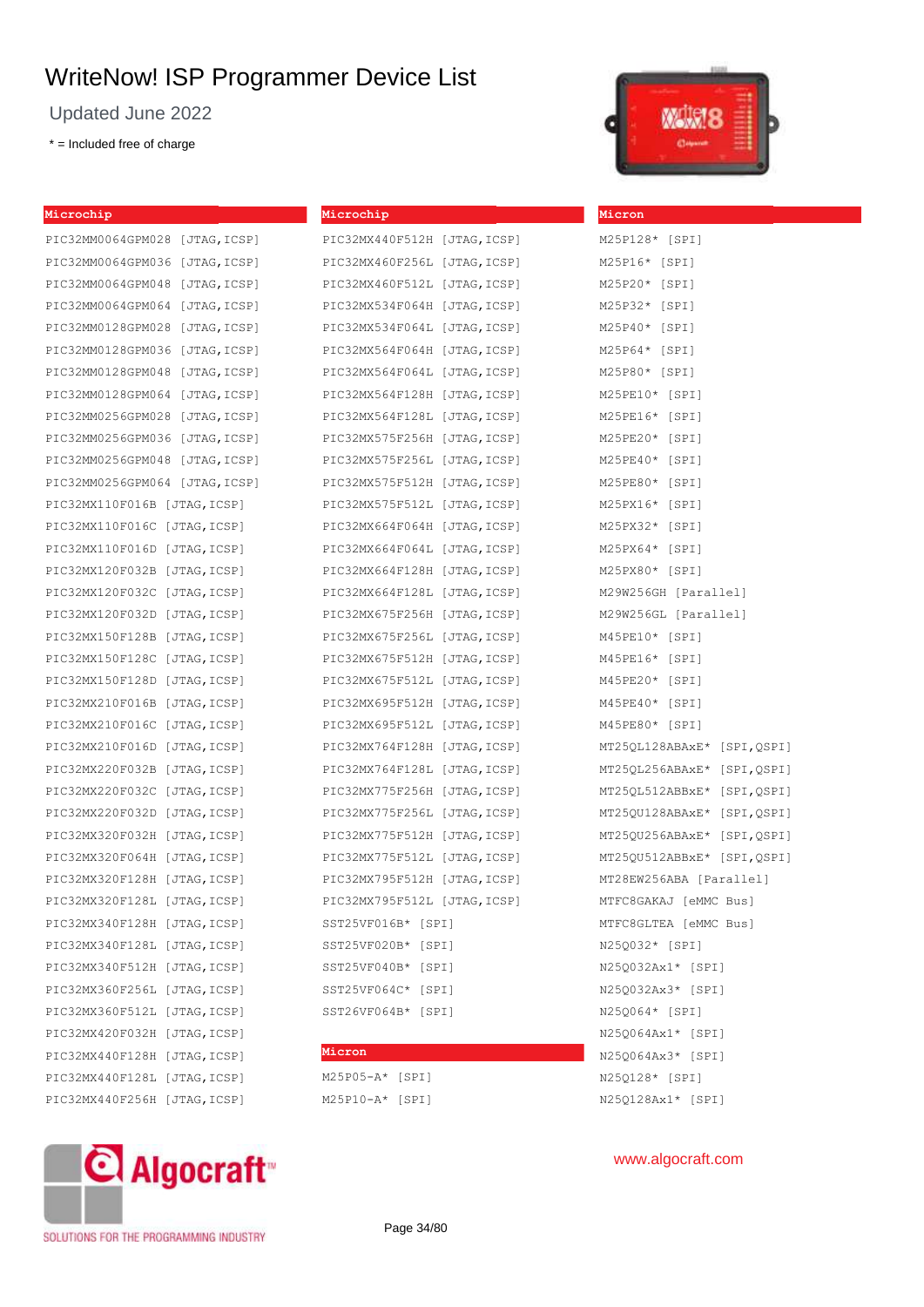Updated June 2022

\* = Included free of charge

**Micron**

HS]



**Nec**

| Micron                              |                                        | Nec  |                                        |
|-------------------------------------|----------------------------------------|------|----------------------------------------|
| N25Q128Ax3* [SPI]                   |                                        | HS]  | UPD70F3343 CSI0 [UART-CHO, SIO-CHO, SI |
| N25Q256* [SPI]<br>N25Q256Ax1* [SPI] |                                        | HS 1 | UPD70F3343 CSI3 [UART-CHO, SIO-CHO, SI |
| N25Q256Ax3* [SPI]                   |                                        | HS 1 | UPD70F3344 CSI0 [UART-CHO, SIO-CHO, SI |
|                                     |                                        | HS1  | UPD70F3344 CSI3 [UART-CHO, SIO-CHO, SI |
| Micronas<br>HAL3715 [OUT]           |                                        | HS1  | UPD70F3345 CSI0 [UART-CHO, SIO-CHO, SI |
| HAL3725 [OUT]                       |                                        | HS]  | UPD70F3345 CSI3 [UART-CHO, SIO-CHO, SI |
| HAL3726 [OUT]                       |                                        | HS]  | UPD70F3346 CSI0 [UART-CHO, SIO-CHO, SI |
| HAL3727 [OUT]<br>HAL3735 [OUT]      |                                        | HS]  | UPD70F3346 CSI3 [UART-CHO, SIO-CHO, SI |
| HAL3736 [OUT]                       |                                        | HS 1 | UPD70F3347 CSI0 [UART-CHO, SIO-CHO, SI |
| HAL3737 [OUT]                       |                                        | HS1  | UPD70F3347 CSI3 [UART-CHO, SIO-CHO, SI |
| HAR3715 [OUT]<br>HAR3725 [OUT]      |                                        | HS1  | UPD70F3348 CSI0 [UART-CHO, SIO-CHO, SI |
| HAR3726 [OUT]                       |                                        | HS 1 | UPD70F3348 CSI3 [UART-CHO, SIO-CHO, SI |
| HAR3727 [OUT]                       |                                        | HS]  | UPD70F3350 CSI0 [UART-CHO, SIO-CHO, SI |
| HAR3735 [OUT]<br>HAR3736 [OUT]      |                                        | HS]  | UPD70F3350 CSI3 [UART-CHO, SIO-CHO, SI |
| HAR3737 [OUT]                       |                                        | HS]  | UPD70F3351 CSI0 [UART-CHO, SIO-CHO, SI |
| <b>Nec</b>                          |                                        | HS]  | UPD70F3351 CSI3 [UART-CHO, SIO-CHO, SI |
|                                     | UPD70F3333 CSI0 [UART-CHO, SIO-CHO, SI | HS 1 | UPD70F3352 CSI0 [UART-CHO, SIO-CHO, SI |
| HS]                                 | UPD70F3333 CSI3 [UART-CHO, SIO-CHO, SI | HS]  | UPD70F3352 CSI3 [UART-CHO, SIO-CHO, SI |
| HS]                                 | UPD70F3334 CSI0 [UART-CHO, SIO-CHO, SI | HS]  | UPD70F3353 CSI0 [UART-CHO, SIO-CHO, SI |
| HS]                                 | UPD70F3334 CSI3 [UART-CHO, SIO-CHO, SI | HS]  | UPD70F3353 CSI3 [UART-CHO, SIO-CHO, SI |
| HS <sub>1</sub>                     | UPD70F3335 CSI0 [UART-CHO, SIO-CHO, SI | HS]  | UPD70F3354 CSI0 [UART-CHO, SIO-CHO, SI |
| HS 1                                | UPD70F3335 CSI3 [UART-CHO, SIO-CHO, SI | HS]  | UPD70F3354 CSI3 [UART-CHO, SIO-CHO, SI |
| HS]                                 | UPD70F3336 CSI0 [UART-CHO, SIO-CHO, SI | HS]  | UPD70F3355 CSI0 [UART-CHO, SIO-CHO, SI |
| HS]                                 | UPD70F3336 CSI3 [UART-CHO, SIO-CHO, SI | HS]  | UPD70F3355 CSI3 [UART-CHO, SIO-CHO, SI |
| HS]                                 | UPD70F3340 CSI0 [UART-CHO, SIO-CHO, SI | HS]  | UPD70F3356 CSI0 [UART-CHO, SIO-CHO, SI |
| HS]                                 | UPD70F3340 CSI3 [UART-CHO, SIO-CHO, SI | HS]  | UPD70F3356 CSI3 [UART-CHO, SIO-CHO, SI |
| HS]                                 | UPD70F3341 CSI0 [UART-CHO, SIO-CHO, SI | HS]  | UPD70F3357 CSI0 [UART-CHO, SIO-CHO, SI |
| HS]                                 | UPD70F3341 CSI3 [UART-CHO, SIO-CHO, SI | HS]  | UPD70F3357 CSI3 [UART-CHO, SIO-CHO, SI |
| HS]                                 | UPD70F3342 CSI0 [UART-CHO, SIO-CHO, SI | HS]  | UPD70F3358 CSI0 [UART-CHO, SIO-CHO, SI |
| HS]<br>H <sub>1</sub>               | UPD70F3342 CSI3 [UART-CHO, SIO-CHO, SI | HS]  | UPD70F3358 CSI3 [UART-CHO, SIO-CHO, SI |

| HS]<br>UPD70F3364 CSI3<br>$[UART-CH0, SIO-CH0, S]$<br>HS]<br>UPD70F3365 CSI0<br>[UART-CHO,SIO-CHO,S]<br>HS]<br>UPD70F3365 CSI3<br>[UART-CHO,SIO-CHO,S]<br>HS]<br>UPD70F3366 CSI0<br>[UART-CHO,SIO-CHO,S]<br>HS]<br>UPD70F3366 CSI3<br>[UART-CHO,SIO-CHO,S]<br>HS]<br>UPD70F3367 CSI0<br>[UART-CHO,SIO-CHO,S]<br>HS]<br>UPD70F3367 CSI3<br>$[UART-CH0, SIO-CH0, S]$<br>HS]<br>UPD70F3368 CSI0<br>$[UART-CH0, SIO-CH0, S]$<br>HS]<br>UPD70F3368 CSI3<br>$[UART-CH0, SIO-CH0, S]$<br>HS]<br>UPD70F3370<br>[UART-CHO, SIO-CHO, SIO-HS<br>UPD70F3371<br>[UART-CHO, SIO-CHO, SIO-HS<br>UPD70F3372<br>[UART-CHO,SIO-CHO,SIO-HS<br>UPD70F3373<br>[UART-CHO,SIO-CHO,SIO-HS<br>UPD70F3374<br>[UART-CHO,SIO-CHO,SIO-HS<br>UPD70F3375<br>[UART-CHO, SIO-CHO, SIO-HS<br>UPD70F3376<br>[UART-CHO, SIO-CHO, SIO-HS<br>UPD70F3377<br>[UART-CHO, SIO-CHO, SIO-HS<br>UPD70F3378<br>[UART-CHO, SIO-CHO, SIO-HS<br>UPD70F3379<br>[UART-CHO, SIO-CHO, SIO-HS<br>UPD70F3380<br>[UART-CHO,SIO-CHO,SIO-HS<br>UPD70F3381<br>[UART-CHO, SIO-CHO, SIO-HS<br>UPD70F3382<br>[UART-CHO, SIO-CHO, SIO-HS<br>UPD70F3383<br>[UART-CHO, SIO-CHO, SIO-HS<br>UPD70F3384<br>[UART-CHO,SIO-CHO,SIO-HS<br>UPD70F3385<br>[UART-CHO, SIO-CHO, SIO-HS<br>UPD70F3474 CSI0 [UART-CHO,SIO-CHO,SI<br>HS 1<br>UPD70F3474 CSI3 [UART-CH0,SIO-CH0,SI<br>HS]<br>UPD70F3475 CSI0 [UART-CHO, SIO-CHO, SI<br>HS]<br>UPD70F3475 CSI3 [UART-CHO, SIO-CHO, SI<br>HS]<br>UPD70F3476 CSI0 [UART-CHO, SIO-CHO, SI<br>HS]<br>UPD70F3476 CSI3 [UART-CHO, SIO-CHO, SI<br>HS]<br>UPD70F3477 CSI0 [UART-CHO,SIO-CHO,SI<br>HS1 | UPD70F3364 CSI0 [UART-CHO,SIO-CHO,SI |
|---------------------------------------------------------------------------------------------------------------------------------------------------------------------------------------------------------------------------------------------------------------------------------------------------------------------------------------------------------------------------------------------------------------------------------------------------------------------------------------------------------------------------------------------------------------------------------------------------------------------------------------------------------------------------------------------------------------------------------------------------------------------------------------------------------------------------------------------------------------------------------------------------------------------------------------------------------------------------------------------------------------------------------------------------------------------------------------------------------------------------------------------------------------------------------------------------------------------------------------------------------------------------------------------------------------------------------------------------------------------------------------------------------------------------------------------------------------------------------------------------------------------------------------------------------------|--------------------------------------|
|                                                                                                                                                                                                                                                                                                                                                                                                                                                                                                                                                                                                                                                                                                                                                                                                                                                                                                                                                                                                                                                                                                                                                                                                                                                                                                                                                                                                                                                                                                                                                               |                                      |
|                                                                                                                                                                                                                                                                                                                                                                                                                                                                                                                                                                                                                                                                                                                                                                                                                                                                                                                                                                                                                                                                                                                                                                                                                                                                                                                                                                                                                                                                                                                                                               |                                      |
|                                                                                                                                                                                                                                                                                                                                                                                                                                                                                                                                                                                                                                                                                                                                                                                                                                                                                                                                                                                                                                                                                                                                                                                                                                                                                                                                                                                                                                                                                                                                                               |                                      |
|                                                                                                                                                                                                                                                                                                                                                                                                                                                                                                                                                                                                                                                                                                                                                                                                                                                                                                                                                                                                                                                                                                                                                                                                                                                                                                                                                                                                                                                                                                                                                               |                                      |
|                                                                                                                                                                                                                                                                                                                                                                                                                                                                                                                                                                                                                                                                                                                                                                                                                                                                                                                                                                                                                                                                                                                                                                                                                                                                                                                                                                                                                                                                                                                                                               |                                      |
|                                                                                                                                                                                                                                                                                                                                                                                                                                                                                                                                                                                                                                                                                                                                                                                                                                                                                                                                                                                                                                                                                                                                                                                                                                                                                                                                                                                                                                                                                                                                                               |                                      |
|                                                                                                                                                                                                                                                                                                                                                                                                                                                                                                                                                                                                                                                                                                                                                                                                                                                                                                                                                                                                                                                                                                                                                                                                                                                                                                                                                                                                                                                                                                                                                               |                                      |
|                                                                                                                                                                                                                                                                                                                                                                                                                                                                                                                                                                                                                                                                                                                                                                                                                                                                                                                                                                                                                                                                                                                                                                                                                                                                                                                                                                                                                                                                                                                                                               |                                      |
|                                                                                                                                                                                                                                                                                                                                                                                                                                                                                                                                                                                                                                                                                                                                                                                                                                                                                                                                                                                                                                                                                                                                                                                                                                                                                                                                                                                                                                                                                                                                                               |                                      |
|                                                                                                                                                                                                                                                                                                                                                                                                                                                                                                                                                                                                                                                                                                                                                                                                                                                                                                                                                                                                                                                                                                                                                                                                                                                                                                                                                                                                                                                                                                                                                               |                                      |
|                                                                                                                                                                                                                                                                                                                                                                                                                                                                                                                                                                                                                                                                                                                                                                                                                                                                                                                                                                                                                                                                                                                                                                                                                                                                                                                                                                                                                                                                                                                                                               |                                      |
|                                                                                                                                                                                                                                                                                                                                                                                                                                                                                                                                                                                                                                                                                                                                                                                                                                                                                                                                                                                                                                                                                                                                                                                                                                                                                                                                                                                                                                                                                                                                                               |                                      |
|                                                                                                                                                                                                                                                                                                                                                                                                                                                                                                                                                                                                                                                                                                                                                                                                                                                                                                                                                                                                                                                                                                                                                                                                                                                                                                                                                                                                                                                                                                                                                               |                                      |
|                                                                                                                                                                                                                                                                                                                                                                                                                                                                                                                                                                                                                                                                                                                                                                                                                                                                                                                                                                                                                                                                                                                                                                                                                                                                                                                                                                                                                                                                                                                                                               |                                      |
|                                                                                                                                                                                                                                                                                                                                                                                                                                                                                                                                                                                                                                                                                                                                                                                                                                                                                                                                                                                                                                                                                                                                                                                                                                                                                                                                                                                                                                                                                                                                                               |                                      |
|                                                                                                                                                                                                                                                                                                                                                                                                                                                                                                                                                                                                                                                                                                                                                                                                                                                                                                                                                                                                                                                                                                                                                                                                                                                                                                                                                                                                                                                                                                                                                               |                                      |
|                                                                                                                                                                                                                                                                                                                                                                                                                                                                                                                                                                                                                                                                                                                                                                                                                                                                                                                                                                                                                                                                                                                                                                                                                                                                                                                                                                                                                                                                                                                                                               |                                      |
|                                                                                                                                                                                                                                                                                                                                                                                                                                                                                                                                                                                                                                                                                                                                                                                                                                                                                                                                                                                                                                                                                                                                                                                                                                                                                                                                                                                                                                                                                                                                                               |                                      |
|                                                                                                                                                                                                                                                                                                                                                                                                                                                                                                                                                                                                                                                                                                                                                                                                                                                                                                                                                                                                                                                                                                                                                                                                                                                                                                                                                                                                                                                                                                                                                               |                                      |
|                                                                                                                                                                                                                                                                                                                                                                                                                                                                                                                                                                                                                                                                                                                                                                                                                                                                                                                                                                                                                                                                                                                                                                                                                                                                                                                                                                                                                                                                                                                                                               |                                      |
|                                                                                                                                                                                                                                                                                                                                                                                                                                                                                                                                                                                                                                                                                                                                                                                                                                                                                                                                                                                                                                                                                                                                                                                                                                                                                                                                                                                                                                                                                                                                                               |                                      |
|                                                                                                                                                                                                                                                                                                                                                                                                                                                                                                                                                                                                                                                                                                                                                                                                                                                                                                                                                                                                                                                                                                                                                                                                                                                                                                                                                                                                                                                                                                                                                               |                                      |
|                                                                                                                                                                                                                                                                                                                                                                                                                                                                                                                                                                                                                                                                                                                                                                                                                                                                                                                                                                                                                                                                                                                                                                                                                                                                                                                                                                                                                                                                                                                                                               |                                      |
|                                                                                                                                                                                                                                                                                                                                                                                                                                                                                                                                                                                                                                                                                                                                                                                                                                                                                                                                                                                                                                                                                                                                                                                                                                                                                                                                                                                                                                                                                                                                                               |                                      |
|                                                                                                                                                                                                                                                                                                                                                                                                                                                                                                                                                                                                                                                                                                                                                                                                                                                                                                                                                                                                                                                                                                                                                                                                                                                                                                                                                                                                                                                                                                                                                               |                                      |
|                                                                                                                                                                                                                                                                                                                                                                                                                                                                                                                                                                                                                                                                                                                                                                                                                                                                                                                                                                                                                                                                                                                                                                                                                                                                                                                                                                                                                                                                                                                                                               |                                      |
|                                                                                                                                                                                                                                                                                                                                                                                                                                                                                                                                                                                                                                                                                                                                                                                                                                                                                                                                                                                                                                                                                                                                                                                                                                                                                                                                                                                                                                                                                                                                                               |                                      |
|                                                                                                                                                                                                                                                                                                                                                                                                                                                                                                                                                                                                                                                                                                                                                                                                                                                                                                                                                                                                                                                                                                                                                                                                                                                                                                                                                                                                                                                                                                                                                               |                                      |
|                                                                                                                                                                                                                                                                                                                                                                                                                                                                                                                                                                                                                                                                                                                                                                                                                                                                                                                                                                                                                                                                                                                                                                                                                                                                                                                                                                                                                                                                                                                                                               |                                      |
|                                                                                                                                                                                                                                                                                                                                                                                                                                                                                                                                                                                                                                                                                                                                                                                                                                                                                                                                                                                                                                                                                                                                                                                                                                                                                                                                                                                                                                                                                                                                                               |                                      |
|                                                                                                                                                                                                                                                                                                                                                                                                                                                                                                                                                                                                                                                                                                                                                                                                                                                                                                                                                                                                                                                                                                                                                                                                                                                                                                                                                                                                                                                                                                                                                               |                                      |
|                                                                                                                                                                                                                                                                                                                                                                                                                                                                                                                                                                                                                                                                                                                                                                                                                                                                                                                                                                                                                                                                                                                                                                                                                                                                                                                                                                                                                                                                                                                                                               |                                      |
|                                                                                                                                                                                                                                                                                                                                                                                                                                                                                                                                                                                                                                                                                                                                                                                                                                                                                                                                                                                                                                                                                                                                                                                                                                                                                                                                                                                                                                                                                                                                                               |                                      |
|                                                                                                                                                                                                                                                                                                                                                                                                                                                                                                                                                                                                                                                                                                                                                                                                                                                                                                                                                                                                                                                                                                                                                                                                                                                                                                                                                                                                                                                                                                                                                               |                                      |
|                                                                                                                                                                                                                                                                                                                                                                                                                                                                                                                                                                                                                                                                                                                                                                                                                                                                                                                                                                                                                                                                                                                                                                                                                                                                                                                                                                                                                                                                                                                                                               |                                      |
| HS]                                                                                                                                                                                                                                                                                                                                                                                                                                                                                                                                                                                                                                                                                                                                                                                                                                                                                                                                                                                                                                                                                                                                                                                                                                                                                                                                                                                                                                                                                                                                                           | UPD70F3477 CSI3 [UART-CHO,SIO-CHO,SI |

# C Algocraft<sup>®</sup>

## www.algocraft.com

SOLUTIONS FOR THE PROGRAMMING INDUSTRY

Page 35/80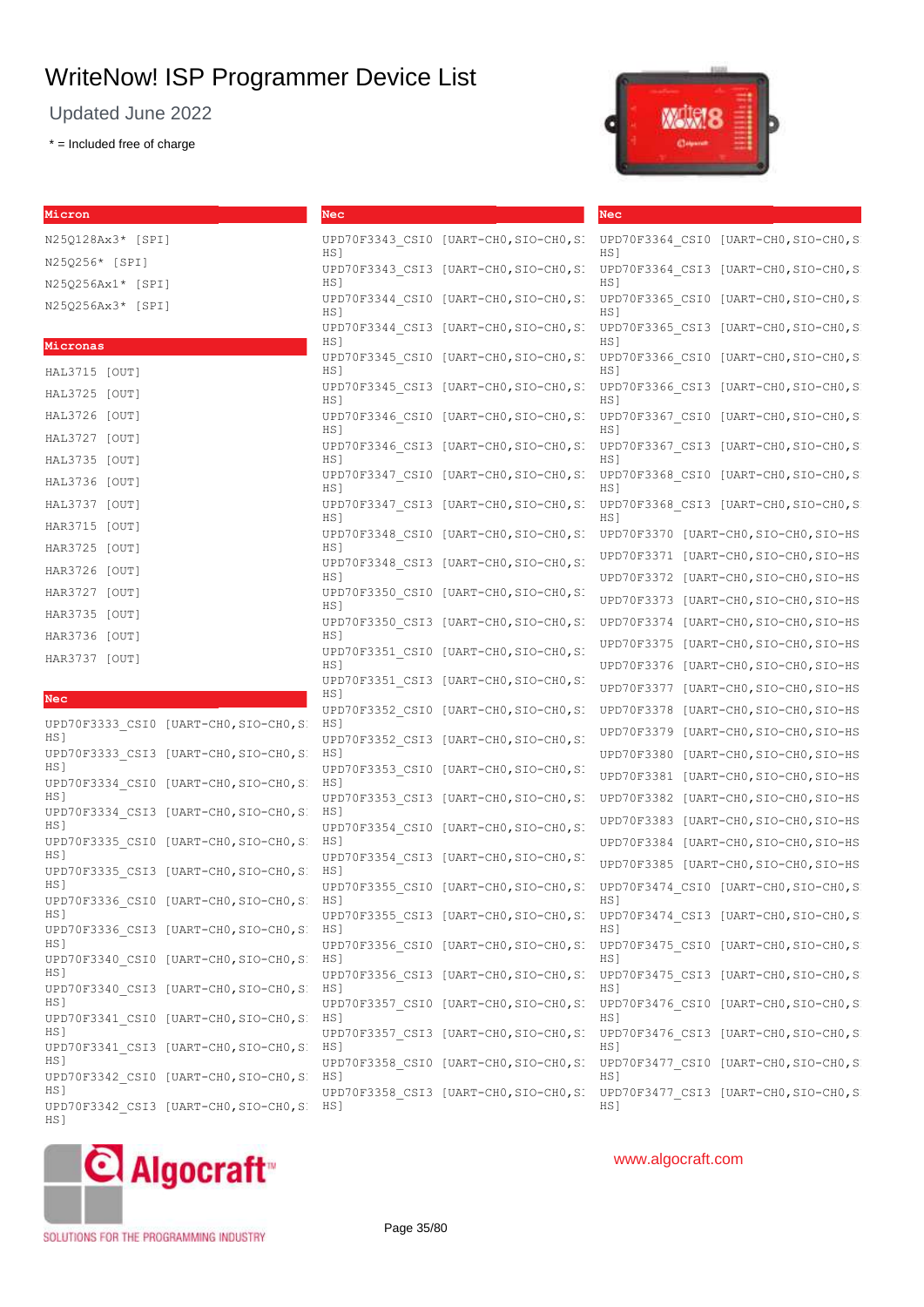Updated June 2022

\* = Included free of charge



| Nec                                                       | Nec                                                                                    | Nec                                                 |
|-----------------------------------------------------------|----------------------------------------------------------------------------------------|-----------------------------------------------------|
| UPD70F3478 CSI0 [UART-CHO, SIO-CHO, S<br>HS]              | UPD70F3578 [UART-CHO]                                                                  | UPD70F3926 CSI3 [UART-CHO, SIO-CHO, S<br>HS]        |
| UPD70F3478 CSI3 [UART-CHO, SIO-CHO, SI<br>HS 1            | [UART-CHO]<br>UPD70F3579<br>UPD70F3580 [UART-CHO]                                      | UPD70F3927 CSI0<br>[UART-CHO,SIO-CHO,S]<br>HS 1     |
| UPD70F3479 CSI0<br>$[UART-CH0, SIO-CH0, S]$<br>HS 1       | UPD70F3582 [UART-CHO]                                                                  | UPD70F3927 CSI3<br>[UART-CHO,SIO-CHO,S<br>HS 1      |
| UPD70F3479 CSI3<br>$[UART-CH0, SIO-CH0, S]$<br>HS 1       | UPD70F3583<br>[UART-CH0]                                                               | UPD70F3931 CSI0<br>$[UART-CH0, SIO-CH0, S]$<br>HS1  |
| UPD70F3480 CSI0<br>$[UART-CH0, SIO-CH0, S]$<br>HS 1       | UPD70F3584<br>[UART-CH0]<br>UPD70F3585 [UART-CHO]                                      | UPD70F3931 CSI3<br>[UART-CHO,SIO-CHO,S]<br>HS 1     |
| UPD70F3480 CSI3<br>[UART-CHO,SIO-CHO,S<br>HS <sub>1</sub> | UPD70F3610<br>[UART-CHO,SIO-CHO,SIO-HS]                                                | UPD70F3932 CSI0<br>$[UART-CH0, SIO-CH0, S]$<br>HS 1 |
| UPD70F3481 CSI0<br>[UART-CHO, SIO-CHO, S<br>HS 1          | UPD70F3611<br>[UART-CHO,SIO-CHO,SIO-HS]                                                | UPD70F3932 CSI3<br>$[UART-CHO, SIO-CHO, S]$<br>HS]  |
| UPD70F3481 CSI3 [UART-CHO, SIO-CHO, SI                    | UPD70F3612<br>$[UART-CH0, SIO-CH0, SIO-HS]$                                            | UPD70F3933 CSI0<br>[UART-CHO,SIO-CHO,S              |
| HS 1<br>UPD70F3482 CSI0<br>$[UART-CHO, SIO-CHO, S]$       | UPD70F3613<br>[UART-CHO,SIO-CHO,SIO-HS]<br>$[UART-CH0, SIO-CH0, SIO-HS]$<br>UPD70F3614 | HS]<br>UPD70F3933 CSI3<br>$[UART-CH0, SIO-CH0, S]$  |
| HS I<br>UPD70F3482 CSI3<br>$[UART-CH0, SIO-CH0, S]$       | $[UART-CH0, SIO-CH0, SIO-HS]$<br>UPD70F3615                                            | HS]<br>UPD70F3934 CSI0<br>$[UART-CH0, SIO-CH0, S]$  |
| HS 1<br>UPD70F3486 CSI0<br>$[UART-CH0, SIO-CH0, S]$       | UPD70F3616<br>$[UART-CH0, SIO-CH0, SIO-HS]$                                            | HS]<br>UPD70F3934 CSI3<br>[UART-CHO, SIO-CHO, S     |
| HS 1<br>UPD70F3486 CSI3<br>$[UART-CH0, SIO-CH0, S]$       | UPD70F3617 [UART-CHO, SIO-CHO, SIO-HS]<br>UPD70F3618<br>$[UART-CH0, SIO-CH0, SIO-HS]$  | HS 1<br>UPD70F3935 CSI0<br>[UART-CHO, SIO-CHO, S    |
| HS 1<br>UPD70F3487 CSI0 [UART-CHO, SIO-CHO, S             | UPD70F3619<br>$[UART-CH0, SIO-CH0, SIO-HS]$                                            | HS 1<br>UPD70F3935 CSI3<br>[UART-CHO, SIO-CHO, S    |
| HS 1<br>UPD70F3487 CSI3<br>[UART-CHO,SIO-CHO,S]           | UPD70F3620<br>[UART-CHO, SIO-CHO, SIO-HS]                                              | HS]<br>UPD70F3936 CSI0<br>[UART-CHO, SIO-CHO, S     |
| HS 1<br>UPD70F3488 CSI0<br>[UART-CHO, SIO-CHO, SI         | UPD70F3621<br>$[UART-CH0, SIO-CH0, SIO-HS]$<br>UPD70F3622<br>[UART-CHO,SIO-CHO,SIO-HS] | HS]<br>UPD70F3936 CSI3<br>$[UART-CH0, SIO-CH0, S]$  |
| HS 1<br>UPD70F3488 CSI3 [UART-CHO, SIO-CHO, S             | $[UART-CH0, SIO-CH0, SIO-HS]$<br>UPD70F3623                                            | HS]<br>UPD70F3937 CSI0<br>$[UART-CH0, SIO-CH0, S]$  |
| HS I<br>UPD70F3548 [UART-CHO]                             | UPD70F3624<br>$[UART-CH0, SIO-CH0, SIO-HS]$                                            | HS 1<br>UPD70F3937 CSI3<br>$[UART-CHO, SIO-CHO, S]$ |
| UPD70F3549 [UART-CHO]                                     | $[UART-CH0, SIO-CH0, SIO-HS]$<br>UPD70F3625                                            | HS]<br>UPD70F3938 CSI0<br>$[UART-CH0, SIO-CH0, S]$  |
| UPD70F3550 [UART-CHO]                                     | UPD70F3626<br>$[UART-CH0, SIO-CH0, SIO-HS]$<br>UPD70F3627                              | HS1                                                 |
| UPD70F3551 [UART-CHO]                                     | [UART-CHO,SIO-CHO,SIO-HS]<br>$[UART-CH0, SIO-CH0, SIO-HS]$<br>UPD70F3628               | UPD70F3938 CSI3 [UART-CHO, SIO-CHO, S<br>HS 1       |
| UPD70F3552 [UART-CHO]                                     | UPD70F3629<br>$[UART-CH0, SIO-CH0, SIO-HS]$                                            | UPD70F3939 CSI0<br>$[UART-CH0, SIO-CH0, S]$<br>HS]  |
| UPD70F3553 [UART-CHO]                                     | UPD70F3630<br>[UART-CHO, SIO-CHO, SIO-HS]                                              | UPD70F3939 CSI3 [UART-CHO, SIO-CHO, S               |
| UPD70F3554 [UART-CHO]                                     | UPD70F3631                                                                             | HS 1<br>UPD70F4000 [UART-CH0]                       |
| UPD70F3555 [UART-CHO]                                     | $[UART-CH0, SIO-CH0, SIO-HS]$                                                          |                                                     |
| UPD70F3556 [UART-CHO]                                     | UPD70F3632 [UART-CHO, SIO-CHO, SIO-HS                                                  | UPD70F4001 [UART-CHO]                               |
| UPD70F3557 [UART-CHO]                                     | UPD70F3633 [UART-CHO, SIO-CHO, SIO-HS                                                  | UPD70F4002 [UART-CH0]                               |
| UPD70F3558 [UART-CHO]                                     | UPD70F3634 [UART-CHO, SIO-CHO, SIO-HS] UPD70F4003 [UART-CHO]                           |                                                     |
| UPD70F3570 [UART-CH0]                                     | UPD70F3635 [UART-CHO, SIO-CHO, SIO-HS] UPD70F4004 [UART-CHO]                           |                                                     |
| UPD70F3571 [UART-CH0]                                     | UPD70F3636 [UART-CHO, SIO-CHO, SIO-HS] UPD70F4005 [UART-CHO]                           |                                                     |
| UPD70F3572 [UART-CHO]                                     | UPD70F3637 [UART-CHO, SIO-CHO, SIO-HS]                                                 | UPD70F4006 [UART-CH0]                               |
| UPD70F3573 [UART-CH0]                                     | UPD70F3638 [UART-CHO, SIO-CHO, SIO-HS]                                                 | UPD70F4007 [UART-CH0]                               |
| UPD70F3574 [UART-CH0]                                     | UPD70F3925 CSI0 [UART-CHO, SIO-CHO, SI<br>HS]                                          | UPD70F4008 [UART-CHO]                               |
| UPD70F3575 [UART-CHO]                                     | UPD70F3925_CSI3 [UART-CHO, SIO-CHO, SI                                                 | UPD70F4009 [UART-CHO]                               |
| UPD70F3576 [UART-CHO]                                     | HS 1<br>UPD70F3926 CSI0 [UART-CHO, SIO-CHO, SI                                         | UPD70F4010 [UART-CHO]                               |
| UPD70F3577 [UART-CHO]                                     | HS]                                                                                    | UPD70F4012 [UART-CH0]                               |



## www.algocraft.com

SOLUTIONS FOR THE PROGRAMMING INDUSTRY

Page 36/80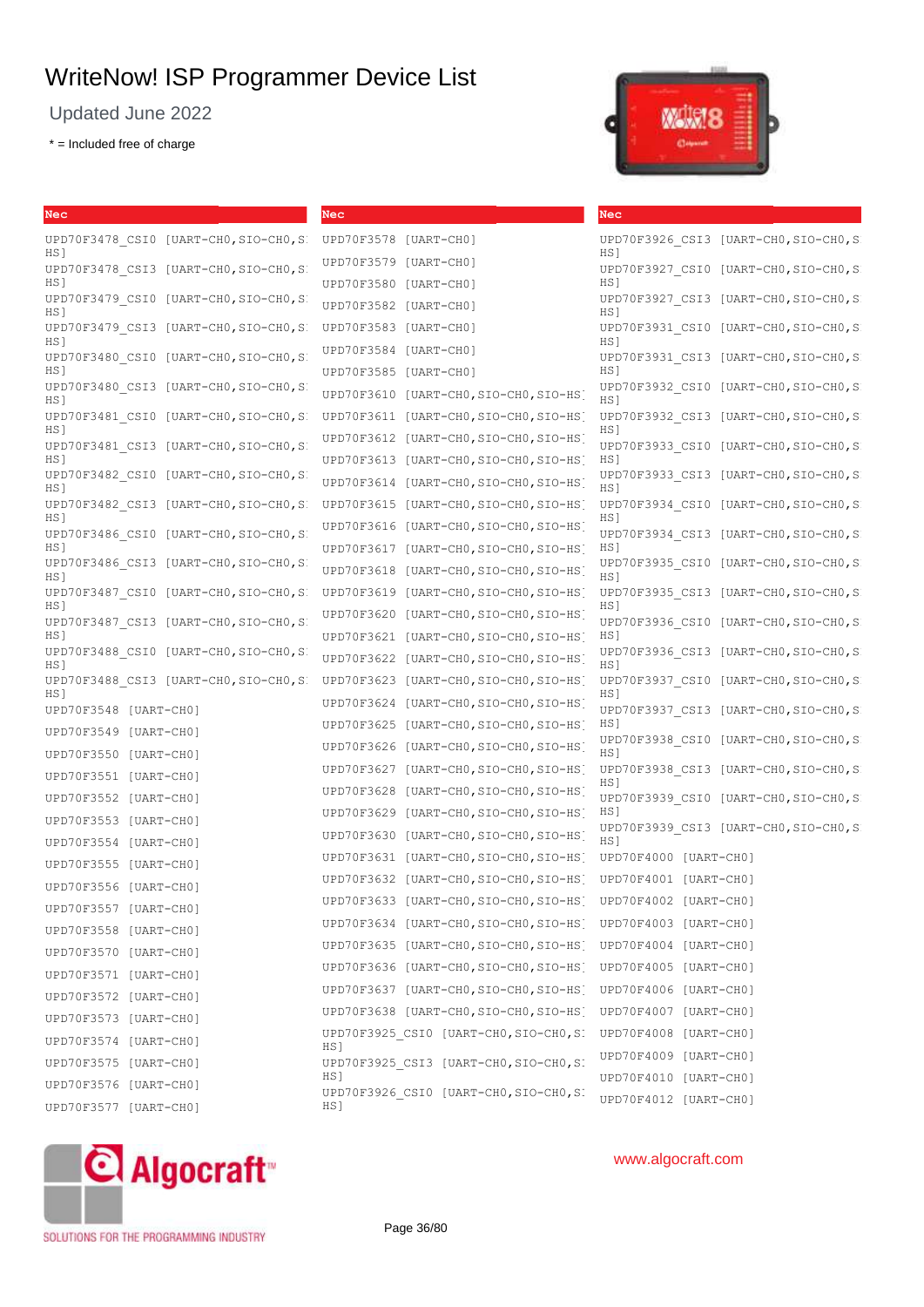Updated June 2022

 $* =$  Included free of charge



#### **Nec**

UPD78F0495 [UART-CH0,UART-CH2,UART-CH3, SIO-CH01 UPD78F0500 [UART-CHO, UART-CH2, SIO-CH UPD78F0500A [UART-CH0, UART-CH2, SIO-O UPD78F0501 [UART-CHO, UART-CH2, SIO-CH UPD78F0501A [UART-CH0, UART-CH2, SIO-O UPD78F0502 [UART-CHO, UART-CH2, SIO-CH UPD78F0502A [UART-CH0, UART-CH2, SIO-O UPD78F0503 [UART-CHO, UART-CH2, SIO-CH UPD78F0503A [UART-CHO, UART-CH2, SIO-C UPD78F0503D [UART-CHO, UART-CH2, SIO-C UPD78F0503DA [UART-CHO, UART-CH2, SIO-CH0] UPD78F0504A [UART-CHO, UART-CH2, SIO-C UPD78F0505A [UART-CH0, UART-CH2, SIO-O UPD78F0506A [UART-CHO, UART-CH2, SIO-C UPD78F0507A [UART-CHO, UART-CH2, SIO-0 UPD78F0507DA [UART-CH0,UART-CH2,SIO-CH0] UPD78F0511 [UART-CHO, UART-CH2, SIO-CH UPD78F0511A [UART-CH0, UART-CH2, SIO-O UPD78F0512 [UART-CHO, UART-CH2, SIO-CI UPD78F0512A [UART-CHO, UART-CH2, SIO-C UPD78F0513 [UART-CHO, UART-CH2, SIO-C] UPD78F0513A [UART-CHO, UART-CH2, SIO-C UPD78F0513D [UART-CHO, UART-CH2, SIO-C UPD78F0513DA [UART-CH0,UART-CH2,SIO- $CHO1$ UPD78F0514 [UART-CHO, UART-CH2, SIO-C] UPD78F0514A [UART-CH0, UART-CH2, SIO-O UPD78F0515 [UART-CHO, UART-CH2, SIO-CH UPD78F0515A [UART-CH0, UART-CH2, SIO-O UPD78F0515D [UART-CH0, UART-CH2, SIO-O UPD78F0515DA [UART-CHO, UART-CH2, SIO-CH0] UPD78F0516A [UART-CHO, UART-CH2, SIO-C UPD78F0517A [UART-CHO, UART-CH2, SIO-CHO UPD78F0517DA [UART-CH0, UART-CH2, SIO- $CHO1$ UPD78F0521 [UART-CHO, UART-CH2, SIO-CH UPD78F0521A [UART-CHO, UART-CH2, SIO-C UPD78F0522 [UART-CHO, UART-CH2, SIO-C] UPD78F0522A [UART-CHO.UART-CH2,SIO-CH] UPD78F0523 [UART-CHO, UART-CH2, SIO-CL

**Nec** UPD76F0127 [UART-CHO, SIO-CHO, SIO-HS] UPD78F0361 [UART-CHO, UART-CH2, SIO-CH UPD78F0362 [UART-CHO, UART-CH2, SIO-CI CH3, SIO-CHO] UPD78F0363 [UART-CHO, UART-CH2, SIO-CHO UPD78F0363D [UART-CH0,UART-CH2,SIO-0 UPD78F0443 [UART-CH0,UART-CH2,UART-UPD78F0372 [UART-CHO, UART-CH2, SIO-CI UPD78F0373 [UART-CHO, UART-CH2, SIO-CI CH3, SIO-CHO] UPD78F0374 [UART-CHO, UART-CH2, SIO-CH UPD78F0375 [UART-CH0,UART-CH2,SIO-CI UPD78F0451 [UART-CH0,UART-CH2,UART-UPD78F0376 [UART-CHO, UART-CH2, SIO-CH UPD78F0376D [UART-CH0, UART-CH2, SIO-O UPD78F0382 [UART-CHO, UART-CH2, SIO-CH UPD78F0383 [UART-CH0, UART-CH2, SIO-CH UPD78F0384 [UART-CHO, UART-CH2, SIO-CH UPD78F0385 [UART-CH0, UART-CH2, SIO-CI UPD78F0386 [UART-CH0, UART-CH2, SIO-CH UPD78F0386D [UART-CHO, UART-CH2, SIO-CHOP78F0462 UPD78F0393 [UART-CHO, UART-CH2, SIO-CI UPD78F0394 [UART-CHO, UART-CH2, SIO-CH UPD78F0395 [UART-CHO, UART-CH2, SIO-CH UPD78F0396 [UART-CHO, UART-CH2, SIO-C] UPD78F0397 [UART-CH0, UART-CH2, SIO-C] UPD78F0397D [UART-CH0, UART-CH2, SIO-C UPD78F0400 [UART-CH0, UART-CH2, UART-O UPD78F0401 [UART-CH0, UART-CH2, UART-O UPD78F0402 [UART-CH0, UART-CH2, UART-O UPD78F0403 [UART-CH0, UART-CH2, UART-O UPD78F0410 [UART-CHO, UART-CH2, UART-O UPD78F0411 [UART-CH0, UART-CH2, UART-O UPD78F0412 [UART-CH0, UART-CH2, UART-O UPD78F0413 [UART-CH0, UART-CH2, UART-O UPD78F0420 [UART-CH0,UART-CH2,UART-CH3,SIO-CH0] UPD78F0421 [UART-CH0,UART-CH2,UART-CH3,SIO-CH0] UPD78F0422 [UART-CH0,UART-CH2,UART-CH3,SIO-CH0] UPD78F0423 [UART-CH0,UART-CH2,UART-CH3,SIO-CH0] UPD78F0430 [UART-CHO, UART-CH2, UART-CH3,SIO-CH0] UPD78F0431 [UART-CHO, UART-CH2, UART-CH3,SIO-CH0] UPD78F0432 [UART-CH0,UART-CH2,UART-CH3,SIO-CH0] **Nec** UPD78F0433 [UART-CHO, UART-CH2, UART-CH3,SIO-CH0]



# SOLUTIONS FOR THE PROGRAMMING INDUSTRY

C Algocraft

Page 37/80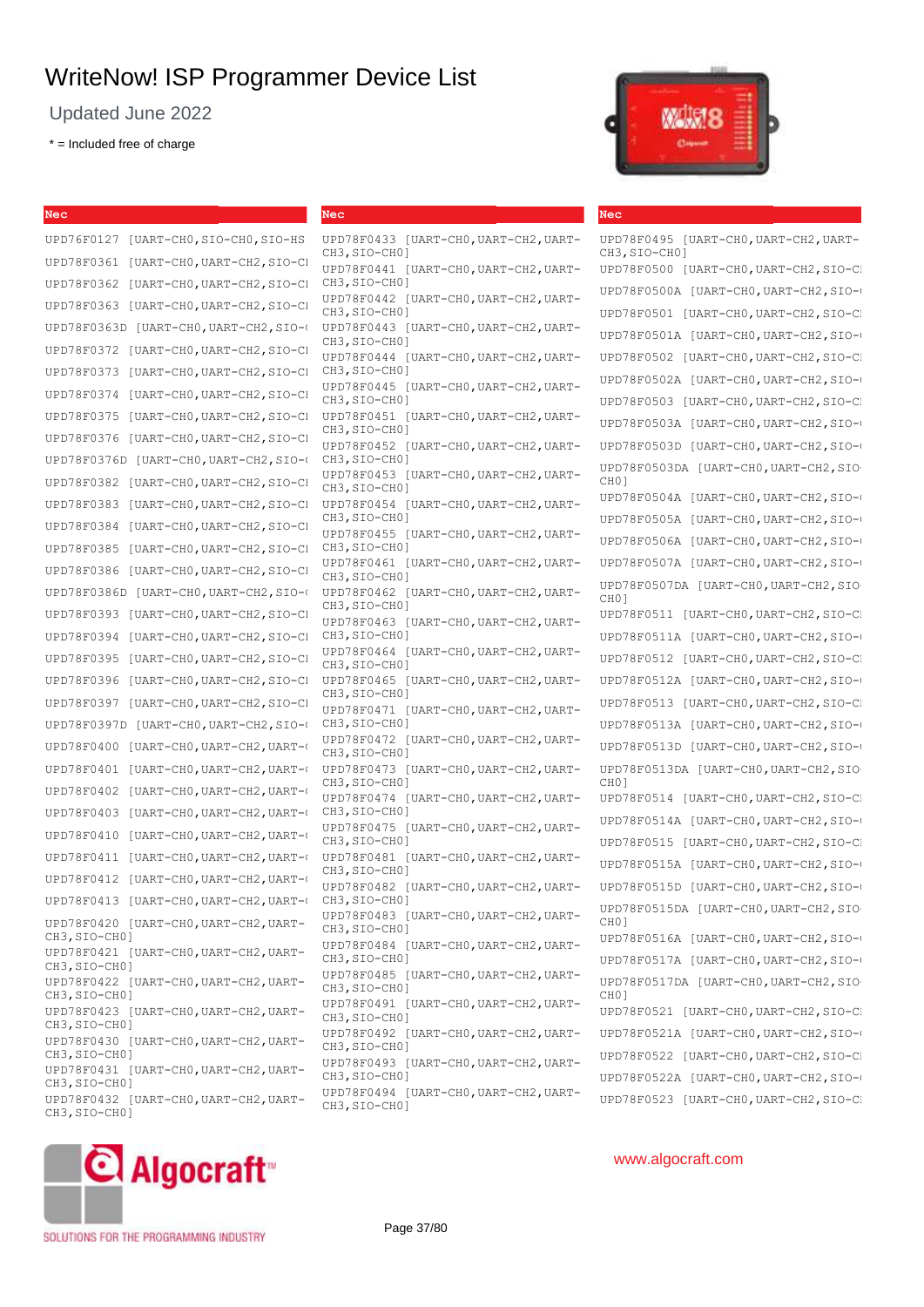Updated June 2022

\* = Included free of charge

| Nec                                                          | <b>Nec</b>                                                   | <b>Nec</b>                             |
|--------------------------------------------------------------|--------------------------------------------------------------|----------------------------------------|
| UPD78F0523A [UART-CHO,UART-CH2, SIO-0 UPD78F0552 [UART-CHO]  |                                                              | UPD78F0886 [UART-CHO, UART-CH2, SIO-CI |
| UPD78F0524 [UART-CHO, UART-CH2, SIO-C] UPD78F0555 [UART-CHO] |                                                              | UPD78F0886A [UART-CHO, UART-CH2, SIO-0 |
| UPD78F0524A [UART-CHO,UART-CH2, SIO-0 UPD78F0556 [UART-CHO]  |                                                              | UPD78F0887 [UART-CHO, UART-CH2, SIO-CI |
| UPD78F0525 [UART-CHO, UART-CH2, SIO-C] UPD78F0557 [UART-CHO] |                                                              | UPD78F0887A [UART-CHO, UART-CH2, SIO-0 |
| UPD78F0525A [UART-CHO, UART-CH2, SIO-( UPD78F0560 [UART-CHO] |                                                              | UPD78F0888 [UART-CHO, UART-CH2, SIO-CI |
| UPD78F0526 [UART-CHO, UART-CH2, SIO-C] UPD78F0561 [UART-CHO] |                                                              | UPD78F0888A [UART-CHO, UART-CH2, SIO-0 |
| UPD78F0526A [UART-CHO, UART-CH2, SIO-0                       | UPD78F0562 [UART-CHO]                                        | UPD78F0889 [UART-CHO, UART-CH2, SIO-CI |
| UPD78F0527 [UART-CHO, UART-CH2, SIO-CI                       | UPD78F0565 [UART-CHO]                                        | UPD78F0889A [UART-CHO, UART-CH2, SIO-0 |
| UPD78F0527A [UART-CHO, UART-CH2, SIO-0                       | UPD78F0566 [UART-CHO]                                        | UPD78F0890 [UART-CHO, UART-CH2, SIO-CI |
| UPD78F0527D [UART-CHO, UART-CH2, SIO-0                       | UPD78F0567 [UART-CH0]                                        | UPD78F0890A [UART-CHO, UART-CH2, SIO-0 |
| UPD78F0527DA [UART-CHO, UART-CH2, SIO                        | UPD78F0571 [UART-CHO]                                        | UPD78F0891 [UART-CHO, UART-CH2, SIO-CI |
| CH <sub>0</sub> 1<br>UPD78F0531 [UART-CHO, UART-CH2, SIO-CI  | UPD78F0572 [UART-CHO]                                        | UPD78F0891A [UART-CHO, UART-CH2, SIO-0 |
| UPD78F0531A [UART-CHO, UART-CH2, SIO-0                       | UPD78F0573 [UART-CH0]                                        | UPD78F0892 [UART-CHO, UART-CH2, SIO-CI |
| UPD78F0532 [UART-CHO, UART-CH2, SIO-CI                       | UPD78F0576 [UART-CHO]                                        | UPD78F0892A [UART-CHO, UART-CH2, SIO-0 |
| UPD78F0532A [UART-CHO, UART-CH2, SIO-0                       | UPD78F0577 [UART-CHO]                                        | UPD78F0893 [UART-CHO, UART-CH2, SIO-CI |
| UPD78F0533 [UART-CHO, UART-CH2, SIO-CI                       | UPD78F0578 [UART-CH0]                                        | UPD78F0893A [UART-CHO, UART-CH2, SIO-0 |
| UPD78F0533A [UART-CHO, UART-CH2, SIO-0                       | UPD78F0581 [UART-CHO]                                        | UPD78F0894A [UART-CHO, UART-CH2, SIO-0 |
| UPD78F0534 [UART-CHO, UART-CH2, SIO-CI                       | UPD78F0582 [UART-CHO]                                        | UPD78F0895A [UART-CHO, UART-CH2, SIO-0 |
| UPD78F0534A [UART-CHO, UART-CH2, SIO-0                       | UPD78F0583 [UART-CHO]                                        | UPD78F1000 [UART-CH0]                  |
| UPD78F0535 [UART-CHO, UART-CH2, SIO-CI                       | UPD78F0586 [UART-CH0]                                        | UPD78F1001 [UART-CH0]                  |
| UPD78F0535A [UART-CHO, UART-CH2, SIO-0                       | UPD78F0587 [UART-CHO]                                        | UPD78F1002 [UART-CH0]                  |
| UPD78F0536 [UART-CHO, UART-CH2, SIO-CI                       | UPD78F0588 [UART-CHO]                                        | UPD78F1003 [UART-CHO]                  |
| UPD78F0536A [UART-CHO, UART-CH2, SIO-0                       | UPD78F0854 [UART-CHO]                                        | UPD78F1004 [UART-CH0]                  |
| UPD78F0537 [UART-CHO, UART-CH2, SIO-CI                       | UPD78F0855 [UART-CHO]                                        | UPD78F1005 [UART-CH0]                  |
| UPD78F0537A [UART-CHO, UART-CH2, SIO-0                       | UPD78F0856 [UART-CHO]                                        | UPD78F1006 [UART-CH0]                  |
| UPD78F0537D [UART-CHO, UART-CH2, SIO-0                       | UPD78F0857 [UART-CHO]                                        | UPD78F1007 [UART-CHO]                  |
| UPD78F0537DA [UART-CHO, UART-CH2, SIO                        | UPD78F0858 [UART-CHO]                                        | UPD78F1008 [UART-CH0]                  |
| CH <sub>0</sub> ]                                            | UPD78F0859 [UART-CH0]                                        | UPD78F1009 [UART-CHO]                  |
| UPD78F0544 [UART-CHO, UART-CH2, SIO-CI                       | UPD78F0864 [UART-CHO]                                        | UPD78F1010 [UART-CH0]                  |
| UPD78F0544A [UART-CHO, UART-CH2, SIO-0                       | UPD78F0865 [UART-CHO]                                        | UPD78F1011 [UART-CHO]                  |
| UPD78F0545 [UART-CHO, UART-CH2, SIO-CI                       | UPD78F0881 [UART-CHO,UART-CH2,SIO-CI UPD78F1012 [UART-CHO]   |                                        |
| UPD78F0545A [UART-CHO, UART-CH2, SIO-0                       | UPD78F0881A [UART-CHO, UART-CH2, SIO-( UPD78F1013 [UART-CHO] |                                        |
| UPD78F0546 [UART-CHO, UART-CH2, SIO-CI                       | UPD78F0882 [UART-CHO, UART-CH2, SIO-CI UPD78F1014 [UART-CHO] |                                        |
| UPD78F0546A [UART-CHO, UART-CH2, SIO-0                       | UPD78F0882A [UART-CHO, UART-CH2, SIO-( UPD78F1016 [UART-CHO] |                                        |
| UPD78F0547 [UART-CHO, UART-CH2, SIO-CI                       | UPD78F0883 [UART-CHO,UART-CH2, SIO-CH UPD78F1017 [UART-CHO]  |                                        |
| UPD78F0547A [UART-CHO, UART-CH2, SIO-0                       | UPD78F0883A [UART-CHO, UART-CH2, SIO-( UPD78F1018 [UART-CHO] |                                        |
| UPD78F0547D [UART-CHO, UART-CH2, SIO-0                       | UPD78F0884 [UART-CHO,UART-CH2, SIO-CH UPD78F1022 [UART-CHO]  |                                        |
| UPD78F0547DA [UART-CHO, UART-CH2, SIO                        | UPD78F0884A [UART-CHO, UART-CH2, SIO-( UPD78F1023 [UART-CHO] |                                        |
| CH <sub>0</sub> ]<br>UPD78F0550 [UART-CHO]                   | UPD78F0885 [UART-CHO, UART-CH2, SIO-CI UPD78F1024 [UART-CHO] |                                        |
| UPD78F0551 [UART-CH0]                                        | UPD78F0885A [UART-CHO, UART-CH2, SIO-( UPD78F1025 [UART-CHO] |                                        |
|                                                              |                                                              |                                        |



## www.algocraft.com

**Multer gr** 

SOLUTIONS FOR THE PROGRAMMING INDUSTRY

Page 38/80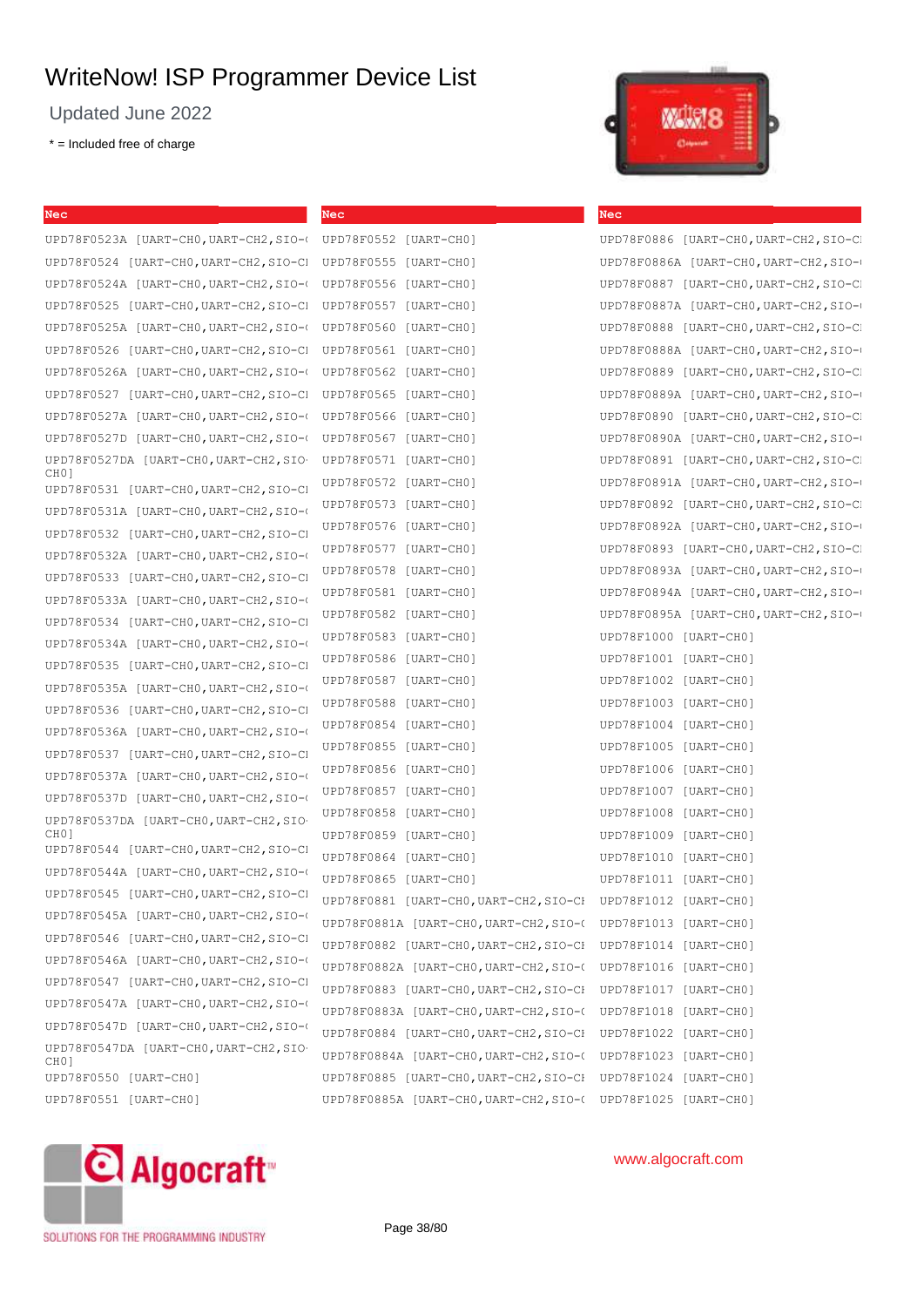Updated June 2022

\* = Included free of charge



| <b>Nec</b>            | Nec                   | Nec                   |
|-----------------------|-----------------------|-----------------------|
| UPD78F1026 [UART-CHO] | UPD78F1167 [UART-CHO] | UPD78F1805 [UART-CHO] |
| UPD78F1027 [UART-CH0] | UPD78F1168 [UART-CHO] | UPD78F1806 [UART-CH0] |
| UPD78F1028 [UART-CHO] | UPD78F1174 [UART-CHO] | UPD78F1807 [UART-CHO] |
| UPD78F1029 [UART-CHO] | UPD78F1175 [UART-CHO] | UPD78F1808 [UART-CHO] |
| UPD78F1030 [UART-CH0] | UPD78F1176 [UART-CHO] | UPD78F1809 [UART-CH0] |
| UPD78F1031 [UART-CH0] | UPD78F1177 [UART-CHO] | UPD78F1810 [UART-CHO] |
| UPD78F1032 [UART-CHO] | UPD78F1178 [UART-CHO] | UPD78F1811 [UART-CHO] |
| UPD78F1033 [UART-CH0] | UPD78F1184 [UART-CHO] | UPD78F1812 [UART-CHO] |
| UPD78F1034 [UART-CH0] | UPD78F1185 [UART-CHO] | UPD78F1813 [UART-CHO] |
| UPD78F1035 [UART-CH0] | UPD78F1186 [UART-CHO] | UPD78F1814 [UART-CHO] |
| UPD78F1036 [UART-CHO] | UPD78F1187 [UART-CHO] | UPD78F1815 [UART-CHO] |
| UPD78F1037 [UART-CH0] | UPD78F1188 [UART-CHO] | UPD78F1816 [UART-CHO] |
| UPD78F1038 [UART-CHO] | UPD78F1201 [UART-CH0] | UPD78F1817 [UART-CHO] |
| UPD78F1039 [UART-CHO] | UPD78F1203 [UART-CH0] | UPD78F1818 [UART-CHO] |
| UPD78F1040 [UART-CHO] | UPD78F1211 [UART-CHO] | UPD78F1819 [UART-CHO] |
| UPD78F1041 [UART-CHO] | UPD78F1213 [UART-CHO] | UPD78F1820 [UART-CHO] |
| UPD78F1042 [UART-CHO] | UPD78F1214 [UART-CHO] | UPD78F1821 [UART-CH0] |
| UPD78F1043 [UART-CHO] | UPD78F1215 [UART-CHO] | UPD78F1822 [UART-CHO] |
| UPD78F1044 [UART-CHO] | UPD78F1223 [UART-CHO] | UPD78F1823 [UART-CHO] |
| UPD78F1045 [UART-CHO] | UPD78F1224 [UART-CHO] | UPD78F1824 [UART-CHO] |
| UPD78F1046 [UART-CHO] | UPD78F1225 [UART-CHO] | UPD78F1825 [UART-CHO] |
| UPD78F1047 [UART-CHO] | UPD78F1233 [UART-CHO] | UPD78F1826 [UART-CHO] |
| UPD78F1048 [UART-CHO] | UPD78F1234 [UART-CHO] | UPD78F1827 [UART-CHO] |
| UPD78F1049 [UART-CHO] | UPD78F1235 [UART-CHO] | UPD78F1828 [UART-CHO] |
| UPD78F1050 [UART-CHO] | UPD78F1500 [UART-CH0] | UPD78F1829 [UART-CHO] |
| UPD78F1142 [UART-CHO] | UPD78F1501 [UART-CH0] | UPD78F1830 [UART-CHO] |
| UPD78F1143 [UART-CHO] | UPD78F1502 [UART-CH0] | UPD78F1831 [UART-CH0] |
| UPD78F1144 [UART-CHO] | UPD78F1503 [UART-CHO] | UPD78F1832 [UART-CHO] |
| UPD78F1145 [UART-CHO] | UPD78F1504 [UART-CHO] | UPD78F1833 [UART-CHO] |
| UPD78F1146 [UART-CHO] | UPD78F1505 [UART-CHO] | UPD78F1834 [UART-CHO] |
| UPD78F1152 [UART-CHO] | UPD78F1506 [UART-CH0] | UPD78F1835 [UART-CHO] |
| UPD78F1153 [UART-CHO] | UPD78F1507 [UART-CH0] | UPD78F1836 [UART-CH0] |
| UPD78F1154 [UART-CHO] |                       |                       |
| UPD78F1155 [UART-CHO] | UPD78F1510 [UART-CH0] | UPD78F1838 [UART-CH0] |
| UPD78F1156 [UART-CHO] | UPD78F1512 [UART-CHO] | UPD78F1839 [UART-CH0] |
| UPD78F1162 [UART-CHO] | UPD78F1513 [UART-CH0] | UPD78F1840 [UART-CHO] |
| UPD78F1163 [UART-CHO] | UPD78F1515 [UART-CHO] | UPD78F1841 [UART-CHO] |
| UPD78F1164 [UART-CHO] | UPD78F1516 [UART-CHO] | UPD78F1842 [UART-CHO] |
| UPD78F1165 [UART-CHO] | UPD78F1518 [UART-CH0] | UPD78F1843 [UART-CH0] |
| UPD78F1166 [UART-CHO] | UPD78F1804 [UART-CH0] | UPD78F1844 [UART-CHO] |



## www.algocraft.com

SOLUTIONS FOR THE PROGRAMMING INDUSTRY

Page 39/80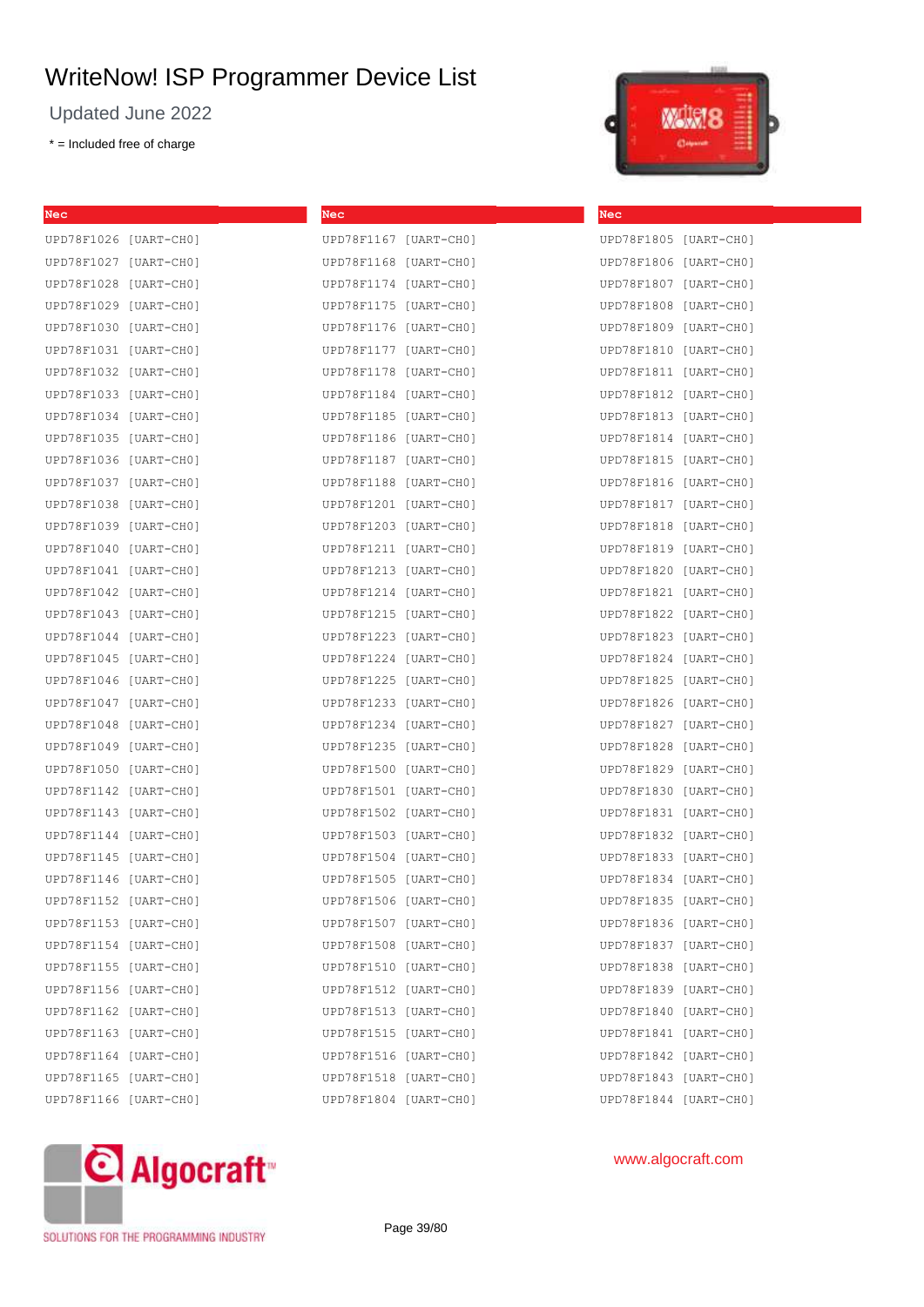Updated June 2022

\* = Included free of charge

**Nec**

| UPD78F1845             | [UART-CHO]   |
|------------------------|--------------|
| UPD78F1846             | $[UART-CHO]$ |
| UPD78F1846A [UART-CHO] |              |
| UPD78F1847             | [UART-CHO]   |
| UPD78F1847A            | [UART-CHO]   |
| UPD78F1848             | [UART-CHO]   |
| UPD78F1848A            | [UART-CHO]   |
| UPD78F1849             | [UART-CHO]   |
| UPD78F1849A            | [UART-CHO]   |
| UPD78F8040             | [UART-CH0]   |
| UPD78F8041             | [UART-CHO]   |
| UPD78F8042             | [UART-CHO]   |
| UPD78F8043             | [UART-CHO]   |
| UPD78F8056             | [UART-CHO]   |
| UPD78F8057             | [UART-CHO]   |
| UPD78F8058             | [UART-CHO]   |
| UPD78F9200             | [UART-CHO]   |
| UPD78F9201             | [UART-CHO]   |
| UPD78F9202             | [UART-CH0]   |
| UPD78F9210             | [UART-CHO]   |
| UPD78F9211             | [UART-CHO]   |
| UPD78F9212             | [UART-CHO]   |
| UPD78F9221             | [UART-CHO]   |
| UPD78F9222             | [UART-CHO]   |
| UPD78F9224             | [UART-CHO]   |
| UPD78F9232             | [UART-CH0]   |
| UPD78F9234             | [UART-CHO]   |
| UPD78F9334             | [UART-CHO]   |
| UPD78F9500             | [UART-CHO]   |
| UPD78F9501             | [UART-CHO]   |
| UPD78F9502             | [UART-CHO]   |
| UPD78F9510             | [UART-CHO]   |
| UPD78F9511             | [UART-CHO]   |
| UPD78F9512             | [UART-CHO]   |
|                        |              |

#### **Nordic**

| nRF51822-xxAA [SWD] |  |
|---------------------|--|
| nRF51822-xxAB [SWD] |  |
| nRF52810-xxAA [SWD] |  |
| nRF52832-xxAA [SWD] |  |



**Nordic**

nRF52833-xxAA [SWD] nRF52840-xxAA [SWD]

| Numonyx                 |
|-------------------------|
| M25P05-A* [SPI]         |
| M25P10-A* [SPI]         |
| M25P128* [SPI]          |
| M25P16* [SPI]           |
| M25P20* [SPI]           |
| M25P32* [SPI]           |
| M25P40* [SPI]           |
| M25P64* [SPI]           |
| M25P80* [SPI]           |
| M25PE10* [SPI]          |
| M25PE16* [SPI]          |
| M25PE20* [SPI]          |
| M25PE40*<br>[SPI]       |
| M25PE80*<br>[SPI]       |
| M25PX16*<br>[SPI]       |
| M25PX32*<br>[SPI]       |
| M25PX64*<br>[SPI]       |
| M25PX80*<br>$[$ SPI $]$ |
| M45PE10*<br>[SPI]       |
| M45PE16*<br>[SPI]       |
| M45PE20*<br>[SPI]       |
| M45PE40*<br>[SPI]       |
| M45PE80*<br>[SPI]       |
|                         |
| Nuvoton                 |

| ISD2115 [SPI] |       |
|---------------|-------|
| ISD2130 [SPI] |       |
| MS51BA [ICP]  |       |
| MS51DA [ICP]  |       |
| MS51EB [ICP]  |       |
| MS51EC [ICP]  |       |
| MS51FB [ICP]  |       |
| MS51FC [ICP]  |       |
| MS51PC        | [ICP] |
| MS51TC        | [ICP] |
| MS51XB        | [ICP] |



#### **Nuvoton**

MS51XC [ICP]

| <b>NXP</b>              |       |  |
|-------------------------|-------|--|
| LPC1111/101 [SWD]       |       |  |
| LPC1111/201 [SWD]       |       |  |
| LPC1112/101 [SWD]       |       |  |
| LPC1112/201 [SWD]       |       |  |
| LPC1113/201 [SWD]       |       |  |
| LPC1113/301 [SWD]       |       |  |
| LPC1114/201 [SWD]       |       |  |
| LPC1114/301 [SWD]       |       |  |
| LPC1114/303 [SWD]       |       |  |
| LPC1114/323 [SWD]       |       |  |
| LPC1114/333 [SWD]       |       |  |
| LPC1114/333 UART [UART] |       |  |
| LPC1115/303 [SWD]       |       |  |
| LPC11E66 [SWD]          |       |  |
| LPC11E67 [SWD]          |       |  |
| LPC11E68 [SWD]          |       |  |
| LPC11U66 [SWD]          |       |  |
| LPC11U67 [SWD]          |       |  |
| LPC11U68 [SWD]          |       |  |
| LPC1311 [SWD]           |       |  |
| LPC1313 [SWD]           |       |  |
| LPC1342                 | [SWD] |  |
| LPC1343                 | [SWD] |  |
| LPC1751                 | [SWD] |  |
| LPC1752                 | [SWD] |  |
| LPC1754                 | [SWD] |  |
| LPC1756                 | [SWD] |  |
| LPC1758                 | [SWD] |  |
| LPC1759                 | [SWD] |  |
| LPC1763 [SWD]           |       |  |
| LPC1764                 | [SWD] |  |
| LPC1765                 | [SWD] |  |
| LPC1766                 | [SWD] |  |
| LPC1767                 | [SWD] |  |
| LPC1768                 | [SWD] |  |
| LPC1769                 | [SWD] |  |
| LPC1773                 | [SWD] |  |

## www.algocraft.com

SOLUTIONS FOR THE PROGRAMMING INDUSTRY

Page 40/80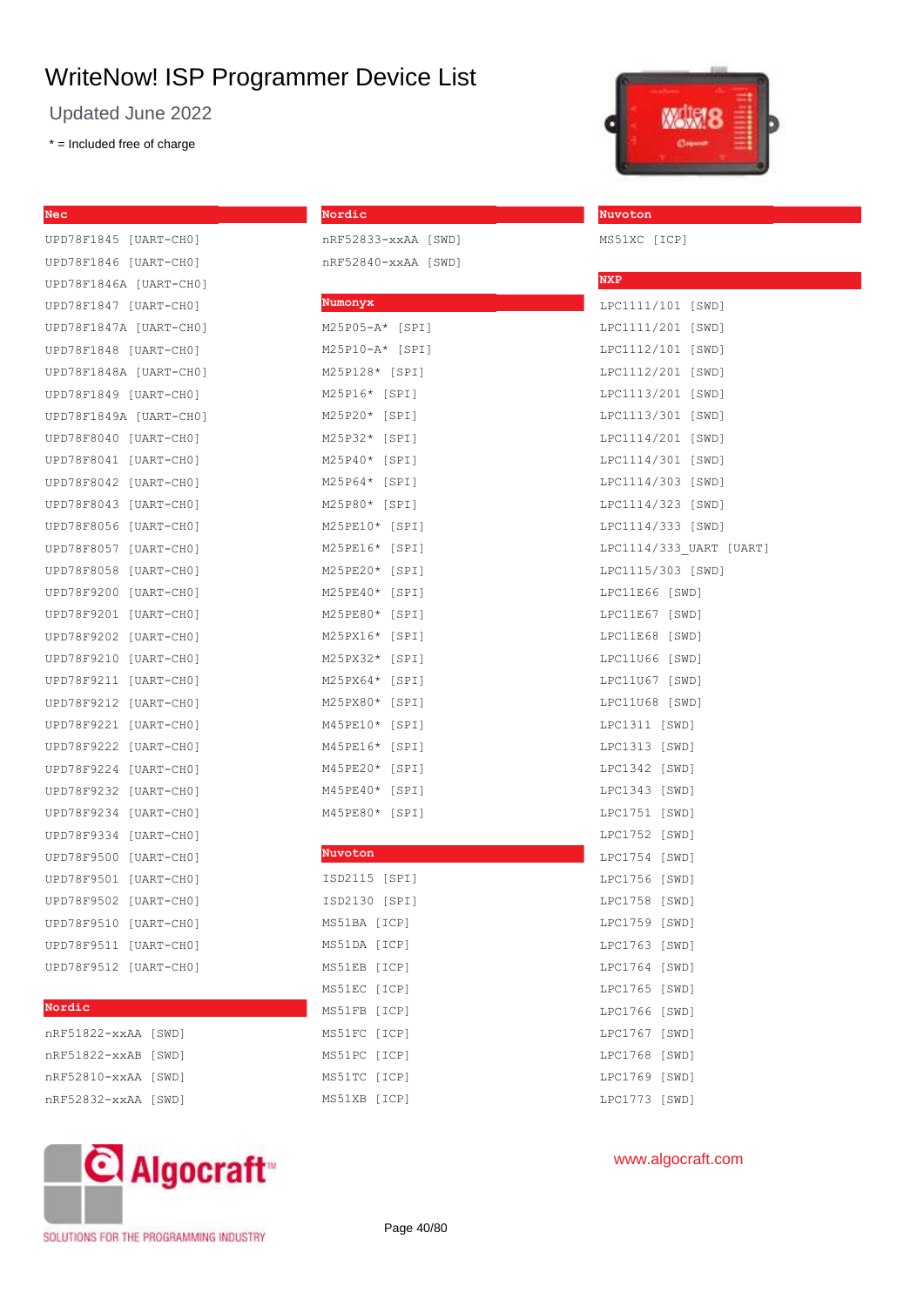Updated June 2022

\* = Included free of charge

**NXP**

| <b>NXP</b>     | <b>NXP</b>             |
|----------------|------------------------|
| LPC1774 [SWD]  | LPC2294 [JTAG]         |
| LPC1776 [SWD]  | LPC2364 [JTAG]         |
| LPC1777 [SWD]  | LPC2365 [JTAG]         |
| LPC1778 [SWD]  | LPC2366 [JTAG]         |
| LPC1785 [SWD]  | LPC2368 [JTAG]         |
| LPC1786 [SWD]  | LPC2378 [JTAG]         |
| LPC1787 [SWD]  | LPC2387 [JTAG]         |
| LPC1788 [SWD]  | LPC2388 [JTAG]         |
| LPC1813 [SWD]  | LPC2468 [JTAG]         |
| LPC1817 [SWD]  | LPC2478 [JTAG]         |
| LPC1823 [SWD]  | LPC54101J256 [SWD]     |
| LPC1827 [SWD]  | LPC54101J512 [SWD]     |
| LPC1833 [SWD]  | LPC54102J256 [SWD]     |
| LPC1837 [SWD]  | LPC54102J512 [SWD]     |
| LPC1853 [SWD]  | LPC804M101 [SWD]       |
| LPC1857 [SWD]  | LPC804M111 [SWD]       |
| LPC2101 [JTAG] | LPC822M101 [SWD]       |
| LPC2102 [JTAG] | LPC824M201 [SWD]       |
| LPC2103 [JTAG] | LPC844M201 [SWD]       |
| LPC2104 [JTAG] | LPC845M301 [SWD]       |
| LPC2105 [JTAG] | $MC13211* [BDM]$       |
| LPC2106 [JTAG] | $MC13212* [BDM]$       |
| LPC2114 [JTAG] | $MC13213* [BDM]$       |
| LPC2119 [JTAG] | $MC13214* [BDM]$       |
| LPC2124 [JTAG] | MC56F82723 [JTAG]      |
| LPC2129 [JTAG] | MC56F82726 [JTAG]      |
| LPC2131 [JTAG] | MC56F82728 [JTAG]      |
| LPC2132 [JTAG] | MC56F82733 [JTAG]      |
| LPC2134 [JTAG] | MC56F82736 [JTAG]      |
| LPC2136 [JTAG] | MC56F82738 [JTAG]      |
| LPC2138 [JTAG] | MC56F82743 [JTAG]      |
| LPC2141 [JTAG] | MC56F82746 [JTAG]      |
| LPC2142 [JTAG] | MC56F82748 [JTAG]      |
| LPC2144 [JTAG] | MC68HC908AB32 [MON08]  |
| LPC2146 [JTAG] | MC68HC908AP16 [MON08]  |
| LPC2148 [JTAG] | MC68HC908AP16A [MON08] |
| LPC2194 [JTAG] | MC68HC908AP32 [MON08]  |
| LPC2212 [JTAG] | MC68HC908AP32A [MON08] |
| LPC2214 [JTAG] | MC68HC908AP64 [MON08]  |
| LPC2292 [JTAG] | MC68HC908AP64A [MON08] |



**NXP**

## MC68HC908AP8 [MON08] MC68HC908AP8A [MON08] MC68HC908AS32A [MON08] MC68HC908AS60A [MON08] MC68HC908AZ32A [MON08] MC68HC908AZ60A [MON08] MC68HC908EY16 [MON08] MC68HC908EY16A [MON08] MC68HC908EY8 [MON08] MC68HC908EY8A [MON08] MC68HC908GP32 [MON08] MC68HC908GR16 [MON08] MC68HC908GR16A [MON08] MC68HC908GR32A [MON08] MC68HC908GR4 [MON08] MC68HC908GR48A [MON08] MC68HC908GR4A [MON08] MC68HC908GR60A [MON08] MC68HC908GR8 [MON08] MC68HC908GR8A [MON08] MC68HC908GT16 [MON08] MC68HC908GT8 [MON08] MC68HC908GZ16 [MON08] MC68HC908GZ32 [MON08] MC68HC908GZ48 [MON08] MC68HC908GZ60 [MON08] MC68HC908GZ8 [MON08] MC68HC908JB16 [MON08] MC68HC908JB8 [MON08] MC68HC908JK1 [MON08] MC68HC908JK16 [MON08] MC68HC908JK3 [MON08] MC68HC908JK8 [MON08] MC68HC908JL16 [MON08] MC68HC908JL3 [MON08] MC68HC908JL8 [MON08] MC68HC908KX2 [MON08] MC68HC908KX8 [MON08] MC68HC908QB4 [MON08] MC68HC908OB8 [MON08]



#### www.algocraft.com

SOLUTIONS FOR THE PROGRAMMING INDUSTRY

Page 41/80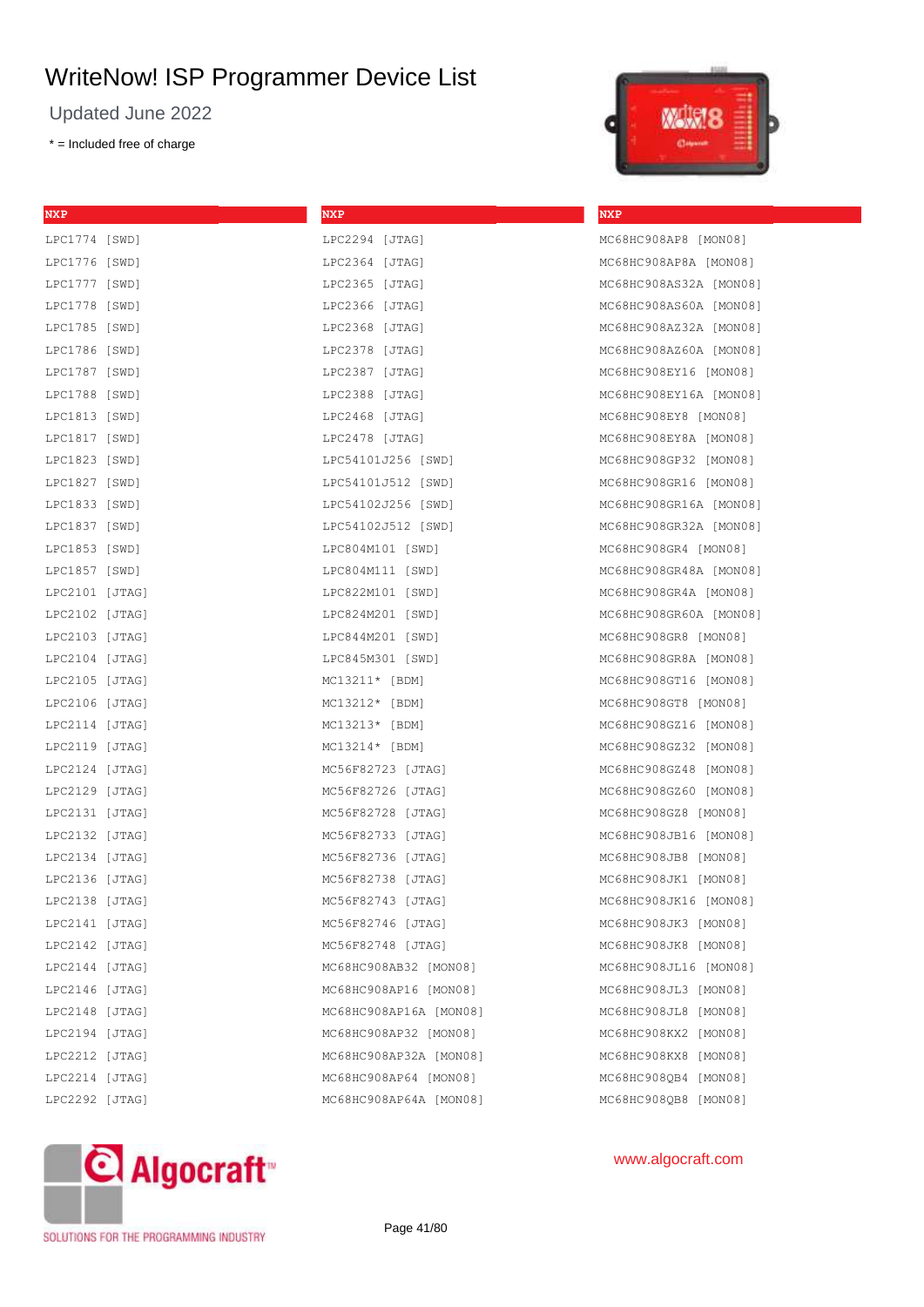Updated June 2022

\* = Included free of charge

| <b>LESS</b>                                            |  |
|--------------------------------------------------------|--|
| ٠<br>-<br>ـ<br>-<br>-<br>ـ<br><b>All May</b><br>-<br>- |  |

MC9S08PA16\* [BDM] MC9S08PA32\* [BDM] MC9S08PA8\* [BDM] MC9S08QA2\* [BDM] MC9S08QA4\* [BDM] MC9S08QB4\* [BDM] MC9S08QB8\* [BDM] MC9S08QD2\* [BDM] MC9S08QD4\* [BDM] MC9S08QE16\* [BDM] MC9S08QE32\* [BDM] MC9S08QE4\* [BDM] MC9S08QE8\* [BDM] MC9S08QG4\* [BDM] MC9S08QG8\* [BDM] MC9S08RA16\* [BDM] MC9S08RC16\* [BDM] MC9S08RC32\* [BDM] MC9S08RC60\* [BDM] MC9S08RC8\* [BDM] MC9S08RD16\* [BDM] MC9S08RD32\* [BDM] MC9S08RD60\* [BDM] MC9S08RD8\* [BDM] MC9S08RE16\* [BDM] MC9S08RE32\* [BDM] MC9S08RE60\* [BDM] MC9S08RE8\* [BDM] MC9S08RG32\* [BDM] MC9S08RG60\* [BDM] MC9S08SC4\* [BDM] MC9S08SG16\* [BDM] MC9S08SG32\* [BDM] MC9S08SG4\* [BDM] MC9S08SG8\* [BDM] MC9S08SH16\* [BDM] MC9S08SH32\* [BDM] MC9S08SH4\* [BDM] MC9S08SH8\* [BDM] MC9S08SL16\* [BDM]

**NXP**

| NXP                   | <b>NXP</b>         |
|-----------------------|--------------------|
| MC68HC908QC16 [MON08] | MC9S08DN32* [BDM]  |
| MC68HC908OC4 [MON08]  | MC9S08DN48* [BDM]  |
| MC68HC908QC8 [MON08]  | MC9S08DN60* [BDM]  |
| MC68HC908QL16 [MON08] | MC9S08DV128* [BDM] |
| MC68HC908QL2 [MON08]  | MC9S08DV16* [BDM]  |
| MC68HC908QL3 [MON08]  | MC9S08DV32* [BDM]  |
| MC68HC908QL4 [MON08]  | MC9S08DV48* [BDM]  |
| MC68HC908QL8 [MON08]  | MC9S08DV60* [BDM]  |
| MC68HC908OT1 [MON08]  | MC9S08DV96* [BDM]  |
| MC68HC908QT1A [MON08] | MC9S08DZ128* [BDM] |
| MC68HC908QT2 [MON08]  | MC9S08DZ16* [BDM]  |
| MC68HC908QT2A [MON08] | MC9S08DZ32* [BDM]  |
| MC68HC908QT4 [MON08]  | MC9S08DZ48* [BDM]  |
| MC68HC908OT4A [MON08] | MC9S08DZ60* [BDM]  |
| MC68HC908QT5 [MON08]  | MC9S08DZ96* [BDM]  |
| MC68HC908QT8 [MON08]  | MC9S08EL16* [BDM]  |
| MC68HC908OY1 [MON08]  | MC9S08EL32* [BDM]  |
| MC68HC908QY1A [MON08] | MC9S08EN16* [BDM]  |
| MC68HC908QY2 [MON08]  | MC9S08EN32* [BDM]  |
| MC68HC908OY2A [MON08] | MC9S08GB32* [BDM]  |
| MC68HC908QY4 [MON08]  | MC9S08GB32A* [BDM] |
| MC68HC908QY4A [MON08] | MC9S08GB60* [BDM]  |
| MC68HC908QY5 [MON08]  | MC9S08GB60A* [BDM] |
| MC68HC908QY8 [MON08]  | MC9S08GT16* [BDM]  |
| MC9S08AC128* [BDM]    | MC9S08GT16A* [BDM] |
| MC9S08AC16* [BDM]     | MC9S08GT32* [BDM]  |
| MC9S08AC32* [BDM]     | MC9S08GT32A* [BDM] |
| MC9S08AC48* [BDM]     | MC9S08GT60* [BDM]  |
| MC9S08AC60* [BDM]     | MC9S08GT60A* [BDM] |
| MC9S08AC8* [BDM]      | MC9S08GT8A* [BDM]  |
| MC9S08AC96* [BDM]     | MC9S08JM16* [BDM]  |
| MC9S08AW16* [BDM]     | MC9S08JM32* [BDM]  |
| MC9S08AW16A* [BDM]    | MC9S08JM60* [BDM]  |
| MC9S08AW32* [BDM]     | MC9S08JM8* [BDM]   |
| MC9S08AW48* [BDM]     | MC9S08LC36* [BDM]  |
| MC9S08AW60* [BDM]     | MC9S08LC60* [BDM]  |
| MC9S08AW8A* [BDM]     | MC9S08LG16* [BDM]  |
| MC9S08DE32* [BDM]     | MC9S08LG32* [BDM]  |
| MC9S08DE60* [BDM]     | MC9S08LL16* [BDM]  |
| MC9S08DN16* [BDM]     | MC9S08LL8* [BDM]   |



SOLUTIONS FOR THE PROGRAMMING INDUSTRY

Page 42/80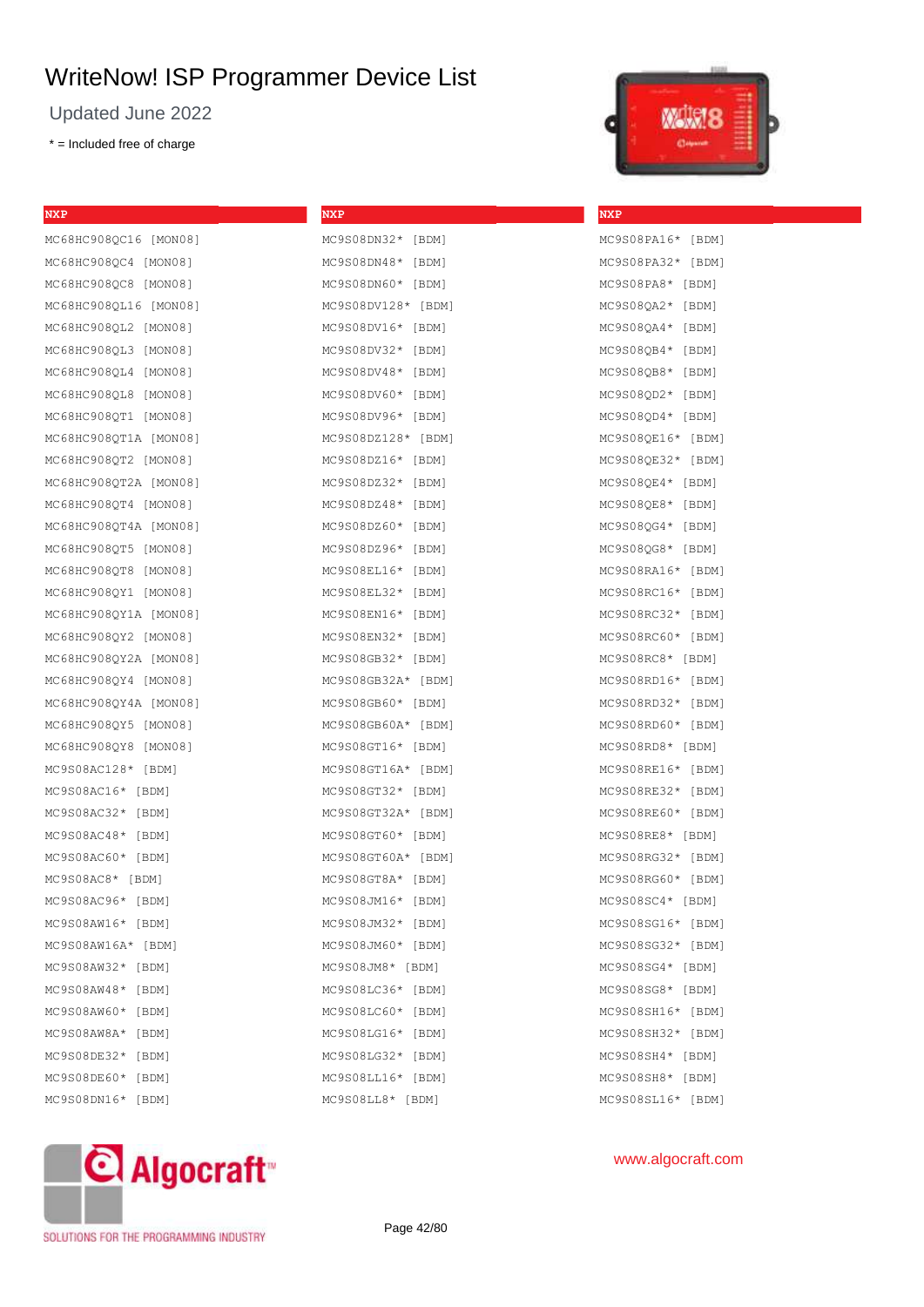**NXP**

MC9S12VET256 [BDM]

Updated June 2022

\* = Included free of charge

**NXP**

| MC9S08SL8* [BDM]      |
|-----------------------|
| MC9S12C64 [BDM]       |
| MC9S12G128 [BDM]      |
| MC9S12G192 [BDM]      |
| MC9S12G240 [BDM]      |
| MC9S12G48 [BDM]       |
| MC9S12G64 [BDM]       |
| MC9S12G96 [BDM]       |
| MC9S12G96 ECC [BDM]   |
| MC9S12GA128 [BDM]     |
| MC9S12GA192 [BDM]     |
| MC9S12GA240 [BDM]     |
| MC9S12GA48 [BDM]      |
| MC9S12GA64 [BDM]      |
| MC9S12GA96 [BDM]      |
| MC9S12GN32 [BDM]      |
| MC9S12GN48 [BDM]      |
| MC9S12GNA32 [BDM]     |
| MC9S12P128 [BDM]      |
| MC9S12P32 [BDM]       |
| MC9S12P64 [BDM]       |
| MC9S12P96 [BDM]       |
| MC9S12VR32 [BDM]      |
| MC9S12VR48 [BDM]      |
| MC9S12VR64 [BDM]      |
| MC9S12XA256 [BDM]     |
| MC9S12XA512 [BDM]     |
| MC9S12XDP512 [BDM]    |
| MC9S12XDQ256 [BDM]    |
| MC9S12XDT256 [BDM]    |
| MC9S12XDT512 [BDM]    |
| MC9S12XEA128<br>[BDM] |
| MC9S12XEA256<br>[BDM] |
| MC9S12XEG128<br>[BDM] |
| MC9S12XEG384<br>[BDM] |
| MC9S12XEP100<br>[BDM] |
| MC9S12XEP768<br>[BDM] |
| MC9S12XEQ384<br>[BDM] |
| MC9S12XEQ512<br>[BDM] |
| MC9S12XES384<br>[BDM] |
|                       |

| ه د سنده.<br>$\sim$ $\sim$<br><b>L-</b> |
|-----------------------------------------|
| MC9S12XET512 [BDM]                      |
| MC9S12XS128 [BDM]                       |
| MC9S12XS256 [BDM]                       |
| MC9S12XS64 [BDM]                        |
| MC9S12ZVC128 [BDM]                      |
| MC9S12ZVC192 [BDM]                      |
| MC9S12ZVC64 [BDM]                       |
| MC9S12ZVC96 [BDM]                       |
| MC9S12ZVCA128 [BDM]                     |
| MC9S12ZVCA192 [BDM]                     |
| MC9S12ZVCA64 [BDM]                      |
| MC9S12ZVCA96 [BDM]                      |
| MC9S12ZVFP64 [BDM]                      |
| MC9S12ZVHL32 [BDM]                      |
| MC9S12ZVHL64 [BDM]                      |
| MC9S12ZVHY32 [BDM]                      |
| MC9S12ZVHY64 [BDM]                      |
| MC9S12ZVL128 [BDM]                      |
| MC9S12ZVL16 [BDM]                       |
| MC9S12ZVL32 [BDM]                       |
| MC9S12ZVL64 [BDM]                       |
| MC9S12ZVL96 [BDM]                       |
| MC9S12ZVLA128 [BDM]                     |
| MC9S12ZVLA64 [BDM]                      |
| MC9S12ZVLA96 [BDM]                      |
| MC9S12ZVLS16 [BDM]                      |
| MC9S12ZVLS32 [BDM]                      |
| MC9S12ZVM128 [BDM]                      |
| MC9S12ZVM16 [BDM]                       |
| MC9S12ZVM32 [BDM]                       |
| MC9S12ZVMB48 [BDM]                      |
| MC9S12ZVMB64 [BDM]                      |
| MC9S12ZVMBA48 [BDM]                     |
| MC9S12ZVMBA64 [BDM]                     |
| MC9S12ZVMC128 [BDM]                     |
| MC9S12ZVMC256 [BDM]                     |
| MC9S12ZVMC64 [BDM]                      |
| MC9S12ZVML128 [BDM]                     |
| MC9S12ZVML31 [BDM]                      |



#### **NXP**

MC9S12ZVML32 [BDM] MC9S12ZVML64 [BDM] MCF51AG128 [BDM] MCF51AG96 [BDM] MCF51EM128 [BDM] MCF51EM256 [BDM] MK10DN512xxx10 [SWD] MK10DX128xxx10 [SWD] MK10DX256xxx10 [SWD] MK10N512xxx100 [SWD] MK10X128xxx100 [SWD] MK10X256xxx100 [SWD] MK11DN512xxx5 [SWD] MK20DN512xxx10 [SWD] MK20DX128xxx10 [SWD] MK20DX256xxx10 [SWD] MK21FN1M0xxxx12 [SWD] MK24FN1M0xxx12 [SWD] MK24FN1M0xxx12\_RS9116W [SWD] MKE02Z32xxx2 [SWD] MKE02Z32xxx4 [SWD] MKE02Z64xxx2 [SWD] MKE02Z64xxx4 [SWD] MKE04Z128xxx4 [SWD] MKE04Z64xxx4 [SWD] MKE15Z128xxx7 [SWD] MKE15Z256xxx7 [SWD] MKE16F512xxx16 [SWD] MKE18F512xxx16 [SWD] MKL13Z32xx4 [SWD] MKL13Z64xx4 [SWD] MKL14Z32xx4 [SWD] MKL14Z64xx4 [SWD] MKL15Z128xx4 [SWD] MKL15Z32xx4 [SWD] MKL15Z64xx4 [SWD] MKL16Z128xx4 [SWD] MKL16Z256xx4 [SWD] MKL16Z32xx4 [SWD] MKL16Z64xx4 [SWD]



## www.algocraft.com

SOLUTIONS FOR THE PROGRAMMING INDUSTRY

Page 43/80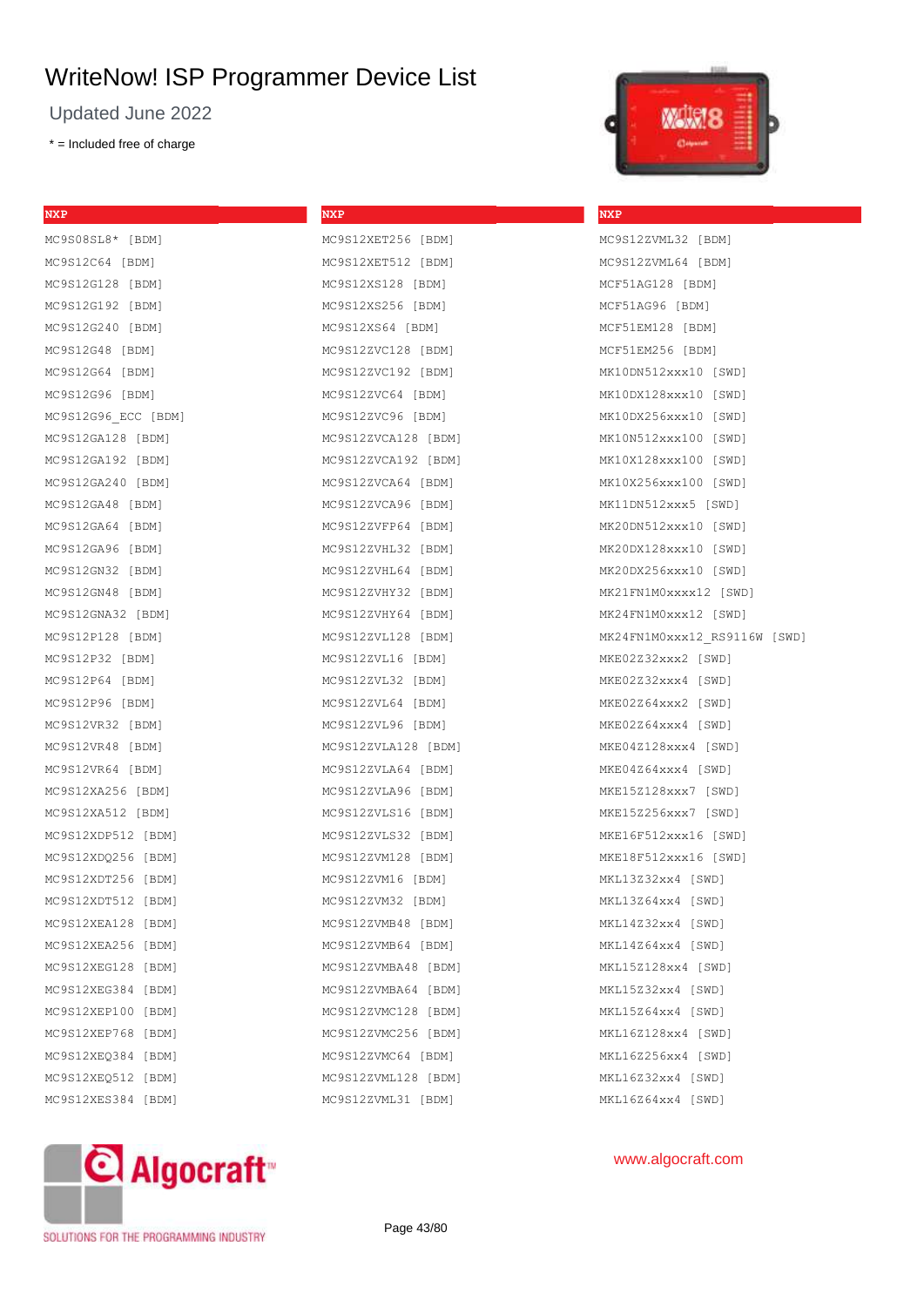Updated June 2022

\* = Included free of charge

**NXP**

| 1,139.9                                                         |  |
|-----------------------------------------------------------------|--|
| ٠<br>-<br>ـ<br>-<br>-<br>٠<br><b>Alley</b><br>-<br>-<br>التحقية |  |

**NXP**

MPC5746C [JTAG] MPC5748G [JTAG] MPC5777C [JTAG] MWCT1001 [JTAG] MWCT1003 [JTAG] MWCT1011 [JTAG] MWCT1011B [JTAG] MWCT1013 [JTAG] MWCT1015S [SWD] MWCT1101 [JTAG] MWCT1111 [JTAG] MWSP10 [JTAG] NCF215A [MDI] NCF215C [MDI] NCF215E [MDI] NCF295A [MDI] NCF295C [MDI] NCF295E [MDI] PCF8563 [I2C] S32K116 [SWD] S32K118 [SWD] S32K142 [SWD] S32K144 [SWD] S32K146 [SWD] S32K148 [SWD] S32K314 [SWD] S32K324 [SWD] S32K344 [SWD] S32R294 [JTAG] S9KEAZ128 [SWD] S9KEAZ64 [SWD] S9KEAZN16 [SWD] S9KEAZN32 [SWD] S9KEAZN64 [SWD] S9KEAZN8 [SWD] SPC5602B [JTAG] SPC5602C [JTAG] SPC5602D [JTAG] SPC5602P [JTAG] SPC5603B [JTAG]

| <b>NXP</b>           | NXP                 |
|----------------------|---------------------|
| MKL17Z128xx4 [SWD]   | MM9Z1J638 [BDM]     |
| MKL17Z256xx4 [SWD]   | MMPF0100 [I2C]      |
| MKL17Z32xx4 [SWD]    | MPC5516S [JTAG]     |
| MKL17Z64xx4 [SWD]    | MPC5517S [JTAG]     |
| MKL26Z128xxx4 [SWD]  | MPC5533Mxx40 [JTAG] |
| MKL26Z32xxx4 [SWD]   | MPC5533Mxx66 [JTAG] |
| MKL26Z64xxx4 [SWD]   | MPC5533Mxx80 [JTAG] |
| MKL33Z128xx4 [SWD]   | MPC5534Mxx40 [JTAG] |
| MKL33Z256xx4 [SWD]   | MPC5534Mxx66 [JTAG] |
| MKL33Z32xx4 [SWD]    | MPC5534Mxx80 [JTAG] |
| MKL33Z64xx4 [SWD]    | MPC5554 [JTAG]      |
| MKL34Z64xx4 [SWD]    | MPC5566 [JTAG]      |
| MKL36Z128xx4 [SWD]   | MPC5602B [JTAG]     |
| MKL36Z256xx4 [SWD]   | MPC5602C [JTAG]     |
| MKL36Z64xx4 [SWD]    | MPC5602D [JTAG]     |
| MKM14Z128xx5 [SWD]   | MPC5602P [JTAG]     |
| MKM14Z64xx5 [SWD]    | MPC5603B [JTAG]     |
| MKM33Z128xx5 [SWD]   | MPC5603C [JTAG]     |
| MKM33Z64xx5 [SWD]    | MPC5603P [JTAG]     |
| MKM34Z128xx5 [SWD]   | MPC5604B [JTAG]     |
| MKM34Z256xx7 [SWD]   | MPC5604C [JTAG]     |
| MKM35Z256xx7 [SWD]   | MPC5604E [JTAG]     |
| MKM35Z512xx7 [SWD]   | MPC5604P [JTAG]     |
| MKV44F64xxx16 [SWD]  | MPC5605B [JTAG]     |
| MKV56F1M0xxx24 [SWD] | MPC5606B [JTAG]     |
| MKV56F512xxx24 [SWD] | MPC5607B [JTAG]     |
| MKV58F1M0xxx24 [SWD] | MPC5633M [JTAG]     |
| MKV58F512xxx24 [SWD] | MPC5634M [JTAG]     |
| MKW21Z256xxx4 [SWD]  | MPC5642A [JTAG]     |
| MKW21Z512xxx4 [SWD]  | MPC5643L [JTAG]     |
| MKW31Z256xxx4 [SWD]  | MPC5644A [JTAG]     |
| MKW31Z512xxx4 [SWD]  | MPC5644B [JTAG]     |
| MKW36A512xxx4 [SWD]  | MPC5644C [JTAG]     |
| MKW41Z256xxx4 [SWD]  | MPC5645B [JTAG]     |
| MKW41Z512xxx4 [SWD]  | MPC5645C [JTAG]     |
| MM912F634 [BDM]      | MPC5646B [JTAG]     |
| MM912I637 [BDM]      | MPC5646C [JTAG]     |
| MM912J637 [BDM]      | MPC5674F [JTAG]     |
| MM9Z1H638 [BDM]      | MPC5676R [JTAG]     |
| MM9Z1I638 [BDM]      | MPC5744P [JTAG]     |
|                      |                     |



## www.algocraft.com

SOLUTIONS FOR THE PROGRAMMING INDUSTRY

Page 44/80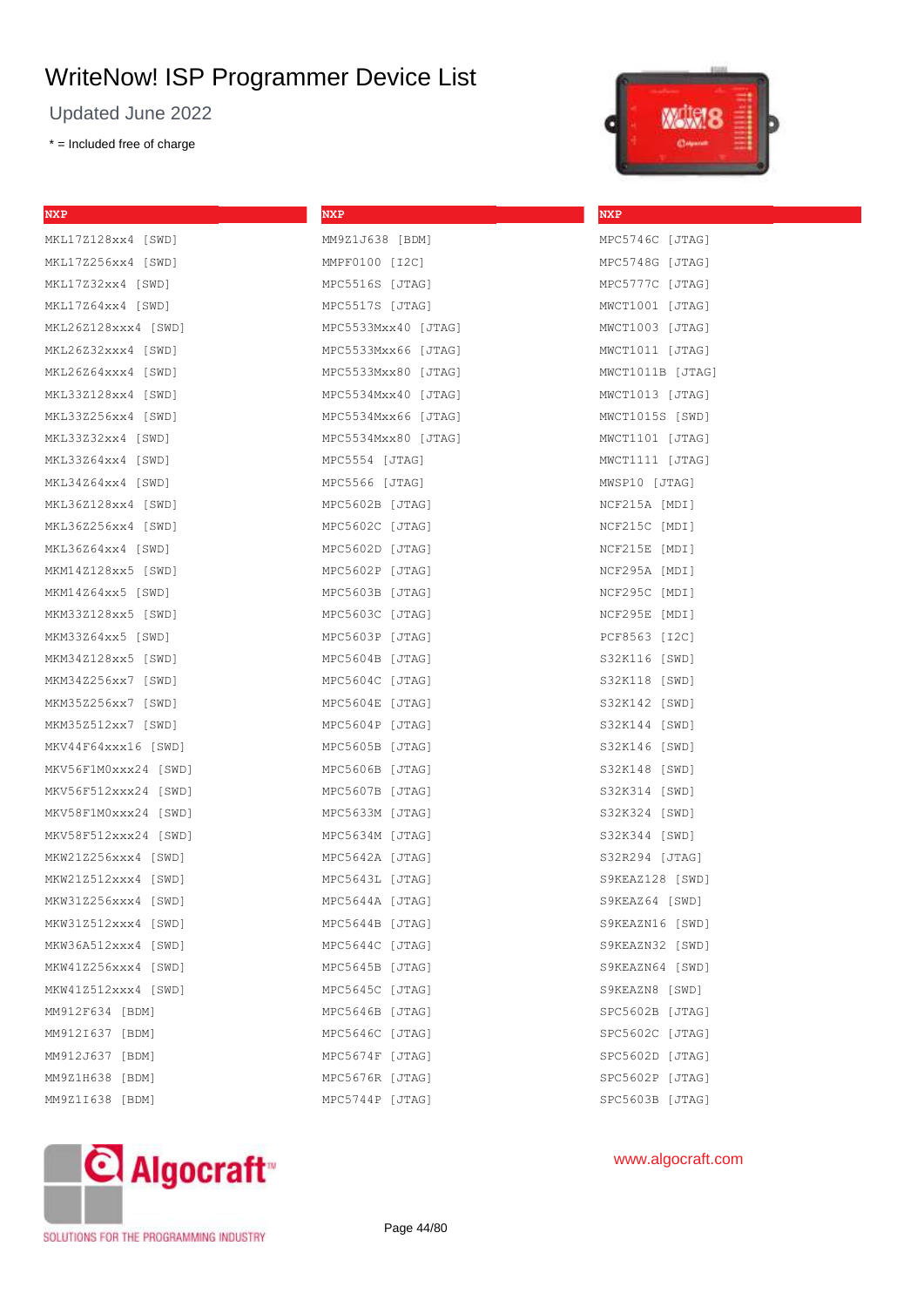**ON**

Updated June 2022

\* = Included free of charge

## **NXP**

| SPC5603C [JTAG] |        |
|-----------------|--------|
| SPC5603P        | [JTAG] |
| SPC5604B [JTAG] |        |
| SPC5604C        | [JTAG] |
| SPC5604E        | [JTAG] |
| SPC5604P        | [JTAG] |
| <b>SPC5605B</b> | [JTAG] |
| SPC5606B        | [JTAG] |
| SPC5607B        | [JTAG] |
| SPC5633M        | [JTAG] |
| SPC5634M        | [JTAG] |
| SPC5642A        | [JTAG] |
| SPC5643L        | [JTAG] |
| SPC5644A        | [JTAG] |
| SPC5644B [JTAG] |        |
| SPC5644C        | [JTAG] |
| SPC5645B        | [JTAG] |
| SPC5645C        | [JTAG] |
| SPC5646B        | [JTAG] |
| SPC5646C        | [JTAG] |
| SPC5674F        | [JTAG] |
| SPC5676R        | [JTAG] |
| SPC5744P        | [JTAG] |
| SPC5746C        | [JTAG] |
| SPC5748G        | [JTAG] |
| <b>SPC5777C</b> | [JTAG] |

| CAT24AA01*   | [I2C] |
|--------------|-------|
| CAT24AA02*   | [I2C] |
| $CAT24AA04*$ | [I2C] |
| CAT24AA08*   | [I2C] |
| CAT24AA16*   | [I2C] |
| $CAT24C01*$  | [I2C] |
| $CAT24C02*$  | [I2C] |
| $CAT24C03*$  | [I2C] |
| $CAT24C04*$  | [I2C] |
| $CAT24C05*$  | [I2C] |
| $CAT24C08*$  | [I2C] |
| CAT24C128*   | [I2C] |

**ON**



| CAT24C16* [I2C]  |             |
|------------------|-------------|
| CAT24C164* [I2C] |             |
| CAT24C21* [I2C]  |             |
| CAT24C256*       | [12C]       |
| CAT24C32*        | [12C]       |
| CAT24C64*        | [I2C]       |
| CAT25010* [SPI]  |             |
| CAT25020* [SPI]  |             |
| CAT25040* [SPI]  |             |
| CAT25080*        | [SPI]       |
| CAT25160*        | [SPI]       |
| CAT25640*        | $[$ SPI $]$ |
| CAT25C08*        | $[$ SPI $]$ |
| CAT25C16*        | [SPI]       |
| <b>FUSB15201</b> | [SWD]       |
| LE25U20A* [SPI]  |             |
| LE25U40C* [SPI]  |             |
| LE25U40P*        | [SPI]       |

## **Other**

| 88i6726* | [SPI]  |
|----------|--------|
| 8818036* | [SPI]  |
| 8818826* | [SPI]  |
| 8818829* | [SPI]  |
| JTAGD1   | [JTAG] |

#### **Ramtron**

| FM24C16A* [I2C]  |       |
|------------------|-------|
| FM24C256* [I2C]  |       |
| FM24C512* [I2C]  |       |
| FM24C64* [I2C]   |       |
| FM24CL04* [I2C]  |       |
| FM24CL04A* [I2C] |       |
| FM24CL16* [I2C]  |       |
| FM24CL32* [I2C]  |       |
| FM24CL64* [I2C]  |       |
| FM24L256*        | [12C] |
| FM24V01* [I2C]   |       |
| FM24V02*         | [12C] |
| FM24V05*         | [I2C] |



## **Ramtron**

FM24V10\* [I2C]

#### **Renesas**

| HD64F3062B [UART] |                         |
|-------------------|-------------------------|
|                   | HD64F3062B_XMEM1 [UART] |
|                   | HD64F32134B [UART]      |
|                   | M30260F3 [ClockSync]    |
| M30260F6          | [ClockSync]             |
|                   | M30260F8 [ClockSync]    |
|                   | M30263F3 [ClockSync]    |
|                   | M30263F6 [ClockSync]    |
|                   | M30263F8 [ClockSync]    |
|                   | M30280F6 [ClockSync]    |
| M30280F8          | [ClockSync]             |
| M30280FA          | [ClockSync]             |
| M30280FC          | [ClockSync]             |
| M30281F6          | [ClockSync]             |
| M30281F8          | [ClockSync]             |
| M30281FA          | [ClockSync]             |
| M30281FC          | [ClockSync]             |
| M30290FA          | [ClockSync]             |
| M30290FC          | [ClockSync]             |
| M30291FA          | [ClockSync]             |
| M30291FC          | [ClockSync]             |
| R5F1006A          | $[UART-CHO]$            |
| R5F1006C          | [UART-CHO]              |
| R5F1006D          | $[UART-CHO]$            |
| R5F1006E          | $[UART-CHO]$            |
| R5F1007A          | [UART-CHO]              |
| R5F1007C          | [UART-CHO]              |
| R5F1007D          | $[UART-CHO]$            |
| R5F1007E          | $[UART-CHO]$            |
| R5F1008A          | $[UART-CHO]$            |
| R5F1008C          | [UART-CHO]              |
|                   | R5F1008D [UART-CHO]     |
|                   | R5F1008E [UART-CHO]     |
|                   | R5F100AA [UART-CHO]     |
|                   | R5F100AC [UART-CHO]     |
|                   | R5F100AD [UART-CHO]     |
| R5F100AE          | [UART-CHO]              |

## www.algocraft.com

SOLUTIONS FOR THE PROGRAMMING INDUSTRY

Page 45/80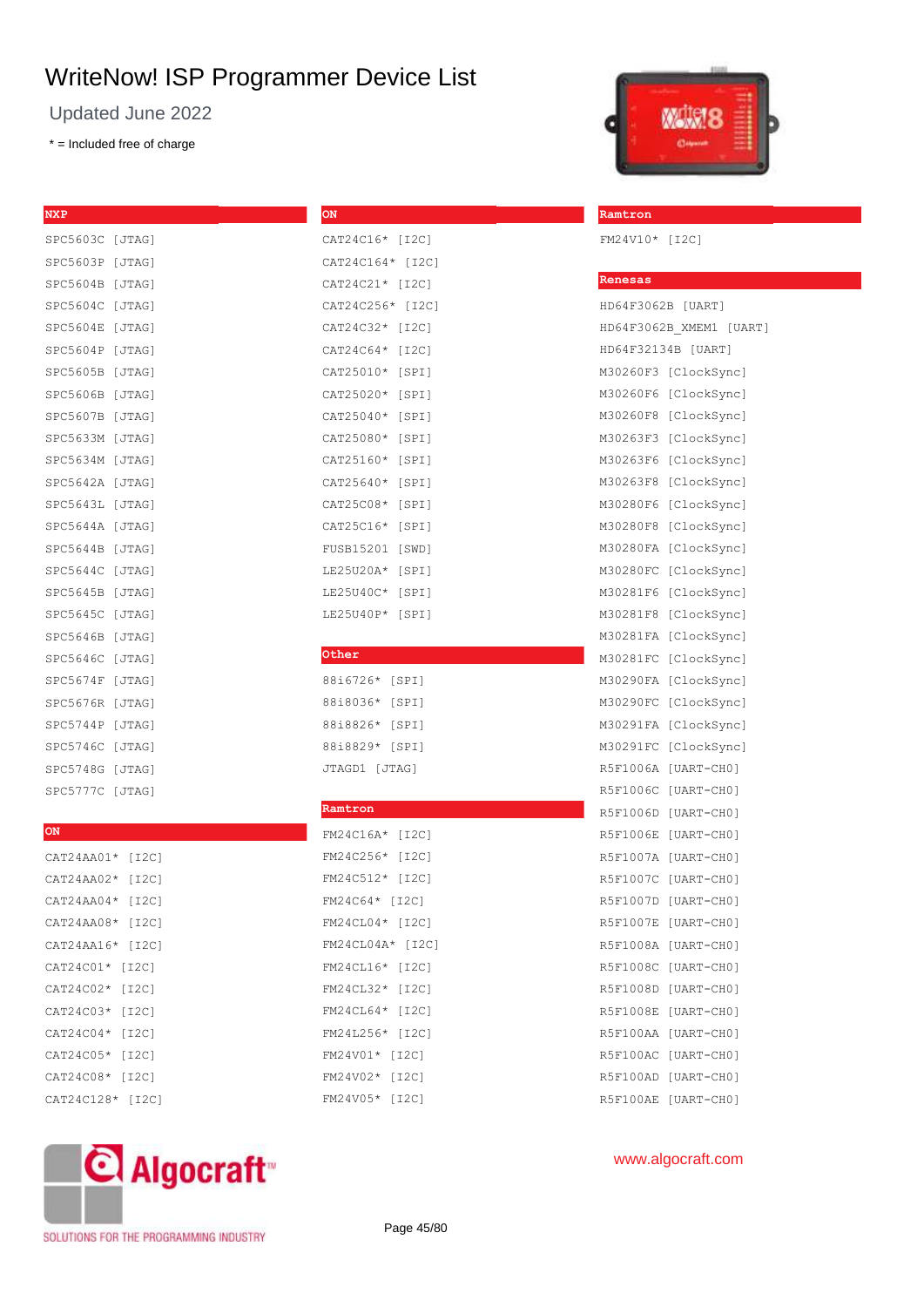Updated June 2022

\* = Included free of charge



[UART-CH0]  $[UART-CH0]$  $[UART-CH0]$  $[UART-CH0]$ [UART-CHO]  $[UART-CH0]$ [UART-CHO]  $[UART-CH0]$  $[UART-CH0]$ [UART-CH0] [UART-CH0] [UART-CHO]  $[UART-CH0]$  $[UART-CH0]$ [UART-CH0] [UART-CHO]  $[UART-CH0]$ [UART-CH0] [UART-CHO]  $[UART-CH0]$  $[UART-CH0]$ [UART-CHO]  $[UART-CH0]$ [UART-CHO] [UART-CH0]  $[UART-CH0]$ [UART-CH0] [UART-CH0]  $[UART-CH0]$  $[UART-CH0]$ [UART-CH0]  $[UART-CH0]$ [UART-CH0]  $[UART-CH0]$ [UART-CH0] [UART-CH0]  $[UART-CH0]$  $[UART-CH0]$  $[UART-CH0]$  $[UART-CH0]$ 

| Renesas |                     | Renesas |                     | Renesas         |
|---------|---------------------|---------|---------------------|-----------------|
|         | R5F100AF [UART-CHO] |         | R5F100GL [UART-CHO] | R5F1017C        |
|         | R5F100AG [UART-CHO] |         | R5F100JC [UART-CHO] | R5F1017D        |
|         | R5F100BA [UART-CHO] |         | R5F100JD [UART-CHO] | R5F1017E        |
|         | R5F100BC [UART-CHO] |         | R5F100JE [UART-CHO] | R5F1018A        |
|         | R5F100BD [UART-CHO] |         | R5F100JF [UART-CHO] | R5F1018C        |
|         | R5F100BE [UART-CHO] |         | R5F100JG [UART-CHO] | R5F1018D        |
|         | R5F100BF [UART-CHO] |         | R5F100JH [UART-CHO] | R5F1018E        |
|         | R5F100BG [UART-CH0] |         | R5F100JJ [UART-CHO] | R5F101AA        |
|         | R5F100CA [UART-CHO] |         | R5F100JK [UART-CHO] | R5F101AC        |
|         | R5F100CC [UART-CHO] |         | R5F100JL [UART-CHO] | R5F101AD        |
|         | R5F100CD [UART-CHO] |         | R5F100LC [UART-CHO] | R5F101AE        |
|         | R5F100CE [UART-CHO] |         | R5F100LD [UART-CHO] | R5F101AF        |
|         | R5F100CF [UART-CHO] |         | R5F100LE [UART-CHO] | R5F101AG        |
|         | R5F100CG [UART-CH0] |         | R5F100LF [UART-CH0] | R5F101BA        |
|         | R5F100EA [UART-CHO] |         | R5F100LG [UART-CH0] | R5F101BC        |
|         | R5F100EC [UART-CHO] |         | R5F100LH [UART-CHO] | R5F101BD        |
|         | R5F100ED [UART-CHO] |         | R5F100LJ [UART-CHO] | R5F101BE        |
|         | R5F100EE [UART-CHO] |         | R5F100LK [UART-CHO] | R5F101BF        |
|         | R5F100EF [UART-CHO] |         | R5F100LL [UART-CHO] | R5F101BG        |
|         | R5F100EG [UART-CHO] |         | R5F100MF [UART-CHO] | <b>R5F101CA</b> |
|         | R5F100EH [UART-CHO] |         | R5F100MG [UART-CH0] | R5F101CC        |
|         | R5F100FA [UART-CHO] |         | R5F100MH [UART-CHO] | R5F101CD        |
|         | R5F100FC [UART-CHO] |         | R5F100MJ [UART-CH0] | R5F101CE        |
|         | R5F100FD [UART-CHO] |         | R5F100MK [UART-CHO] | <b>R5F101CF</b> |
|         | R5F100FE [UART-CHO] |         | R5F100ML [UART-CHO] | <b>R5F101CG</b> |
|         | R5F100FF [UART-CHO] |         | R5F100PF [UART-CHO] | R5F101EA        |
|         | R5F100FG [UART-CHO] |         | R5F100PG [UART-CHO] | R5F101EC        |
|         | R5F100FH [UART-CHO] |         | R5F100PH [UART-CHO] | R5F101ED        |
|         | R5F100FJ [UART-CHO] |         | R5F100PJ [UART-CHO] | R5F101EE        |
|         | R5F100FK [UART-CHO] |         | R5F100PK [UART-CHO] | R5F101EF        |
|         | R5F100FL [UART-CHO] |         | R5F100PL [UART-CH0] | R5F101EG        |
|         | R5F100GA [UART-CH0] |         | R5F100SH [UART-CHO] | R5F101EH        |
|         | R5F100GC [UART-CHO] |         | R5F100SJ [UART-CHO] | R5F101FA        |
|         | R5F100GD [UART-CHO] |         | R5F100SK [UART-CHO] | R5F101FC        |
|         | R5F100GE [UART-CHO] |         | R5F100SL [UART-CHO] | R5F101FD        |
|         | R5F100GF [UART-CHO] |         | R5F1016A [UART-CHO] | R5F101FE        |
|         | R5F100GG [UART-CHO] |         | R5F1016C [UART-CH0] | R5F101FF        |
|         | R5F100GH [UART-CH0] |         | R5F1016D [UART-CHO] | R5F101FG        |
|         | R5F100GJ [UART-CHO] |         | R5F1016E [UART-CHO] | R5F101FH        |
|         | R5F100GK [UART-CH0] |         | R5F1017A [UART-CHO] | R5F101FJ        |



www.algocraft.com

SOLUTIONS FOR THE PROGRAMMING INDUSTRY

Page 46/80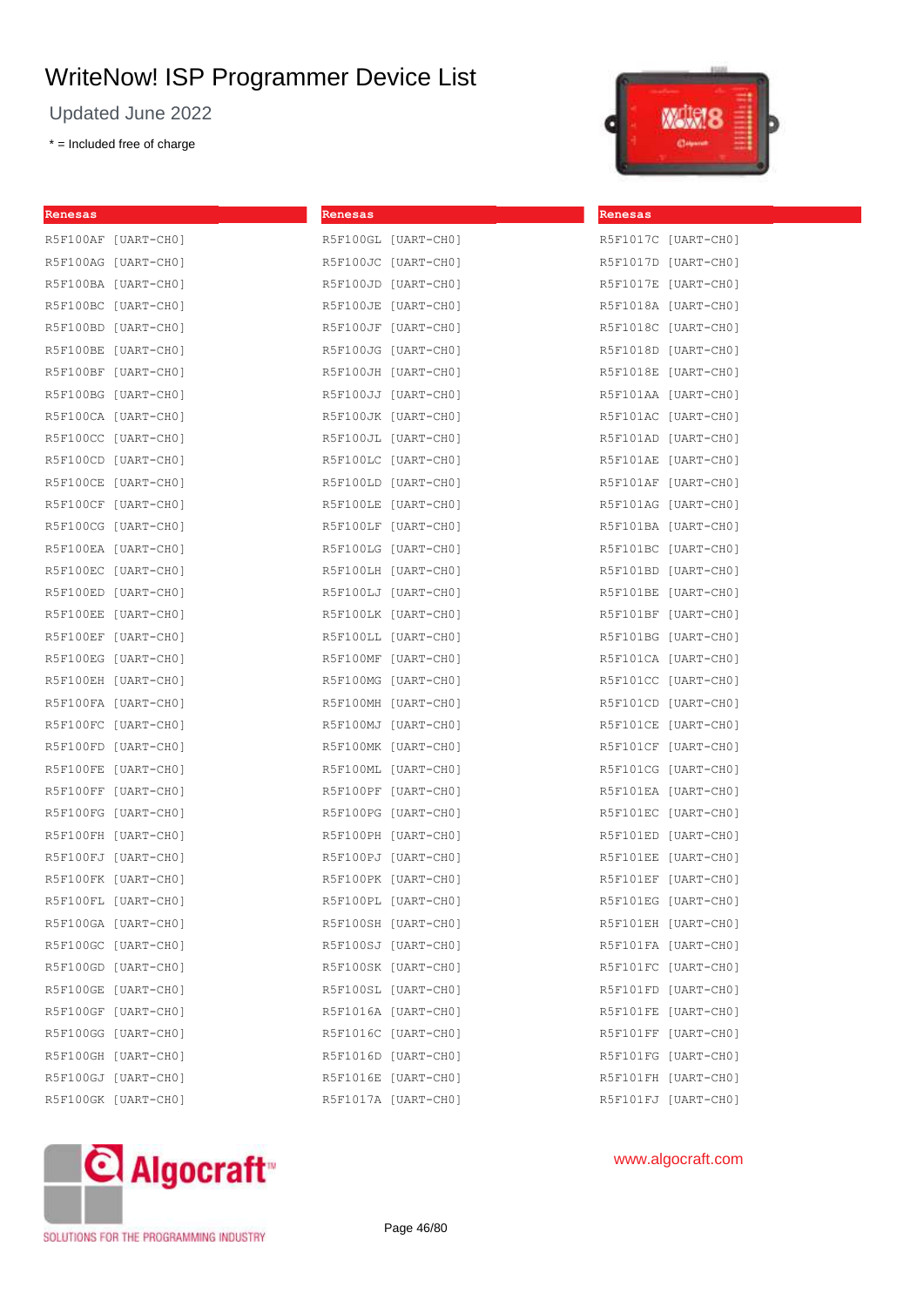Updated June 2022

\* = Included free of charge



| Renesas |                                            | Renesas |                     | Renesas |                     |
|---------|--------------------------------------------|---------|---------------------|---------|---------------------|
|         | R5F101FK [UART-CHO]                        |         | R5F101PK [UART-CHO] |         | R5F104BD [UART-CHO] |
|         | R5F101FL [UART-CHO]                        |         | R5F101PL [UART-CHO] |         | R5F104BE [UART-CHO] |
|         | R5F101GA [UART-CHO]                        |         | R5F101SH [UART-CHO] |         | R5F104BF [UART-CHO] |
|         | R5F101GC [UART-CHO]                        |         | R5F101SJ [UART-CHO] |         | R5F104BG [UART-CHO] |
|         | R5F101GD [UART-CHO]                        |         | R5F101SK [UART-CHO] |         | R5F104CA [UART-CHO] |
|         | R5F101GE [UART-CHO]                        |         | R5F101SL [UART-CHO] |         | R5F104CC [UART-CHO] |
|         | R5F101GF [UART-CHO]                        |         | R5F10266 [UART-CH0] |         | R5F104CD [UART-CHO] |
|         | R5F101GG [UART-CHO]                        |         | R5F10267 [UART-CH0] |         | R5F104CE [UART-CHO] |
|         | R5F101GH [UART-CHO]                        |         | R5F10268 [UART-CH0] |         | R5F104CF [UART-CHO] |
|         | R5F101GJ [UART-CHO]                        |         | R5F10269 [UART-CH0] |         | R5F104CG [UART-CHO] |
|         | R5F101GK [UART-CHO]                        |         | R5F1026A [UART-CHO] |         | R5F104EA [UART-CHO] |
|         | R5F101GL [UART-CHO]                        |         | R5F10277 [UART-CH0] |         | R5F104EC [UART-CHO] |
|         | R5F101JC [UART-CHO]                        |         | R5F10278 [UART-CH0] |         | R5F104ED [UART-CHO] |
|         | R5F101JD [UART-CHO]                        |         | R5F10279 [UART-CH0] |         | R5F104EE [UART-CHO] |
|         | R5F101JE [UART-CHO]                        |         | R5F1027A [UART-CHO] |         | R5F104EF [UART-CHO] |
|         | R5F101JF [UART-CHO]                        |         | R5F102A7 [UART-CHO] |         | R5F104EG [UART-CHO] |
|         | R5F102A8 [UART-CHO]<br>R5F101JG [UART-CHO] |         |                     |         | R5F104EH [UART-CHO] |
|         | R5F101JH [UART-CHO]                        |         | R5F102A9 [UART-CHO] |         | R5F104FA [UART-CHO] |
|         | R5F101JJ [UART-CHO]                        |         | R5F102AA [UART-CHO] |         | R5F104FC [UART-CHO] |
|         | R5F101JK [UART-CHO]                        |         | R5F10366 [UART-CH0] |         | R5F104FD [UART-CHO] |
|         | R5F101JL [UART-CHO]                        |         | R5F10367 [UART-CH0] |         | R5F104FE [UART-CHO] |
|         | R5F10368 [UART-CHO]<br>R5F101LC [UART-CHO] |         | R5F104FF [UART-CHO] |         |                     |
|         | R5F101LD [UART-CHO]                        |         | R5F10369 [UART-CH0] |         | R5F104FG [UART-CHO] |
|         | R5F101LE [UART-CHO]                        |         | R5F1036A [UART-CHO] |         | R5F104FH [UART-CHO] |
|         | R5F101LF [UART-CHO]                        |         | R5F10377 [UART-CH0] |         | R5F104FJ [UART-CHO] |
|         | R5F101LG [UART-CHO]                        |         | R5F10378 [UART-CH0] |         | R5F104GA [UART-CHO] |
|         | R5F101LH [UART-CHO]                        |         | R5F10379 [UART-CH0] |         | R5F104GC [UART-CH0] |
|         | R5F101LJ [UART-CHO]                        |         | R5F1037A [UART-CHO] |         | R5F104GD [UART-CHO] |
|         | R5F101LK [UART-CHO]                        |         | R5F103A7 [UART-CH0] |         | R5F104GE [UART-CH0] |
|         | R5F101LL [UART-CHO]                        |         | R5F103A8 [UART-CHO] |         | R5F104GF [UART-CHO] |
|         | R5F101MF [UART-CHO]<br>R5F103A9 [UART-CHO] |         |                     |         | R5F104GG [UART-CHO] |
|         | R5F101MG [UART-CHO]                        |         | R5F103AA [UART-CHO] |         | R5F104GH [UART-CHO] |
|         | R5F101MH [UART-CHO]                        |         | R5F104AA [UART-CHO] |         | R5F104GJ [UART-CHO] |
|         | R5F101MJ [UART-CHO]                        |         | R5F104AC [UART-CHO] |         | R5F104GK [UART-CHO] |
|         | R5F101MK [UART-CHO]                        |         | R5F104AD [UART-CHO] |         | R5F104GL [UART-CHO] |
|         | R5F101ML [UART-CHO]                        |         | R5F104AE [UART-CHO] |         | R5F104JC [UART-CHO] |
|         | R5F101PF [UART-CHO]                        |         | R5F104AF [UART-CHO] |         | R5F104JD [UART-CHO] |
|         | R5F101PG [UART-CHO]                        |         | R5F104AG [UART-CHO] |         | R5F104JE [UART-CHO] |
|         | R5F101PH [UART-CHO]                        |         | R5F104BA [UART-CHO] |         | R5F104JF [UART-CHO] |
|         | R5F101PJ [UART-CHO]                        |         | R5F104BC [UART-CHO] |         | R5F104JG [UART-CHO] |



## www.algocraft.com

SOLUTIONS FOR THE PROGRAMMING INDUSTRY

Page 47/80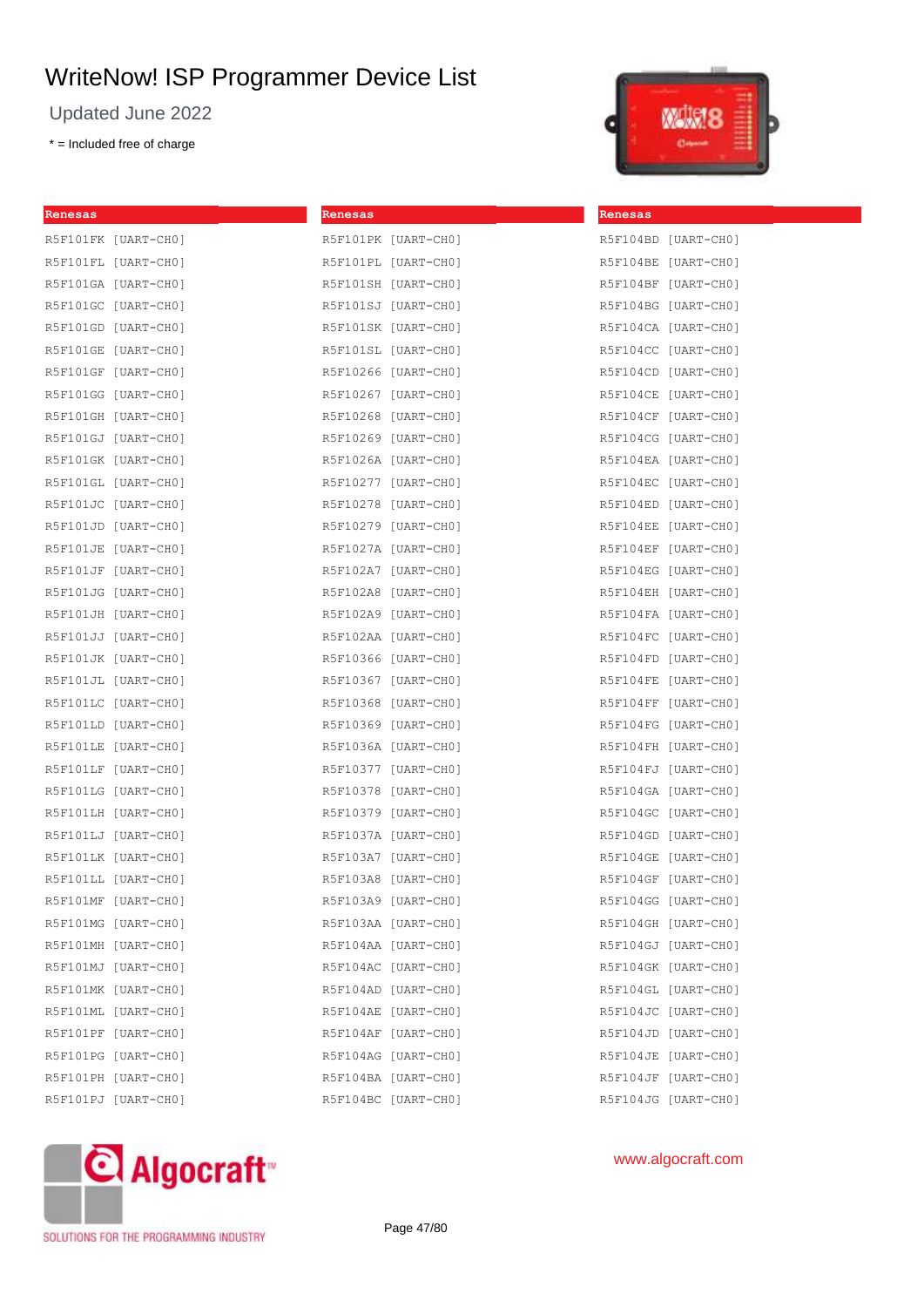Updated June 2022

\* = Included free of charge



| Renesas |                                            | Renesas |                     | Renesas |                     |
|---------|--------------------------------------------|---------|---------------------|---------|---------------------|
|         | R5F104JH [UART-CHO]                        |         | R5F109AE [UART-CHO] |         | R5F10AMF [UART-CHO] |
|         | R5F104JJ [UART-CHO]                        |         | R5F109BA [UART-CHO] |         | R5F10AMG [UART-CHO] |
|         | R5F104LC [UART-CHO]                        |         | R5F109BB [UART-CHO] |         | R5F10BAC [UART-CHO] |
|         | R5F104LD [UART-CHO]                        |         | R5F109BC [UART-CH0] |         | R5F10BAD [UART-CHO] |
|         | R5F104LE [UART-CHO]                        |         | R5F109BD [UART-CHO] |         | R5F10BAE [UART-CHO] |
|         | R5F104LF [UART-CHO]                        |         | R5F109BE [UART-CHO] |         | R5F10BAF [UART-CHO] |
|         | R5F104LG [UART-CHO]                        |         | R5F109GA [UART-CH0] |         | R5F10BAG [UART-CHO] |
|         | R5F104LH [UART-CHO]                        |         | R5F109GB [UART-CH0] |         | R5F10BBC [UART-CHO] |
|         | R5F104LJ [UART-CHO]                        |         | R5F109GC [UART-CH0] |         | R5F10BBD [UART-CHO] |
|         | R5F104LK [UART-CHO]                        |         | R5F109GD [UART-CHO] |         | R5F10BBE [UART-CHO] |
|         | R5F104LL [UART-CHO]                        |         | R5F109GE [UART-CH0] |         | R5F10BBF [UART-CHO] |
|         | R5F104MF [UART-CHO]                        |         | R5F109LA [UART-CH0] |         | R5F10BBG [UART-CHO] |
|         | R5F104MG [UART-CHO]                        |         | R5F109LB [UART-CHO] |         | R5F10BGC [UART-CH0] |
|         | R5F104MH [UART-CHO]                        |         | R5F109LC [UART-CHO] |         | R5F10BGD [UART-CH0] |
|         | R5F104MJ [UART-CHO]                        |         | R5F109LD [UART-CHO] |         | R5F10BGE [UART-CHO] |
|         | R5F104MK [UART-CHO]                        |         | R5F109LE [UART-CHO] |         | R5F10BGF [UART-CHO] |
|         | R5F104ML [UART-CHO]                        |         | R5F10A6A [UART-CH0] |         | R5F10BGG [UART-CH0] |
|         | R5F104PF [UART-CHO]                        |         | R5F10A6C [UART-CH0] |         | R5F10BLC [UART-CHO] |
|         | R5F104PG [UART-CHO]                        |         | R5F10A6D [UART-CHO] |         | R5F10BLD [UART-CHO] |
|         | R5F104PH [UART-CHO]                        |         | R5F10A6E [UART-CHO] |         | R5F10BLE [UART-CHO] |
|         | R5F104PJ [UART-CHO]                        |         | R5F10AAA [UART-CHO] |         | R5F10BLF [UART-CHO] |
|         | R5F10AAC [UART-CHO]<br>R5F104PK [UART-CHO] |         |                     |         | R5F10BLG [UART-CHO] |
|         | R5F104PL [UART-CHO]                        |         | R5F10AAD [UART-CH0] |         | R5F10BME [UART-CHO] |
|         | R5F1056A [UART-CHO]                        |         | R5F10AAE [UART-CHO] |         | R5F10BMF [UART-CHO] |
|         | R5F1057A [UART-CHO]                        |         | R5F10ABA [UART-CH0] |         | R5F10BMG [UART-CHO] |
|         | R5F1058A [UART-CHO]                        |         | R5F10ABC [UART-CHO] |         | R5F10CGB [UART-CHO] |
|         | R5F1076C [UART-CHO]                        |         | R5F10ABD [UART-CH0] |         | R5F10CGC [UART-CHO] |
|         | R5F107AC [UART-CHO]                        |         | R5F10ABE [UART-CH0] |         | R5F10CGD [UART-CH0] |
|         | R5F107AE [UART-CHO]                        |         | R5F10AGA [UART-CH0] |         | R5F10CLD [UART-CHO] |
|         | R5F107DE [UART-CHO]                        |         | R5F10AGC [UART-CH0] |         | R5F10CMD [UART-CHO] |
|         | R5F10968 [UART-CH0]<br>R5F10AGD [UART-CHO] |         |                     |         | R5F10CME [UART-CHO] |
|         | R5F1096A [UART-CHO]                        |         | R5F10AGE [UART-CH0] |         | R5F10DGC [UART-CH0] |
|         | R5F1096B [UART-CHO]                        |         | R5F10AGF [UART-CH0] |         | R5F10DGD [UART-CH0] |
|         | R5F1096C [UART-CHO]                        |         | R5F10AGG [UART-CH0] |         | R5F10DGE [UART-CH0] |
|         | R5F1096D [UART-CHO]                        |         | R5F10ALC [UART-CHO] |         | R5F10DLD [UART-CHO] |
|         | R5F1096E [UART-CHO]                        |         | R5F10ALD [UART-CHO] |         | R5F10DLE [UART-CHO] |
|         | R5F109AA [UART-CHO]                        |         | R5F10ALE [UART-CHO] |         | R5F10DMD [UART-CHO] |
|         | R5F109AB [UART-CHO]                        |         | R5F10ALF [UART-CH0] |         | R5F10DME [UART-CHO] |
|         | R5F109AC [UART-CH0]                        |         | R5F10ALG [UART-CH0] |         | R5F10DMF [UART-CH0] |
|         | R5F109AD [UART-CHO]                        |         | R5F10AME [UART-CHO] |         | R5F10DMG [UART-CHO] |



www.algocraft.com

SOLUTIONS FOR THE PROGRAMMING INDUSTRY

Page 48/80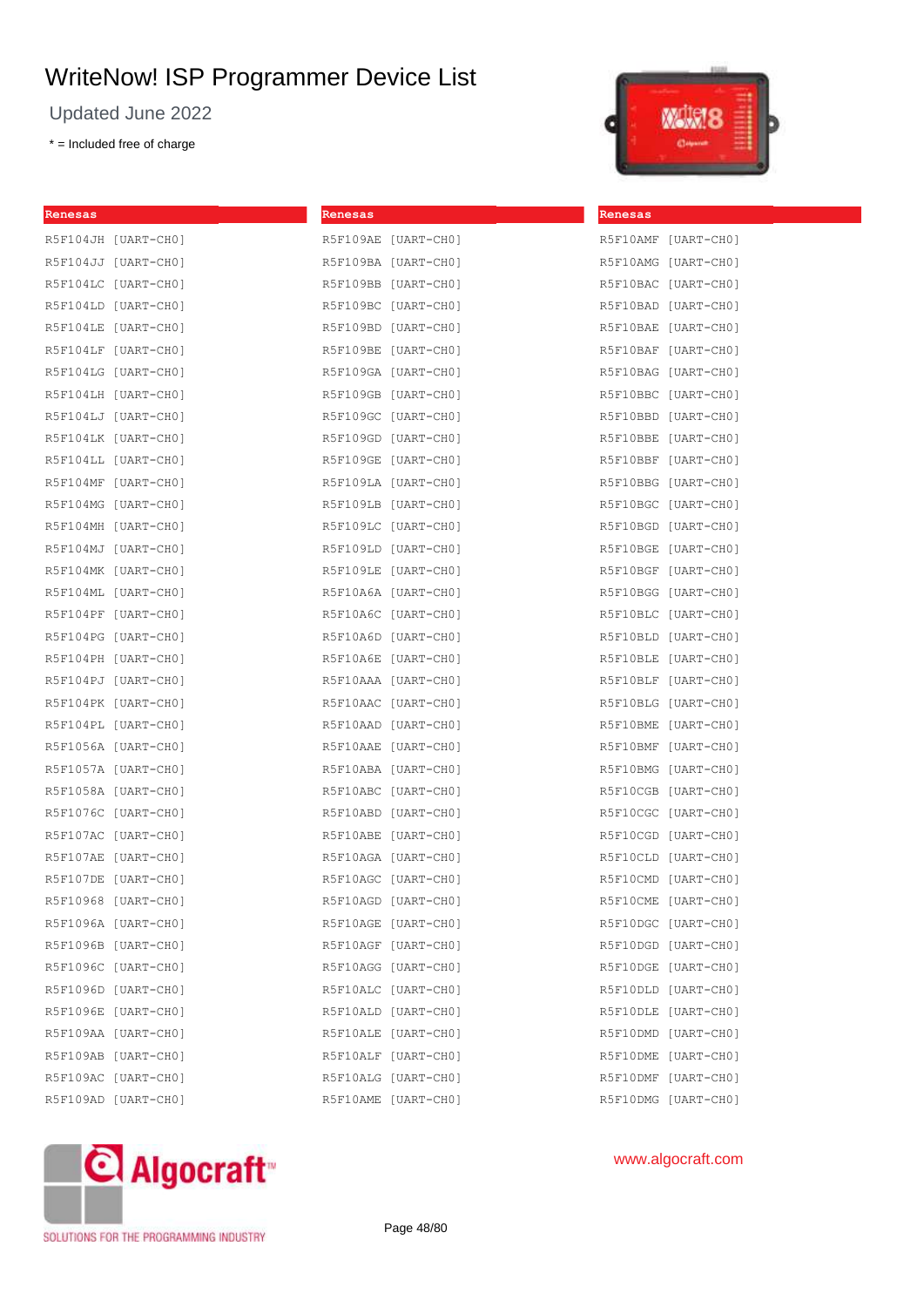Updated June 2022

\* = Included free of charge



| Renesas |                     | Renesas             |                     | Renesas |                     |
|---------|---------------------|---------------------|---------------------|---------|---------------------|
|         | R5F10DMJ [UART-CHO] | R5F10NLG [UART-CHO] |                     |         | R5F10RJ8 [UART-CHO] |
|         | R5F10DPE [UART-CHO] | R5F10NME [UART-CHO] |                     |         | R5F10RJA [UART-CHO] |
|         | R5F10DPF [UART-CHO] | R5F10NMG [UART-CHO] |                     |         | R5F10RJC [UART-CHO] |
|         | R5F10DPG [UART-CH0] | R5F10NMJ [UART-CH0] |                     |         | R5F10RLA [UART-CHO] |
|         | R5F10DPJ [UART-CH0] | R5F10NPG [UART-CH0] |                     |         | R5F10RLC [UART-CHO] |
|         | R5F10DPK [UART-CH0] | R5F10NPJ [UART-CH0] |                     |         | R5F10TPJ [UART-CHO] |
|         | R5F10DPL [UART-CHO] | R5F10PAD [UART-CHO] |                     |         | R5F10WLA [UART-CHO] |
|         | R5F10DSJ [UART-CH0] | R5F10PAE [UART-CHO] |                     |         | R5F10WLC [UART-CHO] |
|         | R5F10DSK [UART-CH0] | R5F10PBD [UART-CHO] |                     |         | R5F10WLD [UART-CHO] |
|         | R5F10DSL [UART-CHO] | R5F10PBE [UART-CHO] |                     |         | R5F10WLE [UART-CHO] |
|         | R5F10E8A [UART-CHO] | R5F10PGD [UART-CHO] |                     |         | R5F10WLF [UART-CHO] |
|         | R5F10E8C [UART-CHO] | R5F10PGE [UART-CH0] |                     |         | R5F10WLG [UART-CHO] |
|         | R5F10E8D [UART-CHO] | R5F10PGF [UART-CH0] |                     |         | R5F10WMA [UART-CHO] |
|         | R5F10E8E [UART-CHO] | R5F10PGG [UART-CH0] |                     |         | R5F10WMC [UART-CHO] |
|         | R5F10EBA [UART-CHO] | R5F10PGH [UART-CHO] |                     |         | R5F10WMD [UART-CHO] |
|         | R5F10EBC [UART-CHO] | R5F10PGJ [UART-CHO] |                     |         | R5F10WME [UART-CHO] |
|         | R5F10EBD [UART-CHO] | R5F10PLE [UART-CH0] |                     |         | R5F10WMF [UART-CHO] |
|         | R5F10EBE [UART-CHO] | R5F10PLF [UART-CH0] |                     |         | R5F10WMG [UART-CH0] |
|         | R5F10EGA [UART-CHO] | R5F10PLG [UART-CHO] |                     |         | R5F113GK [UART-CHO] |
|         | R5F10EGC [UART-CHO] | R5F10PLH [UART-CHO] |                     |         | R5F113GL [UART-CHO] |
|         | R5F10EGD [UART-CHO] | R5F10PLJ [UART-CHO] |                     |         | R5F113LK [UART-CHO] |
|         | R5F10EGE [UART-CHO] | R5F10PME [UART-CHO] |                     |         | R5F113LL [UART-CHO] |
|         | R5F10ELC [UART-CHO] | R5F10PMF [UART-CH0] |                     |         | R5F113MK [UART-CHO] |
|         | R5F10ELD [UART-CHO] | R5F10PMG [UART-CHO] |                     |         | R5F113ML [UART-CHO] |
|         | R5F10ELE [UART-CHO] | R5F10PMH [UART-CHO] |                     |         | R5F113PG [UART-CHO] |
|         | R5F10FLC [UART-CHO] | R5F10PMJ [UART-CHO] |                     |         | R5F113PH [UART-CHO] |
|         | R5F10FLD [UART-CHO] | R5F10PPE [UART-CHO] |                     |         | R5F113PJ [UART-CHO] |
|         | R5F10FLE [UART-CHO] | R5F10PPF [UART-CH0] |                     |         | R5F113PK [UART-CHO] |
|         | R5F10FMC [UART-CHO] | R5F10PPG [UART-CH0] |                     |         | R5F113PL [UART-CHO] |
|         | R5F10FMD [UART-CHO] | R5F10PPH [UART-CHO] |                     |         | R5F113TG [UART-CHO] |
|         | R5F10FME [UART-CHO] |                     | R5F10PPJ [UART-CHO] |         | R5F113TH [UART-CHO] |
|         | R5F10JBC [UART-CHO] | R5F10RB8 [UART-CHO] |                     |         | R5F113TJ [UART-CHO] |
|         | R5F10JGC [UART-CHO] | R5F10RBA [UART-CHO] |                     |         | R5F113TK [UART-CHO] |
|         | R5F10KBC [UART-CHO] | R5F10RBC [UART-CHO] |                     |         | R5F113TL [UART-CHO] |
|         | R5F10KGC [UART-CHO] | R5F10RF8 [UART-CHO] |                     |         | R5F114GC [UART-CHO] |
|         | R5F10MME [UART-CHO] | R5F10RFA [UART-CHO] |                     |         | R5F114GD [UART-CHO] |
|         | R5F10MMG [UART-CHO] | R5F10RFC [UART-CH0] |                     |         | R5F114GE [UART-CHO] |
|         | R5F10MPE [UART-CHO] | R5F10RG8 [UART-CH0] |                     |         | R5F114GF [UART-CHO] |
|         | R5F10MPG [UART-CHO] | R5F10RGA [UART-CH0] |                     |         | R5F114GG [UART-CHO] |
|         | R5F10NLE [UART-CHO] | R5F10RGC [UART-CH0] |                     |         | R5F11768 [UART-CHO] |
|         |                     |                     |                     |         |                     |



SOLUTIONS FOR THE PROGRAMMING INDUSTRY

Page 49/80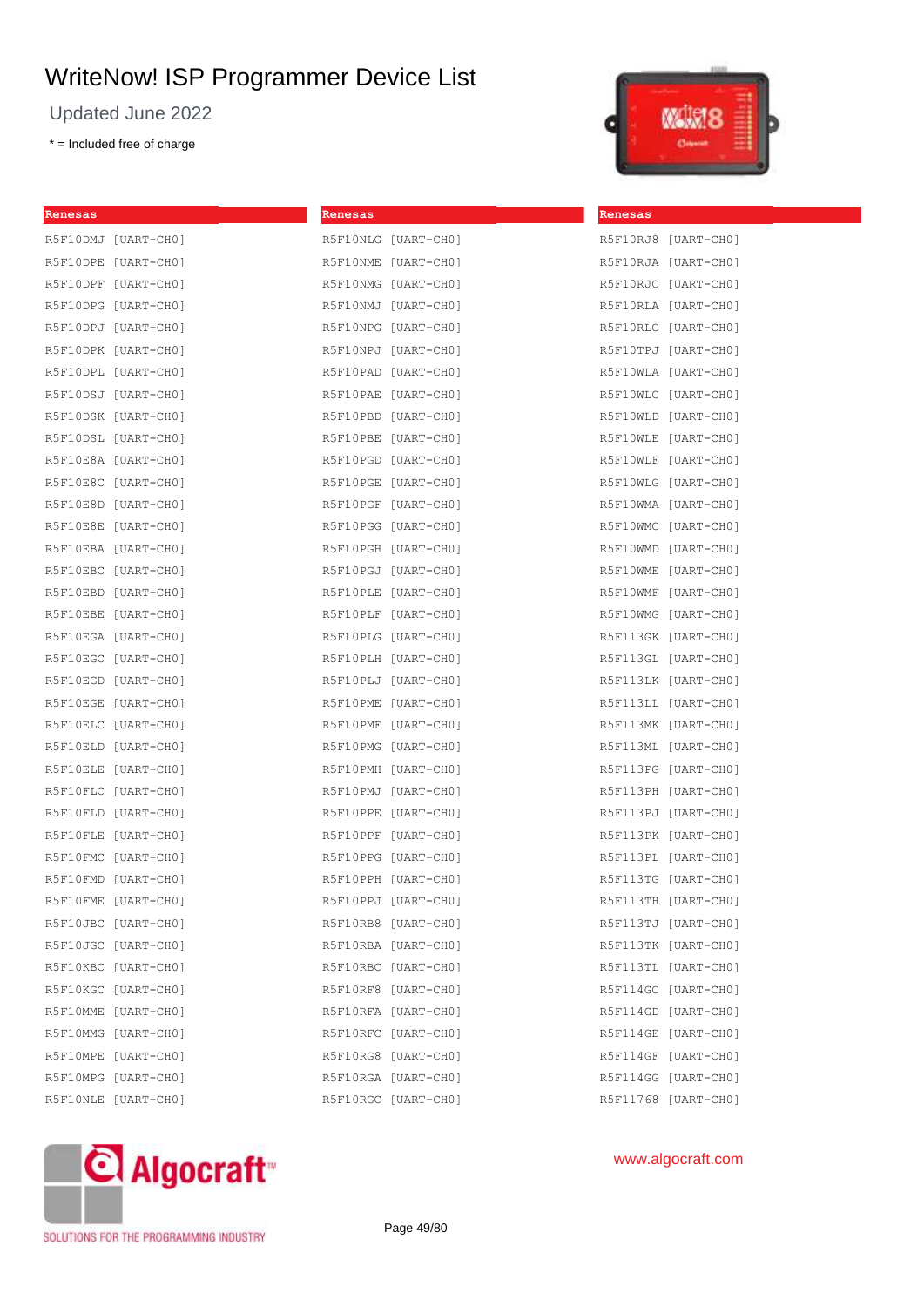Updated June 2022

\* = Included free of charge



| <u> 1990 - Jan Jawa</u><br>Renesas | Renesas                                                       | Renesas                |
|------------------------------------|---------------------------------------------------------------|------------------------|
| R5F1176A [UART-CHO]                | R5F21102 [UART]                                               | R5F21206 [SINGLE_WIRE] |
| R5F11778 [UART-CH0]                | R5F21103 [UART]                                               | R5F21207 [SINGLE WIRE] |
| R5F1177A [UART-CHO]                | R5F21104 [UART]                                               | R5F21208 [SINGLE WIRE] |
| R5F117A8 [UART-CHO]                | R5F21112 [UART]                                               | R5F2120A [SINGLE WIRE] |
| R5F117AA [UART-CHO]                | R5F21113 [UART]                                               | R5F2120C [SINGLE WIRE] |
| R5F117AC [UART-CH0]                | R5F21114 [UART]                                               | R5F21216 [SINGLE WIRE] |
| R5F117BA [UART-CHO]                | R5F21122 [UART]                                               | R5F21217 [SINGLE WIRE] |
| R5F117BC [UART-CH0]                | R5F21123 [UART]                                               | R5F21218 [SINGLE WIRE] |
| R5F117GA [UART-CH0]                | R5F21124 [UART]                                               | R5F2121A [SINGLE_WIRE] |
| R5F117GC [UART-CH0]                | R5F21132 [UART]                                               | R5F2121C [SINGLE WIRE] |
| R5F11AGG [UART-CH0]                | R5F21133 [UART]                                               | R5F21226 [SINGLE WIRE] |
| R5F11AGH [UART-CHO]                | R5F21134 [UART]                                               | R5F21227 [SINGLE WIRE] |
| R5F11AGJ [UART-CH0]                | R5F21142 [SINGLE_WIRE]                                        | R5F21228 [SINGLE WIRE] |
| R5F11B7C [UART-CH0]                |                                                               |                        |
| R5F11B7E [UART-CHO]                | R5F21144 [SINGLE_WIRE] R5F2122C [SINGLE_WIRE]                 |                        |
| R5F11BBC [UART-CH0]                | R5F21152 [SINGLE_WIRE]                                        | R5F21236 [SINGLE WIRE] |
| R5F11BBE [UART-CH0]                |                                                               |                        |
| R5F11BCC [UART-CH0]                | R5F21154 [SINGLE WIRE] R5F21238 [SINGLE WIRE]                 |                        |
| R5F11BCE [UART-CH0]                | R5F21162 [SINGLE_WIRE]                 R5F2123A [SINGLE_WIRE] |                        |
| R5F11BGC [UART-CH0]                | R5F21163 [SINGLE_WIRE] R5F2123C [SINGLE_WIRE]                 |                        |
| R5F11BGE [UART-CH0]                | R5F21164 [SINGLE WIRE]                                        | R5F21244 [SINGLE WIRE] |
| R5F11BLC [UART-CH0]                |                                                               |                        |
| R5F11BLE [UART-CHO]                |                                                               |                        |
| R5F11CBC [UART-CH0]                | R5F21174 [SINGLE WIRE]                                        | R5F21247 [SINGLE WIRE] |
| R5F11CCC [UART-CH0]                |                                                               |                        |
| R5F11EA8 [UART-CHO]                | R5F21182 [SINGLE WIRE] R5F21254 [SINGLE WIRE]                 |                        |
| R5F11EAA [UART-CHO]                | R5F21183 [SINGLE_WIRE]                                        | R5F21255 [SINGLE WIRE] |
| R5F11EB8 [UART-CH0]                |                                                               |                        |
| R5F11EBA [UART-CHO]                | R5F21191 [SINGLE WIRE]                                        | R5F21257 [SINGLE WIRE] |
| R5F11EF8 [UART-CHO]                |                                                               |                        |
| R5F11EFA [UART-CHO]                | R5F21193 [SINGLE WIRE]                                        | R5F21262 [SINGLE WIRE] |
| R5F11FLJ [UART-CHO]                | R5F21194 [SINGLE_WIRE]                                        | R5F21264 [SINGLE WIRE] |
| R5F11FLK [UART-CHO]                | R5F211A1 [SINGLE WIRE] R5F21265 [SINGLE WIRE]                 |                        |
| R5F11FLL [UART-CHO]                | R5F211A2 [SINGLE WIRE] R5F21266 [SINGLE WIRE]                 |                        |
| R5F11MMD [UART-CH0]                | R5F211A3 [SINGLE_WIRE]                                        | R5F21272 [SINGLE WIRE] |
| R5F11MME [UART-CHO]                | R5F211A4 [SINGLE WIRE] R5F21274 [SINGLE WIRE]                 |                        |
| R5F11MMF [UART-CH0]                | R5F211B1 [SINGLE WIRE]                                        | R5F21275 [SINGLE WIRE] |
| R5F11MPE [UART-CHO]                | R5F211B2 [SINGLE WIRE]                                        | R5F21276 [SINGLE WIRE] |
| R5F11MPF [UART-CH0]                | R5F211B3 [SINGLE WIRE]                                        | R5F21282 [SINGLE WIRE] |
| R5F11MPG [UART-CH0]                | R5F211B4 [SINGLE WIRE]                                        | R5F21284 [SINGLE WIRE] |



www.algocraft.com

SOLUTIONS FOR THE PROGRAMMING INDUSTRY

Page 50/80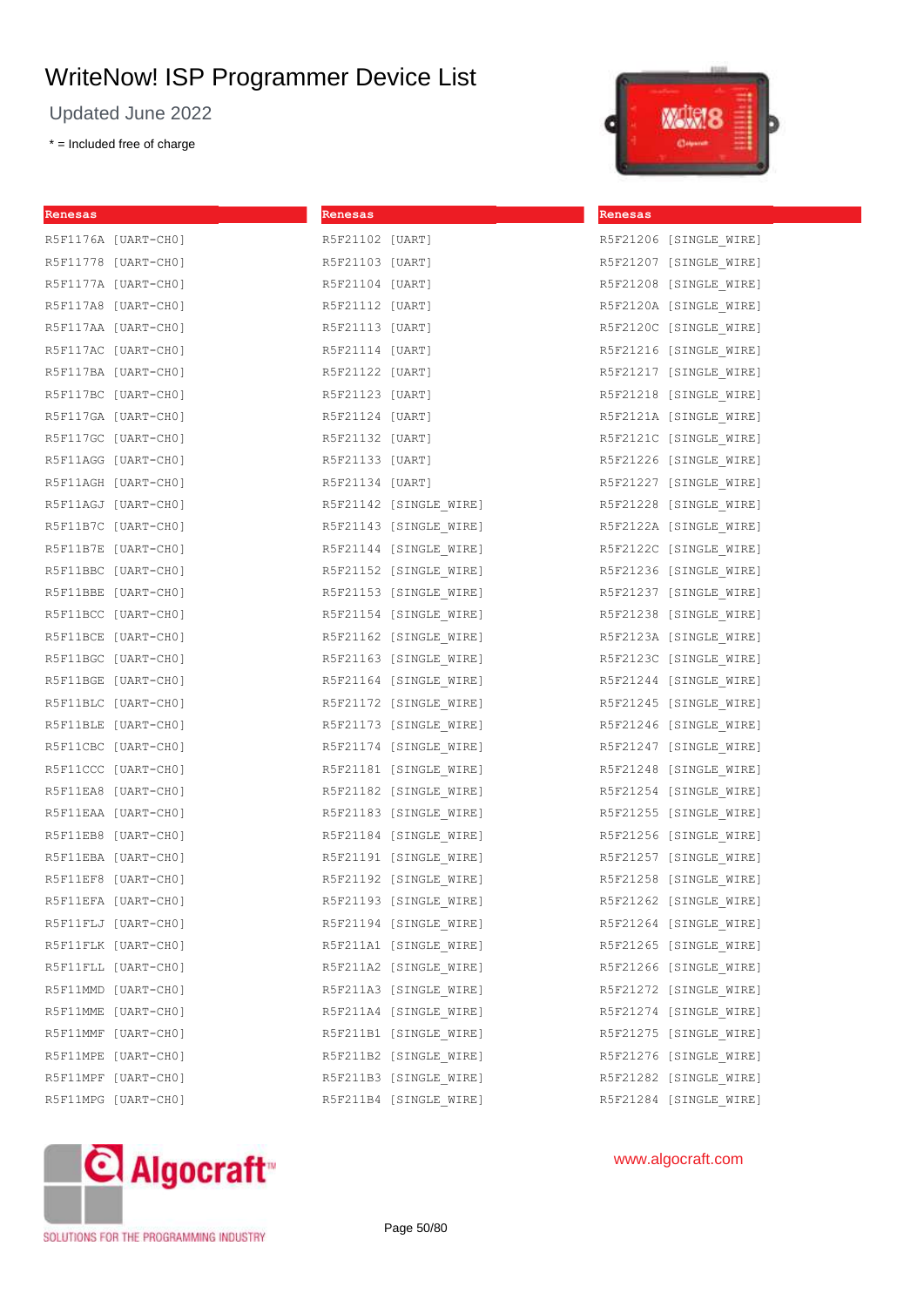Updated June 2022

\* = Included free of charge



| Renesas                 | Renesas                 | Renesas                 |
|-------------------------|-------------------------|-------------------------|
| R5F21286 [SINGLE WIRE]  | R5F21322C [SINGLE_WIRE] | R5F21344P [SINGLE WIRE] |
| R5F21292 [SINGLE WIRE]  | R5F21322D [SINGLE WIRE] | R5F21344R [SINGLE WIRE] |
| R5F21294 [SINGLE WIRE]  | R5F21322M [SINGLE WIRE] | R5F21345C [SINGLE WIRE] |
| R5F21296 [SINGLE WIRE]  | R5F21324A [SINGLE WIRE] | R5F21345M [SINGLE WIRE] |
| R5F212A7 [SINGLE WIRE]  | R5F21324C [SINGLE WIRE] | R5F21346C [SINGLE WIRE] |
| R5F212A8 [SINGLE WIRE]  | R5F21324D [SINGLE WIRE] | R5F21346E [SINGLE WIRE] |
| R5F212AA [SINGLE WIRE]  | R5F21324G [SINGLE WIRE] | R5F21346F [SINGLE WIRE] |
| R5F212AC [SINGLE WIRE]  | R5F21324H [SINGLE WIRE] | R5F21346G [SINGLE WIRE] |
| R5F212B7 [SINGLE WIRE]  | R5F21324M [SINGLE WIRE] | R5F21346H [SINGLE WIRE] |
| R5F212B8 [SINGLE WIRE]  | R5F21326G [SINGLE WIRE] | R5F21346M [SINGLE WIRE] |
| R5F212BA [SINGLE WIRE]  | R5F21326H [SINGLE WIRE] | R5F21346P [SINGLE WIRE] |
| R5F212BC [SINGLE WIRE]  | R5F21331A [SINGLE_WIRE] | R5F21346R [SINGLE WIRE] |
| R5F212C7 [SINGLE WIRE]  | R5F21331C [SINGLE WIRE] | R5F21346U [SINGLE WIRE] |
| R5F212C8 [SINGLE WIRE]  | R5F21331D [SINGLE WIRE] | R5F21346W [SINGLE WIRE] |
| R5F212CA [SINGLE WIRE]  | R5F21331M [SINGLE WIRE] | R5F21346X [SINGLE WIRE] |
| R5F212CC [SINGLE_WIRE]  | R5F21332A [SINGLE WIRE] | R5F21346Y [SINGLE WIRE] |
| R5F212D7 [SINGLE WIRE]  | R5F21332C [SINGLE WIRE] | R5F21346Z [SINGLE WIRE] |
| R5F212D8 [SINGLE WIRE]  | R5F21332D [SINGLE WIRE] | R5F21347E [SINGLE WIRE] |
| R5F212DA [SINGLE WIRE]  | R5F21332M [SINGLE WIRE] | R5F21347F [SINGLE WIRE] |
| R5F212DC [SINGLE WIRE]  | R5F21334A [SINGLE WIRE] | R5F21347G [SINGLE WIRE] |
| R5F212E2 [SINGLE WIRE]  | R5F21334C [SINGLE WIRE] | R5F21347H [SINGLE WIRE] |
| R5F212E4 [SINGLE WIRE]  | R5F21334D [SINGLE WIRE] | R5F21347W [SINGLE WIRE] |
| R5F212F2 [SINGLE WIRE]  | R5F21334G [SINGLE WIRE] | R5F21347X [SINGLE WIRE] |
| R5F212F4 [SINGLE WIRE]  | R5F21334H [SINGLE WIRE] | R5F21347Y [SINGLE WIRE] |
| R5F212G4 [SINGLE WIRE]  | R5F21334M [SINGLE WIRE] | R5F21347Z [SINGLE WIRE] |
| R5F212G5 [SINGLE WIRE]  | R5F21334T [SINGLE WIRE] | R5F21348E [SINGLE WIRE] |
| R5F212G6 [SINGLE WIRE]  | R5F21335A [SINGLE WIRE] | R5F21348F [SINGLE WIRE] |
| R5F212H1 [SINGLE WIRE]  | R5F21335C [SINGLE WIRE] | R5F21348G [SINGLE WIRE] |
| R5F212H2 [SINGLE WIRE]  | R5F21335D [SINGLE WIRE] | R5F21348H [SINGLE WIRE] |
| R5F212J0 [SINGLE WIRE]  | R5F21335M [SINGLE WIRE] | R5F21348K [SINGLE WIRE] |
| R5F212J1 [SINGLE WIRE]  | R5F21335T [SINGLE WIRE] | R5F21348U [SINGLE WIRE] |
| R5F212K2 [SINGLE WIRE]  | R5F21336A [SINGLE WIRE] | R5F21348W [SINGLE WIRE] |
| R5F212K4 [SINGLE_WIRE]  | R5F21336C [SINGLE_WIRE] | R5F21348X [SINGLE_WIRE] |
| R5F212L2 [SINGLE WIRE]  | R5F21336D [SINGLE WIRE] | R5F21348Y [SINGLE WIRE] |
| R5F212L4 [SINGLE WIRE]  | R5F21336G [SINGLE WIRE] | R5F21348Z [SINGLE WIRE] |
| R5F21321A [SINGLE WIRE] | R5F21336H [SINGLE WIRE] | R5F2134AE [SINGLE WIRE] |
| R5F21321C [SINGLE WIRE] | R5F21336M [SINGLE WIRE] | R5F2134AF [SINGLE WIRE] |
| R5F21321D [SINGLE WIRE] | R5F21336T [SINGLE WIRE] | R5F2134AG [SINGLE WIRE] |
| R5F21321M [SINGLE WIRE] | R5F21344C [SINGLE WIRE] | R5F2134AH [SINGLE WIRE] |
| R5F21322A [SINGLE WIRE] | R5F21344M [SINGLE WIRE] | R5F2134AW [SINGLE WIRE] |



www.algocraft.com

SOLUTIONS FOR THE PROGRAMMING INDUSTRY

Page 51/80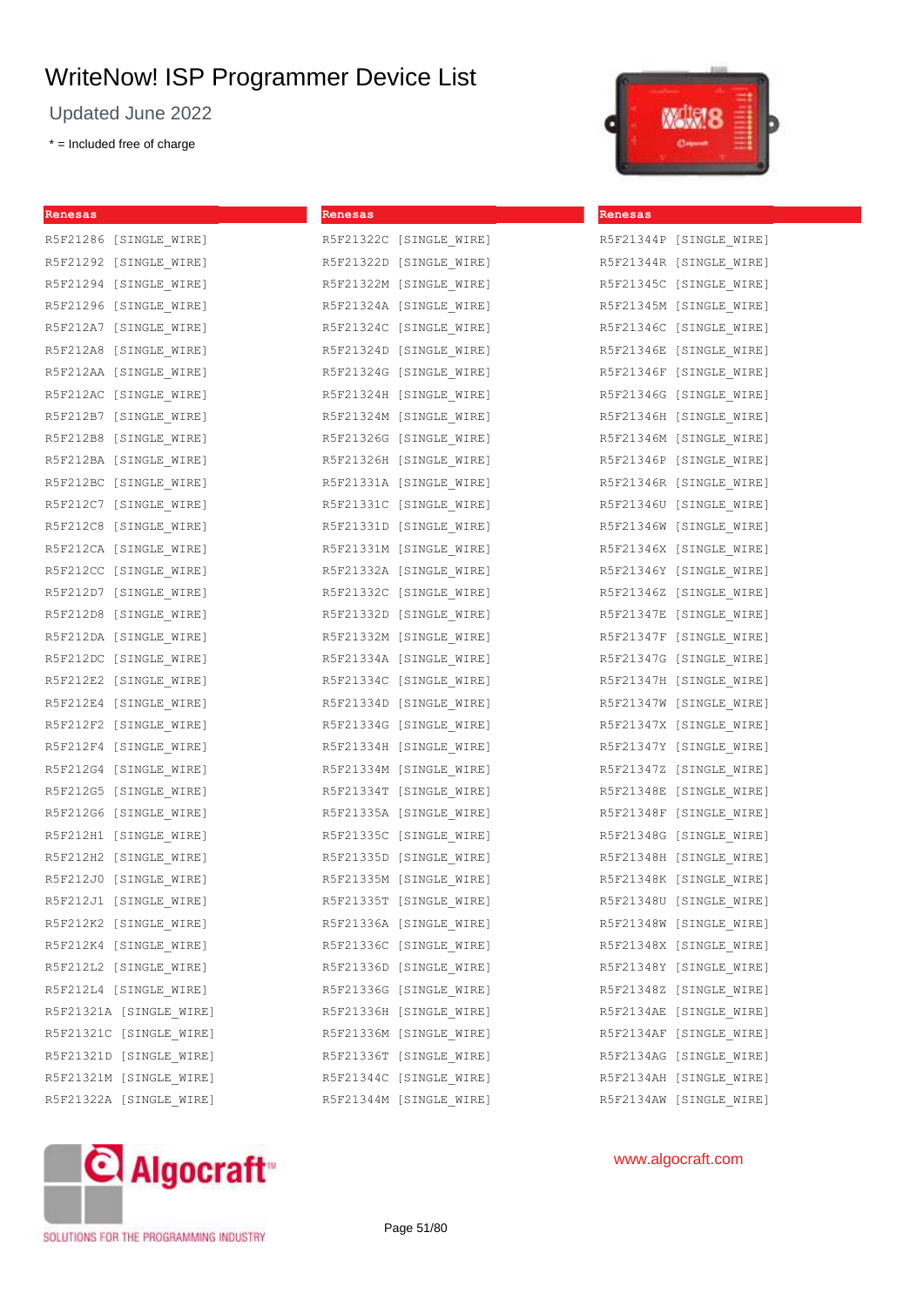Updated June 2022

\* = Included free of charge



| Renesas                 | Renesas                 | Renesas                 |
|-------------------------|-------------------------|-------------------------|
| R5F2134AX [SINGLE WIRE] | R5F21365C [SINGLE WIRE] | R5F2136CZ [SINGLE WIRE] |
| R5F2134AY [SINGLE WIRE] | R5F21365M [SINGLE WIRE] | R5F21386A [SINGLE WIRE] |
| R5F2134AZ [SINGLE WIRE] | R5F21366A [SINGLE WIRE] | R5F21386C [SINGLE WIRE] |
| R5F2134CE [SINGLE WIRE] | R5F21366C [SINGLE WIRE] | R5F21386M [SINGLE WIRE] |
| R5F2134CF [SINGLE WIRE] | R5F21366M [SINGLE WIRE] | R5F21387A [SINGLE WIRE] |
| R5F2134CG [SINGLE WIRE] | R5F21367A [SINGLE WIRE] | R5F21387C [SINGLE WIRE] |
| R5F2134CH [SINGLE WIRE] | R5F21367C [SINGLE WIRE] | R5F21387M [SINGLE WIRE] |
| R5F2134CK [SINGLE WIRE] | R5F21367M [SINGLE WIRE] | R5F21388A [SINGLE WIRE] |
| R5F2134CW [SINGLE WIRE] | R5F21368A [SINGLE WIRE] | R5F21388C [SINGLE WIRE] |
| R5F2134CX [SINGLE WIRE] | R5F21368C [SINGLE WIRE] | R5F21388E [SINGLE WIRE] |
| R5F2134CY [SINGLE WIRE] | R5F21368E [SINGLE WIRE] | R5F21388F [SINGLE WIRE] |
| R5F2134CZ [SINGLE WIRE] | R5F21368F [SINGLE WIRE] | R5F21388G [SINGLE WIRE] |
| R5F21354A [SINGLE WIRE] | R5F21368G [SINGLE WIRE] | R5F21388H [SINGLE WIRE] |
| R5F21354C [SINGLE WIRE] | R5F21368H [SINGLE WIRE] | R5F21388M [SINGLE WIRE] |
| R5F21354D [SINGLE WIRE] | R5F21368M [SINGLE WIRE] | R5F21388W [SINGLE WIRE] |
| R5F21354M [SINGLE WIRE] | R5F21368W [SINGLE WIRE] | R5F21388X [SINGLE WIRE] |
| R5F21355A [SINGLE WIRE] | R5F21368X [SINGLE WIRE] | R5F21388Y [SINGLE WIRE] |
| R5F21355C [SINGLE WIRE] | R5F21368Y [SINGLE WIRE] | R5F21388Z [SINGLE WIRE] |
| R5F21355D [SINGLE WIRE] | R5F21368Z [SINGLE WIRE] | R5F2138AA [SINGLE WIRE] |
| R5F21355M [SINGLE WIRE] | R5F2136AA [SINGLE WIRE] | R5F2138AC [SINGLE WIRE] |
| R5F21356A [SINGLE WIRE] | R5F2136AC [SINGLE WIRE] | R5F2138AE [SINGLE WIRE] |
| R5F21356C [SINGLE WIRE] | R5F2136AE [SINGLE WIRE] | R5F2138AF [SINGLE WIRE] |
| R5F21356D [SINGLE WIRE] | R5F2136AF [SINGLE WIRE] | R5F2138AG [SINGLE WIRE] |
| R5F21356M [SINGLE WIRE] | R5F2136AG [SINGLE WIRE] | R5F2138AH [SINGLE WIRE] |
| R5F21357A [SINGLE WIRE] | R5F2136AH [SINGLE WIRE] | R5F2138AM [SINGLE WIRE] |
| R5F21357C [SINGLE WIRE] | R5F2136AM [SINGLE WIRE] | R5F2138AW [SINGLE WIRE] |
| R5F21357M [SINGLE WIRE] | R5F2136AW [SINGLE WIRE] | R5F2138AX [SINGLE WIRE] |
| R5F21358A [SINGLE WIRE] | R5F2136AX [SINGLE WIRE] | R5F2138AY [SINGLE WIRE] |
| R5F21358C [SINGLE WIRE] | R5F2136AY [SINGLE WIRE] | R5F2138AZ [SINGLE WIRE] |
| R5F21358M [SINGLE WIRE] | R5F2136AZ [SINGLE WIRE] | R5F2138CA [SINGLE WIRE] |
| R5F2135AA [SINGLE WIRE] | R5F2136CA [SINGLE WIRE] | R5F2138CC [SINGLE WIRE] |
| R5F2135AC [SINGLE WIRE] | R5F2136CC [SINGLE WIRE] | R5F2138CE [SINGLE WIRE] |
| R5F2135AM [SINGLE_WIRE] | R5F2136CE [SINGLE_WIRE] | R5F2138CF [SINGLE_WIRE] |
| R5F2135CA [SINGLE WIRE] | R5F2136CF [SINGLE WIRE] | R5F2138CG [SINGLE WIRE] |
| R5F2135CC [SINGLE WIRE] | R5F2136CG [SINGLE WIRE] | R5F2138CH [SINGLE WIRE] |
| R5F2135CM [SINGLE WIRE] | R5F2136CH [SINGLE WIRE] | R5F2138CM [SINGLE WIRE] |
| R5F21364A [SINGLE WIRE] | R5F2136CM [SINGLE WIRE] | R5F2138CW [SINGLE WIRE] |
| R5F21364C [SINGLE WIRE] | R5F2136CW [SINGLE WIRE] | R5F2138CX [SINGLE WIRE] |
| R5F21364M [SINGLE WIRE] | R5F2136CX [SINGLE WIRE] | R5F2138CY [SINGLE WIRE] |
| R5F21365A [SINGLE_WIRE] | R5F2136CY [SINGLE_WIRE] | R5F2138CZ [SINGLE WIRE] |



www.algocraft.com

SOLUTIONS FOR THE PROGRAMMING INDUSTRY

Page 52/80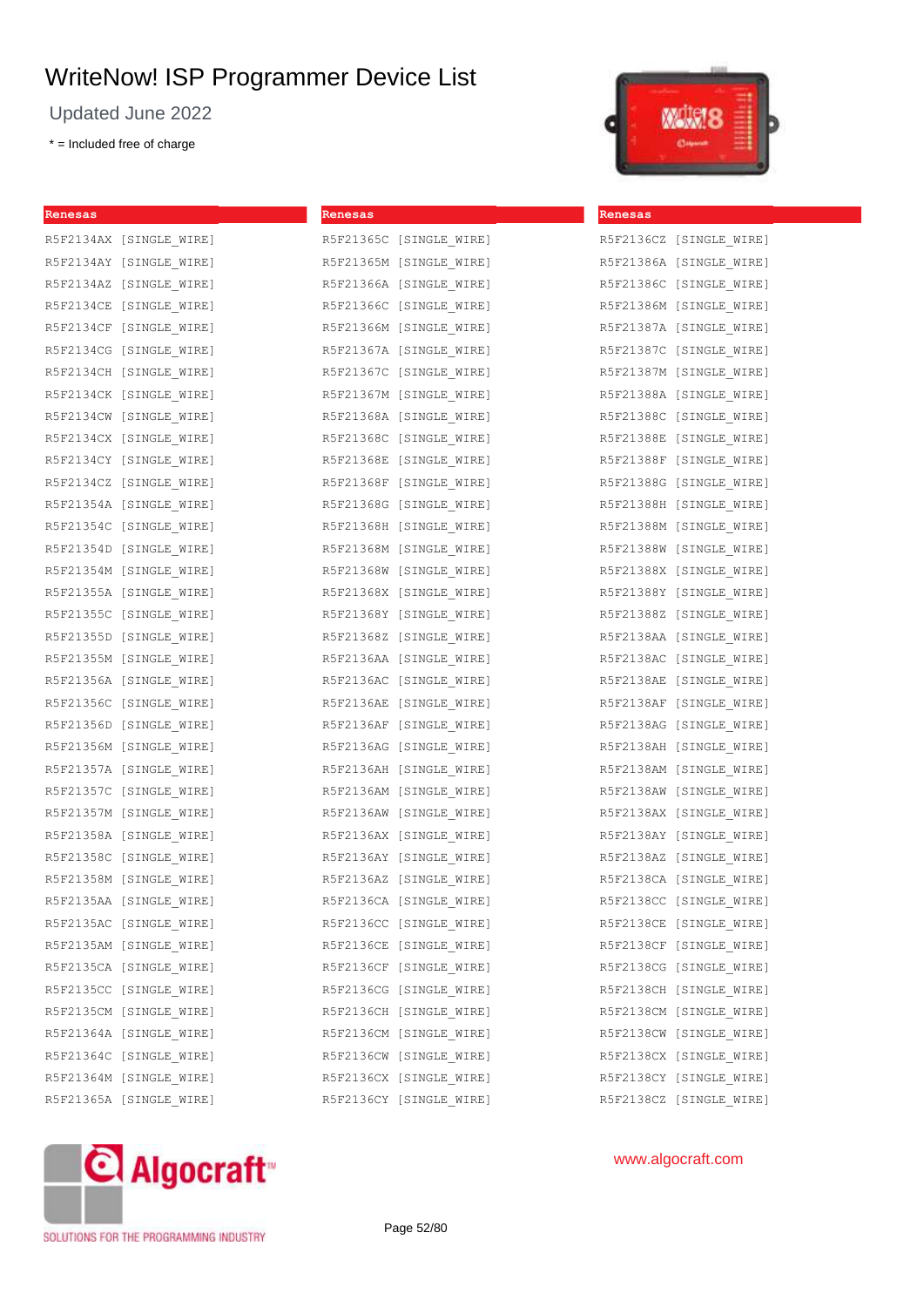Updated June 2022

\* = Included free of charge



| Renesas                 | Renesas                 | Renesas                 |
|-------------------------|-------------------------|-------------------------|
| R5F213G1C [SINGLE_WIRE] | R5F2L358B [SINGLE_WIRE] | R5F2L38CB [SINGLE_WIRE] |
| R5F213G1D [SINGLE WIRE] | R5F2L358C [SINGLE WIRE] | R5F2L38CC [SINGLE WIRE] |
| R5F213G2A [SINGLE WIRE] | R5F2L358M [SINGLE WIRE] | R5F2L38CM [SINGLE WIRE] |
| R5F213G2C [SINGLE WIRE] | R5F2L35AA [SINGLE WIRE] | R5F2L3A7A [SINGLE WIRE] |
| R5F213G2D [SINGLE WIRE] | R5F2L35AB [SINGLE WIRE] | R5F2L3A7B [SINGLE WIRE] |
| R5F213G4A [SINGLE WIRE] | R5F2L35AC [SINGLE WIRE] | R5F2L3A7C [SINGLE WIRE] |
| R5F213G4C [SINGLE WIRE] | R5F2L35AM [SINGLE WIRE] | R5F2L3A7M [SINGLE WIRE] |
| R5F213G4D [SINGLE WIRE] | R5F2L35CA [SINGLE WIRE] | R5F2L3A8A [SINGLE WIRE] |
| R5F213G5A [SINGLE WIRE] | R5F2L35CB [SINGLE WIRE] | R5F2L3A8B [SINGLE WIRE] |
| R5F213G5C [SINGLE WIRE] | R5F2L35CC [SINGLE WIRE] | R5F2L3A8C [SINGLE WIRE] |
| R5F213G5D [SINGLE WIRE] | R5F2L35CM [SINGLE WIRE] | R5F2L3A8M [SINGLE WIRE] |
| R5F213G6A [SINGLE WIRE] | R5F2L367A [SINGLE WIRE] | R5F2L3AAA [SINGLE WIRE] |
| R5F213G6C [SINGLE WIRE] | R5F2L367B [SINGLE WIRE] | R5F2L3AAB [SINGLE WIRE] |
| R5F213G6D [SINGLE WIRE] | R5F2L367C [SINGLE WIRE] | R5F2L3AAC [SINGLE WIRE] |
| R5F213J2A [SINGLE WIRE] | R5F2L367M [SINGLE WIRE] | R5F2L3AAM [SINGLE WIRE] |
| R5F213J2C [SINGLE WIRE] | R5F2L368A [SINGLE WIRE] | R5F2L3ACA [SINGLE WIRE] |
| R5F213J4A [SINGLE WIRE] | R5F2L368B [SINGLE WIRE] | R5F2L3ACB [SINGLE WIRE] |
| R5F213J4C [SINGLE WIRE] | R5F2L368C [SINGLE WIRE] | R5F2L3ACC [SINGLE WIRE] |
| R5F213J5A [SINGLE WIRE] | R5F2L368M [SINGLE WIRE] | R5F2L3ACM [SINGLE WIRE] |
| R5F213J5C [SINGLE WIRE] | R5F2L36AA [SINGLE WIRE] | R5F2LA32A [SINGLE WIRE] |
| R5F213J6A [SINGLE WIRE] | R5F2L36AB [SINGLE WIRE] | R5F2LA34A [SINGLE WIRE] |
| R5F213J6C [SINGLE WIRE] | R5F2L36AC [SINGLE WIRE] | R5F2LA36A [SINGLE WIRE] |
| R5F213M6Q [SINGLE WIRE] | R5F2L36AM [SINGLE WIRE] | R5F2LA38A [SINGLE WIRE] |
| R5F213M6U [SINGLE WIRE] | R5F2L36CA [SINGLE WIRE] | R5F2LA52A [SINGLE WIRE] |
| R5F213M7Q [SINGLE WIRE] | R5F2L36CB [SINGLE WIRE] | R5F2LA54A [SINGLE WIRE] |
| R5F213M8K [SINGLE WIRE] | R5F2L36CC [SINGLE WIRE] | R5F2LA56A [SINGLE WIRE] |
| R5F213M8Q [SINGLE WIRE] | R5F2L36CM [SINGLE WIRE] | R5F2LA58A [SINGLE WIRE] |
| R5F213M8U [SINGLE WIRE] | R5F2L387A [SINGLE WIRE] | R5F2LA64A [SINGLE WIRE] |
| R5F213MAQ [SINGLE WIRE] | R5F2L387B [SINGLE WIRE] | R5F2LA66A [SINGLE WIRE] |
| R5F213MCK [SINGLE WIRE] | R5F2L387C [SINGLE WIRE] | R5F2LA67A [SINGLE WIRE] |
| R5F213MCQ [SINGLE WIRE] | R5F2L387M [SINGLE WIRE] | R5F2LA68A [SINGLE WIRE] |
| R5F213N7T [SINGLE WIRE] | R5F2L388A [SINGLE WIRE] | R5F2LA84A [SINGLE WIRE] |
| R5F213N8T [SINGLE_WIRE] | R5F2L388B [SINGLE WIRE] | R5F2LA86A [SINGLE_WIRE] |
| R5F213NAT [SINGLE WIRE] | R5F2L388C [SINGLE WIRE] | R5F2LA87A [SINGLE WIRE] |
| R5F213NCT [SINGLE WIRE] | R5F2L388M [SINGLE_WIRE] | R5F2LA88A [SINGLE WIRE] |
| R5F2L357A [SINGLE WIRE] | R5F2L38AA [SINGLE WIRE] | R5F2M110A [SINGLE WIRE] |
| R5F2L357B [SINGLE WIRE] | R5F2L38AB [SINGLE WIRE] | R5F2M111A [SINGLE WIRE] |
| R5F2L357C [SINGLE WIRE] | R5F2L38AC [SINGLE WIRE] | R5F2M112A [SINGLE WIRE] |
| R5F2L357M [SINGLE WIRE] | R5F2L38AM [SINGLE WIRE] | R5F2M120A [SINGLE WIRE] |
| R5F2L358A [SINGLE WIRE] | R5F2L38CA [SINGLE WIRE] | R5F2M121A [SINGLE WIRE] |



SOLUTIONS FOR THE PROGRAMMING INDUSTRY

Page 53/80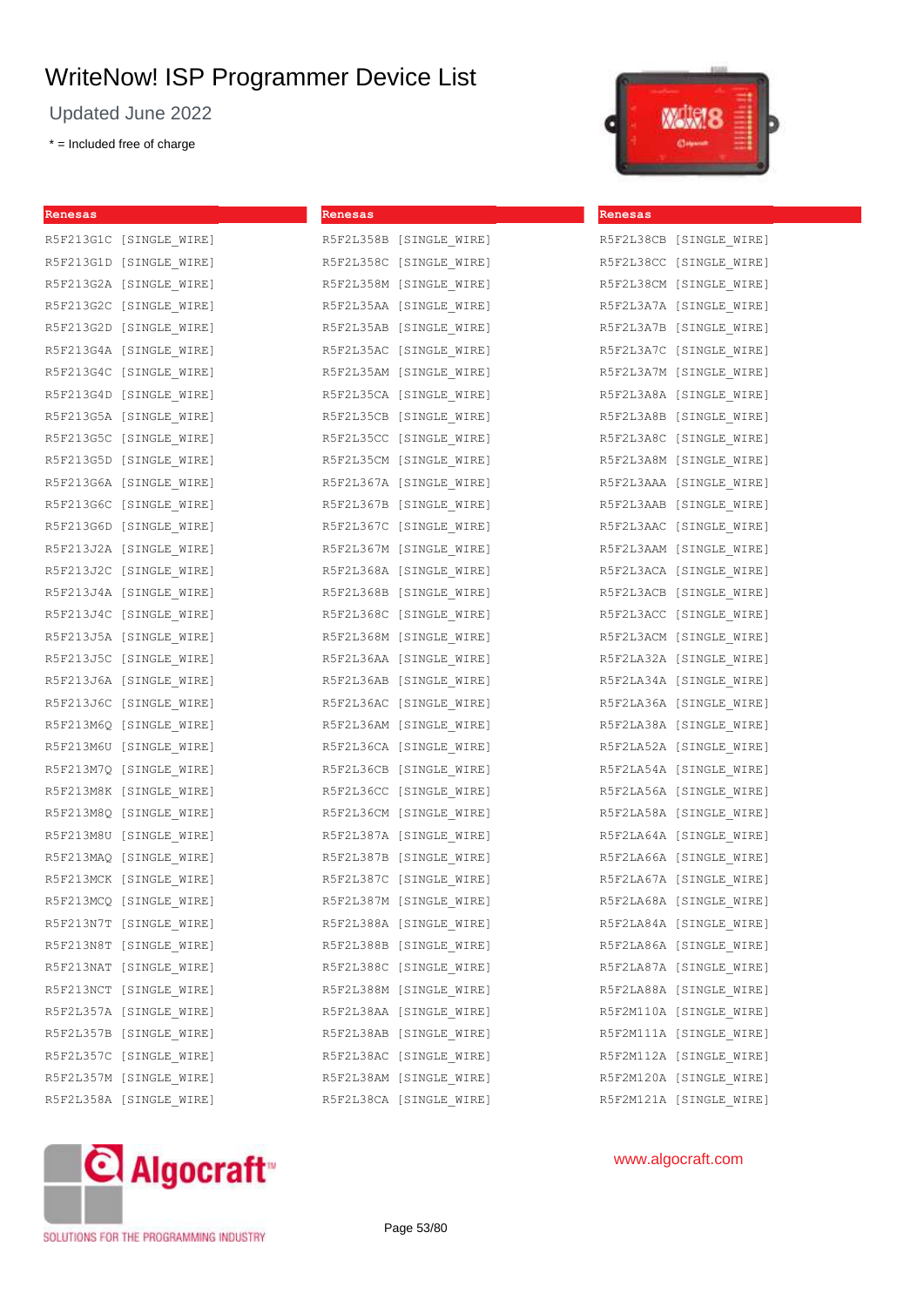Updated June 2022

\* = Included free of charge

| Renesas                 | Renesas                   |
|-------------------------|---------------------------|
| R5F2M122A [SINGLE WIRE] | R5F35M83 [ClockSync]      |
| R5F2M131B [SINGLE WIRE] | R5F35M86 [ClockSync]      |
| R5F2M132B [SINGLE WIRE] | R5F35M8E [ClockSync]      |
| R5F2M134B [SINGLE WIRE] | R5F35MA6 [ClockSync]      |
| R5F35716 [ClockSync]    | R5F35MAE [ClockSync]      |
| R5F3571E [ClockSync]    | R5F35MB3 [ClockSync]      |
| R5F35723 [ClockSync]    | R5F35MB6 [ClockSync]      |
| R5F35726 [ClockSync]    | R5F35MBE [ClockSync]      |
| R5F3572E<br>[ClockSync] | R5F35MC3 [ClockSync]      |
| R5F35733<br>[ClockSync] | R5F35MC6 [ClockSync]      |
| R5F35736 [ClockSync]    | R5F35MCE [ClockSync]      |
| R5F3573E [ClockSync]    | R5F35MD6 [ClockSync]      |
| R5F35766<br>[ClockSync] | R5F35MDE [ClockSync]      |
| R5F3576E<br>[ClockSync] | R5F35ME3 [ClockSync]      |
| R5F35773<br>[ClockSync] | R5F35ME6 [ClockSync]      |
| R5F35776<br>[ClockSync] | R5F35MEE [ClockSync]      |
| R5F3577E<br>[ClockSync] | R5F35MF3 [ClockSync]      |
| R5F35783<br>[ClockSync] | R5F35MF6 [ClockSync]      |
| R5F35786<br>[ClockSync] | R5F35MFE [ClockSync]      |
| R5F3578E<br>[ClockSync] | R5F51113 BE [UART]        |
| R5F35L23<br>[ClockSync] | R5F51113 LE [UART]        |
| R5F35L26 [ClockSync]    | R5F51303 BE [UART, FINE]  |
| R5F35L2E [ClockSync]    | R5F51303 LE [UART, FINE]  |
| R5F35L30 [ClockSync]    | R5F51305 BE [UART, FINE]  |
| R5F35L33 [ClockSync]    | R5F51305 LE [UART, FINE]  |
| R5F35L36 [ClockSync]    | R5F51306B BE [UART, FINE] |
| R5F35L3E [ClockSync]    | R5F51306B LE [UART, FINE] |
| R5F35M16 [ClockSync]    | R5F51308 BE [UART, FINE]  |
| R5F35M1E [ClockSync]    | R5F51308 LE [UART, FINE]  |
| R5F35M23 [ClockSync]    | R5F52106B BE [UART]       |
| R5F35M26 [ClockSync]    | R5F52106B_LE [UART]       |
| R5F35M2E [ClockSync]    | R5F52108C BE [UART]       |
| R5F35M33<br>[ClockSync] | R5F52108C LE [UART]       |
| R5F35M36 [ClockSync]    | R5F5210A BE [UART]        |
| R5F35M3E [ClockSync]    | R5F5210A LE [UART]        |
| [ClockSync]<br>R5F35M66 | R5F52305A BE [FINE]       |
| R5F35M6E<br>[ClockSync] | R5F52305A LE [FINE]       |
| R5F35M73 [ClockSync]    | R5F52306A BE [FINE]       |
| R5F35M76<br>[ClockSync] | R5F52306A LE [FINE]       |
| [ClockSync]<br>R5F35M7E | R5F52Z05A BE [UART]       |
|                         |                           |



**Renesas**

| R5F52Z05A LE [UART]           |
|-------------------------------|
| R5F56104 [UART]               |
| R5F56218 [UART]               |
| R5F562TA [UART]               |
| R5F563TB BE [UART]            |
| R5F563TB LE [UART]            |
| R5F564MF [UART]               |
| R5F564MG [UART]               |
| R5F564MJ [UART]               |
| R5F564ML [UART]               |
| R5F5651C [UART]               |
| R5F5651E [UART]               |
| R5F565NC [UART]               |
| R5F565NE [UART]               |
| R5F61523R [UART]              |
| R5F61524R [UART]              |
| R5F61525R [UART]              |
| R5F61527R [UART]              |
| R5F61654 [UART]               |
| R5F61668 [UART]               |
| R5F61725S [UART]              |
| R5F61726S [UART]              |
| R5F61727S [UART]              |
| R5F64213 [ClockSync]          |
| R5F64219 [ClockSync]          |
| R5F642Z0 [ClockSync]          |
| R5F64600 [ClockSync]          |
| R5F64601 [ClockSync]          |
| R5F6460E [ClockSync]          |
| R5F6460F [ClockSync]          |
| R5F646Z0 [ClockSync]          |
| R5F646Z1 [ClockSync]          |
| R5F646Z2 [ClockSync]          |
| R5F646Z3 [ClockSync]          |
| R5F71242 [UART]               |
| R5F71253 [UART]               |
| R7F701002 [UART-CH0,SIO-CH0]  |
| R7F701003 [UART-CHO, SIO-CHO] |
| R7F701006 [UART-CHO, SIO-CHO] |
| R7F701007 [UART-CHO, SIO-CHO] |



www.algocraft.com

SOLUTIONS FOR THE PROGRAMMING INDUSTRY

Page 54/80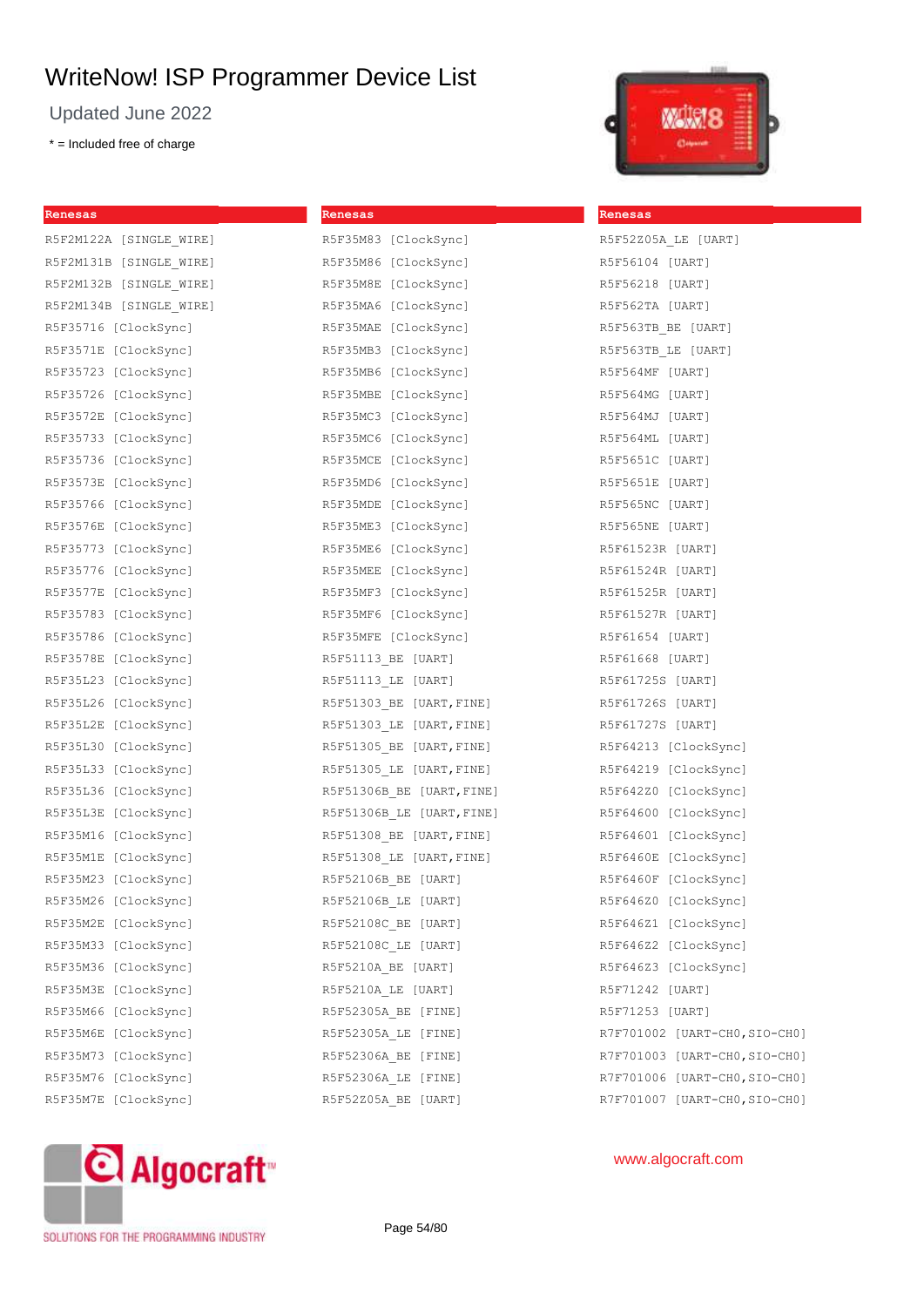Updated June 2022

R7F701008 [UART-CHO, SIO-CHO] R7F701009 [UART-CHO, SIO-CHO] R7F701010 [UART-CHO, SIO-CHO] R7F701011 [UART-CHO, SIO-CHO] R7F701012 [UART-CHO, SIO-CHO] R7F701013 [UART-CHO, SIO-CHO] R7F701014 [UART-CHO, SIO-CHO] R7F701015 [UART-CHO, SIO-CHO] R7F701016 [UART-CHO, SIO-CHO] R7F701017 [UART-CHO, SIO-CHO] R7F701018 [UART-CHO, SIO-CHO] R7F701019 [UART-CHO, SIO-CHO] R7F701020 [UART-CHO, SIO-CHO] R7F701021 [UART-CHO, SIO-CHO] R7F701022 [UART-CHO, SIO-CHO] R7F701023 [UART-CHO, SIO-CHO] R7F701024 [UART-CHO, SIO-CHO] R7F701025 [UART-CHO, SIO-CHO] R7F701026 [UART-CHO, SIO-CHO] R7F701027 [UART-CHO, SIO-CHO] R7F701028 [UART-CH0,SIO-CH0] R7F701029 [UART-CHO, SIO-CHO] R7F701030 [UART-CHO, SIO-CHO] R7F701031 [UART-CHO, SIO-CHO] R7F701032 [UART-CHO, SIO-CHO] R7F701033 [UART-CHO, SIO-CHO] R7F701034 [UART-CHO, SIO-CHO] R7F701035 [UART-CHO, SIO-CHO] R7F701040 [UART-CHO, SIO-CHO] R7F701041 [UART-CHO, SIO-CHO] R7F701042 [UART-CHO, SIO-CHO] R7F701043 [UART-CHO, SIO-CHO] R7F701044 [UART-CHO, SIO-CHO] R7F701045 [UART-CHO, SIO-CHO] R7F701046 [UART-CHO, SIO-CHO] R7F701047 [UART-CHO, SIO-CHO] R7F701048 [UART-CHO, SIO-CHO] R7F701049 [UART-CHO, SIO-CHO] R7F701050 [UART-CHO, SIO-CHO] R7F701051 [UART-CHO, SIO-CHO]

\* = Included free of charge

**Renesas**

| Renesas   |                                |
|-----------|--------------------------------|
|           | R7F701052 [UART-CHO, SIO-CHO]  |
|           | R7F701053 [UART-CHO, SIO-CHO]  |
|           | R7F701054 [UART-CHO, SIO-CHO]  |
| R7F701055 | $[UART-CH0, SIO-CH0]$          |
| R7F701056 | $[UART-CHO, SIO-CHO]$          |
|           | R7F701057 [UART-CHO, SIO-CHO]  |
| R7F701062 | [UART-CHO, SIO-CHO]            |
| R7F701064 | $[UART-CH0, SIO-CH0]$          |
| R7F701067 | $[UART-CH0, SIO-CH0]$          |
|           | R7F701069 [UART-CHO, SIO-CHO]  |
| R7F701070 | $[UART-CH0, SIO-CH0]$          |
|           | R7F701071 [UART-CHO, SIO-CHO]  |
|           | R7F701270 [UART-CH0]           |
| R7F701271 | [UART-CHO]                     |
|           | R7F701275 [UART-CHO]           |
|           | R7F701278 [UART-CHO]           |
|           | R7F701304 [UART-CHO, SIO-CHO]  |
|           | R7F701305 [UART-CHO, SIO-CHO]  |
| R7F701310 | $[UART-CH0, SIO-CH0]$          |
|           | R7F701311 [UART-CHO, SIO-CHO]  |
|           | R7F701312 [UART-CHO, SIO-CHO]  |
|           | R7F701313 [UART-CHO, SIO-CHO]  |
|           | R7F701314 [UART-CHO, SIO-CHO]  |
| R7F701315 | $[UART-CH0, SIO-CH0]$          |
| R7F701318 | $[UART-CH0, SIO-CH0]$          |
|           | R7F701319 [UART-CHO, SIO-CHO]  |
|           | R7F701320 [UART-CHO, SIO-CHO]  |
|           | R7F701321 [UART-CHO, SIO-CHO]  |
|           | R7F701322 [UART-CHO, SIO-CHO]  |
|           | R7F701323 [UART-CHO, SIO-CHO]  |
|           | R7F701363 [UART-CHO, SIO-CHO]  |
|           | R7F701371 [UART-CHO, SIO-CHO]  |
|           | R7F701372 [UART-CHO, SIO-CHO]  |
|           | R7F701372A [UART-CHO, SIO-CHO] |
|           | R7F701373 [UART-CHO, SIO-CHO]  |
|           | R7F701373A [UART-CHO, SIO-CHO] |
|           | R7F701374 [UART-CHO, SIO-CHO]  |
|           | R7F701374A [UART-CHO, SIO-CHO] |
|           | R7F701401 [UART-CHO, SIO-CHO]  |
|           | R7F701402 [UART-CH0, SIO-CH0]  |



| Renesas   |                       |
|-----------|-----------------------|
| R7F701403 | $[UART-CH0, SIO-CH0]$ |
| R7F701404 | $[UART-CH0, SIO-CH0]$ |
| R7F701405 | $[UART-CH0, SIO-CH0]$ |
| R7F701406 | $[UART-CH0, SIO-CH0]$ |
| R7F701407 | $[UART-CH0, SIO-CH0]$ |
| R7F701408 | $[UART-CH0, SIO-CH0]$ |
| R7F701410 | $[UART-CH0, SIO-CH0]$ |
| R7F701411 | $[UART-CH0, SIO-CH0]$ |
| R7F701412 | $[UART-CH0, SIO-CH0]$ |
| R7F701417 | $[UART-CH0, SIO-CH0]$ |
| R7F701421 | $[UART-CH0, SIO-CH0]$ |
| R7F701422 | $[UART-CH0, SIO-CH0]$ |
| R7F701423 | $[UART-CH0, SIO-CH0]$ |
| R7F701428 | $[UART-CH0, SIO-CH0]$ |
| R7F701430 | $[UART-CH0, SIO-CH0]$ |
| R7F701431 | $[UART-CH0, SIO-CH0]$ |
| R7F701432 | $[UART-CH0, SIO-CH0]$ |
| R7F701437 | $[UART-CH0, SIO-CH0]$ |
| R7F701441 | $[UART-CH0, SIO-CH0]$ |
| R7F701442 | $[UART-CH0, SIO-CH0]$ |
| R7F701461 | $[UART-CH0, SIO-CH0]$ |
| R7F701462 | $[UART-CH0, SIO-CH0]$ |
| R7F701501 | $[UART-CH0, SIO-CH0]$ |
| R7F701502 | $[UART-CH0, SIO-CH0]$ |
| R7F701503 | $[UART-CH0, SIO-CH0]$ |
| R7F701506 | $[UART-CH0, SIO-CH0]$ |
| R7F701507 | $[UART-CH0, SIO-CH0]$ |
| R7F701508 | [UART-CHO, SIO-CHO]   |
| R7F701511 | $[UART-CH0, SIO-CH0]$ |
| R7F701512 | $[UART-CH0, SIO-CH0]$ |
| R7F701513 | $[UART-CH0, SIO-CH0]$ |
| R7F701521 | [UART-CHO, SIO-CHO]   |
| R7F701522 | $[UART-CH0, SIO-CH0]$ |
| R7F701524 | $[UART-CH0, SIO-CH0]$ |
| R7F701525 | [UART-CHO, SIO-CHO]   |
| R7F701526 | $[UART-CH0, SIO-CH0]$ |
| R7F701527 | $[UART-CH0, SIO-CH0]$ |
| R7F701528 | $[UART-CH0, SIO-CH0]$ |
| R7F701529 | $[UART-CH0, SIO-CH0]$ |
| R7F701530 | [UART-CHO, SIO-CHO]   |



#### www.algocraft.com

SOLUTIONS FOR THE PROGRAMMING INDUSTRY

Page 55/80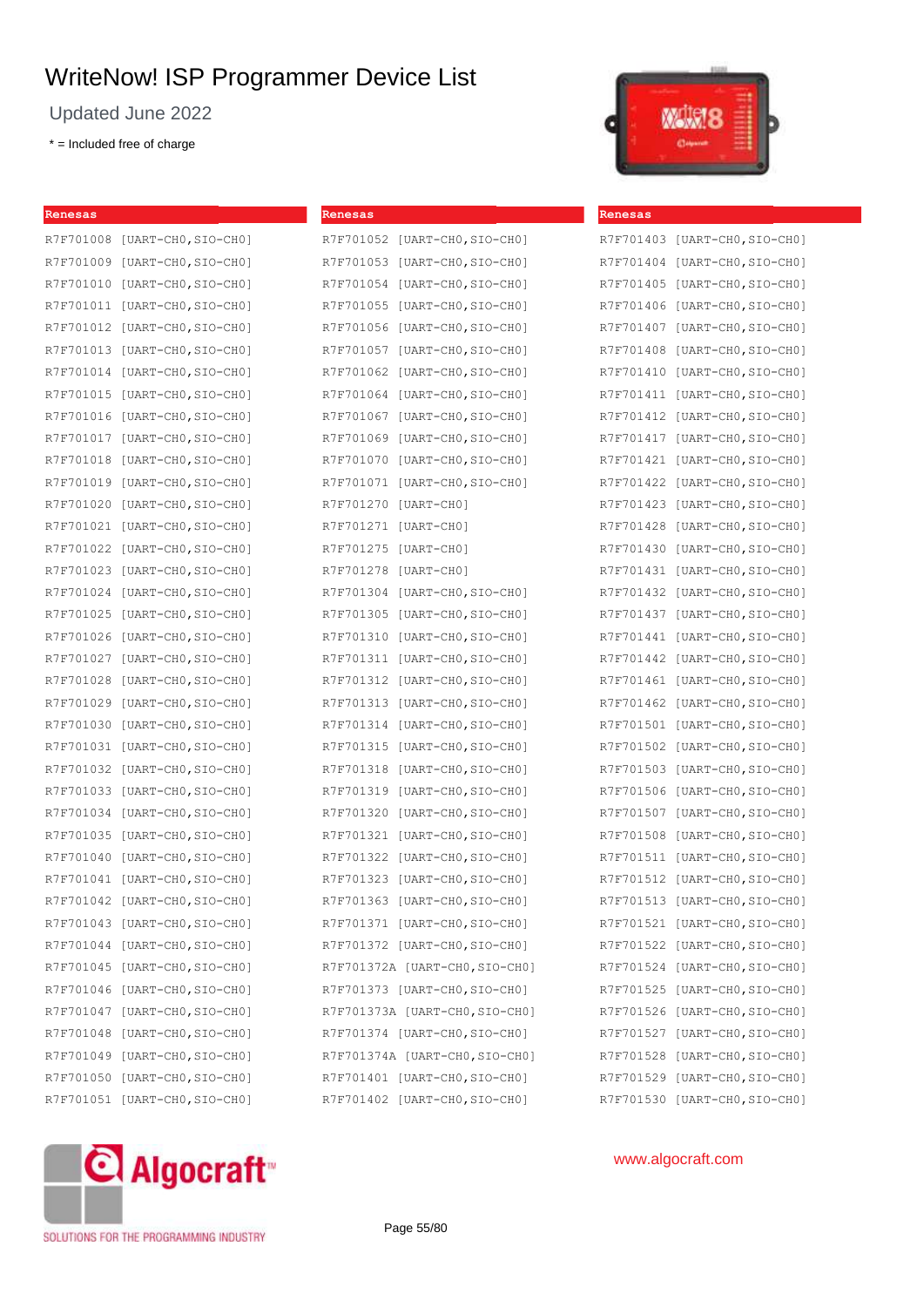Updated June 2022

\* = Included free of charge



| Renesas |                               | Renesas          |                               | Renesas                                       |  |
|---------|-------------------------------|------------------|-------------------------------|-----------------------------------------------|--|
|         | R7F701531 [UART-CHO, SIO-CHO] |                  | R7F701620 [UART-CHO, SIO-CHO] | R7FA6M2AF [UART]                              |  |
|         | R7F701534 [UART-CHO, SIO-CHO] |                  | R7F701621 [UART-CHO, SIO-CHO] | R7FA6M3AF [UART]                              |  |
|         | R7F701542 [UART-CHO, SIO-CHO] |                  | R7F701622 [UART-CHO, SIO-CHO] | R7FA6M3AH [UART]                              |  |
|         | R7F701543 [UART-CHO, SIO-CHO] |                  | R7F701623 [UART-CHO, SIO-CHO] | R7FA6T1AB [UART]                              |  |
|         | R7F701544 [UART-CHO, SIO-CHO] |                  | R7F701644 [UART-CHO, SIO-CHO] | R7FA6T1AD [UART]                              |  |
|         | R7F701545 [UART-CHO, SIO-CHO] |                  | R7F701645 [UART-CHO, SIO-CHO] | R7FS12476 [UART]                              |  |
|         | R7F701546 [UART-CHO, SIO-CHO] |                  | R7F701646 [UART-CHO, SIO-CHO] | R7FS12477 [UART]                              |  |
|         | R7F701547 [UART-CHO, SIO-CHO] |                  | R7F701647 [UART-CHO, SIO-CHO] | R7FS12878 [UART]                              |  |
|         | R7F701548 [UART-CHO, SIO-CHO] |                  | R7F701648 [UART-CHO, SIO-CHO] | R7FS1JA78 [UART]                              |  |
|         | R7F701549 [UART-CHO, SIO-CHO] |                  | R7F701649 [UART-CHO, SIO-CHO] | R7FS3A17C [UART]                              |  |
|         | R7F701552 [UART-CHO, SIO-CHO] |                  | R7F701650 [UART-CHO, SIO-CHO] | R7FS3A37A [UART]                              |  |
|         | R7F701553 [UART-CHO, SIO-CHO] |                  | R7F701651 [UART-CHO, SIO-CHO] | R7FS3A678 [UART]                              |  |
|         | R7F701557 [UART-CHO, SIO-CHO] |                  | R7F701684 [UART-CHO, SIO-CHO] | R7FS3A77C [UART]                              |  |
|         | R7F701560 [UART-CHO, SIO-CHO] |                  | R7F701685 [UART-CHO, SIO-CHO] | R7FS5D37A [UART]                              |  |
|         | R7F701561 [UART-CHO, SIO-CHO] |                  | R7F701686 [UART-CHO, SIO-CHO] | R7FS5D57A [UART]                              |  |
|         | R7F701562 [UART-CHO, SIO-CHO] |                  | R7F701687 [UART-CHO, SIO-CHO] | R7FS5D57C [UART]                              |  |
|         | R7F701563 [UART-CHO, SIO-CHO] |                  | R7F701688 [UART-CHO, SIO-CHO] | R7FS5D97C [UART]                              |  |
|         | R7F701564 [UART-CHO, SIO-CHO] |                  | R7F701689 [UART-CHO, SIO-CHO] | R7FS5D97E [UART]                              |  |
|         | R7F701565 [UART-CHO, SIO-CHO] |                  | R7F701690 [UART-CHO, SIO-CHO] | R7FS7G27G [UART]                              |  |
|         | R7F701566 [UART-CHO, SIO-CHO] |                  | R7F701691 [UART-CHO, SIO-CHO] | R7FS7G27H [UART]                              |  |
|         | R7F701567 [UART-CHO, SIO-CHO] |                  | R7F701692 [UART-CHO, SIO-CHO] | UPD70F3333 CSI0 [UART-CHO, SIO-CHO, SI        |  |
|         | R7F701568 [UART-CHO, SIO-CHO] |                  | R7F701693 [UART-CHO, SIO-CHO] | HS]<br>UPD70F3333 CSI3 [UART-CHO, SIO-CHO, SI |  |
|         | R7F701569 [UART-CHO, SIO-CHO] |                  | R7F701694 [UART-CHO, SIO-CHO] | HS]                                           |  |
|         | R7F701572 [UART-CHO, SIO-CHO] |                  | R7F701695 [UART-CHO, SIO-CHO] | UPD70F3334 CSI0 [UART-CHO, SIO-CHO, SI<br>HS] |  |
|         | R7F701573 [UART-CHO, SIO-CHO] | R7FA2A1AB [UART] |                               | UPD70F3334 CSI3 [UART-CHO, SIO-CHO, SI        |  |
|         | R7F701577 [UART-CHO, SIO-CHO] |                  | R7FA2E1A5 [UART, SWD]         | HS]<br>UPD70F3335 CSI0 [UART-CHO, SIO-CHO, SI |  |
|         | R7F701580 [UART-CHO, SIO-CHO] |                  | R7FA2E1A7 [UART, SWD]         | HS]                                           |  |
|         | R7F701581 [UART-CHO, SIO-CHO] |                  | R7FA2E1A9 [UART, SWD]         | UPD70F3335 CSI3 [UART-CHO, SIO-CHO, SI<br>HS] |  |
|         | R7F701582 [UART-CHO, SIO-CHO] | R7FA2L1A9 [UART] |                               | UPD70F3336 CSI0 [UART-CHO, SIO-CHO, SI<br>HS1 |  |
|         | R7F701583 [UART-CHO, SIO-CHO] | R7FA2L1AB [UART] |                               | UPD70F3336 CSI3 [UART-CHO, SIO-CHO, SI        |  |
|         | R7F701586 [UART-CHO, SIO-CHO] | R7FA4M1AB [UART] |                               | HS]                                           |  |
|         | R7F701587 [UART-CHO, SIO-CHO] | R7FA4M2AB [UART] |                               | UPD70F3340 CSI0 [UART-CHO, SIO-CHO, SI<br>HS] |  |
|         | R7F701589 [UART-CHO, SIO-CHO] | R7FA4M2AC [UART] |                               | UPD70F3340 CSI3 [UART-CHO, SIO-CHO, SI<br>HS] |  |
|         | R7F701597 [UART-CHO, SIO-CHO] | R7FA4M2AD [UART] |                               | UPD70F3341 CSI0 [UART-CHO, SIO-CHO, SI        |  |
|         | R7F701602 [UART-CHO, SIO-CHO] | R7FA4M3AD [UART] |                               | HS]                                           |  |
|         | R7F701603 [UART-CHO, SIO-CHO] | R7FA4M3AE [UART] |                               | UPD70F3341 CSI3 [UART-CHO, SIO-CHO, SI<br>HS] |  |
|         | R7F701610 [UART-CHO, SIO-CHO] | R7FA4M3AF [UART] |                               | UPD70F3342 CSI0 [UART-CHO, SIO-CHO, SI<br>HS] |  |
|         | R7F701611 [UART-CHO, SIO-CHO] | R7FA4W1AD [UART] |                               | UPD70F3342_CSI3 [UART-CHO, SIO-CHO, SI        |  |
|         | R7F701612 [UART-CHO, SIO-CHO] | R7FA6M1AD [UART] |                               | HS]                                           |  |
|         | R7F701613 [UART-CHO, SIO-CHO] | R7FA6M2AD [UART] |                               | UPD70F3343 CSI0 [UART-CHO, SIO-CHO, SI<br>HS] |  |

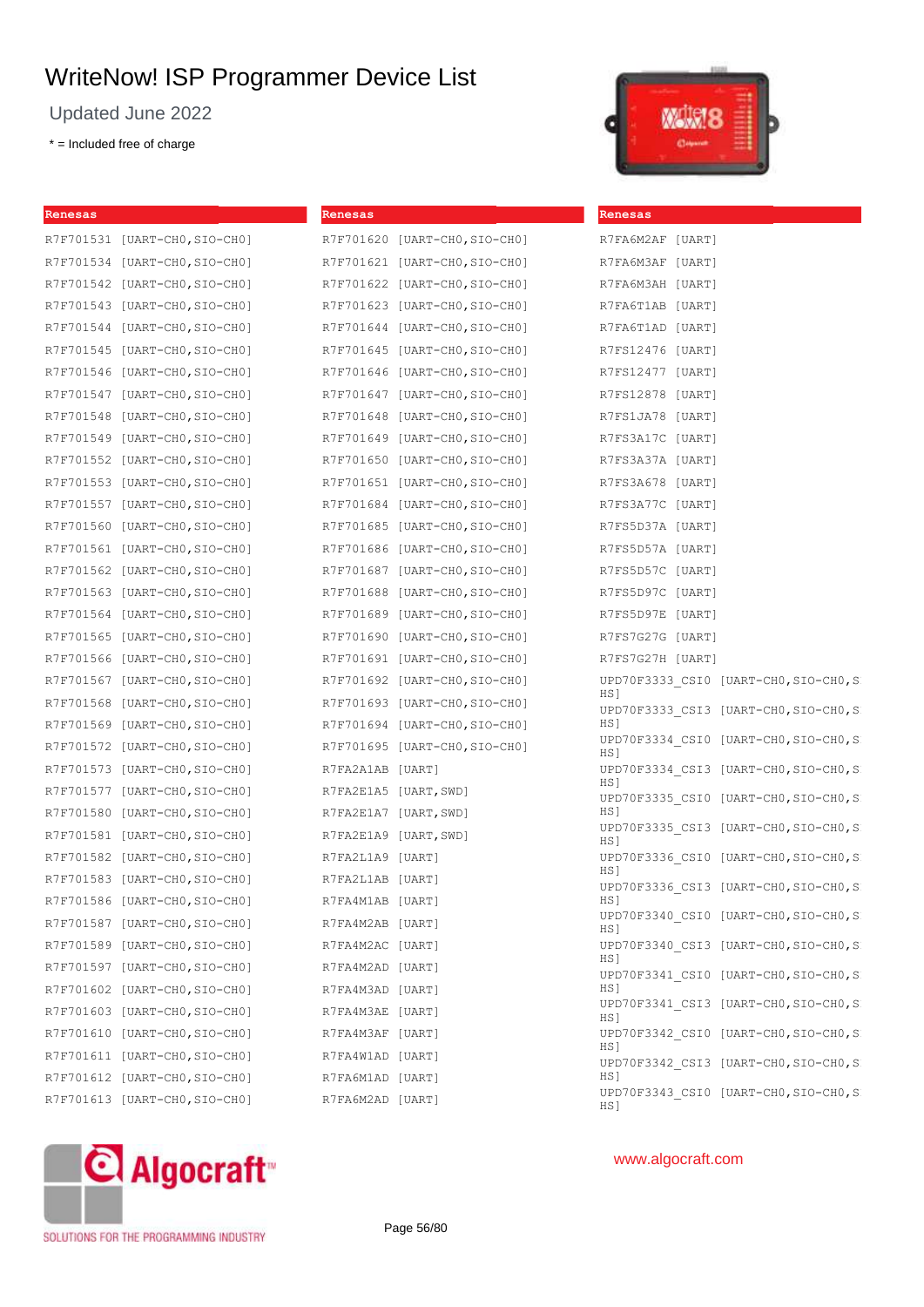Updated June 2022

\* = Included free of charge



| Renesas                                            | Renesas                                                                                     | Renesas                                                   |
|----------------------------------------------------|---------------------------------------------------------------------------------------------|-----------------------------------------------------------|
| UPD70F3343 CSI3 [UART-CHO, SIO-CHO, SI<br>HS]      | UPD70F3364 CSI3 [UART-CHO, SIO-CHO, SI<br>HS 1                                              | UPD70F3478 CSI3 [UART-CHO, SIO-CHO, SI<br>HS]             |
| UPD70F3344 CSI0 [UART-CHO,SIO-CHO,SI<br>HS]        | UPD70F3365 CSI0 [UART-CHO, SIO-CHO, SI<br>HS]                                               | UPD70F3479 CSI0 [UART-CHO, SIO-CHO, SI<br>HS1             |
| UPD70F3344 CSI3 [UART-CHO, SIO-CHO, SI<br>HS]      | UPD70F3365 CSI3 [UART-CHO, SIO-CHO, SI<br>HS 1                                              | UPD70F3479 CSI3 [UART-CHO, SIO-CHO, SI<br>HS 1            |
| UPD70F3345 CSI0 [UART-CHO, SIO-CHO, SI<br>HS 1     | UPD70F3366 CSI0 [UART-CHO, SIO-CHO, SI<br>HS1                                               | UPD70F3480 CSI0 [UART-CHO, SIO-CHO, SI<br>HS <sub>1</sub> |
| UPD70F3345 CSI3 [UART-CHO, SIO-CHO, SI<br>HS J     | UPD70F3366 CSI3 [UART-CHO, SIO-CHO, SI<br>HS]                                               | UPD70F3480 CSI3 [UART-CHO, SIO-CHO, SI<br>HS]             |
| UPD70F3346 CSI0 [UART-CHO, SIO-CHO, SI<br>HS]      | UPD70F3367 CSI0 [UART-CHO, SIO-CHO, SI<br>HS]                                               | UPD70F3481 CSI0 [UART-CHO, SIO-CHO, SI<br>HS]             |
| UPD70F3346 CSI3 [UART-CHO, SIO-CHO, SI<br>HS J     | UPD70F3367 CSI3 [UART-CHO, SIO-CHO, SI<br>HS 1                                              | UPD70F3481 CSI3 [UART-CHO, SIO-CHO, SI<br>HS 1            |
| UPD70F3347 CSI0 [UART-CHO, SIO-CHO, SI<br>HS]      | UPD70F3368 CSI0 [UART-CHO, SIO-CHO, SI<br>HS]                                               | UPD70F3482 CSI0 [UART-CHO, SIO-CHO, SI<br>HS]             |
| UPD70F3347 CSI3 [UART-CHO, SIO-CHO, SI<br>HS 1     | UPD70F3368 CSI3 [UART-CHO, SIO-CHO, SI<br>HS <sub>1</sub>                                   | UPD70F3482 CSI3 [UART-CHO, SIO-CHO, SI<br>HS1             |
| UPD70F3348 CSI0 [UART-CHO, SIO-CHO, SI<br>HS J     | UPD70F3370 [UART-CHO, SIO-CHO, SIO-HS]                                                      | UPD70F3486 CSI0 [UART-CHO, SIO-CHO, SI<br>HS]             |
| UPD70F3348 CSI3 [UART-CHO, SIO-CHO, SI<br>HS]      | UPD70F3371<br>[UART-CHO,SIO-CHO,SIO-HS]<br>UPD70F3372 [UART-CHO, SIO-CHO, SIO-HS]           | UPD70F3486 CSI3 [UART-CHO, SIO-CHO, SI<br>HS]             |
| UPD70F3350 CSI0 [UART-CHO, SIO-CHO, SI<br>HS J     | UPD70F3373 [UART-CHO, SIO-CHO, SIO-HS]                                                      | UPD70F3487 CSI0 [UART-CHO, SIO-CHO, SI<br>HS 1            |
| UPD70F3350 CSI3 [UART-CHO, SIO-CHO, SI<br>HS]      | [UART-CHO,SIO-CHO,SIO-HS]<br>UPD70F3374                                                     | UPD70F3487 CSI3 [UART-CHO, SIO-CHO, SI<br>HS]             |
| UPD70F3351 CSI0 [UART-CHO, SIO-CHO, SI<br>HS ]     | UPD70F3375<br>[UART-CHO,SIO-CHO,SIO-HS]<br>UPD70F3376<br>[UART-CHO,SIO-CHO,SIO-HS]          | UPD70F3488 CSI0 [UART-CHO, SIO-CHO, SI<br>HS]             |
| UPD70F3351 CSI3 [UART-CHO, SIO-CHO, SI<br>HS]      | UPD70F3377 [UART-CHO, SIO-CHO, SIO-HS]                                                      | UPD70F3488 CSI3 [UART-CHO, SIO-CHO, SI<br>HS1             |
| UPD70F3352 CSI0 [UART-CHO, SIO-CHO, SI<br>HS]      | [UART-CHO,SIO-CHO,SIO-HS]<br>UPD70F3378                                                     | UPD70F3548 [UART-CHO]                                     |
| UPD70F3352 CSI3 [UART-CHO, SIO-CHO, SI             | UPD70F3379<br>[UART-CHO,SIO-CHO,SIO-HS]                                                     | UPD70F3549 [UART-CHO]                                     |
| HS]<br>UPD70F3353 CSI0 [UART-CHO, SIO-CHO, SI      | UPD70F3380 [UART-CHO, SIO-CHO, SIO-HS]<br>UPD70F3381 [UART-CHO, SIO-CHO, SIO-HS]            | UPD70F3550 [UART-CHO]                                     |
| HS]<br>UPD70F3353 CSI3 [UART-CHO, SIO-CHO, S       | UPD70F3382 [UART-CHO, SIO-CHO, SIO-HS]                                                      | UPD70F3551 [UART-CHO]<br>UPD70F3552 [UART-CHO]            |
| HS]<br>$[UART-CH0, SIO-CH0, S]$<br>UPD70F3354 CSI0 | UPD70F3383 [UART-CHO, SIO-CHO, SIO-HS]                                                      | UPD70F3553 [UART-CHO]                                     |
| HS                                                 | UPD70F3384 [UART-CHO, SIO-CHO, SIO-HS]                                                      | UPD70F3554 [UART-CHO]                                     |
| UPD70F3354 CSI3 [UART-CHO, SIO-CHO, SI<br>HS]      | UPD70F3385 [UART-CHO, SIO-CHO, SIO-HS]                                                      | UPD70F3555 [UART-CHO]                                     |
| UPD70F3355 CSI0 [UART-CHO, SIO-CHO, SI<br>HS 1     | UPD70F3474 CSI0 [UART-CHO, SIO-CHO, SI<br>HS 1                                              | UPD70F3556 [UART-CHO]                                     |
| UPD70F3355 CSI3 [UART-CHO, SIO-CHO, SI             | UPD70F3474 CSI3 [UART-CHO, SIO-CHO, SI                                                      | UPD70F3557 [UART-CHO]                                     |
| HS]<br>UPD70F3356 CSI0 [UART-CHO, SIO-CHO, SI      | HS 1<br>UPD70F3475 CSI0 [UART-CHO, SIO-CHO, SI                                              | UPD70F3558 [UART-CHO]                                     |
| HS]<br>UPD70F3356 CSI3 [UART-CHO, SIO-CHO, SI      | HS 1<br>UPD70F3475 CSI3 [UART-CHO, SIO-CHO, SI                                              | UPD70F3570 [UART-CHO]<br>UPD70F3571 [UART-CHO]            |
| HS]                                                | HS 1                                                                                        | UPD70F3572 [UART-CHO]                                     |
| UPD70F3357 CSI0 [UART-CHO, SIO-CHO, SI<br>HS]      | UPD70F3476 CSI0 [UART-CHO, SIO-CHO, SI<br>HS]                                               | UPD70F3573 [UART-CHO]                                     |
| UPD70F3357 CSI3 [UART-CHO, SIO-CHO, SI<br>HS]      | UPD70F3476 CSI3 [UART-CHO, SIO-CHO, SI<br>HS]                                               | UPD70F3574 [UART-CHO]                                     |
| UPD70F3358 CSI0 [UART-CHO, SIO-CHO, SI<br>HS]      | UPD70F3477 CSI0 [UART-CHO, SIO-CHO, SI<br>HS]                                               | UPD70F3575 [UART-CHO]                                     |
|                                                    | UPD70F3358 CSI3 [UART-CHO, SIO-CHO, S: UPD70F3477 CSI3 [UART-CHO, SIO-CHO, SI               | UPD70F3576 [UART-CHO]                                     |
| HS]<br>HS ]                                        | HS]<br>UPD70F3364 CSI0 [UART-CHO, SIO-CHO, S. UPD70F3478 CSI0 [UART-CHO, SIO-CHO, S.<br>HS] | UPD70F3577 [UART-CHO]<br>UPD70F3578 [UART-CHO]            |



## www.algocraft.com

SOLUTIONS FOR THE PROGRAMMING INDUSTRY

Page 57/80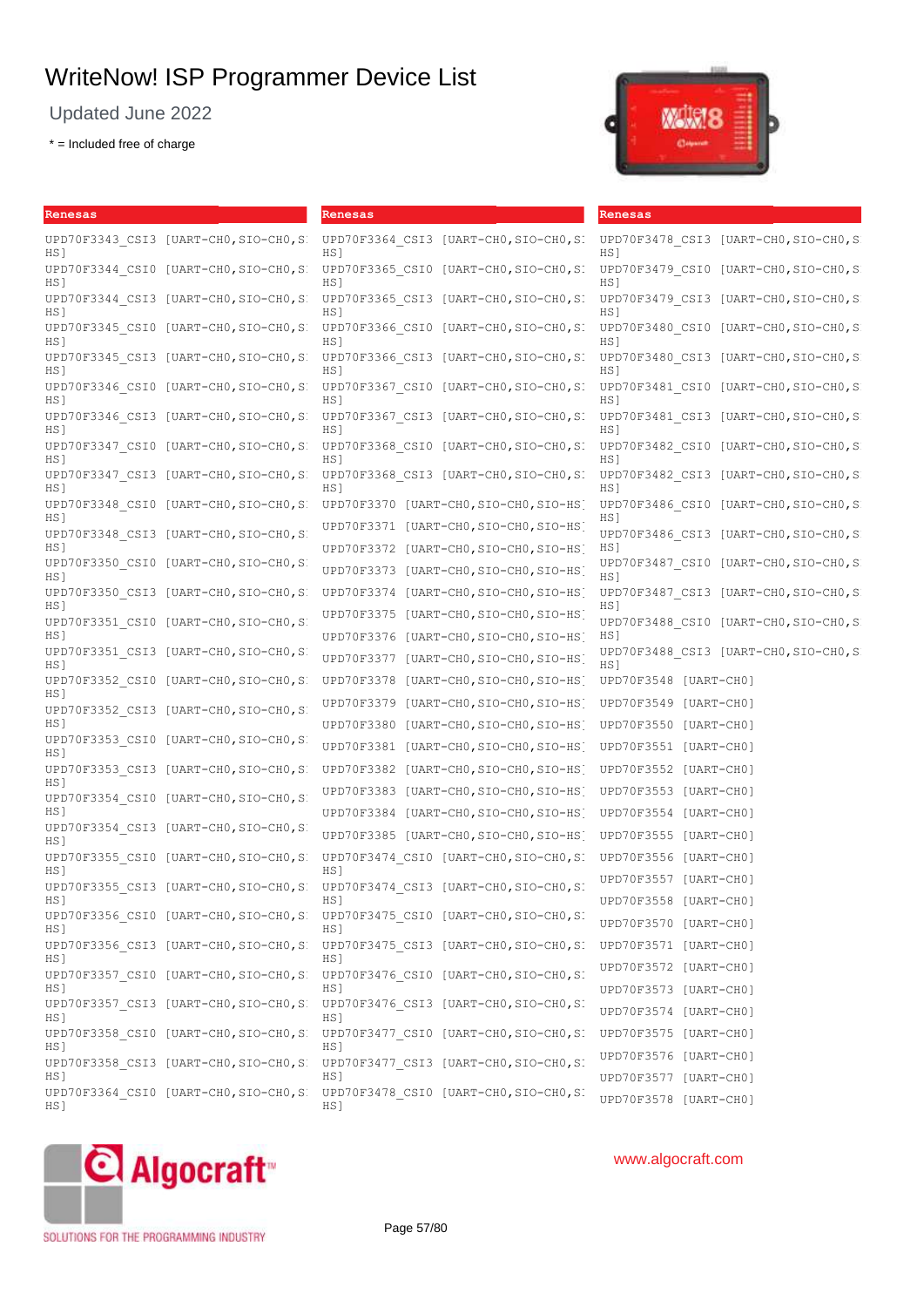Updated June 2022

\* = Included free of charge

**Renesas** UPD<sup>7</sup>



| Renesas                                        | Renesas                                                      | Renesas                                                |
|------------------------------------------------|--------------------------------------------------------------|--------------------------------------------------------|
| UPD70F3579 [UART-CHO]                          | UPD70F3927 CSI0 [UART-CHO, SIO-CHO, SI                       | UPD78F0362 [UART-CHO, UART-CH2, SIO-C]                 |
| UPD70F3580 [UART-CHO]                          | HS <sub>1</sub><br>UPD70F3927 CSI3 [UART-CHO, SIO-CHO, SI    | [UART-CHO, UART-CH2, SIO-C]<br>UPD78F0363              |
| UPD70F3582 [UART-CHO]                          | HS1                                                          | UPD78F0363D [UART-CHO, UART-CH2, SIO-0                 |
| UPD70F3583 [UART-CHO]                          | UPD70F3931 CSI0<br>[UART-CHO, SIO-CHO, S]<br>HS 1            | UPD78F0372 [UART-CHO, UART-CH2, SIO-C                  |
| UPD70F3584 [UART-CHO]                          | UPD70F3931 CSI3<br>[UART-CHO,SIO-CHO,S]                      | UPD78F0373<br>[UART-CHO, UART-CH2, SIO-C]              |
| UPD70F3585 [UART-CHO]                          | HS <sub>1</sub><br>UPD70F3932 CSI0<br>[UART-CHO, SIO-CHO, S] | [UART-CHO, UART-CH2, SIO-C]<br>UPD78F0374              |
| UPD70F3610 [UART-CHO, SIO-CHO, SIO-HS          | HS1                                                          | UPD78F0375 [UART-CHO, UART-CH2, SIO-C                  |
| UPD70F3611 [UART-CHO, SIO-CHO, SIO-HS          | UPD70F3932 CSI3<br>[UART-CHO,SIO-CHO,S]<br>HS <sub>1</sub>   | UPD78F0376<br>[UART-CHO, UART-CH2, SIO-C]              |
| UPD70F3612<br>[UART-CHO, SIO-CHO, SIO-HS       | UPD70F3933 CSI0 [UART-CHO, SIO-CHO, SI                       | UPD78F0376D [UART-CHO, UART-CH2, SIO-0                 |
| UPD70F3613<br>$[UART-CH0, SIO-CH0, SIO-HS]$    | HS 1<br>UPD70F3933 CSI3 [UART-CHO, SIO-CHO, SI               | UPD78F0382<br>[UART-CHO, UART-CH2, SIO-C]              |
| UPD70F3614 [UART-CHO, SIO-CHO, SIO-HS          | HS 1                                                         | UPD78F0383 [UART-CHO, UART-CH2, SIO-C                  |
| [UART-CHO, SIO-CHO, SIO-HS<br>UPD70F3615       | UPD70F3934 CSI0<br>[UART-CHO,SIO-CHO,S]<br>HS <sub>1</sub>   | UPD78F0384<br>[UART-CHO, UART-CH2, SIO-C]              |
| UPD70F3616<br>[UART-CHO, SIO-CHO, SIO-HS       | UPD70F3934 CSI3<br>$[UART-CH0, SIO-CH0, S]$                  | UPD78F0385<br>[UART-CHO, UART-CH2, SIO-C]              |
| [UART-CHO, SIO-CHO, SIO-HS<br>UPD70F3617       | HS 1<br>[UART-CHO, SIO-CHO.S]<br>UPD70F3935 CSI0             | [UART-CHO, UART-CH2, SIO-C]<br>UPD78F0386              |
| UPD70F3618<br>[UART-CHO, SIO-CHO, SIO-HS       | HS <sub>1</sub>                                              | UPD78F0386D [UART-CHO, UART-CH2, SIO-0                 |
| UPD70F3619<br>[UART-CHO, SIO-CHO, SIO-HS       | UPD70F3935 CSI3<br>[UART-CHO, SIO-CHO, S]<br>HS 1            | UPD78F0393 [UART-CHO, UART-CH2, SIO-C                  |
| UPD70F3620<br>$[UART-CH0, SIO-CH0, SIO-HS]$    | UPD70F3936 CSI0 [UART-CHO, SIO-CHO, SI                       | UPD78F0394<br>[UART-CHO, UART-CH2, SIO-C]              |
| UPD70F3621 [UART-CHO, SIO-CHO, SIO-HS          | HS 1<br>UPD70F3936 CSI3<br>[UART-CHO, SIO-CHO, SI            | UPD78F0395<br>[UART-CHO, UART-CH2, SIO-C]              |
| UPD70F3622<br>[UART-CHO, SIO-CHO, SIO-HS       | HS 1                                                         | UPD78F0396<br>[UART-CHO, UART-CH2, SIO-C]              |
| [UART-CHO, SIO-CHO, SIO-HS<br>UPD70F3623       | UPD70F3937 CSI0<br>[UART-CHO,SIO-CHO,S]<br>HS 1              | UPD78F0397<br>[UART-CHO, UART-CH2, SIO-C]              |
| UPD70F3624<br>$[UART-CH0, SIO-CH0, SIO-HS]$    | UPD70F3937 CSI3<br>[UART-CHO,SIO-CHO,S]                      | UPD78F0397D [UART-CHO, UART-CH2, SIO-0                 |
| UPD70F3625<br>[UART-CHO, SIO-CHO, SIO-HS       | HS <sub>1</sub><br>UPD70F3938 CSI0<br>[UART-CHO, SIO-CHO, S] | UPD78F0400<br>[UART-CHO, UART-CH2, UART-0              |
| UPD70F3626<br>[UART-CHO, SIO-CHO, SIO-HS       | HS <sub>1</sub>                                              | UPD78F0401 [UART-CHO, UART-CH2, UART-0                 |
| UPD70F3627<br>[UART-CHO, SIO-CHO, SIO-HS       | UPD70F3938 CSI3<br>[UART-CHO,SIO-CHO,S]<br>HS1               | UPD78F0402<br>[UART-CHO, UART-CH2, UART-0              |
| $[UART-CH0, SIO-CH0, SIO-HS]$<br>UPD70F3628    | UPD70F3939 CSI0<br>[UART-CHO,SIO-CHO,S]                      | UPD78F0403<br>[UART-CHO,UART-CH2,UART-0                |
| UPD70F3629<br>[UART-CHO, SIO-CHO, SIO-HS       | HS1<br>UPD70F3939 CSI3 [UART-CHO, SIO-CHO, SI                | UPD78F0410<br>$[UART-CH0, UART-CH2, UART-($            |
| UPD70F3630<br>$[UART-CH0, SIO-CH0, SIO-HS]$    | HS 1                                                         | UPD78F0411 [UART-CHO, UART-CH2, UART-0                 |
| UPD70F3631 [UART-CHO, SIO-CHO, SIO-HS          | UPD70F4000 [UART-CH0]                                        | UPD78F0412<br>[UART-CHO, UART-CH2, UART-0              |
| UPD70F3632<br>[UART-CHO, SIO-CHO, SIO-HS       | UPD70F4001 [UART-CHO]                                        | UPD78F0413 [UART-CHO, UART-CH2, UART-0                 |
| [UART-CHO, SIO-CHO, SIO-HS<br>UPD70F3633       | UPD70F4002 [UART-CH0]                                        | UPD78F0420 [UART-CHO, UART-CH2, UART-<br>CH3, SIO-CH01 |
| [UART-CHO, SIO-CHO, SIO-HS<br>UPD70F3634       | UPD70F4003 [UART-CH0]                                        | UPD78F0421 [UART-CHO, UART-CH2, UART-                  |
| UPD70F3635 [UART-CHO, SIO-CHO, SIO-HS          | UPD70F4004 [UART-CHO]                                        | CH3, SIO-CH0]                                          |
| UPD70F3636 [UART-CHO, SIO-CHO, SIO-HS          | UPD70F4005 [UART-CHO]                                        | UPD78F0422 [UART-CHO, UART-CH2, UART-<br>CH3, SIO-CH0] |
| UPD70F3637 [UART-CHO, SIO-CHO, SIO-HS]         | UPD70F4006 [UART-CH0]                                        | UPD78F0423 [UART-CHO, UART-CH2, UART-<br>CH3, SIO-CH0] |
| UPD70F3638 [UART-CHO, SIO-CHO, SIO-HS          | UPD70F4007 [UART-CH0]                                        | UPD78F0430 [UART-CHO, UART-CH2, UART-                  |
| UPD70F3925 CSI0 [UART-CHO, SIO-CHO, SI<br>HS ] | UPD70F4008 [UART-CH0]<br>UPD70F4009 [UART-CH0]               | CH3, SIO-CH0]<br>UPD78F0431 [UART-CHO, UART-CH2, UART- |
| UPD70F3925 CSI3 [UART-CHO, SIO-CHO, SI         | UPD70F4010 [UART-CHO]                                        | CH3, SIO-CH0]                                          |
| HS]<br>UPD70F3926 CSI0 [UART-CHO, SIO-CHO, SI  | UPD70F4012 [UART-CH0]                                        | UPD78F0432 [UART-CHO, UART-CH2, UART-<br>CH3, SIO-CH0] |
| HS]                                            | UPD76F0127 [UART-CHO, SIO-CHO, SIO-HS]                       | UPD78F0433 [UART-CHO, UART-CH2, UART-                  |
| UPD70F3926 CSI3 [UART-CHO, SIO-CHO, SI<br>HS]  | UPD78F0361 [UART-CHO, UART-CH2, SIO-CH                       | CH3, SIO-CH0]                                          |



SOLUTIONS FOR THE PROGRAMMING INDUSTRY

Page 58/80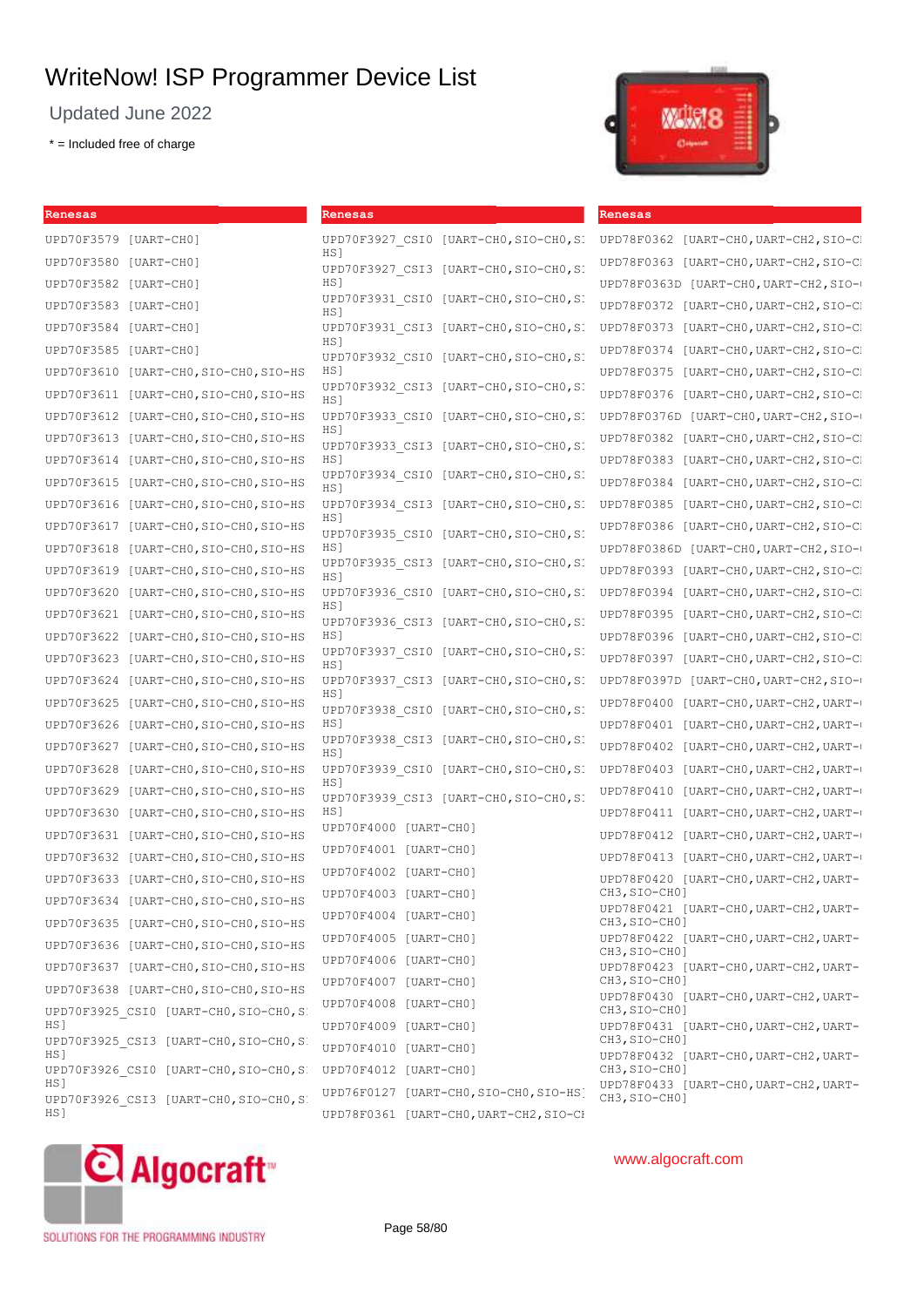Updated June 2022

\* = Included free of charge

**Renesas**

| UPD78F0441 [UART-CHO,UART-CH2,UART-<br>CH3,SIO-CH0]    |
|--------------------------------------------------------|
| UPD78F0442 [UART-CHO, UART-CH2, UART-                  |
| CH3,SIO-CH0]<br>UPD78F0443 [UART-CHO, UART-CH2, UART-  |
| CH3, SIO-CH0]<br>UPD78F0444 [UART-CHO, UART-CH2, UART- |
| CH3, SIO-CH0]<br>UPD78F0445 [UART-CHO, UART-CH2, UART- |
| CH3, SIO-CH0]                                          |
| UPD78F0451 [UART-CHO,UART-CH2,UART-<br>CH3, SIO-CH0]   |
| UPD78F0452 [UART-CHO, UART-CH2, UART-<br>CH3,SIO-CH0]  |
| UPD78F0453 [UART-CHO, UART-CH2, UART-<br>CH3, SIO-CH0] |
| UPD78F0454 [UART-CHO, UART-CH2, UART-<br>CH3, SIO-CH0] |
| UPD78F0455 [UART-CHO, UART-CH2, UART-<br>CH3, SIO-CH0] |
| UPD78F0461 [UART-CHO,UART-CH2,UART-                    |
| CH3, SIO-CH0]<br>UPD78F0462 [UART-CHO, UART-CH2, UART- |
| CH3,SIO-CH0]<br>UPD78F0463 [UART-CHO, UART-CH2, UART-  |
| CH3, SIO-CH0]<br>UPD78F0464 [UART-CHO, UART-CH2, UART- |
| CH3, SIO-CH0]<br>UPD78F0465 [UART-CHO, UART-CH2, UART- |
| CH3, SIO-CH0]                                          |
| UPD78F0471 [UART-CHO, UART-CH2, UART-<br>CH3, SIO-CH0] |
| UPD78F0472 [UART-CHO, UART-CH2, UART-<br>CH3, SIO-CH0] |
| UPD78F0473 [UART-CHO, UART-CH2, UART-<br>CH3, SIO-CH0] |
| UPD78F0474 [UART-CHO, UART-CH2, UART-<br>CH3,SIO-CH0]  |
| UPD78F0475 [UART-CHO, UART-CH2, UART-<br>CH3, SIO-CH0] |
| UPD78F0481 [UART-CHO, UART-CH2, UART-                  |
| CH3,SIO-CH0]<br>UPD78F0482 [UART-CHO, UART-CH2, UART-  |
| CH3, SIO-CH0]<br>UPD78F0483 [UART-CHO, UART-CH2, UART- |
| CH3, SIO-CH0]<br>UPD78F0484 [UART-CHO, UART-CH2, UART- |
| CH3,SIO-CH0]<br>UPD78F0485 [UART-CHO,UART-CH2,UART-    |
| CH3,SIO-CH0]                                           |
| UPD78F0491 [UART-CHO, UART-CH2, UART-<br>CH3, SIO-CH0] |
| UPD78F0492 [UART-CHO, UART-CH2, UART-<br>CH3, SIO-CH0] |
| UPD78F0493 [UART-CHO, UART-CH2, UART-<br>CH3, SIO-CH0] |
| UPD78F0494 [UART-CHO, UART-CH2, UART-<br>CH3, SIO-CH0] |
| UPD78F0495 [UART-CHO, UART-CH2, UART-<br>CH3, SIO-CH0] |
|                                                        |

#### **Renesas**

UPD78F0500 [UART-CHO, UART-CH2, SIO-CH UPD78F0500A [UART-CHO, UART-CH2, SIO-C UPD78F0501 [UART-CHO, UART-CH2, SIO-CH UPD78F0501A [UART-CH0, UART-CH2, SIO-C UPD78F0502 [UART-CHO, UART-CH2, SIO-CH UPD78F0502A [UART-CH0, UART-CH2, SIO-C UPD78F0503 [UART-CHO, UART-CH2, SIO-CH UPD78F0503A [UART-CH0, UART-CH2, SIO-O UPD78F0503D [UART-CH0, UART-CH2, SIO-O UPD78F0503DA [UART-CH0,UART-CH2,SIO-CH0] UPD78F0504A [UART-CH0, UART-CH2, SIO-C UPD78F0505A [UART-CH0,UART-CH2,SIO-CH0] UPD78F0506A [UART-CH0, UART-CH2, SIO-O UPD78F0507A [UART-CHO, UART-CH2, SIO-CH UPD78F0507DA [UART-CH0,UART-CH2,SIO-CH0] UPD78F0511 [UART-CHO, UART-CH2, SIO-CH UPD78F0511A [UART-CHO, UART-CH2, SIO-C UPD78F0512 [UART-CHO, UART-CH2, SIO-CH UPD78F0512A [UART-CH0, UART-CH2, SIO-O UPD78F0513 [UART-CHO, UART-CH2, SIO-CH UPD78F0513A [UART-CHO, UART-CH2, SIO-O UPD78F0513D [UART-CH0, UART-CH2, SIO-O UPD78F0513DA [UART-CHO, UART-CH2, SIO-CH0] UPD78F0514 [UART-CHO.UART-CH2.SIO-CH UPD78F0514A [UART-CH0, UART-CH2, SIO-O UPD78F0515 [UART-CHO, UART-CH2, SIO-CH UPD78F0515A [UART-CHO, UART-CH2, SIO-O UPD78F0515D [UART-CH0, UART-CH2, SIO-O UPD78F0515DA [UART-CHO, UART-CH2, SIO-CH0] UPD78F0516A [UART-CH0, UART-CH2, SIO-O UPD78F0517A [UART-CHO, UART-CH2, SIO-O UPD78F0517DA [UART-CHO, UART-CH2, SIO-C<sub>HO</sub><sup>-</sup> UPD78F0521 [UART-CHO, UART-CH2, SIO-CH UPD78F0521A [UART-CH0, UART-CH2, SIO-O UPD78F0522 [UART-CHO, UART-CH2, SIO-CH UPD78F0522A [UART-CH0, UART-CH2, SIO-O UPD78F0523 [UART-CH0, UART-CH2, SIO-CH UPD78F0523A [UART-CH0, UART-CH2, SIO-O UPD78F0524 [UART-CHO, UART-CH2, SIO-CH



#### **Renesas**

UPD78F0524A [UART-CHO, UART-CH2, SIO-0 UPD78F0525 [UART-CHO, UART-CH2, SIO-C] UPD78F0525A [UART-CHO, UART-CH2, SIO-C UPD78F0526 [UART-CHO, UART-CH2, SIO-CI UPD78F0526A [UART-CH0, UART-CH2, SIO-0 UPD78F0527 [UART-CHO, UART-CH2, SIO-CI UPD78F0527A [UART-CH0, UART-CH2, SIO-0 UPD78F0527D [UART-CHO, UART-CH2, SIO-O UPD78F0527DA [UART-CHO, UART-CH2, SIO- $CHO1$ UPD78F0531 [UART-CHO, UART-CH2, SIO-C] UPD78F0531A [UART-CH0, UART-CH2, SIO-0 UPD78F0532 [UART-CHO, UART-CH2, SIO-CL UPD78F0532A [UART-CH0, UART-CH2, SIO-O UPD78F0533 [UART-CHO, UART-CH2, SIO-CH UPD78F0533A [UART-CH0, UART-CH2, SIO-O UPD78F0534 [UART-CHO, UART-CH2, SIO-CH UPD78F0534A [UART-CH0, UART-CH2, SIO-0 UPD78F0535 [UART-CHO, UART-CH2, SIO-CI UPD78F0535A [UART-CHO, UART-CH2, SIO-O UPD78F0536 [UART-CHO, UART-CH2, SIO-CI UPD78F0536A [UART-CH0, UART-CH2, SIO-O UPD78F0537 [UART-CHO, UART-CH2, SIO-CI UPD78F0537A [UART-CHO, UART-CH2, SIO-0 UPD78F0537D [UART-CH0, UART-CH2, SIO-0 UPD78F0537DA [UART-CHO, UART-CH2, SIO-CH0] UPD78F0544 [UART-CHO, UART-CH2, SIO-CI UPD78F0544A [UART-CH0, UART-CH2, SIO-O UPD78F0545 [UART-CHO, UART-CH2, SIO-CI UPD78F0545A [UART-CH0, UART-CH2, SIO-O UPD78F0546 [UART-CHO, UART-CH2, SIO-CI UPD78F0546A [UART-CHO, UART-CH2, SIO-C UPD78F0547 [UART-CHO, UART-CH2, SIO-C] UPD78F0547A [UART-CHO, UART-CH2, SIO-0 UPD78F0547D [UART-CHO, UART-CH2, SIO-C UPD78F0547DA [UART-CHO, UART-CH2, SIO- $CHO1$ UPD78F0550 [UART-CH0] UPD78F0551 [UART-CH0] UPD78F0552 [UART-CH0] UPD78F0555 [UART-CH0]

# C Algocraft<sup>®</sup>

SOLUTIONS FOR THE PROGRAMMING INDUSTRY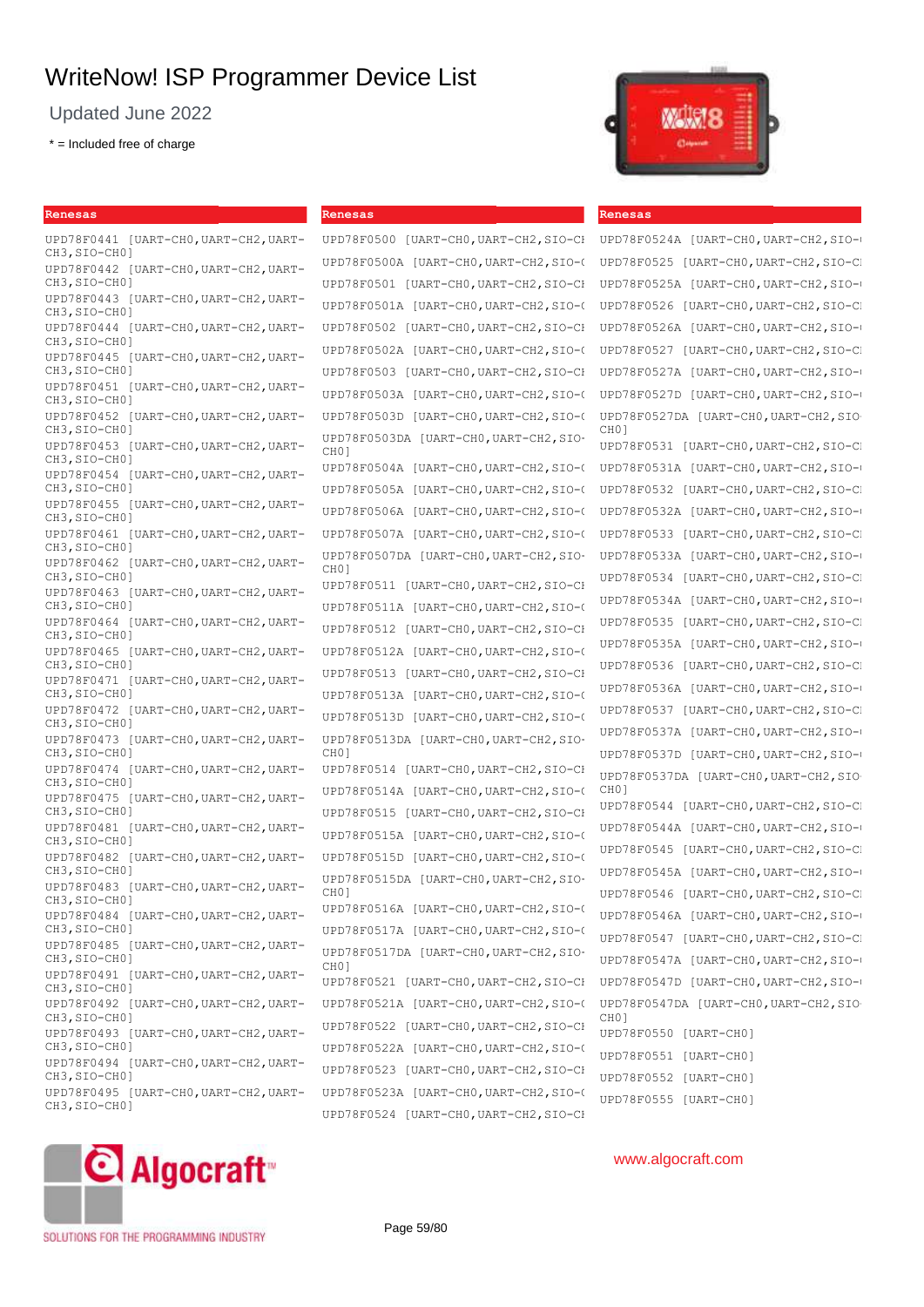**Renesas**

Updated June 2022

\* = Included free of charge

**Renesas**

|  | Ξ              |  |
|--|----------------|--|
|  | <b>College</b> |  |

| UPD78F0556 [UART-CHO]                                          | UPD78F0887 [UART-CHO, UART-CH2, SIO-CI UPD78F1028 [UART-CHO] |                       |  |
|----------------------------------------------------------------|--------------------------------------------------------------|-----------------------|--|
| UPD78F0557 [UART-CHO]                                          | UPD78F0887A [UART-CHO, UART-CH2, SIO-(                       | UPD78F1029 [UART-CH0] |  |
| UPD78F0560 [UART-CHO]                                          | UPD78F0888 [UART-CHO, UART-CH2, SIO-CH                       | UPD78F1030 [UART-CH0] |  |
| UPD78F0561 [UART-CHO]                                          | UPD78F0888A [UART-CHO, UART-CH2, SIO-(                       | UPD78F1031 [UART-CH0] |  |
| UPD78F0562 [UART-CHO]                                          | UPD78F0889 [UART-CHO, UART-CH2, SIO-CH                       | UPD78F1032 [UART-CH0] |  |
| UPD78F0565 [UART-CHO]                                          | UPD78F0889A [UART-CHO,UART-CH2,SIO-0                         | UPD78F1033 [UART-CH0] |  |
| UPD78F0566 [UART-CHO]                                          | UPD78F0890 [UART-CHO, UART-CH2, SIO-CH                       | UPD78F1034 [UART-CH0] |  |
| UPD78F0567 [UART-CHO]                                          | UPD78F0890A [UART-CHO, UART-CH2, SIO-(                       | UPD78F1035 [UART-CH0] |  |
| UPD78F0571 [UART-CHO]                                          | UPD78F0891 [UART-CHO, UART-CH2, SIO-CH                       | UPD78F1036 [UART-CH0] |  |
| UPD78F0572 [UART-CHO]                                          | UPD78F0891A [UART-CHO, UART-CH2, SIO-(                       | UPD78F1037 [UART-CH0] |  |
| UPD78F0573 [UART-CHO]                                          | UPD78F0892 [UART-CHO, UART-CH2, SIO-CH                       | UPD78F1038 [UART-CH0] |  |
| UPD78F0576 [UART-CHO]                                          | UPD78F0892A [UART-CHO, UART-CH2, SIO-(                       | UPD78F1039 [UART-CH0] |  |
| UPD78F0577 [UART-CHO]                                          | UPD78F0893 [UART-CHO, UART-CH2, SIO-CH                       | UPD78F1040 [UART-CHO] |  |
| UPD78F0578 [UART-CHO]                                          | UPD78F0893A [UART-CHO, UART-CH2, SIO-(                       | UPD78F1041 [UART-CHO] |  |
| UPD78F0581 [UART-CHO]                                          | UPD78F0894A [UART-CHO, UART-CH2, SIO-(                       | UPD78F1042 [UART-CHO] |  |
| UPD78F0582 [UART-CHO]                                          | UPD78F0895A [UART-CHO, UART-CH2, SIO-( UPD78F1043 [UART-CHO] |                       |  |
| UPD78F0583 [UART-CHO]                                          | UPD78F1000 [UART-CH0]                                        | UPD78F1044 [UART-CH0] |  |
| UPD78F0586 [UART-CHO]                                          | UPD78F1001 [UART-CH0]                                        | UPD78F1045 [UART-CHO] |  |
| UPD78F0587 [UART-CHO]                                          | UPD78F1002 [UART-CH0]                                        | UPD78F1046 [UART-CHO] |  |
| UPD78F0588 [UART-CHO]                                          | UPD78F1003 [UART-CH0]                                        | UPD78F1047 [UART-CH0] |  |
| UPD78F0854 [UART-CHO]                                          | UPD78F1004 [UART-CHO]                                        | UPD78F1048 [UART-CHO] |  |
| UPD78F0855 [UART-CHO]                                          | UPD78F1005 [UART-CH0]                                        | UPD78F1049 [UART-CHO] |  |
| UPD78F0856 [UART-CHO]                                          | UPD78F1006 [UART-CH0]                                        | UPD78F1050 [UART-CHO] |  |
| UPD78F0857 [UART-CHO]                                          | UPD78F1007 [UART-CHO]                                        | UPD78F1142 [UART-CHO] |  |
| UPD78F0858 [UART-CHO]                                          | UPD78F1008 [UART-CH0]                                        | UPD78F1143 [UART-CHO] |  |
| UPD78F0859 [UART-CHO]                                          | UPD78F1009 [UART-CH0]                                        | UPD78F1144 [UART-CHO] |  |
| UPD78F0864 [UART-CHO]                                          | UPD78F1010 [UART-CHO]                                        | UPD78F1145 [UART-CHO] |  |
| UPD78F0865 [UART-CHO]                                          | UPD78F1011 [UART-CHO]                                        | UPD78F1146 [UART-CHO] |  |
| UPD78F0881 [UART-CHO, UART-CH2, SIO-C] UPD78F1012 [UART-CHO]   |                                                              | UPD78F1152 [UART-CHO] |  |
| UPD78F0881A [UART-CHO, UART-CH2, SIO-( UPD78F1013 [UART-CHO]   |                                                              | UPD78F1153 [UART-CHO] |  |
| UPD78F0882 [UART-CHO, UART-CH2, SIO-C] UPD78F1014 [UART-CHO]   |                                                              | UPD78F1154 [UART-CHO] |  |
| UPD78F0882A [UART-CHO, UART-CH2, SIO-0 UPD78F1016 [UART-CHO]   |                                                              | UPD78F1155 [UART-CHO] |  |
| UPD78F0883 [UART-CHO, UART-CH2, SIO-C] UPD78F1017 [UART-CHO]   |                                                              | UPD78F1156 [UART-CHO] |  |
| UPD78F0883A [UART-CHO, UART-CH2, SIO-0 UPD78F1018 [UART-CHO]   |                                                              | UPD78F1162 [UART-CHO] |  |
| UPD78F0884 [UART-CHO, UART-CH2, SIO-CI UPD78F1022 [UART-CHO]   |                                                              | UPD78F1163 [UART-CHO] |  |
| UPD78F0884A [UART-CHO, UART-CH2, SIO-( UPD78F1023 [UART-CHO]   |                                                              | UPD78F1164 [UART-CHO] |  |
| UPD78F0885 [UART-CHO, UART-CH2, SIO-CI UPD78F1024 [UART-CHO]   |                                                              | UPD78F1165 [UART-CHO] |  |
| UPD78F0885A [UART-CHO, UART-CH2, SIO-( UPD78F1025 [UART-CHO]   |                                                              | UPD78F1166 [UART-CHO] |  |
| UPD78F0886 [UART-CHO, UART-CH2, SIO-C] UPD78F1026 [UART-CHO]   |                                                              | UPD78F1167 [UART-CHO] |  |
| UPD78F0886A [UART-CHO, UART-CH2, SIO-000 UPD78F1027 [UART-CHO] |                                                              | UPD78F1168 [UART-CHO] |  |



SOLUTIONS FOR THE PROGRAMMING INDUSTRY

Page 60/80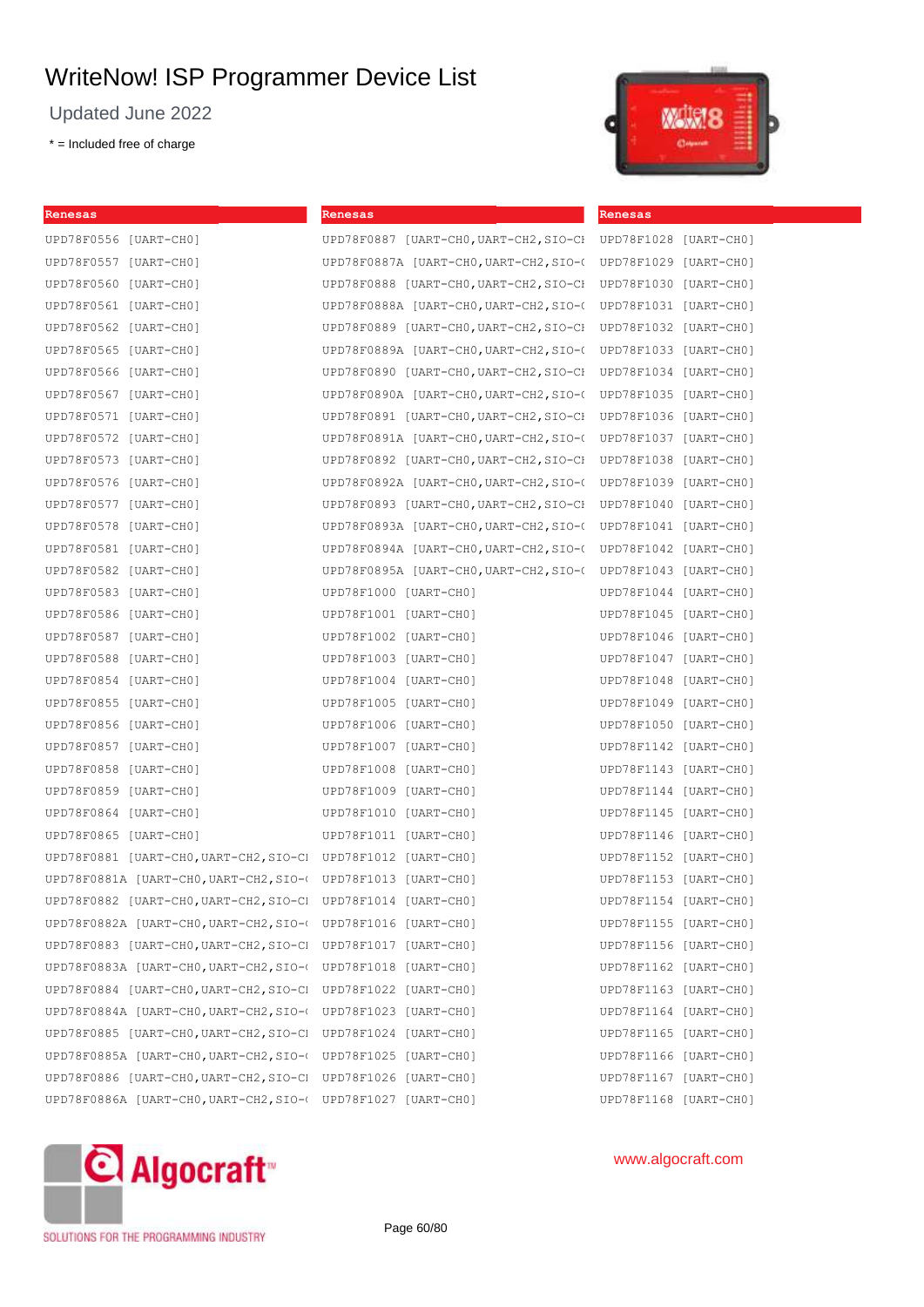Updated June 2022

\* = Included free of charge

| Renesas               |                       | Renesas               |  |
|-----------------------|-----------------------|-----------------------|--|
| UPD78F1174 [UART-CHO] |                       | UPD78F1807 [UART-CHO] |  |
| UPD78F1175 [UART-CH0] |                       | UPD78F1808 [UART-CHO] |  |
| UPD78F1176 [UART-CH0] |                       | UPD78F1809 [UART-CHO] |  |
| UPD78F1177 [UART-CH0] |                       | UPD78F1810 [UART-CHO] |  |
| UPD78F1178 [UART-CH0] |                       | UPD78F1811 [UART-CHO] |  |
| UPD78F1184 [UART-CH0] |                       | UPD78F1812 [UART-CHO] |  |
| UPD78F1185 [UART-CH0] |                       | UPD78F1813 [UART-CHO] |  |
| UPD78F1186 [UART-CH0] |                       | UPD78F1814 [UART-CHO] |  |
| UPD78F1187 [UART-CH0] |                       | UPD78F1815 [UART-CHO] |  |
| UPD78F1188 [UART-CH0] |                       | UPD78F1816 [UART-CHO] |  |
| UPD78F1201 [UART-CH0] |                       | UPD78F1817 [UART-CHO] |  |
| UPD78F1203 [UART-CH0] |                       | UPD78F1818 [UART-CHO] |  |
| UPD78F1211 [UART-CH0] |                       | UPD78F1819 [UART-CHO] |  |
| UPD78F1213 [UART-CH0] |                       | UPD78F1820 [UART-CHO] |  |
| UPD78F1214 [UART-CH0] |                       | UPD78F1821 [UART-CHO] |  |
| UPD78F1215 [UART-CH0] |                       | UPD78F1822 [UART-CHO] |  |
| UPD78F1223 [UART-CH0] |                       | UPD78F1823 [UART-CHO] |  |
| UPD78F1224 [UART-CHO] |                       | UPD78F1824 [UART-CHO] |  |
| UPD78F1225 [UART-CH0] |                       | UPD78F1825 [UART-CHO] |  |
| UPD78F1233 [UART-CH0] |                       | UPD78F1826 [UART-CHO] |  |
| UPD78F1234 [UART-CH0] |                       | UPD78F1827 [UART-CHO] |  |
| UPD78F1235 [UART-CH0] |                       | UPD78F1828 [UART-CHO] |  |
| UPD78F1500 [UART-CH0] |                       | UPD78F1829 [UART-CHO] |  |
| UPD78F1501 [UART-CH0] |                       | UPD78F1830 [UART-CH0] |  |
| UPD78F1502 [UART-CH0] |                       | UPD78F1831 [UART-CHO] |  |
| UPD78F1503 [UART-CH0] |                       | UPD78F1832 [UART-CHO] |  |
| UPD78F1504 [UART-CH0] |                       | UPD78F1833 [UART-CHO] |  |
| UPD78F1505 [UART-CH0] |                       | UPD78F1834 [UART-CHO] |  |
| UPD78F1506 [UART-CH0] |                       | UPD78F1835 [UART-CHO] |  |
| UPD78F1507 [UART-CH0] |                       | UPD78F1836 [UART-CHO] |  |
|                       | UPD78F1508 [UART-CH0] | UPD78F1837 [UART-CHO] |  |
| UPD78F1510 [UART-CH0] |                       | UPD78F1838 [UART-CHO] |  |
| UPD78F1512 [UART-CH0] |                       | UPD78F1839 [UART-CHO] |  |
| UPD78F1513 [UART-CH0] |                       | UPD78F1840 [UART-CHO] |  |
| UPD78F1515 [UART-CH0] |                       | UPD78F1841 [UART-CHO] |  |
| UPD78F1516 [UART-CH0] |                       | UPD78F1842 [UART-CH0] |  |
| UPD78F1518 [UART-CH0] |                       | UPD78F1843 [UART-CHO] |  |
| UPD78F1804 [UART-CH0] |                       | UPD78F1844 [UART-CHO] |  |
| UPD78F1805 [UART-CH0] |                       | UPD78F1845 [UART-CHO] |  |
| UPD78F1806 [UART-CH0] |                       | UPD78F1846 [UART-CHO] |  |



**Renesas**

| UPD78F1846A [UART-CHO] |              |
|------------------------|--------------|
| UPD78F1847 [UART-CHO]  |              |
| UPD78F1847A [UART-CH0] |              |
| UPD78F1848 [UART-CHO]  |              |
| UPD78F1848A [UART-CH0] |              |
| UPD78F1849 [UART-CHO]  |              |
| UPD78F1849A [UART-CHO] |              |
| UPD78F8040 [UART-CH0]  |              |
| UPD78F8041             | [UART-CHO]   |
| UPD78F8042             | [UART-CH0]   |
| UPD78F8043             | [UART-CH0]   |
| UPD78F8056             | [UART-CH0]   |
| UPD78F8057             | [UART-CH0]   |
| UPD78F8058             | [UART-CHO]   |
| UPD78F9200             | [UART-CHO]   |
| UPD78F9201             | [UART-CHO]   |
| UPD78F9202             | [UART-CHO]   |
| UPD78F9210             | [UART-CHO]   |
| UPD78F9211             | [UART-CH0]   |
| UPD78F9212             | [UART-CH0]   |
| UPD78F9221             | [UART-CH0]   |
| UPD78F9222             | [UART-CH0]   |
| UPD78F9224             | [UART-CHO]   |
| UPD78F9232             | [UART-CHO]   |
| UPD78F9234             | [UART-CH0]   |
| UPD78F9334             | [UART-CHO]   |
| UPD78F9500             | [UART-CH0]   |
| UPD78F9501             | [UART-CH0]   |
| UPD78F9502             | [UART-CHO]   |
| UPD78F9510             | [UART-CH0]   |
| UPD78F9511             | [UART-CH0]   |
| UPD78F9512             | $[UART-CHO]$ |
| UPDR5F10968            | $[UART-CHO]$ |
| UPDR5F1096A            | [UART-CHO]   |
| UPDR5F1096B            | [UART-CHO]   |
| UPDR5F1096C            | [UART-CHO]   |
| UPDR5F1096D            | [UART-CHO]   |
| UPDR5F1096E            | [UART-CHO]   |
| UPDR5F109AA            | [UART-CHO]   |
| UPDR5F109AB            | [UART-CHO]   |



## www.algocraft.com

SOLUTIONS FOR THE PROGRAMMING INDUSTRY

Page 61/80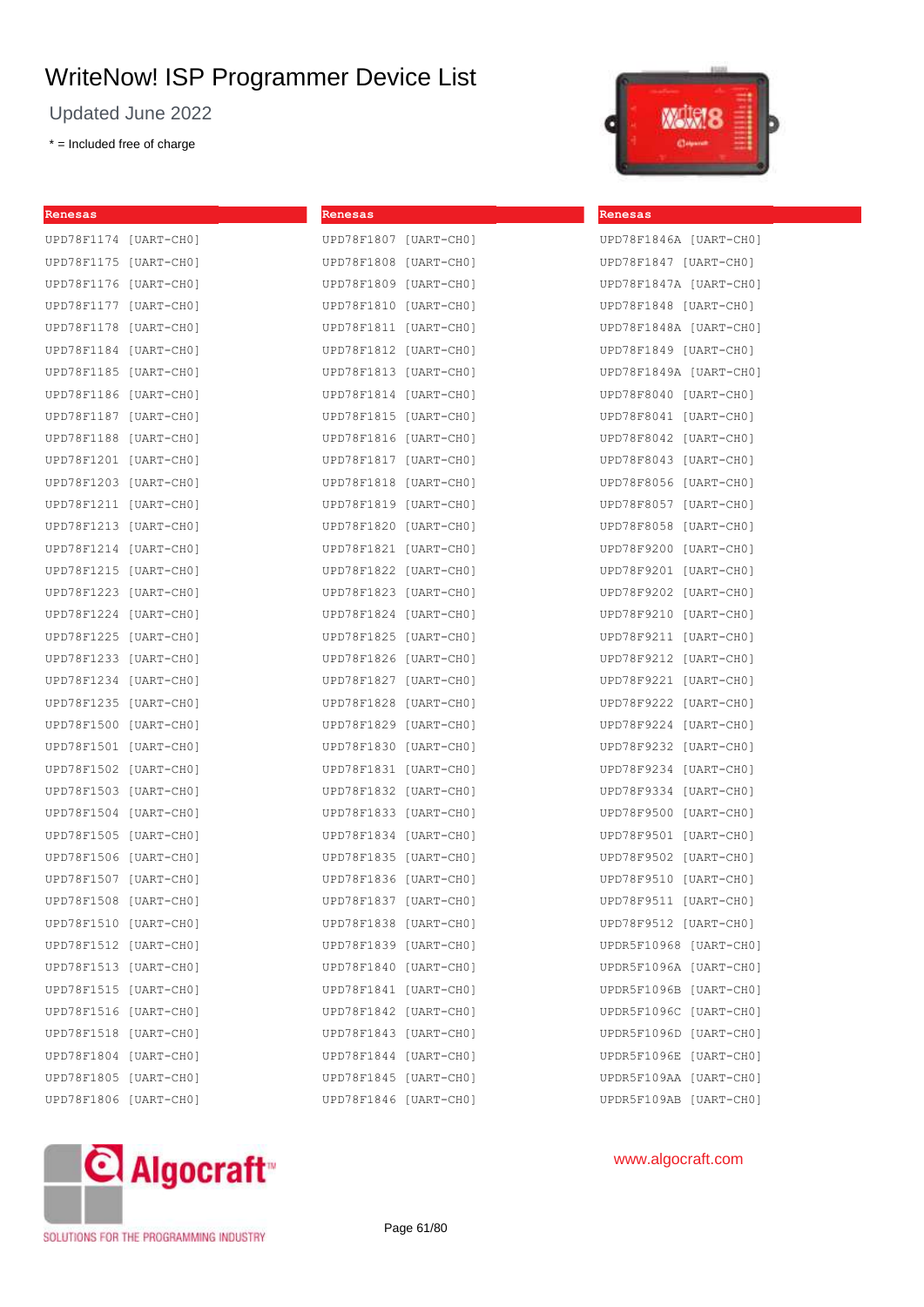**ROHM**

Updated June 2022

\* = Included free of charge

| UPDR5F109AC [UART-CH0]    |
|---------------------------|
| [UART-CHO]                |
| [UART-CHO]                |
| [UART-CHO]                |
| [UART-CHO]                |
| [UART-CHO]                |
| [UART-CHO]                |
| [UART-CHO]                |
| [UART-CHO]                |
| [UART-CHO]                |
| [UART-CHO]                |
| [UART-CHO]                |
| [UART-CHO]                |
| [UART-CHO]                |
| [UART-CHO]                |
| [UART-CHO]                |
| UPDR5F109LD<br>[UART-CHO] |
| [UART-CHO]                |
|                           |

#### **ROHM**

| BR24A01A* [I2C] |       |
|-----------------|-------|
| BR24A02*        | [12C] |
| BR24A04*        | [12C] |
| BR24A08*        | [12C] |
| BR24A16*        | [12C] |
| BR24A32*        | [12C] |
| BR24A64*        | [12C] |
| BR24L01A*       | [I2C] |
| BR24L02*        | [12C] |
| BR24L04*        | [12C] |
| BR24L08*        | [12C] |
| BR24L16*        | [12C] |
| BR24L32*        | [12C] |
| BR24L64*        | [12C] |
| BR24S08*        | [12C] |
| BR24S128*       | [12C] |
| BR24S16*        | [12C] |
| BR24S256*       | [12C] |
| BR24S32* [I2C]  |       |
| BR24S64*        | [12C] |

## BR25G1M\* [SPI] BR25G256\* [SPI] BR25G512\* [SPI] BR25L010-W\* [SPI] BR25L020-W\* [SPI] BR25L040-W\* [SPI] BR25L080-W\* [SPI] BR25L160-W\* [SPI] BR25L320-W\* [SPI] BR25L640-W\* [SPI] BR25S128-W\* [SPI] BR25S256-W\* [SPI] BR25S320-W\* [SPI] BR25S640-W\* [SPI] BR93A46\* [uWire] BR93A56\* [uWire] BR93A66\* [uWire] BR93A76\* [uWire] BR93A86\* [uWire] BR93L46\* [uWire] BR93L56\* [uWire] BR93L66\* [uWire] BR93L76\* [uWire] BR93L86\* [uWire]

#### **Samsung**

| KLM8G2FE2B [eMMC Bus] |  |
|-----------------------|--|
| KLMAG1JETD [eMMC Bus] |  |
| KLMAG2GE2A [eMMC Bus] |  |

#### **SANYO**

| LE24C0221* | [I2C] |
|------------|-------|
| LE24C023*  | [I2C] |
| LE24C042*  | [I2C] |
| LE24C043*  | [I2C] |
| LE24C082*  | [I2C] |
| LE24C162*  | [I2C] |
| LE24C322*  | [I2C] |
| LE24CB642* | [I2C] |
| LE24L0221* | [I2C] |



## LE24L042\* [I2C] LE24L043\* [I2C] LE24L082\* [I2C] LE24L162\* [I2C] LE24L322\* [I2C] LE24LA162\* [I2C] LE24LA322\* [I2C] LE24LB1283\* [I2C] LE24LB642\* [I2C] LE25U20A\* [SPI] LE25U40C\* [SPI] LE25U40P\* [SPI]

**SANYO**

#### **SigmaDesigns**

SD3502 [SPI] ZM5202 [SPI]

| SII               |       |
|-------------------|-------|
| S-24C01C* [I2C]   |       |
| S-24C02C* [I2C]   |       |
| S-24C04C* [I2C]   |       |
| S-24C08C* [I2C]   |       |
| S-24C08CH* [I2C]  |       |
| S-24C128C* [I2C]  |       |
| S-24C128CH* [I2C] |       |
| S-24C16C* [I2C]   |       |
| S-24C16CH* [I2C]  |       |
| S-24C256C* [I2C]  |       |
| S-24C32C* [I2C]   |       |
| S-24C32CH* [I2C]  |       |
| S-24C512C* [I2C]  |       |
| S-24C64C* [I2C]   |       |
| S-24C64CH* [I2C]  |       |
| S-24CM01C* [I2C]  |       |
| S-24CS01AH* [I2C] |       |
| S-24CS02AH*       | [12C] |
| $S-25A010A*$      | [SPI] |
| S-25A020A*        | [SPI] |
| S-25A040A*        | [SPI] |
| S-25C010A*        | [SPI] |
|                   |       |

# C Algocraft

SOLUTIONS FOR THE PROGRAMMING INDUSTRY

Page 62/80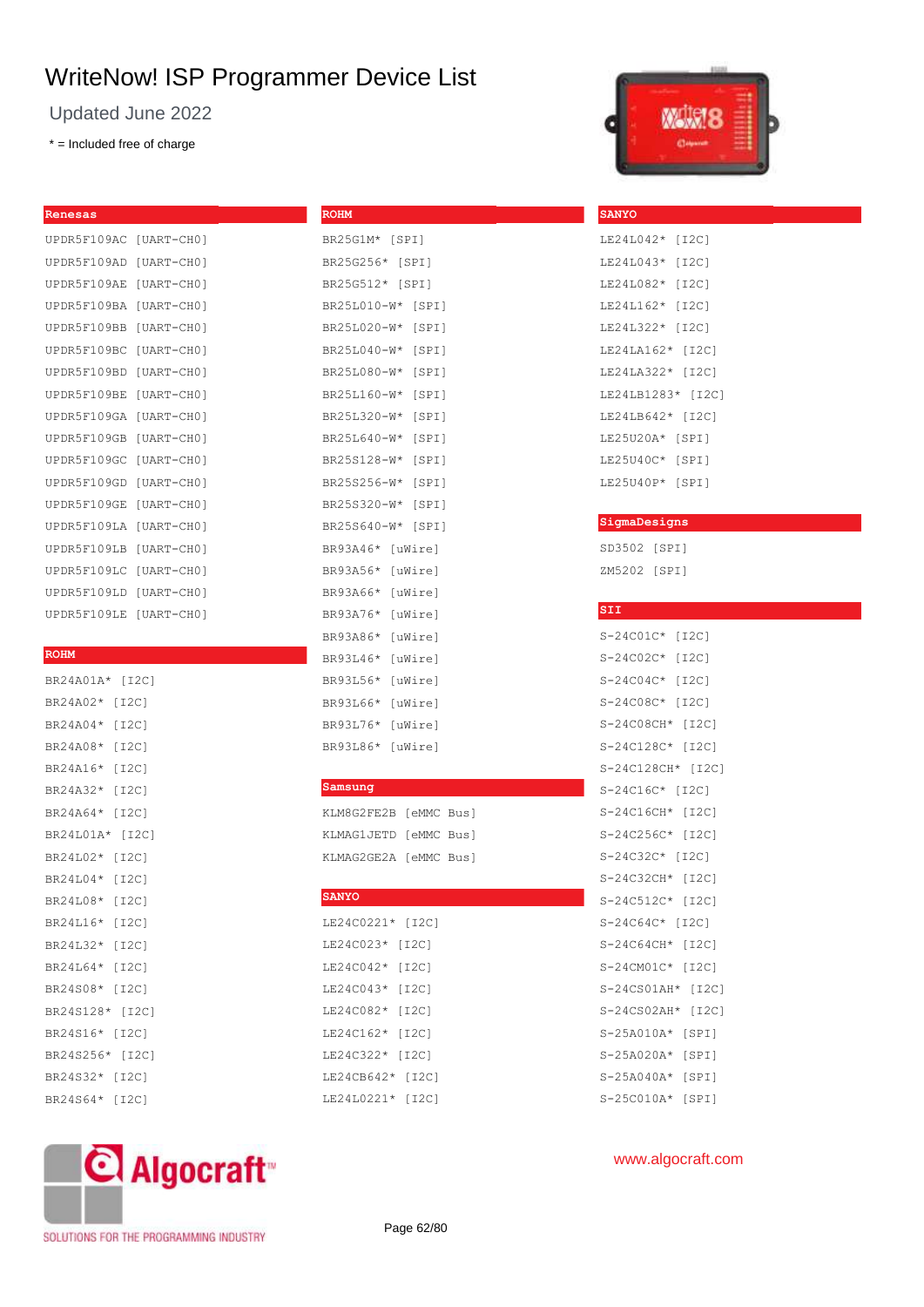Updated June 2022

\* = Included free of charge

| $\overline{\text{SII}}$ |         |
|-------------------------|---------|
| S-25C020A*              | [SPI]   |
| $S-25C040A*$            | [SPI]   |
| S-25C080A*              | [SPI]   |
| S-25C128A*              | [SPI]   |
| $S-25C160A*$            | [SPI]   |
| $S-25C256A*$            | [SPI]   |
| S-25C320A*              | [SPI]   |
| $S-25C512A*$            | [SPI]   |
| S-25C640A*              | [SPI]   |
| $S-25CM01A*$            | [SPI]   |
| $S-93C46B*$             | [uWire] |
| S-93C56B*               | [uWire] |
| S-93C66B*               | [uWire] |
| S-93C76A*               | [uWire] |
| S-93C86B*               | [uWire] |
| S-93L46A*               | [uWire] |
| $S-93L56A*$             | [uWire] |
| S-93L66A*               | [uWire] |
| S-93L76A*               | [uWire] |
|                         |         |

#### **SiliconLabs**

| BGM113A256 [SWD]   |        |
|--------------------|--------|
| BGM13P22F512 [SWD] |        |
| C8051F120 [JTAG]   |        |
| C8051F121 [JTAG]   |        |
| C8051F122 [JTAG]   |        |
| C8051F123 [JTAG]   |        |
| C8051F124          | [JTAG] |
| C8051F125          | [JTAG] |
| C8051F126          | [JTAG] |
| C8051F127          | [JTAG] |
| C8051F130          | [JTAG] |
| C8051F131          | [JTAG] |
| C8051F360          | [C2]   |
| C8051F361          | [C2]   |
| C8051F362          | [C2]   |
| C8051F363          | [C2]   |
| C8051F364          | [C2]   |
| C8051F365          | [C2]   |
| C8051F366 [C2]     |        |





#### **SiliconLabs**

EFM32GG890F1024 [SWD] EFM32GG890F512 [SWD] EFM32GG895F1024 [SWD] EFM32GG895F512 [SWD] EFM32GG900F1024 [SWD] EFM32GG900F512 [SWD] EFM32GG940F1024 [SWD] EFM32GG940F512 [SWD] EFM32GG942F1024 [SWD] EFM32GG942F512 [SWD] EFM32GG980F1024 [SWD] EFM32GG980F512 [SWD] EFM32GG990F1024 [SWD] EFM32GG990F512 [SWD] EFM32GG995F1024 [SWD] EFM32GG995F512 [SWD] EFM8UB10F16 [C2] EFM8UB10F8 [C2] EFM8UB11F16 [C2] EFM8UB11F16 [C2] EFR32BG12P132F1024 [SWD] EFR32BG12P232F1024 [SWD] EFR32BG12P232F512 [SWD] EFR32BG12P332F1024 [SWD] EFR32BG12P432F1024 [SWD] EFR32BG12P433F1024 [SWD] EFR32BG13P532F512 [SWD] EFR32BG13P632F512 [SWD] EFR32BG13P732F512 [SWD] EFR32BG13P733F512 [SWD] EFR32BG1B132F128 [SWD] EFR32BG1B132F256 [SWD] EFR32BG1B232F128 [SWD] EFR32BG1B232F256 [SWD] EFR32BG1P232F256 [SWD] EFR32BG1P233F256 [SWD] EFR32BG1P332F256 [SWD] EFR32BG1P333F256 [SWD] EFR32BG1V132F128 [SWD] EFR32BG1V132F256 [SWD]



SOLUTIONS FOR THE PROGRAMMING INDUSTRY

Page 63/80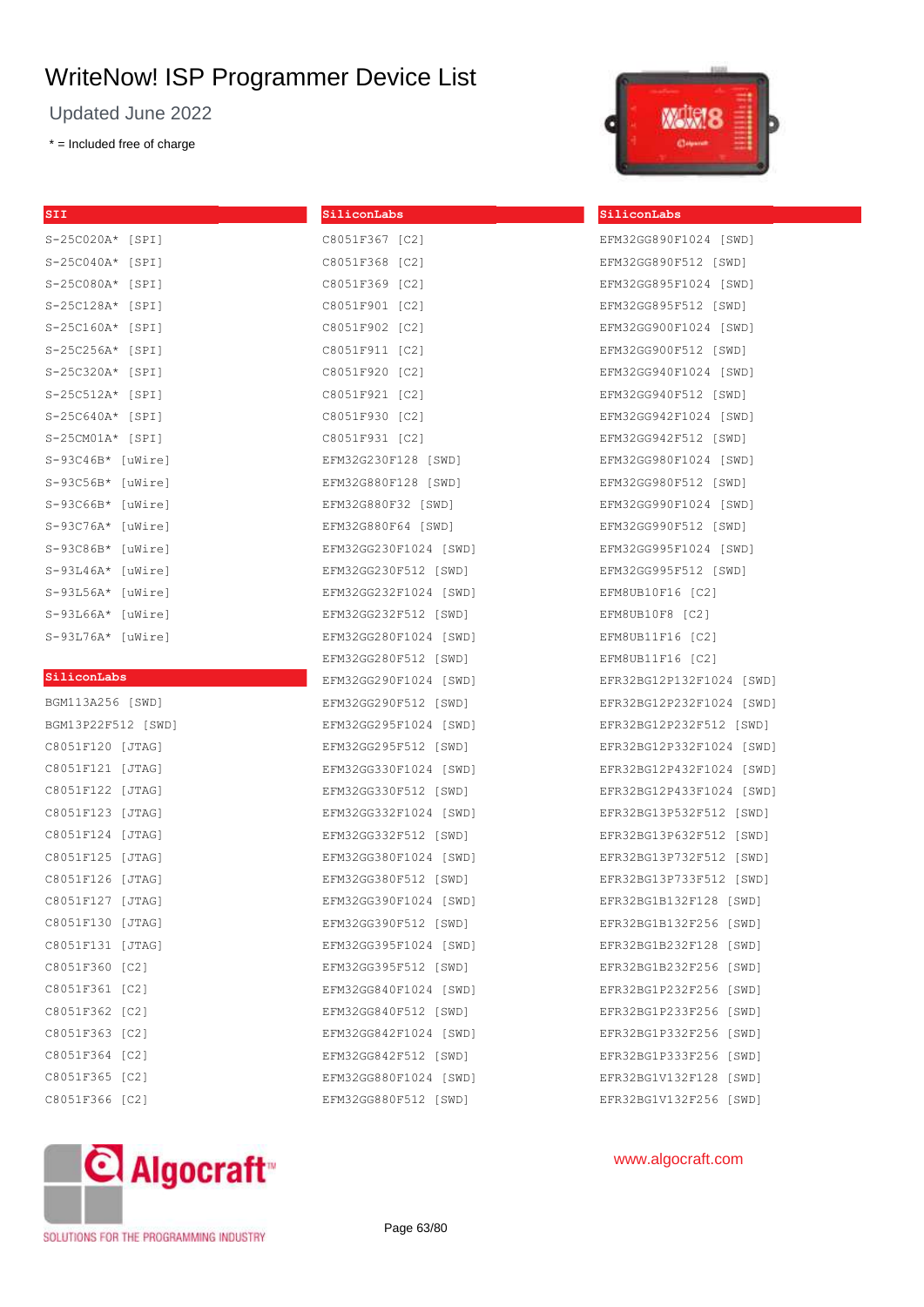Updated June 2022

EFR32BG21A010F1024 [SWD] EFR32BG21A010F512 [SWD] EFR32BG21A010F768 [SWD] EFR32BG21A020F1024 [SWD] EFR32BG21A020F512 [SWD] EFR32BG21A020F768 [SWD] EFR32BG21B010F1024 [SWD] EFR32BG21B010F512 [SWD] EFR32BG21B010F768 [SWD] EFR32BG21B020F1024 [SWD] EFR32BG21B020F512 [SWD] EFR32BG21B020F768 [SWD] EFR32FG12P231F1024 [SWD] EFR32FG12P231F512 [SWD] EFR32FG12P232F1024 [SWD] EFR32FG12P431F1024 [SWD] EFR32FG12P431F512 [SWD] EFR32FG12P432F1024 [SWD] EFR32FG12P433F1024 [SWD] EFR32FG13P231F512 [SWD] EFR32FG13P232F512 [SWD] EFR32FG13P233F512 [SWD] EFR32FG1P131F128 [SWD] EFR32FG1P131F256 [SWD] EFR32FG1P131F64 [SWD] EFR32FG1P132F128 [SWD] EFR32FG1P132F256 [SWD] EFR32FG1P132F64 [SWD] EFR32FG1P133F128 [SWD] EFR32FG1P133F256 [SWD] EFR32FG1P133F64 [SWD] EFR32FG1V131F128 [SWD] EFR32FG1V131F256 [SWD] EFR32FG1V131F32 [SWD] EFR32FG1V131F64 [SWD] EFR32FG1V132F128 [SWD] EFR32FG1V132F256 [SWD] EFR32FG1V132F32 [SWD] EFR32FG1V132F64 [SWD] EFR32FG22C121F256 [SWD]

\* = Included free of charge

**SiliconLabs**



| SiliconLabs              | SiliconLabs         |
|--------------------------|---------------------|
| EFR32FG22C121F512 [SWD]  | EM351 [SWD]         |
| EFR32MG12P132F1024 [SWD] | EM357 [SWD]         |
| EFR32MG12P231F1024 [SWD] | EM3581 [SWD]        |
| EFR32MG12P232F1024 [SWD] | EM3582 [SWD]        |
| EFR32MG12P332F1024 [SWD] | EM3585 [SWD]        |
| EFR32MG12P431F1024 [SWD] | EM3586 [SWD]        |
| EFR32MG12P432F1024 [SWD] | EM3587 [SWD]        |
| EFR32MG12P433F1024 [SWD] | EM3588 [SWD]        |
| EFR32MG13P632F512 [SWD]  | EZR32HG320F32 [SWD] |
| EFR32MG13P732F512 [SWD]  | EZR32HG320F64 [SWD] |
| EFR32MG13P733F512 [SWD]  | MGM12P02F1024 [SWD] |
| EFR32MG1B132F256 [SWD]   | MGM12P22F1024 [SWD] |
| EFR32MG1B232F256 [SWD]   | MGM12P32F1024 [SWD] |
| EFR32MG1B632F256 [SWD]   | MGM13P02F512 [SWD]  |
| EFR32MG1B732F256 [SWD]   | Si4010-C2 [C2]      |
| EFR32MG1P132F256 [SWD]   | SIM3C134 [SWD]      |
| EFR32MG1P133F256 [SWD]   | SIM3C136 [SWD]      |
| EFR32MG1P232F256 [SWD]   | SIM3C144 [SWD]      |
| EFR32MG1P233F256 [SWD]   | SIM3C146 [SWD]      |
| EFR32MG1P632F256 [SWD]   | SIM3C154 [SWD]      |
| EFR32MG1P732F256 [SWD]   | SIM3C156 [SWD]      |
| EFR32MG1V132F256 [SWD]   | SIM3C157 [SWD]      |
| EFR32MG21A010F1024 [SWD] | SIM3C164 [SWD]      |
| EFR32MG21A010F512 [SWD]  | SIM3C166 [SWD]      |
| EFR32MG21A010F768 [SWD]  | SIM3C167 [SWD]      |
| EFR32MG21A020F1024 [SWD] | SIM3U134 [SWD]      |
| EFR32MG21A020F512 [SWD]  | SIM3U136 [SWD]      |
| EFR32MG21A020F768 [SWD]  | SIM3U144 [SWD]      |
| EFR32MG21B010F1024 [SWD] | SIM3U146 [SWD]      |
| EFR32MG21B010F512 [SWD]  | SIM3U154 [SWD]      |
| EFR32MG21B010F768 [SWD]  | SIM3U156 [SWD]      |
| EFR32MG21B020F1024 [SWD] | SIM3U157 [SWD]      |
| EFR32MG21B020F512 [SWD]  | SIM3U164 [SWD]      |
| EFR32MG21B020F768 [SWD]  | SIM3U166 [SWD]      |
| EFR32ZG23A010F512 [SWD]  | SIM3U167 [SWD]      |
| EFR32ZG23A020F512 [SWD]  | ZGM130S [SWD]       |
| EFR32ZG23B010F512 [SWD]  |                     |
| EFR32ZG23B011F512 [SWD]  | Spansion            |
| EFR32ZG23B020F512 [SWD]  | MB96F313ASB [UART]  |
| EFR32ZG23B021F512 [SWD]  | MB96F313RSB [UART]  |



SOLUTIONS FOR THE PROGRAMMING INDUSTRY

Page 64/80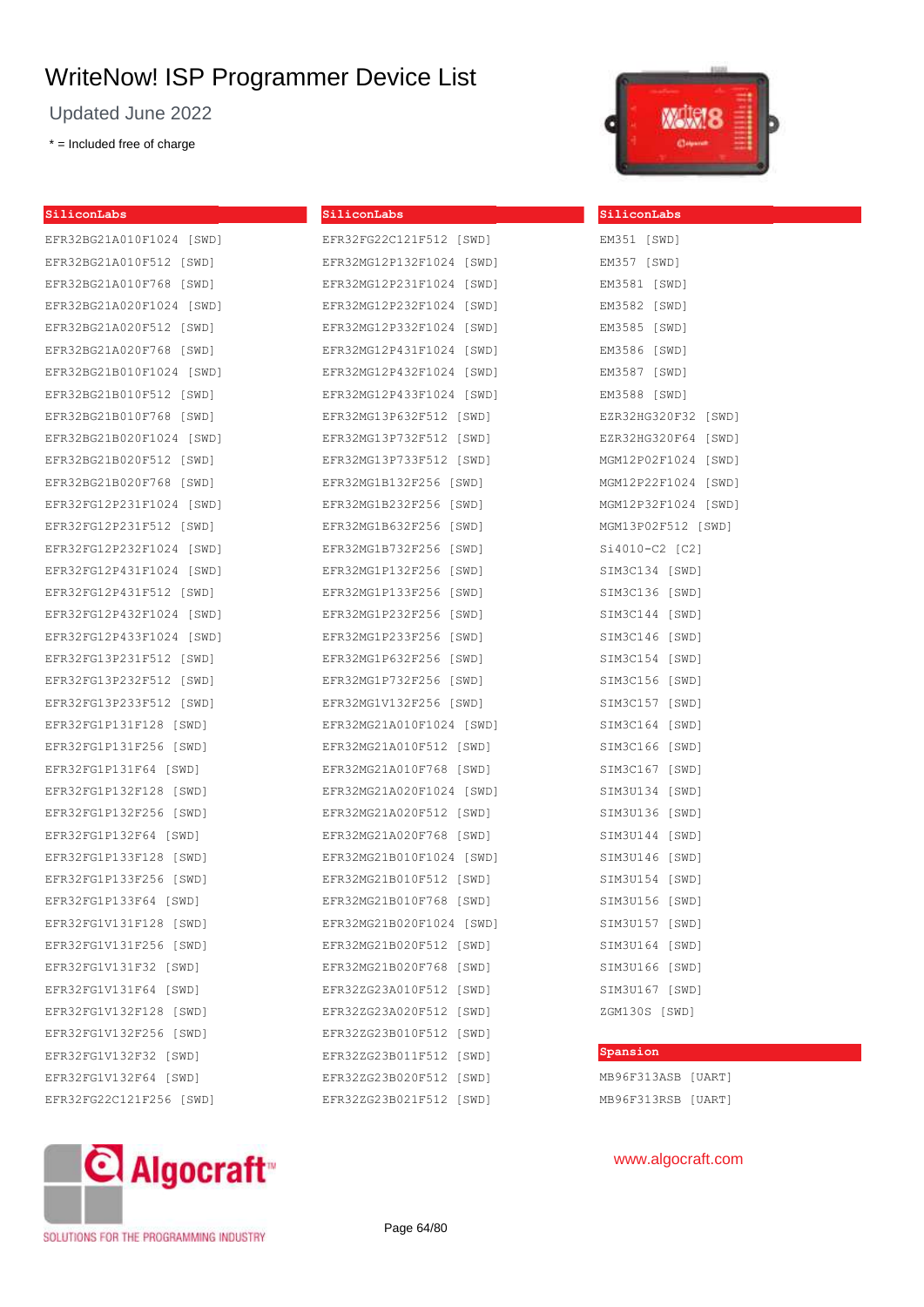**Spansion**

Updated June 2022

\* = Included free of charge

| Spansion             |        |
|----------------------|--------|
| MB96F313RWB [UART]   |        |
| MB96F315RSB [UART]   |        |
| MB96F315RWB [UART]   |        |
| MB96F315YSA          | [UART] |
| MB96F315YWA          | [UART] |
| MB96F353ASA [UART]   |        |
| MB96F353ASB          | [UART] |
| MB96F353AWA [UART]   |        |
| MB96F353AWB [UART]   |        |
| MB96F353RSA          | [UART] |
| MB96F353RSB [UART]   |        |
| MB96F353RWA          | [UART] |
| MB96F353RWB          | [UART] |
| MB96F355ASA [UART]   |        |
| MB96F355ASB          | [UART] |
| MB96F355AWA [UART]   |        |
| MB96F355AWB [UART]   |        |
| MB96F355RSA          | [UART] |
| MB96F355RSB [UART]   |        |
| MB96F355RWA [UART]   |        |
| MB96F355RWB          | [UART] |
| MB96F355YSA          | [UART] |
| MB96F356ASB          | [UART] |
| MB96F356AWB          | [UART] |
| MB96F356RSA [UART]   |        |
| MB96F356RSB          | [UART] |
| MB96F356RWA [UART]   |        |
| MB96F356RWB [UART]   |        |
| MB96F356YSA          | [UART] |
| MB96F356YSB [UART]   |        |
| MB96F356YWA [UART]   |        |
| MB96F356YWB [UART]   |        |
| MB96F612ABPMC [UART] |        |
| MB96F612RBPMC [UART] |        |
| MB96F613ABPMC [UART] |        |
| MB96F613RBPMC [UART] |        |
| MB96F615ABPMC [UART] |        |
| MB96F615RBPMC [UART] |        |
| MB96F622AB [UART]    |        |
| MB96F622RB [UART]    |        |
|                      |        |

| MB96F623AB [UART]      |             |            |
|------------------------|-------------|------------|
| MB96F623RB [UART]      |             |            |
| MB96F625AB [UART]      |             |            |
| MB96F625RB [UART]      |             |            |
| MB96F643ABPMC [UART]   |             |            |
| MB96F643RBPMC [UART]   |             |            |
| MB96F645ABPMC [UART]   |             |            |
| MB96F645RBPMC [UART]   |             |            |
| MB96F646RBPMC [UART]   |             |            |
| MB96F647RBPMC [UART]   |             |            |
| MB96F6B5RBPMC [UART]   |             |            |
| MB96F6B6RBPMC [UART]   |             |            |
| MB9DF126BPMC [JTAG]    |             |            |
| MB9DF126CPMC [JTAG]    |             |            |
| MB9DF126PMC [JTAG]     |             |            |
| S25FL032A* [SPI]       |             |            |
| S25FL064L* [SPI]       |             |            |
| S25FL064P* [SPI]       |             |            |
| S25FL116K* [SPI]       |             |            |
| S25FL127S* [SPI, QSPI] |             |            |
| S25FL128L* [SPI,QSPI]  |             |            |
| S25FL128P*             | $[$ SPI $]$ |            |
| S25FL128S*             |             | [SPI,QSPI] |
| S25FL132K* [SPI]       |             |            |
| S25FL164K* [SPI]       |             |            |
| S25FL256L* [SPI,QSPI]  |             |            |
| S25FL256S* [SPI,QSPI]  |             |            |
| S25FL512S*             |             | [SPI,QSPI] |
| S25FS128S* [SPI,QSPI]  |             |            |
| S25FS256S* [SPI,QSPI]  |             |            |
| S25FS512S* [SPI,QSPI]  |             |            |
| S29AL016J [Parallel]   |             |            |
| S29GL01GS [Parallel]   |             |            |
| S29GL032N [Parallel]   |             |            |
| S29GL064N              |             | [Parallel] |
| S29GL128N              |             | [Parallel] |
| S29GL128S              |             | [Parallel] |
| S29GL256N              |             | [Parallel] |
| S29GL256S [Parallel]   |             |            |
| S29GL512N              |             | [Parallel] |



#### **Spansion**

S29GL512S [Parallel]

| $_{\rm SST}$       |  |
|--------------------|--|
| SST25VF016B* [SPI] |  |
| SST25VF020B* [SPI] |  |
| SST25VF040B* [SPI] |  |
| SST25VF064C* [SPI] |  |

#### **STMicroelectronics**

BlueNRG-2 [SWD] ECOM2 [SWD] M24128-BF\* [I2C] M24128-BR\* [I2C] M24128-BW\* [I2C] M24256-BF\* [I2C] M24256-BR\* [I2C] M24256-BW\* [I2C] M24256-DR\* [I2C] M24512-DR\* [I2C] M24512-R\* [I2C] M24512-W\* [I2C] M24C01-F\* [I2C] M24C01-R\* [I2C] M24C01-W\* [I2C] M24C02-DR\* [I2C] M24C02-F\* [I2C] M24C02-R\* [I2C] M24C02-W\* [I2C] M24C04-DR\* [I2C] M24C04-F\* [I2C] M24C04-R\* [I2C] M24C04-W\* [I2C] M24C08-DR\* [I2C] M24C08-F\* [I2C] M24C08-R\* [I2C] M24C08-W\* [I2C] M24C16-DR\* [I2C] M24C16-F\* [I2C] M24C16-R\* [I2C] M24C16-W\* [I2C]



## www.algocraft.com

SOLUTIONS FOR THE PROGRAMMING INDUSTRY

Page 65/80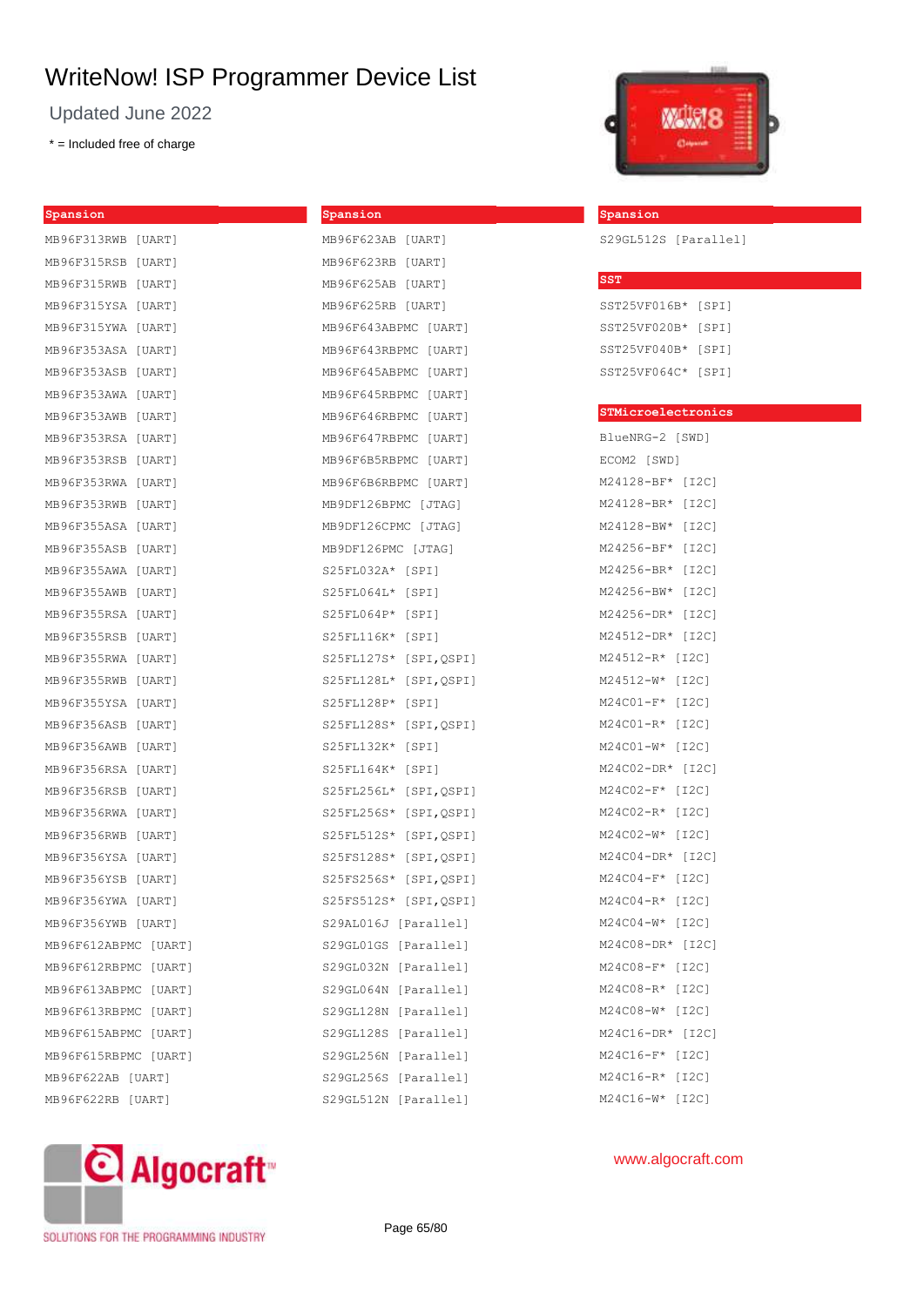Updated June 2022

\* = Included free of charge

| STMicroelectronics  | STMicroelectronics  | STMicroelectronics |
|---------------------|---------------------|--------------------|
| M24C32-DR* [I2C]    | M93C56-W* [uWire]   | M95640-W* [SPI]    |
| $M24C32-F*$ [I2C]   | M93C66* [uWire]     | $M95M01-DW*$ [SPI] |
| $M24C32-R*$ [I2C]   | $M93C66-R*$ [uWire] | $M95M01-R*$ [SPI]  |
| M24C32-W* [I2C]     | $M93C66-W*$ [uWire] | M95M01-W* [SPI]    |
| M24C64-DF* [I2C]    | M93C76* [uWire]     | M95M02-DR* [SPI]   |
| $M24C64-DR*$ [I2C]  | $M93C76-R*$ [uWire] | $M95M02-DW*$ [SPI] |
| $M24C64-F*$ [I2C]   | M93C76-W* [uWire]   | SPC560B40 [JTAG]   |
| $M24C64-R*$ [I2C]   | M93C86* [uWire]     | SPC560B44 [JTAG]   |
| $M24C64-W*$ [I2C]   | $M93C86-R*$ [uWire] | SPC560B50 [JTAG]   |
| $M24LR04E-R [I2C]$  | M93C86-W* [uWire]   | SPC560B54 [JTAG]   |
| M24LR16E-R [I2C]    | M95010* [SPI]       | SPC560B60 [JTAG]   |
| $M24LR64E-R [I2C]$  | M95010-R* [SPI]     | SPC560B64 [JTAG]   |
| $M24M01-HR*$ [I2C]  | M95010-W* [SPI]     | SPC560C50 [JTAG]   |
| M24M01-R* [I2C]     | M95020* [SPI]       | SPC560D30 [JTAG]   |
| $M24M01-W*$ [I2C]   | M95020-R* [SPI]     | SPC560D40 [JTAG]   |
| M25P05-A* [SPI]     | M95020-W* [SPI]     | SPC560P40 [JTAG]   |
| $M25P10 - A*$ [SPI] | M95040* [SPI]       | SPC560P44 [JTAG]   |
| M25P128* [SPI]      | M95040-R* [SPI]     | SPC560P50 [JTAG]   |
| M25P16* [SPI]       | M95040-W* [SPI]     | SPC563M54 [JTAG]   |
| M25P20* [SPI]       | M95080* [SPI]       | SPC563M60 [JTAG]   |
| M25P32* [SPI]       | M95080-R* [SPI]     | SPC563M64 [JTAG]   |
| M25P40* [SPI]       | M95080-W* [SPI]     | SPC56EL54 [JTAG]   |
| M25P64* [SPI]       | M95128* [SPI]       | SPC56EL60 [JTAG]   |
| M25P80* [SPI]       | M95128-R* [SPI]     | SPC56EL70 [JTAG]   |
| M25PE10* [SPI]      | M95128-W* [SPI]     | SPC570S50 [JTAG]   |
| M25PE16* [SPI]      | M95160* [SPI]       | SPC574S60 [JTAG]   |
| $M25PE20* [SPI]$    | M95160-F* [SPI]     | SPC574S64 [JTAG]   |
| $M25PE40* [SPI]$    | M95160-R* [SPI]     | SPC584B64 [JTAG]   |
| M25PE80* [SPI]      | M95160-W* [SPI]     | SPC584B70 [JTAG]   |
| M41T56 [I2C]        | M95256* [SPI]       | SPC584C70 [JTAG]   |
| M45PE10* [SPI]      | M95256-R* [SPI]     | SPC584C74 [JTAG]   |
| M45PE16* [SPI]      | M95256-W* [SPI]     | SPC584C80 [JTAG]   |
| M45PE20* [SPI]      | M95320* [SPI]       | SPC58EC70 [JTAG]   |
| $M45PE40*$ [SPI]    | M95320-R* [SPI]     | SPC58EC74 [JTAG]   |
| M45PE80* [SPI]      | M95320-W* [SPI]     | SPC58EC80 [JTAG]   |
| M93C46* [uWire]     | M95512-R* [SPI]     | SPC58NE84 [JTAG]   |
| $M93C46-R*$ [uWire] | M95512W* [SPI]      | SPC58NN84 [JTAG]   |
| $M93C46-W*$ [uWire] | M95640* [SPI]       | ST25DV04K [I2C]    |
| M93C56* [uWire]     | M95640-DW* [SPI]    | ST25DV16K [I2C]    |
| $M93C56-R*$ [uWire] | M95640-R* [SPI]     | ST25DV64K [I2C]    |



## M95640-W\* [SPI] M95M01-DW\* [SPI] M95M01-R\* [SPI] M95M01-W\* [SPI] M95M02-DR\* [SPI] M95M02-DW\* [SPI] C560B40 [JTAG] PC560B44 [JTAG] PC560B50 [JTAG] PC560B54 [JTAG] PC560B60 [JTAG] C560B64 [JTAG]  $PC560C50$  [JTAG] PC560D30 [JTAG] PC560D40 [JTAG] PC560P40 [JTAG] PC560P44 [JTAG] C560P50 [JTAG] C563M54 [JTAG] C563M60 [JTAG] C563M64 [JTAG] C56EL54 [JTAG] C56EL60 [JTAG] PC56EL70 [JTAG] PC570S50 [JTAG] PC574S60 [JTAG] C574S64 [JTAG] PC584B64 [JTAG] C584B70 [JTAG] C584C70 [JTAG] C584C74 [JTAG] C584C80 [JTAG] C58EC70 [JTAG] C58EC74 [JTAG] C58EC80 [JTAG] C58NE84 [JTAG] C58NN84 [JTAG] ST25DV04K [I2C] "25DV16K [I2C]



www.algocraft.com

SOLUTIONS FOR THE PROGRAMMING INDUSTRY

Page 66/80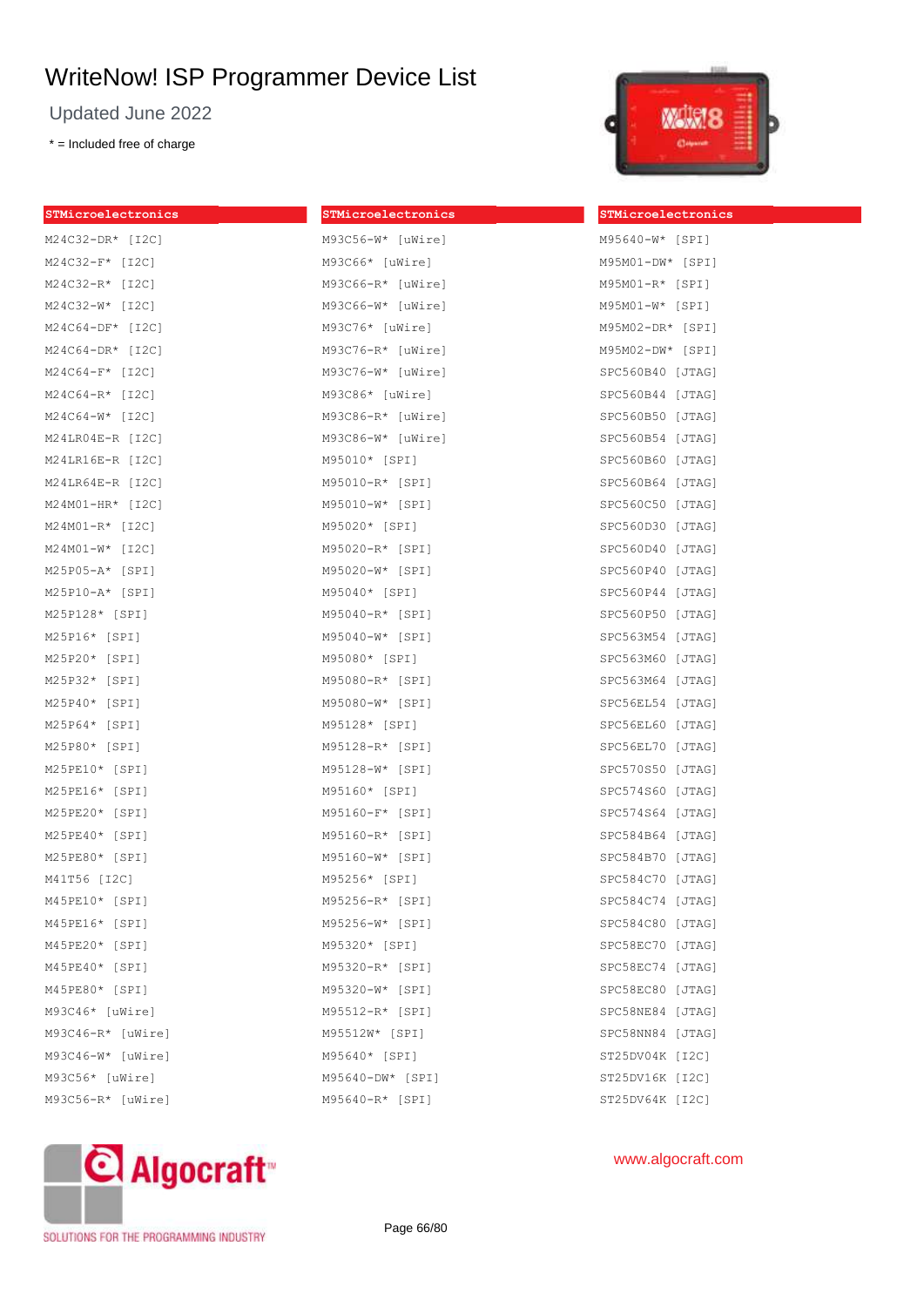Updated June 2022

\* = Included free of charge



| STMicroelectronics  | STMicroelectronics | STMicroelectronics  |
|---------------------|--------------------|---------------------|
| ST30F752I [JTAG]    | ST72F324BK4* [ICC] | ST72F561AR7* [ICC]  |
| ST72C215G2* [ICC]   | ST72F324BK6* [ICC] | ST72F561AR9* [ICC]  |
| ST72C216G1* [ICC]   | ST72F324J2* [ICC]  | ST72F561J4* [ICC]   |
| ST72C254G1* [ICC]   | ST72F324J4* [ICC]  | ST72F561J6* [ICC]   |
| ST72C254G2* [ICC]   | ST72F324J6* [ICC]  | ST72F561J9* [ICC]   |
| ST72C314J2* [ICC]   | ST72F324K2* [ICC]  | ST72F561K6* [ICC]   |
| ST72C314J4* [ICC]   | ST72F324K4* [ICC]  | ST72F561K9* [ICC]   |
| ST72C314N2* [ICC]   | ST72F324K6* [ICC]  | ST72F561R9* [ICC]   |
| ST72C314N4* [ICC]   | ST72F324LJ2* [ICC] | ST72F60E1* [ICC]    |
| ST72C334J2* [ICC]   | ST72F324LJ4* [ICC] | ST72F60E2* [ICC]    |
| ST72C334J4* [ICC]   | ST72F324LJ6* [ICC] | ST72F60K1* [ICC]    |
| ST72C334N2* [ICC]   | ST72F324LK2* [ICC] | ST72F621J4* [ICC]   |
| ST72C334N4* [ICC]   | ST72F324LK6* [ICC] | ST72F621L4* [ICC]   |
| ST72F260G1* [ICC]   | ST72F324LS2* [ICC] | ST72F623F2* [ICC]   |
| ST72F262G1* [ICC]   | ST72F324LS4* [ICC] | ST72F63BE1* [ICC]   |
| ST72F262G2* [ICC]   | ST72F325AR9* [ICC] | ST72F63BE2* [ICC]   |
| ST72F264G1* [ICC]   | ST72F325J4* [ICC]  | ST72F63BE6* [ICC]   |
| ST72F264G2* [ICC]   | ST72F325J6* [ICC]  | ST72F63BH2* [ICC]   |
| ST72F321AR6* [ICC]  | ST72F325J7* [ICC]  | ST72F63BH6* [ICC]   |
| ST72F321AR7* [ICC]  | ST72F325K4* [ICC]  | ST72F63BK1* [ICC]   |
| ST72F321AR9* [ICC]  | ST72F325K6* [ICC]  | $ST72F63BK2* [ICC]$ |
| ST72F321BAR6* [ICC] | ST72F325S4* [ICC]  | ST72F63BK4* [ICC]   |
| ST72F321BAR7* [ICC] | ST72F32AJ2* [ICC]  | ST72F63BK6* [ICC]   |
| ST72F321BAR9* [ICC] | ST72F32AK1* [ICC]  | ST72F651AR6* [ICC]  |
| ST72F321BJ6* [ICC]  | ST72F32AK2* [ICC]  | ST7FDALIF2* [ICC]   |
| ST72F321BJ7* [ICC]  | ST72F344K4* [ICC]  | ST7FLIT10BF0* [ICC] |
| ST72F321BJ9* [ICC]  | ST72F344S4* [ICC]  | ST7FLIT10BF1* [ICC] |
| ST72F321BK6* [ICC]  | ST72F345C4* [ICC]  | ST7FLIT10BY0* [ICC] |
| ST72F321BR7* [ICC]  | ST72F361AR6* [ICC] | ST7FLIT10BY1* [ICC] |
| ST72F321BR9* [ICC]  | ST72F361AR7* [ICC] | ST7FLIT15BF0* [ICC] |
| ST72F321J7* [ICC]   | ST72F361J6* [ICC]  | ST7FLIT15BF1* [ICC] |
| ST72F321J9* [ICC]   | ST72F361J7* [ICC]  | ST7FLIT15BY0* [ICC] |
| ST72F321M6* [ICC]   | ST72F361J9* [ICC]  | ST7FLIT15BY1* [ICC] |
| ST72F321M9* [ICC]   | ST72F361K6* [ICC]  | ST7FLIT19BF0* [ICC] |
| ST72F321R6* [ICC]   | ST72F361K7* [ICC]  | ST7FLIT19BF1* [ICC] |
| ST72F321R9* [ICC]   | ST72F361K9* [ICC]  | ST7FLIT19BY0* [ICC] |
| ST72F324BJ2* [ICC]  | ST72F521AR9* [ICC] | ST7FLIT19BY1* [ICC] |
| ST72F324BJ4* [ICC]  | ST72F521R9* [ICC]  | ST7FLITE02Y0* [ICC] |
| ST72F324BJ6* [ICC]  | ST72F561AR4* [ICC] | ST7FLITE05Y0* [ICC] |
| ST72F324BK2* [ICC]  | ST72F561AR6* [ICC] | ST7FLITE09Y0* [ICC] |



www.algocraft.com

SOLUTIONS FOR THE PROGRAMMING INDUSTRY

Page 67/80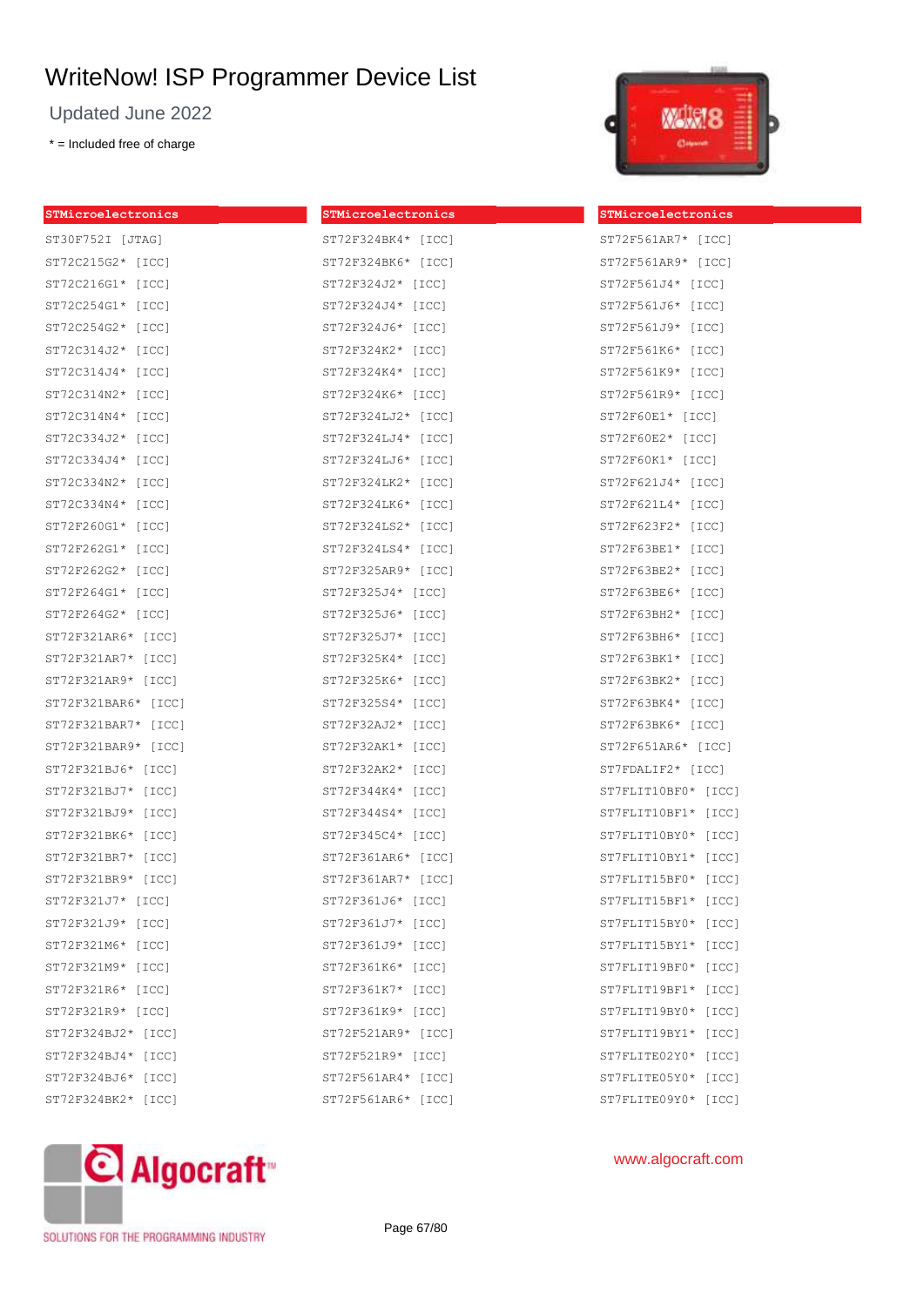Updated June 2022

\* = Included free of charge

| STMicroelectronics   | STMicroelectronics | STMicroelect |
|----------------------|--------------------|--------------|
| ST7FLITE19F1* [ICC]  | STM32F031G6 [SWD]  | STM32F072CB  |
| ST7FLITE20F2* [ICC]  | STM32F031K4 [SWD]  | STM32F072R8  |
| ST7FLITE25F2* [ICC]  | STM32F031K6 [SWD]  | STM32F072RB  |
| ST7FLITE29F2* [ICC]  | STM32F042C4 [SWD]  | STM32F072V8  |
| ST7FLITE35F2* [ICC]  | STM32F042C6 [SWD]  | STM32F072VB  |
| ST7FLITE39F2* [ICC]  | STM32F042F4 [SWD]  | STM32F091CB  |
| ST7FLITE49MK1* [ICC] | STM32F042F6 [SWD]  | STM32F091CC  |
| ST7FLITES2Y0* [ICC]  | STM32F042G4 [SWD]  | STM32F091RB  |
| ST7FLITES5Y0* [ICC]  | STM32F042G6 [SWD]  | STM32F091RC  |
| ST7FLITEU09* [ICC]   | STM32F042K4 [SWD]  | STM32F091VB  |
| ST7FMC1K2* [ICC]     | STM32F042K6 [SWD]  | STM32F091VC  |
| ST7FMC1K4* [ICC]     | STM32F042T6 [SWD]  | STM32F100C4  |
| ST7FMC2M9* [ICC]     | STM32F050C4 [SWD]  | STM32F100C6  |
| ST7FMC2R6* [ICC]     | STM32F050C6 [SWD]  | STM32F100C8  |
| ST7FMC2R7* [ICC]     | STM32F050F4 [SWD]  | STM32F100CB  |
| ST7FMC2S4* [ICC]     | STM32F050F6 [SWD]  | STM32F100R4  |
| ST7FMC2S6* [ICC]     | STM32F050G4 [SWD]  | STM32F100R6  |
| ST7FMC2S7* [ICC]     | STM32F050G6 [SWD]  | STM32F100R8  |
| ST7FOXA0* [ICC]      | STM32F050K4 [SWD]  | STM32F100RB  |
| ST7FOXF1* [ICC]      | STM32F050K6 [SWD]  | STM32F100RC  |
| ST7FOXK1* [ICC]      | STM32F051C4 [SWD]  | STM32F100RD  |
| ST7FOXK2* [ICC]      | STM32F051C6 [SWD]  | STM32F100RE  |
| STA2051 [JTAG]       | STM32F051C8 [SWD]  | STM32F100V8  |
| STA2058 [JTAG]       | STM32F051F4 [SWD]  | STM32F100VB  |
| STCOM10 [SWD]        | STM32F051F6 [SWD]  | STM32F100VC  |
| STLUX385 [SWIM]      | STM32F051G4 [SWD]  | STM32F100VD  |
| STLUX385A [SWIM]     | STM32F051G6 [SWD]  | STM32F100VE  |
| STM32F030C6 [SWD]    | STM32F051K4 [SWD]  | STM32F100ZC  |
| STM32F030C8 [SWD]    | STM32F051K6 [SWD]  | STM32F100ZD  |
| STM32F030CC [SWD]    | STM32F051K8 [SWD]  | STM32F100ZE  |
| STM32F030F4 [SWD]    | STM32F070C6 [SWD]  | STM32F101C4  |
| STM32F030K6 [SWD]    | STM32F070CB [SWD]  | STM32F101C6  |
| STM32F030R8 [SWD]    | STM32F070F6 [SWD]  | STM32F101C8  |
| STM32F030RC [SWD]    | STM32F070RB [SWD]  | STM32F101CB  |
| STM32F031C4 [SWD]    | STM32F071C8 [SWD]  | STM32F101R4  |
| STM32F031C6 [SWD]    | STM32F071CB [SWD]  | STM32F101R6  |
| STM32F031E6 [SWD]    | STM32F071RB [SWD]  | STM32F101R8  |
| STM32F031F4 [SWD]    | STM32F071V8 [SWD]  | STM32F101RB  |
| STM32F031F6 [SWD]    | STM32F071VB [SWD]  | STM32F101RC  |
| STM32F031G4 [SWD]    | STM32F072C8 [SWD]  | STM32F101RD  |
|                      |                    |              |



**STMicroelectronics**  $[SWD]$ 

| STM32F072R8 | [SWD] |
|-------------|-------|
| STM32F072RB | [SWD] |
| STM32F072V8 | [SWD] |
| STM32F072VB | [SWD] |
| STM32F091CB | [SWD] |
| STM32F091CC | [SWD] |
| STM32F091RB | [SWD] |
| STM32F091RC | [SWD] |
| STM32F091VB | [SWD] |
| STM32F091VC | [SWD] |
| STM32F100C4 | [SWD] |
| STM32F100C6 | [SWD] |
| STM32F100C8 | [SWD] |
| STM32F100CB | [SWD] |
| STM32F100R4 | [SWD] |
| STM32F100R6 | [SWD] |
| STM32F100R8 | [SWD] |
| STM32F100RB | [SWD] |
| STM32F100RC | [SWD] |
| STM32F100RD | [SWD] |
| STM32F100RE | [SWD] |
| STM32F100V8 | [SWD] |
| STM32F100VB | [SWD] |
| STM32F100VC | [SWD] |
| STM32F100VD | [SWD] |
| STM32F100VE | [SWD] |
| STM32F100ZC | [SWD] |
| STM32F100ZD | [SWD] |
| STM32F100ZE | [SWD] |
| STM32F101C4 | [SWD] |
| STM32F101C6 | [SWD] |
| STM32F101C8 | [SWD] |
| STM32F101CB | [SWD] |
| STM32F101R4 | [SWD] |
| STM32F101R6 | [SWD] |
| STM32F101R8 | [SWD] |
| STM32F101RB | [SWD] |
| STM32F101RC | [SWD] |
| STM32F101RD | [SWD] |



www.algocraft.com

SOLUTIONS FOR THE PROGRAMMING INDUSTRY

Page 68/80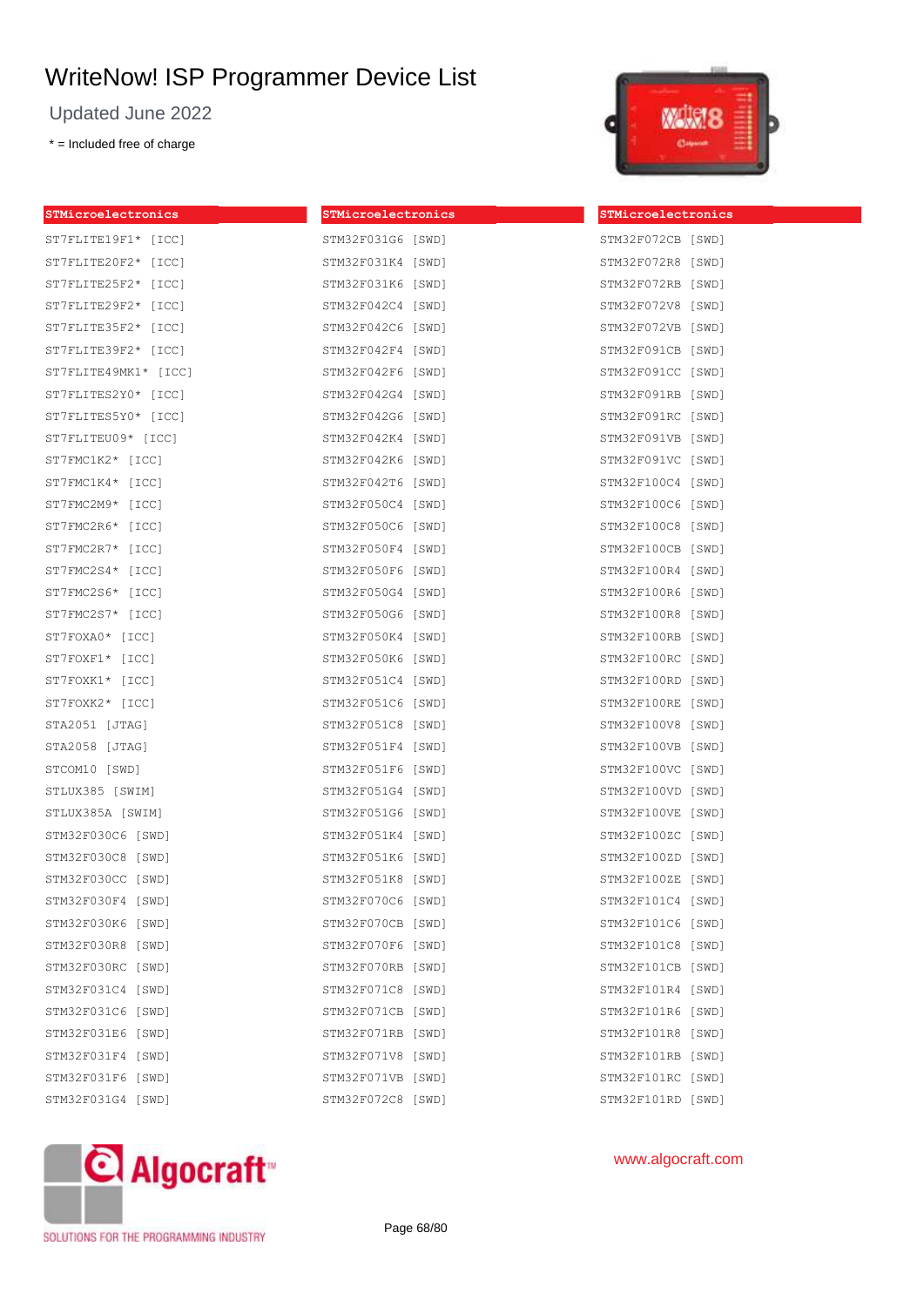Updated June 2022

\* = Included free of charge



| STMicroelectronics | STMicroelectronics | STMicroelectronics |
|--------------------|--------------------|--------------------|
| STM32F101RE [SWD]  | STM32F103T4 [SWD]  | STM32F207IC [SWD]  |
| STM32F101RF [SWD]  | STM32F103T6 [SWD]  | STM32F207IE [SWD]  |
| STM32F101RG [SWD]  | STM32F103T8 [SWD]  | STM32F207IF [SWD]  |
| STM32F101T4 [SWD]  | STM32F103TB [SWD]  | STM32F207IG [SWD]  |
| STM32F101T6 [SWD]  | STM32F103V8 [SWD]  | STM32F207VC [SWD]  |
| STM32F101T8 [SWD]  | STM32F103VB [SWD]  | STM32F207VE [SWD]  |
| STM32F101TB [SWD]  | STM32F103VC [SWD]  | STM32F207VF [SWD]  |
| STM32F101V8 [SWD]  | STM32F103VD [SWD]  | STM32F207VG [SWD]  |
| STM32F101VB [SWD]  | STM32F103VE [SWD]  | STM32F207ZC [SWD]  |
| STM32F101VC [SWD]  | STM32F103VF [SWD]  | STM32F207ZE [SWD]  |
| STM32F101VD [SWD]  | STM32F103VG [SWD]  | STM32F207ZF [SWD]  |
| STM32F101VE [SWD]  | STM32F103ZC [SWD]  | STM32F207ZG [SWD]  |
| STM32F101VF [SWD]  | STM32F103ZD [SWD]  | STM32F215RE [SWD]  |
| STM32F101VG [SWD]  | STM32F103ZE [SWD]  | STM32F215RG [SWD]  |
| STM32F101ZC [SWD]  | STM32F103ZF [SWD]  | STM32F215VE [SWD]  |
| STM32F101ZD [SWD]  | STM32F103ZG [SWD]  | STM32F215VG [SWD]  |
| STM32F101ZE [SWD]  | STM32F105R8 [SWD]  | STM32F215ZE [SWD]  |
| STM32F101ZF [SWD]  | STM32F105RB [SWD]  | STM32F215ZG [SWD]  |
| STM32F101ZG [SWD]  | STM32F105RC [SWD]  | STM32F217IE [SWD]  |
| STM32F102C4 [SWD]  | STM32F105V8 [SWD]  | STM32F217IG [SWD]  |
| STM32F102C6 [SWD]  | STM32F105VB [SWD]  | STM32F217VE [SWD]  |
| STM32F102C8 [SWD]  | STM32F105VC [SWD]  | STM32F217VG [SWD]  |
| STM32F102CB [SWD]  | STM32F107RB [SWD]  | STM32F217ZE [SWD]  |
| STM32F102R4 [SWD]  | STM32F107RC [SWD]  | STM32F217ZG [SWD]  |
| STM32F102R6 [SWD]  | STM32F107VB [SWD]  | STM32F301C6 [SWD]  |
| STM32F102R8 [SWD]  | STM32F107VC [SWD]  | STM32F301C8 [SWD]  |
| STM32F102RB [SWD]  | STM32F205RB [SWD]  | STM32F301K6 [SWD]  |
| STM32F103C4 [SWD]  | STM32F205RC [SWD]  | STM32F301K8 [SWD]  |
| STM32F103C6 [SWD]  | STM32F205RE [SWD]  | STM32F301R6 [SWD]  |
| STM32F103C8 [SWD]  | STM32F205RF [SWD]  | STM32F301R8 [SWD]  |
| STM32F103CB [SWD]  | STM32F205RG [SWD]  | STM32F301VC [SWD]  |
| STM32F103R4 [SWD]  | STM32F205VB [SWD]  | STM32F302C6 [SWD]  |
| STM32F103R6 [SWD]  | STM32F205VC [SWD]  | STM32F302C8 [SWD]  |
| STM32F103R8 [SWD]  | STM32F205VE [SWD]  | STM32F302CB [SWD]  |
| STM32F103RB [SWD]  | STM32F205VF [SWD]  | STM32F302CC [SWD]  |
| STM32F103RC [SWD]  | STM32F205VG [SWD]  | STM32F302K6 [SWD]  |
| STM32F103RD [SWD]  | STM32F205ZC [SWD]  | STM32F302K8 [SWD]  |
| STM32F103RE [SWD]  | STM32F205ZE [SWD]  | STM32F302R6 [SWD]  |
| STM32F103RF [SWD]  | STM32F205ZF [SWD]  | STM32F302R8 [SWD]  |
| STM32F103RG [SWD]  | STM32F205ZG [SWD]  | STM32F302RB [SWD]  |



www.algocraft.com

SOLUTIONS FOR THE PROGRAMMING INDUSTRY

Page 69/80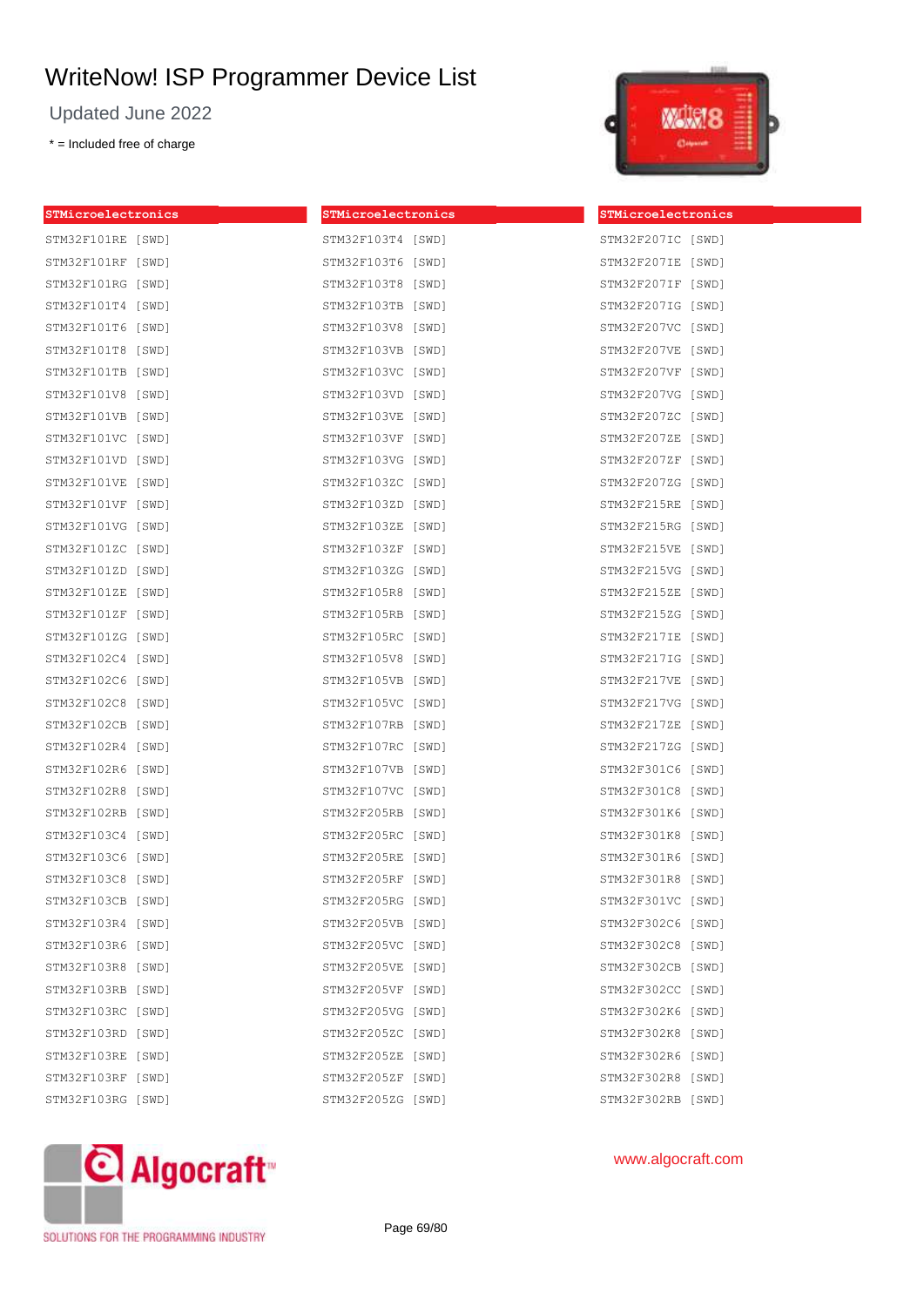Updated June 2022

\* = Included free of charge



| STMicroelectronics | STMicroelectronics | STMicroelectronics |  |
|--------------------|--------------------|--------------------|--|
| STM32F302RC [SWD]  | STM32F405OG [SWD]  | STM32F4150G [SWD]  |  |
| STM32F302RD [SWD]  | STM32F405RG [SWD]  | STM32F415RG [SWD]  |  |
| STM32F302RE [SWD]  | STM32F405VG [SWD]  | STM32F415VG [SWD]  |  |
| STM32F302VB [SWD]  | STM32F405ZG [SWD]  | STM32F415ZG [SWD]  |  |
| STM32F302VC [SWD]  | STM32F407IE [SWD]  | STM32F417IE [SWD]  |  |
| STM32F302VD [SWD]  | STM32F407IG [SWD]  | STM32F417IG [SWD]  |  |
| STM32F302VE [SWD]  | STM32F407VE [SWD]  | STM32F417VE [SWD]  |  |
| STM32F302ZD [SWD]  | STM32F407VG [SWD]  | STM32F417VG [SWD]  |  |
| STM32F302ZE [SWD]  | STM32F407ZE [SWD]  | STM32F417ZE [SWD]  |  |
| STM32F303C6 [SWD]  | STM32F407ZG [SWD]  | STM32F417ZG [SWD]  |  |
| STM32F303C8 [SWD]  | STM32F410C8 [SWD]  | STM32F423CH [SWD]  |  |
| STM32F303CB [SWD]  | STM32F410CB [SWD]  | STM32F423MH [SWD]  |  |
| STM32F303CC [SWD]  | STM32F410R8 [SWD]  | STM32F423RH [SWD]  |  |
| STM32F303K6 [SWD]  | STM32F410RB [SWD]  | STM32F423VH [SWD]  |  |
| STM32F303K8 [SWD]  | STM32F410T8 [SWD]  | STM32F423ZH [SWD]  |  |
| STM32F303R6 [SWD]  | STM32F410TB [SWD]  | STM32F427AG [SWD]  |  |
| STM32F303R8 [SWD]  | STM32F411CC [SWD]  | STM32F427AI [SWD]  |  |
| STM32F303RB [SWD]  | STM32F411CE [SWD]  | STM32F427IG [SWD]  |  |
| STM32F303RC [SWD]  | STM32F411RC [SWD]  | STM32F427II [SWD]  |  |
| STM32F303RD [SWD]  | STM32F411RE [SWD]  | STM32F427VG [SWD]  |  |
| STM32F303RE [SWD]  | STM32F411VC [SWD]  | STM32F427VI [SWD]  |  |
| STM32F303VB [SWD]  | STM32F411VE [SWD]  | STM32F427ZG [SWD]  |  |
| STM32F303VC [SWD]  | STM32F412CE [SWD]  | STM32F427ZI [SWD]  |  |
| STM32F303VD [SWD]  | STM32F412CG [SWD]  | STM32F429AG [SWD]  |  |
| STM32F303VE [SWD]  | STM32F412RE [SWD]  | STM32F429AI [SWD]  |  |
| STM32F303ZD [SWD]  | STM32F412RG [SWD]  | STM32F429BE [SWD]  |  |
| STM32F303ZE [SWD]  | STM32F412VE [SWD]  | STM32F429BG [SWD]  |  |
| STM32F401CB [SWD]  | STM32F412VG [SWD]  | STM32F429BI [SWD]  |  |
| STM32F401CC [SWD]  | STM32F412ZE [SWD]  | STM32F429IE [SWD]  |  |
| STM32F401CD [SWD]  | STM32F412ZG [SWD]  | STM32F429IG [SWD]  |  |
| STM32F401CE [SWD]  | STM32F413CG [SWD]  | STM32F429II [SWD]  |  |
| STM32F401RB [SWD]  | STM32F413CH [SWD]  | STM32F429NE [SWD]  |  |
| STM32F401RC [SWD]  | STM32F413MG [SWD]  | STM32F429NG [SWD]  |  |
| STM32F401RD [SWD]  | STM32F413MH [SWD]  | STM32F429NI [SWD]  |  |
| STM32F401RE [SWD]  | STM32F413RG [SWD]  | STM32F429VE [SWD]  |  |
| STM32F401VB [SWD]  | STM32F413RH [SWD]  | STM32F429VG [SWD]  |  |
| STM32F401VC [SWD]  | STM32F413VG [SWD]  | STM32F429VI [SWD]  |  |
| STM32F401VD [SWD]  | STM32F413VH [SWD]  | STM32F429ZE [SWD]  |  |
| STM32F401VE [SWD]  | STM32F413ZG [SWD]  | STM32F429ZG [SWD]  |  |
| STM32F405OE [SWD]  | STM32F413ZH [SWD]  | STM32F429ZI [SWD]  |  |



www.algocraft.com

SOLUTIONS FOR THE PROGRAMMING INDUSTRY

Page 70/80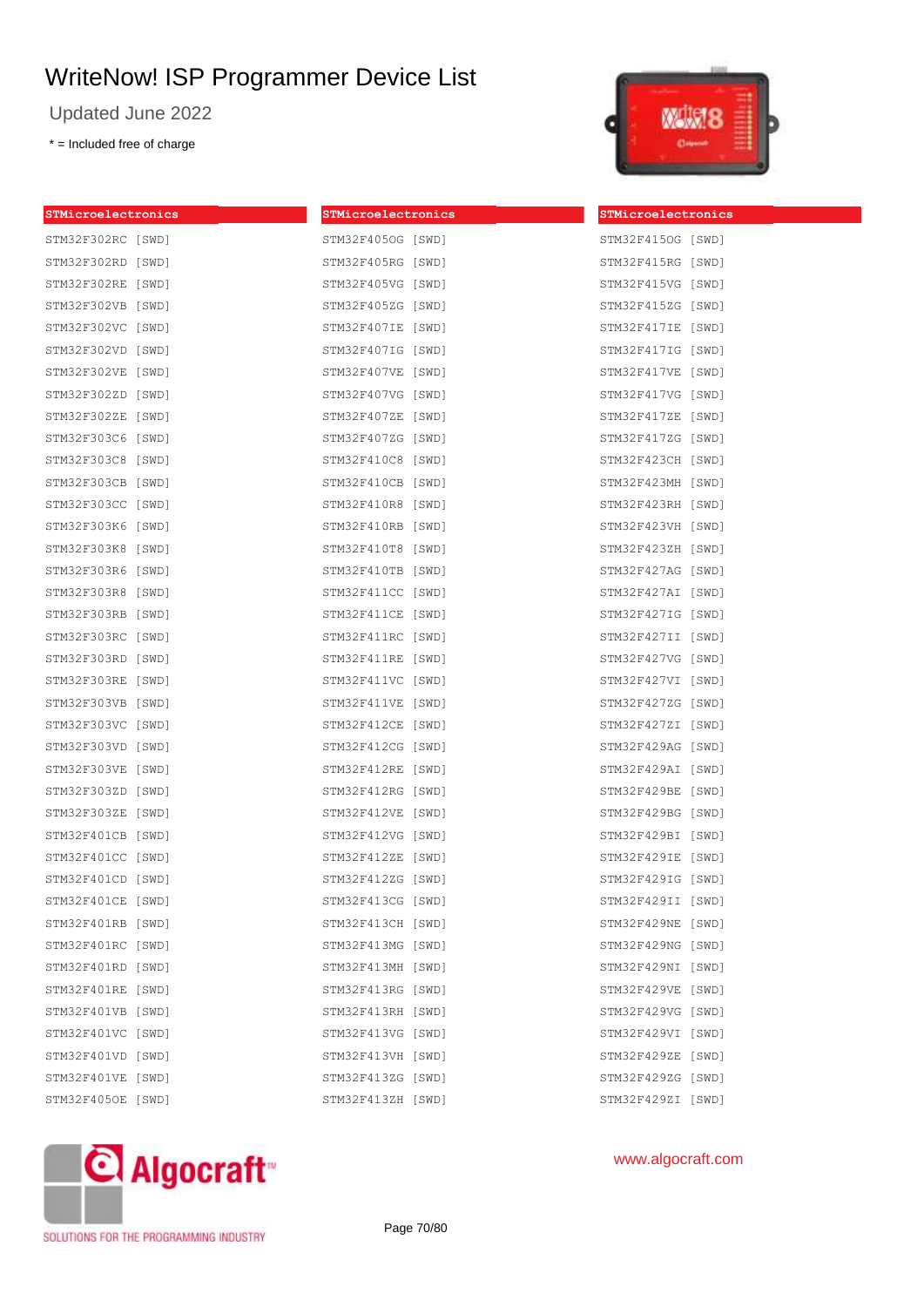Updated June 2022

\* = Included free of charge



| STMicroelectronics | STMicroelectronics | STMicroelectronics |
|--------------------|--------------------|--------------------|
| STM32F437AI [SWD]  | STM32F469VI [SWD]  | STM32F765ZG [SWD]  |
| STM32F437IG [SWD]  | STM32F469ZE [SWD]  | STM32F765ZI [SWD]  |
| STM32F437II [SWD]  | STM32F469ZG [SWD]  | STM32F767BG [SWD]  |
| STM32F437VG [SWD]  | STM32F469ZI [SWD]  | STM32F767BI [SWD]  |
| STM32F437VI [SWD]  | STM32F479AG [SWD]  | STM32F767IG [SWD]  |
| STM32F437ZG [SWD]  | STM32F479AI [SWD]  | STM32F767II [SWD]  |
| STM32F437ZI [SWD]  | STM32F479BG [SWD]  | STM32F767NG [SWD]  |
| STM32F439AI [SWD]  | STM32F479BI [SWD]  | STM32F767NI [SWD]  |
| STM32F439BG [SWD]  | STM32F479IG [SWD]  | STM32F767VG [SWD]  |
| STM32F439BI [SWD]  | STM32F479II [SWD]  | STM32F767VI [SWD]  |
| STM32F439IG [SWD]  | STM32F479NG [SWD]  | STM32F767ZG [SWD]  |
| STM32F439II [SWD]  | STM32F479NI [SWD]  | STM32F767ZI [SWD]  |
| STM32F439NG [SWD]  | STM32F479VG [SWD]  | STM32F768AI [SWD]  |
| STM32F439NI [SWD]  | STM32F479VI [SWD]  | STM32F769AG [SWD]  |
| STM32F439VG [SWD]  | STM32F479ZG [SWD]  | STM32F769AI [SWD]  |
| STM32F439VI [SWD]  | STM32F479ZI [SWD]  | STM32F769BG [SWD]  |
| STM32F439ZG [SWD]  | STM32F745IE [SWD]  | STM32F769BI [SWD]  |
| STM32F439ZI [SWD]  | STM32F745IG [SWD]  | STM32F769IG [SWD]  |
| STM32F446MC [SWD]  | STM32F745VE [SWD]  | STM32F769II [SWD]  |
| STM32F446ME [SWD]  | STM32F745VG [SWD]  | STM32F769NG [SWD]  |
| STM32F446RC [SWD]  | STM32F745ZE [SWD]  | STM32F769NI [SWD]  |
| STM32F446RE [SWD]  | STM32F745ZG [SWD]  | STM32G030C6 [SWD]  |
| STM32F446VC [SWD]  | STM32F746BE [SWD]  | STM32G030C8 [SWD]  |
| STM32F446VE [SWD]  | STM32F746BG [SWD]  | STM32G030F6 [SWD]  |
| STM32F446ZC [SWD]  | STM32F746IE [SWD]  | STM32G030J6 [SWD]  |
| STM32F446ZE [SWD]  | STM32F746IG [SWD]  | STM32G030K6 [SWD]  |
| STM32F469AE [SWD]  | STM32F746NE [SWD]  | STM32G030K8 [SWD]  |
| STM32F469AG [SWD]  | STM32F746NG [SWD]  | STM32G031C4 [SWD]  |
| STM32F469AI [SWD]  | STM32F746VE [SWD]  | STM32G031C6 [SWD]  |
| STM32F469BE [SWD]  | STM32F746VG [SWD]  | STM32G031C8 [SWD]  |
| STM32F469BG [SWD]  | STM32F746ZE [SWD]  | STM32G031F4 [SWD]  |
| STM32F469BI [SWD]  | STM32F746ZG [SWD]  | STM32G031F6 [SWD]  |
| STM32F469IE [SWD]  | STM32F765BG [SWD]  | STM32G031F8 [SWD]  |
| STM32F469IG [SWD]  | STM32F765BI [SWD]  | STM32G031G4 [SWD]  |
| STM32F469II [SWD]  | STM32F765IG [SWD]  | STM32G031G6 [SWD]  |
| STM32F469NE [SWD]  | STM32F765II [SWD]  | STM32G031G8 [SWD]  |
| STM32F469NG [SWD]  | STM32F765NG [SWD]  | STM32G031J4 [SWD]  |
| STM32F469NI [SWD]  | STM32F765NI [SWD]  | STM32G031J6 [SWD]  |
| STM32F469VE [SWD]  | STM32F765VG [SWD]  | STM32G031K4 [SWD]  |
| STM32F469VG [SWD]  | STM32F765VI [SWD]  | STM32G031K6 [SWD]  |



www.algocraft.com

SOLUTIONS FOR THE PROGRAMMING INDUSTRY

Page 71/80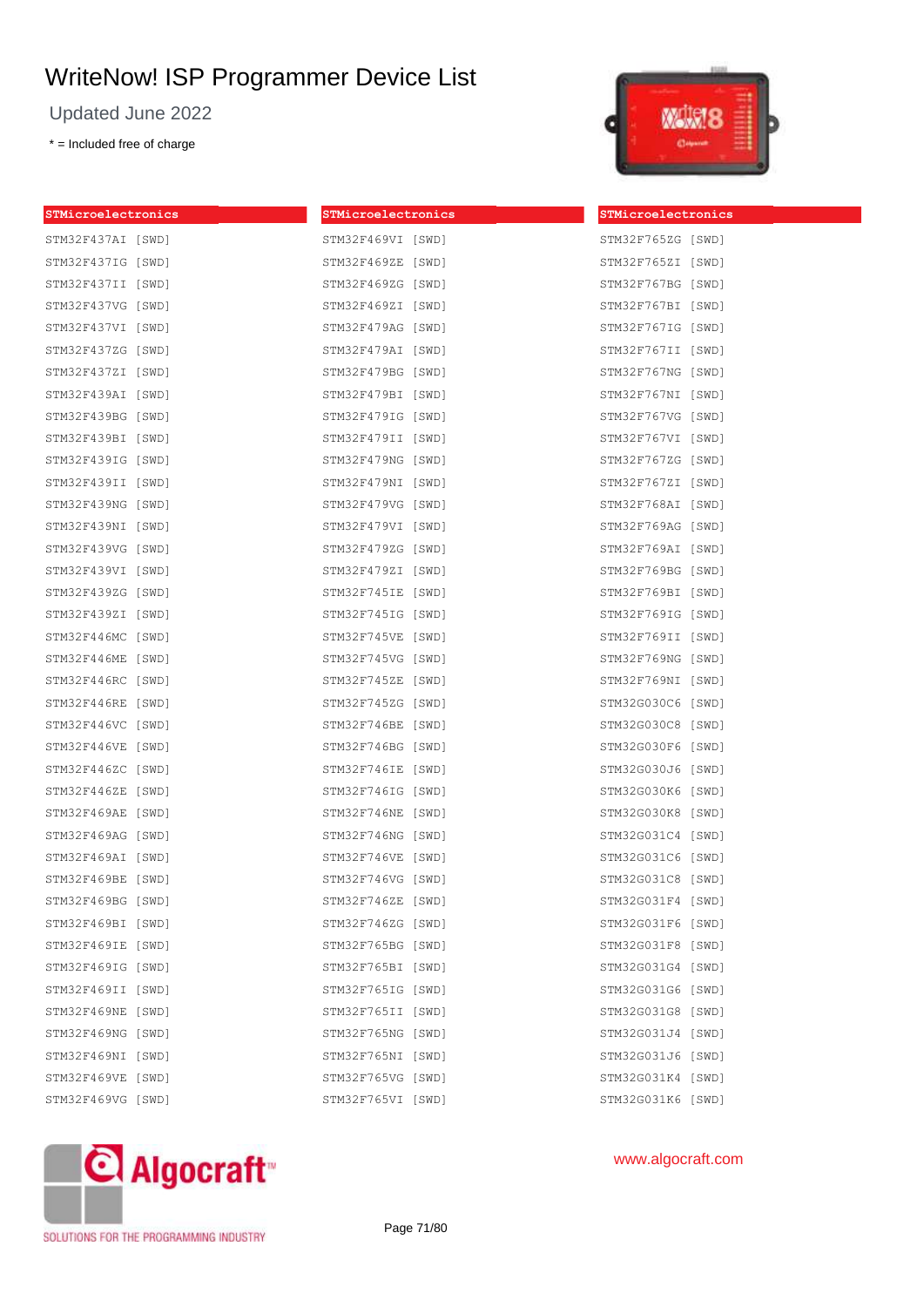Updated June 2022

\* = Included free of charge

| STMicroelectronics | STMicroelectronics | STMicroelectronics |  |
|--------------------|--------------------|--------------------|--|
| STM32G031K8 [SWD]  | STM32G071GB [SWD]  | STM32G431K6 [SWD]  |  |
| STM32G031Y8 [SWD]  | STM32G071K8 [SWD]  | STM32G431K8 [SWD]  |  |
| STM32G041C6 [SWD]  | STM32G071KB [SWD]  | STM32G431KB [SWD]  |  |
| STM32G041C8 [SWD]  | STM32G071R8 [SWD]  | STM32G431M6 [SWD]  |  |
| STM32G041F6 [SWD]  | STM32G071RB [SWD]  | STM32G431M8 [SWD]  |  |
| STM32G041F8 [SWD]  | STM32G081CB [SWD]  | STM32G431MB [SWD]  |  |
| STM32G041G6 [SWD]  | STM32G081EB [SWD]  | STM32G431R6 [SWD]  |  |
| STM32G041G8 [SWD]  | STM32G081GB [SWD]  | STM32G431R8 [SWD]  |  |
| STM32G041J6 [SWD]  | STM32G081KB [SWD]  | STM32G431RB [SWD]  |  |
| STM32G041K6 [SWD]  | STM32G081RB [SWD]  | STM32G431V6 [SWD]  |  |
| STM32G041K8 [SWD]  | STM32G0B1CB [SWD]  | STM32G431V8 [SWD]  |  |
| STM32G041Y8 [SWD]  | STM32G0B1CC [SWD]  | STM32G431VB [SWD]  |  |
| STM32G050C6 [SWD]  | STM32G0B1CE [SWD]  | STM32G441CB [SWD]  |  |
| STM32G050C8 [SWD]  | STM32G0B1KB [SWD]  | STM32G441KB [SWD]  |  |
| STM32G050F6 [SWD]  | STM32GOB1KC [SWD]  | STM32G441MB [SWD]  |  |
| STM32G050K6 [SWD]  | STM32GOB1KE [SWD]  | STM32G441RB [SWD]  |  |
| STM32G050K8 [SWD]  | STM32G0B1MB [SWD]  | STM32G441VB [SWD]  |  |
| STM32G051C6 [SWD]  | STM32G0B1MC [SWD]  | STM32G473CB [SWD]  |  |
| STM32G051C8 [SWD]  | STM32G0B1ME [SWD]  | STM32G473CC [SWD]  |  |
| STM32G051F6 [SWD]  | STM32GOB1NE [SWD]  | STM32G473CE [SWD]  |  |
| STM32G051F8 [SWD]  | STM32G0B1RB [SWD]  | STM32G473MB [SWD]  |  |
| STM32G051G6 [SWD]  | STM32G0B1RC [SWD]  | STM32G473MC [SWD]  |  |
| STM32G051G8 [SWD]  | STM32G0B1RE [SWD]  | STM32G473ME [SWD]  |  |
| STM32G051K6 [SWD]  | STM32G0B1VB [SWD]  | STM32G473PB [SWD]  |  |
| STM32G051K8 [SWD]  | STM32G0B1VC [SWD]  | STM32G473PC [SWD]  |  |
| STM32G061C6 [SWD]  | STM32GOB1VE [SWD]  | STM32G473PE [SWD]  |  |
| STM32G061C8 [SWD]  | STM32GOC1CC [SWD]  | STM32G473QB [SWD]  |  |
| STM32G061F6 [SWD]  | STM32GOC1CE [SWD]  | STM32G4730C [SWD]  |  |
| STM32G061F8 [SWD]  | STM32G0C1KC [SWD]  | STM32G473QE [SWD]  |  |
| STM32G061G6 [SWD]  | STM32GOC1KE [SWD]  | STM32G473RB [SWD]  |  |
| STM32G061G8 [SWD]  | STM32GOC1MC [SWD]  | STM32G473RC [SWD]  |  |
| STM32G061K6 [SWD]  | STM32GOC1ME [SWD]  | STM32G473RE [SWD]  |  |
| STM32G061K8 [SWD]  | STM32GOC1NE [SWD]  | STM32G473VB [SWD]  |  |
| STM32G070CB [SWD]  | STM32GOC1RC [SWD]  | STM32G473VC [SWD]  |  |
| STM32G070KB [SWD]  | STM32GOC1RE [SWD]  | STM32G473VE [SWD]  |  |
| STM32G070RB [SWD]  | STM32GOC1VC [SWD]  | STM32G474CB [SWD]  |  |
| STM32G071C8 [SWD]  | STM32GOC1VE [SWD]  | STM32G474CC [SWD]  |  |
| STM32G071CB [SWD]  | STM32G431C6 [SWD]  | STM32G474CE [SWD]  |  |
| STM32G071EB [SWD]  | STM32G431C8 [SWD]  | STM32G474MB [SWD]  |  |
| STM32G071G8 [SWD]  | STM32G431CB [SWD]  | STM32G474MC [SWD]  |  |
|                    |                    |                    |  |



| STM32G431K8       | [SWD] |
|-------------------|-------|
| STM32G431KB [SWD] |       |
| STM32G431M6 [SWD] |       |
| STM32G431M8       | [SWD] |
| STM32G431MB [SWD] |       |
| STM32G431R6 [SWD] |       |
| STM32G431R8       | [SWD] |
| STM32G431RB       | [SWD] |
| STM32G431V6       | [SWD] |
| STM32G431V8 [SWD] |       |
| STM32G431VB [SWD] |       |
| STM32G441CB       | [SWD] |
| STM32G441KB [SWD] |       |
| STM32G441MB [SWD] |       |
| STM32G441RB [SWD] |       |
| STM32G441VB [SWD] |       |
| STM32G473CB       | [SWD] |
| STM32G473CC       | [SWD] |
| STM32G473CE       | [SWD] |
| STM32G473MB       | [SWD] |
| STM32G473MC [SWD] |       |
| STM32G473ME [SWD] |       |
| STM32G473PB       | [SWD] |
| STM32G473PC       | [SWD] |
| STM32G473PE [SWD] |       |
| STM32G473QB [SWD] |       |
| STM32G473QC [SWD] |       |
| STM32G473QE       | [SWD] |
| STM32G473RB [SWD] |       |
| STM32G473RC       | [SWD] |
| STM32G473RE [SWD] |       |
| STM32G473VB       | [SWD] |
| STM32G473VC       | [SWD] |
| STM32G473VE       | [SWD] |
| STM32G474CB       | [SWD] |
| STM32G474CC       | [SWD] |
| STM32G474CE       | [SWD] |
| STM32G474MB       | [SWD] |
| STM32G474MC       | [SWD] |

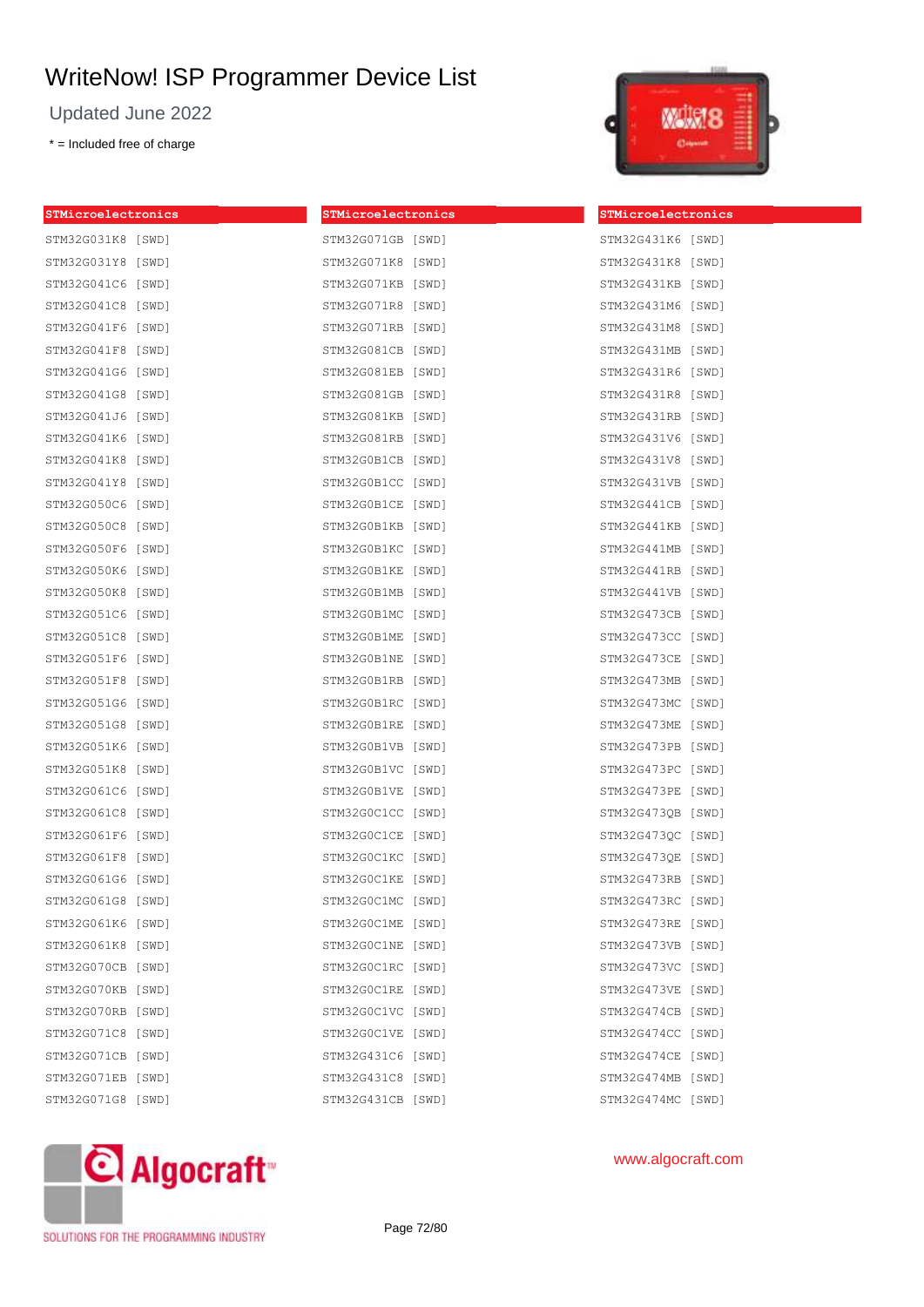Updated June 2022

\* = Included free of charge



| STMicroelectronics | STMicroelectronics | STMicroelectronics |  |
|--------------------|--------------------|--------------------|--|
| STM32G474ME [SWD]  | STM32H742AG [SWD]  | STM32L011D4 [SWD]  |  |
| STM32G474PB [SWD]  | STM32H742AI [SWD]  | STM32L011E3 [SWD]  |  |
| STM32G474PC [SWD]  | STM32H742BG [SWD]  | STM32L011E4 [SWD]  |  |
| STM32G474PE [SWD]  | STM32H742BI [SWD]  | STM32L011F3 [SWD]  |  |
| STM32G474QB [SWD]  | STM32H742IG [SWD]  | STM32L011F4 [SWD]  |  |
| STM32G474QC [SWD]  | STM32H742II [SWD]  | STM32L011G3 [SWD]  |  |
| STM32G474QE [SWD]  | STM32H742VG [SWD]  | STM32L011G4 [SWD]  |  |
| STM32G474RB [SWD]  | STM32H742VI [SWD]  | STM32L011K3 [SWD]  |  |
| STM32G474RC [SWD]  | STM32H742XG [SWD]  | STM32L011K4 [SWD]  |  |
| STM32G474RE [SWD]  | STM32H742XI [SWD]  | STM32L021D4 [SWD]  |  |
| STM32G474VB [SWD]  | STM32H742ZG [SWD]  | STM32L021F4 [SWD]  |  |
| STM32G474VC [SWD]  | STM32H742ZI [SWD]  | STM32L021G4 [SWD]  |  |
| STM32G474VE [SWD]  | STM32H743AG [SWD]  | STM32L021K4 [SWD]  |  |
| STM32G483CE [SWD]  | STM32H743AI [SWD]  | STM32L031C4 [SWD]  |  |
| STM32G483ME [SWD]  | STM32H743BG [SWD]  | STM32L031C6 [SWD]  |  |
| STM32G483PE [SWD]  | STM32H743BI [SWD]  | STM32L031E4 [SWD]  |  |
| STM32G483QE [SWD]  | STM32H743IG [SWD]  | STM32L031E6 [SWD]  |  |
| STM32G483RE [SWD]  | STM32H743II [SWD]  | STM32L031F4 [SWD]  |  |
| STM32G483VE [SWD]  | STM32H743VG [SWD]  | STM32L031F6 [SWD]  |  |
| STM32G484CE [SWD]  | STM32H743VI [SWD]  | STM32L031G4 [SWD]  |  |
| STM32G484ME [SWD]  | STM32H743XG [SWD]  | STM32L031G6 [SWD]  |  |
| STM32G484PE [SWD]  | STM32H743XI [SWD]  | STM32L031K4 [SWD]  |  |
| STM32G484QE [SWD]  | STM32H743ZG [SWD]  | STM32L031K6 [SWD]  |  |
| STM32G484RE [SWD]  | STM32H743ZI [SWD]  | STM32L041C6 [SWD]  |  |
| STM32G484VE [SWD]  | STM32H750IB [SWD]  | STM32L041E6 [SWD]  |  |
| STM32G491CC [SWD]  | STM32H750VB [SWD]  | STM32L041F6 [SWD]  |  |
| STM32G491CE [SWD]  | STM32H750XB [SWD]  | STM32L041G6 [SWD]  |  |
| STM32G491KC [SWD]  | STM32H750ZB [SWD]  | STM32L041K6 [SWD]  |  |
| STM32G491KE [SWD]  | STM32H753AI [SWD]  | STM32L051C6 [SWD]  |  |
| STM32G491MC [SWD]  | STM32H753BI [SWD]  | STM32L051C8 [SWD]  |  |
| STM32G491ME [SWD]  | STM32H753II [SWD]  | STM32L051K6 [SWD]  |  |
| STM32G491RC [SWD]  | STM32H753VI [SWD]  | STM32L051K8 [SWD]  |  |
| STM32G491RE [SWD]  | STM32H753XI [SWD]  | STM32L051R6 [SWD]  |  |
| STM32G491VC [SWD]  | STM32H753ZI [SWD]  | STM32L051R8 [SWD]  |  |
| STM32G491VE [SWD]  | STM32H7B0AB [SWD]  | STM32L051T6 [SWD]  |  |
| STM32G4A1CE [SWD]  | STM32H7B0IB [SWD]  | STM32L051T8 [SWD]  |  |
| STM32G4A1KE [SWD]  | STM32H7B0RB [SWD]  | STM32L052C6 [SWD]  |  |
| STM32G4A1ME [SWD]  | STM32H7B0VB [SWD]  | STM32L052C8 [SWD]  |  |
| STM32G4A1RE [SWD]  | STM32H7B0ZB [SWD]  | STM32L052K6 [SWD]  |  |
| STM32G4A1VE [SWD]  | STM32L011D3 [SWD]  | STM32L052K8 [SWD]  |  |



www.algocraft.com

SOLUTIONS FOR THE PROGRAMMING INDUSTRY

Page 73/80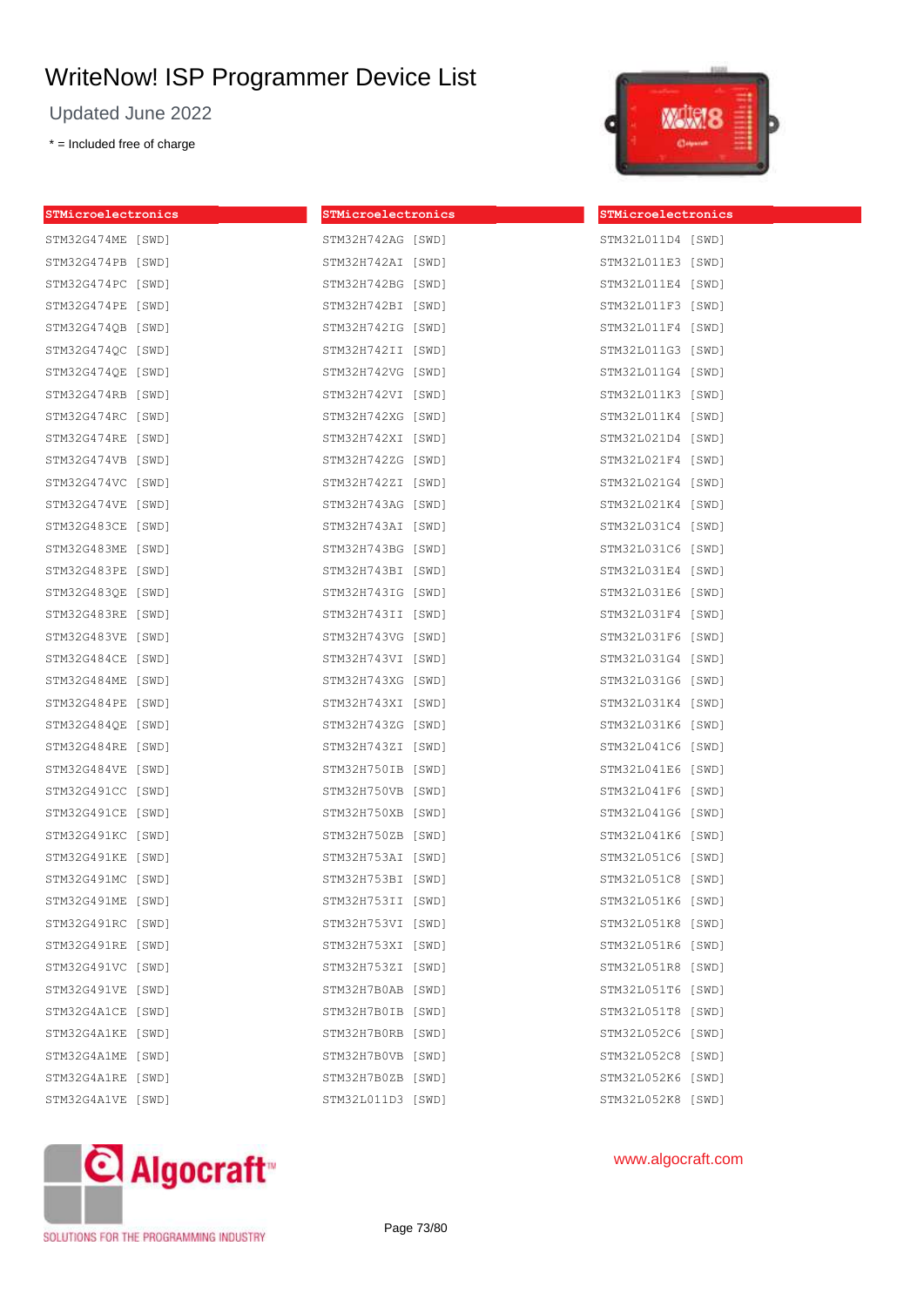Updated June 2022

\* = Included free of charge

**STMicroelectronics**

| STMicroelectronics | STMicroelectronics  | STMic |
|--------------------|---------------------|-------|
| STM32L052R6 [SWD]  | STM32L081CZ [SWD]   | STM32 |
| STM32L052R8 [SWD]  | STM32L081KZ [SWD]   | STM32 |
| STM32L052T6 [SWD]  | STM32L082CZ [SWD]   | STM32 |
| STM32L052T8 [SWD]  | STM32L082KB [SWD]   | STM32 |
| STM32L053C6 [SWD]  | STM32L082KZ [SWD]   | STM32 |
| STM32L053C8 [SWD]  | STM32L083CB [SWD]   | STM32 |
| STM32L053R6 [SWD]  | STM32L083CZ [SWD]   | STM32 |
| STM32L053R8 [SWD]  | STM32L083RB [SWD]   | STM32 |
| STM32L062C8 [SWD]  | STM32L083RZ [SWD]   | STM32 |
| STM32L062K8 [SWD]  | STM32L083V8 [SWD]   | STM32 |
| STM32L063C8 [SWD]  | STM32L083VB [SWD]   | STM32 |
| STM32L063R8 [SWD]  | STM32L083VZ [SWD]   | STM32 |
| STM32L071C8 [SWD]  | STM32L100C6 [SWD]   | STM32 |
| STM32L071CB [SWD]  | STM32L100C6-A [SWD] | STM32 |
| STM32L071CZ [SWD]  | STM32L100R8 [SWD]   | STM32 |
| STM32L071K8 [SWD]  | STM32L100R8-A [SWD] | STM32 |
| STM32L071KB [SWD]  | STM32L100RB [SWD]   | STM32 |
| STM32L071KZ [SWD]  | STM32L100RB-A [SWD] | STM32 |
| STM32L071RB [SWD]  | STM32L100RC [SWD]   | STM32 |
| STM32L071RZ [SWD]  | STM32L151C6 [SWD]   | STM32 |
| STM32L071V8 [SWD]  | STM32L151C6-A [SWD] | STM32 |
| STM32L071VB [SWD]  | STM32L151C8 [SWD]   | STM32 |
| STM32L071VZ [SWD]  | STM32L151C8-A [SWD] | STM32 |
| STM32L072CB [SWD]  | STM32L151CB [SWD]   | STM32 |
| STM32L072CZ [SWD]  | STM32L151CB-A [SWD] | STM32 |
| STM32L072KB [SWD]  | STM32L151CC [SWD]   | STM32 |
| STM32L072KZ [SWD]  | STM32L151QC [SWD]   | STM32 |
| STM32L072RB [SWD]  | STM32L151QD [SWD]   | STM32 |
| STM32L072RZ [SWD]  | STM32L151QE [SWD]   | STM32 |
| STM32L072V8 [SWD]  | STM32L151R6 [SWD]   | STM32 |
| STM32L072VB [SWD]  | STM32L151R6-A [SWD] | STM32 |
| STM32L072VZ [SWD]  | STM32L151R8 [SWD]   | STM32 |
| STM32L073CB [SWD]  | STM32L151R8-A [SWD] | STM32 |
| STM32L073CZ [SWD]  | STM32L151RB [SWD]   | STM32 |
| STM32L073RB [SWD]  | STM32L151RB-A [SWD] | STM32 |
| STM32L073RZ [SWD]  | STM32L151RC [SWD]   | STM32 |
| STM32L073V8 [SWD]  | STM32L151RC-A [SWD] | STM32 |
| STM32L073VB [SWD]  | STM32L151RD [SWD]   | STM32 |
| STM32L073VZ [SWD]  | STM32L151RE [SWD]   | STM32 |
| STM32L081CB [SWD]  | STM32L151UC [SWD]   | STM32 |
|                    |                     |       |



#### **STMicroelectronics**

2L151V8 [SWD] 2L151V8-A [SWD] 2L151VB [SWD] 2L151VB-A [SWD] 2L151VC [SWD] 2L151VC-A [SWD] 2L151VD [SWD] 2L151VD-X [SWD] 2L151VE [SWD] 2L151ZC [SWD] 2L151ZD [SWD] 2L151ZE [SWD] 2L152C6 [SWD] 2L152C6-A [SWD] 2L152C8 [SWD] 2L152C8-A [SWD] 2L152CB [SWD] 2L152CB-A [SWD] 2L152CC [SWD] 2L152QC [SWD] 2L152QD [SWD] 2L152QE [SWD] 2L152R6 [SWD] 2L152R6-A [SWD] 2L152R8 [SWD] 2L152R8-A [SWD] 2L152RB [SWD] 2L152RB-A [SWD] 2L152RC [SWD] 2L152RC-A [SWD] 2L152RD [SWD] 2L152RE [SWD] 2L152UC [SWD] 2L152V8 [SWD] 2L152V8-A [SWD] 2L152VB [SWD] 2L152VB-A [SWD] 2L152VC [SWD] 2L152VC-A [SWD] 2L152VD [SWD]

# C Algocraft<sup>®</sup>

SOLUTIONS FOR THE PROGRAMMING INDUSTRY

Page 74/80

## www.algocraft.com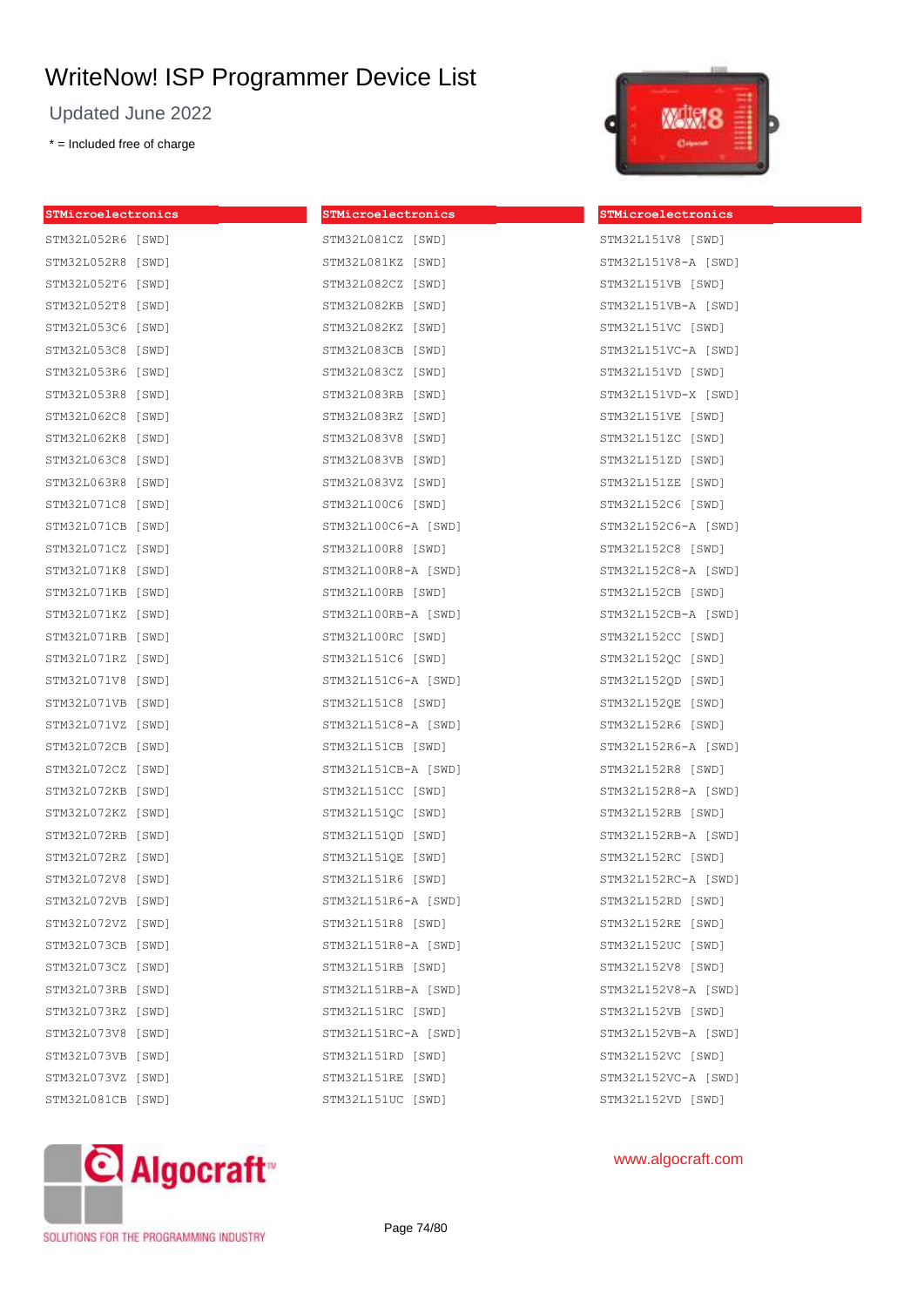Updated June 2022

\* = Included free of charge



| STMicroelectronics  | STMicroelectronics | STMicroelectronics |
|---------------------|--------------------|--------------------|
| STM32L152VD-X [SWD] | STM32L433CB [SWD]  | STM32L476ME [SWD]  |
| STM32L152VE [SWD]   | STM32L433CC [SWD]  | STM32L476MG [SWD]  |
| STM32L152ZC [SWD]   | STM32L433RB [SWD]  | STM32L476QE [SWD]  |
| STM32L152ZD [SWD]   | STM32L433RC [SWD]  | STM32L4760G [SWD]  |
| STM32L152ZE [SWD]   | STM32L433VC [SWD]  | STM32L476RC [SWD]  |
| STM32L162QC [SWD]   | STM32L442KC [SWD]  | STM32L476RE [SWD]  |
| STM32L162QD [SWD]   | STM32L443CC [SWD]  | STM32L476RG [SWD]  |
| STM32L162RC [SWD]   | STM32L443RC [SWD]  | STM32L476VC [SWD]  |
| STM32L162RC-A [SWD] | STM32L443VC [SWD]  | STM32L476VE [SWD]  |
| STM32L162RD [SWD]   | STM32L451CC [SWD]  | STM32L476VG [SWD]  |
| STM32L162RE [SWD]   | STM32L451CE [SWD]  | STM32L476ZE [SWD]  |
| STM32L162VC [SWD]   | STM32L451RC [SWD]  | STM32L476ZG [SWD]  |
| STM32L162VC-A [SWD] | STM32L451RE [SWD]  | STM32L486JG [SWD]  |
| STM32L162VD [SWD]   | STM32L451VC [SWD]  | STM32L486OG [SWD]  |
| STM32L162VD-X [SWD] | STM32L451VE [SWD]  | STM32L486RG [SWD]  |
| STM32L162VE [SWD]   | STM32L452CC [SWD]  | STM32L486VG [SWD]  |
| STM32L162ZC [SWD]   | STM32L452CE [SWD]  | STM32L486ZG [SWD]  |
| STM32L162ZD [SWD]   | STM32L452RC [SWD]  | STM32L496AE [SWD]  |
| STM32L162ZE [SWD]   | STM32L452RE [SWD]  | STM32L496AG [SWD]  |
| STM32L412C8 [SWD]   | STM32L452VC [SWD]  | STM32L496QE [SWD]  |
| STM32L412CB [SWD]   | STM32L452VE [SWD]  | STM32L496QG [SWD]  |
| STM32L412K8 [SWD]   | STM32L462CE [SWD]  | STM32L496RE [SWD]  |
| STM32L412KB [SWD]   | STM32L462RE [SWD]  | STM32L496RG [SWD]  |
| STM32L412R8 [SWD]   | STM32L462VE [SWD]  | STM32L496VE [SWD]  |
| STM32L412RB [SWD]   | STM32L471QE [SWD]  | STM32L496VG [SWD]  |
| STM32L412T8 [SWD]   | STM32L471QG [SWD]  | STM32L496WG [SWD]  |
| STM32L412TB [SWD]   | STM32L471RE [SWD]  | STM32L496ZE [SWD]  |
| STM32L422CB [SWD]   | STM32L471RG [SWD]  | STM32L496ZG [SWD]  |
| STM32L422KB [SWD]   | STM32L471VE [SWD]  | STM32L4A6AG [SWD]  |
| STM32L422RB [SWD]   | STM32L471VG [SWD]  | STM32L4A6QG [SWD]  |
| STM32L422TB [SWD]   | STM32L471ZE [SWD]  | STM32L4A6RG [SWD]  |
| STM32L431CB [SWD]   | STM32L471ZG [SWD]  | STM32L4A6VG [SWD]  |
| STM32L431CC [SWD]   | STM32L475RC [SWD]  | STM32L4A6ZG [SWD]  |
| STM32L431KB [SWD]   | STM32L475RE [SWD]  | STM32W108CB [SWD]  |
| STM32L431KC [SWD]   | STM32L475RG [SWD]  | STM8AF5168 [SWIM]  |
| STM32L431RB [SWD]   | STM32L475VC [SWD]  | STM8AF5178 [SWIM]  |
| STM32L431RC [SWD]   | STM32L475VE [SWD]  | STM8AF5179 [SWIM]  |
| STM32L431VC [SWD]   | STM32L475VG [SWD]  | STM8AF5188 [SWIM]  |
| STM32L432KB [SWD]   | STM32L476JE [SWD]  | STM8AF5189 [SWIM]  |
| STM32L432KC [SWD]   | STM32L476JG [SWD]  | STM8AF518A [SWIM]  |



www.algocraft.com

SOLUTIONS FOR THE PROGRAMMING INDUSTRY

Page 75/80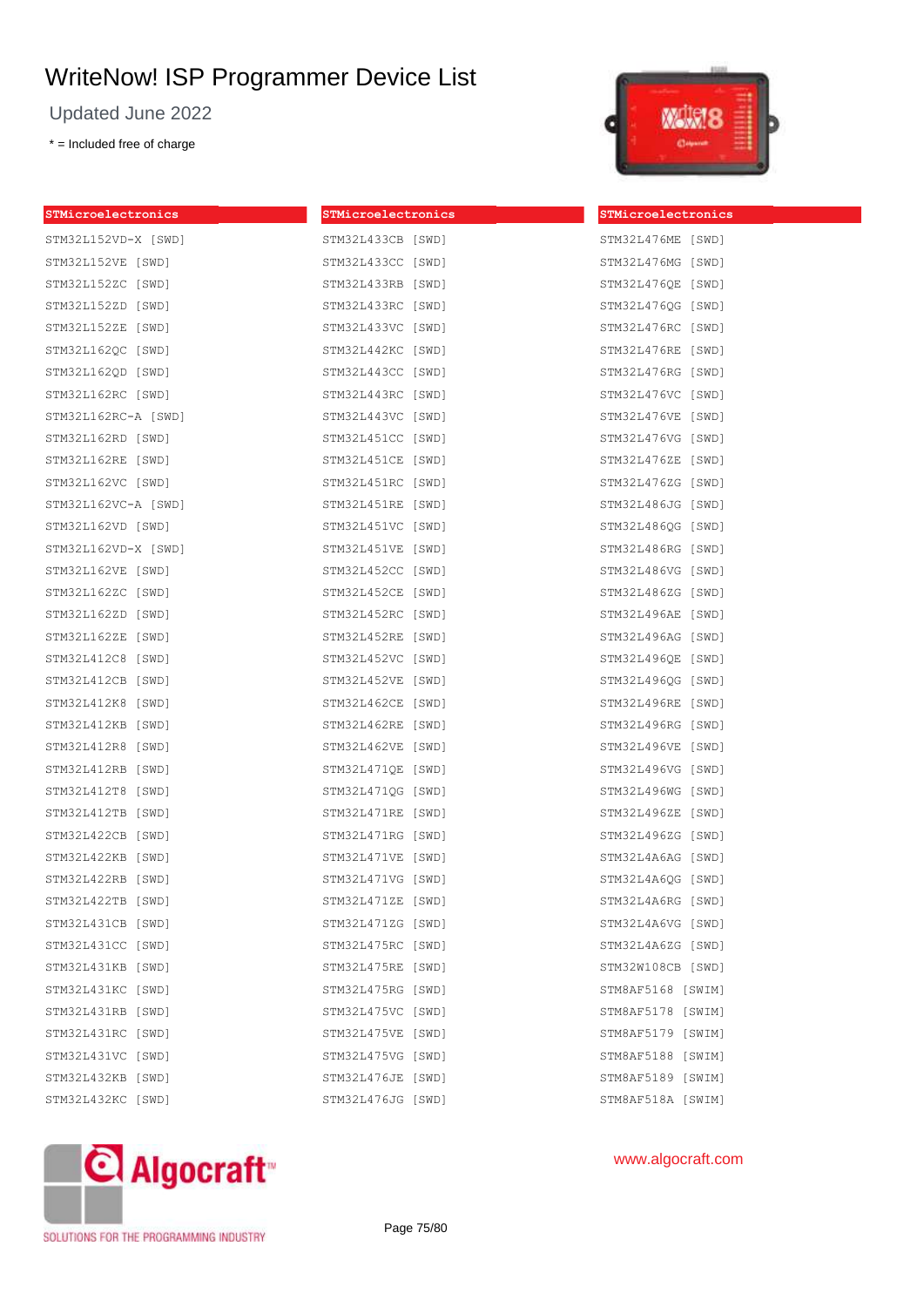Updated June 2022

\* = Included free of charge



| STMicroelectronics | STMicroelectronics | STMicroelectronics       |
|--------------------|--------------------|--------------------------|
| STM8AF5198 [SWIM]  | STM8AF62AA [SWIM]  | STM8S105K4 [SWIM]        |
| STM8AF519A [SWIM]  | STM8L052C6 [SWIM]  | STM8S105K6 [SWIM]        |
| STM8AF51A8 [SWIM]  | STM8L052R8 [SWIM]  | STM8S105S4 [SWIM]        |
| STM8AF51A9 [SWIM]  | STM8L101F1 [SWIM]  | STM8S105S6 [SWIM]        |
| STM8AF51AA [SWIM]  | STM8L101F2 [SWIM]  | STM8S207C6 [SWIM]        |
| STM8AF5268 [SWIM]  | STM8L101F3 [SWIM]  | STM8S207C8 [SWIM]        |
| STM8AF5269 [SWIM]  | STM8L101G2 [SWIM]  | STM8S207CB [SWIM]        |
| STM8AF5286 [SWIM]  | STM8L101G3 [SWIM]  | STM8S207K6 [SWIM]        |
| STM8AF5288 [SWIM]  | STM8L101K3 [SWIM]  | STM8S207M8 [SWIM]        |
| STM8AF5289 [SWIM]  | STM8L151C4 [SWIM]  | STM8S207MB [SWIM]        |
| STM8AF528A [SWIM]  | STM8L151C6 [SWIM]  | STM8S207R6 [SWIM]        |
| STM8AF52A6 [SWIM]  | STM8L151C8 [SWIM]  | STM8S207R8 [SWIM]        |
| STM8AF52A8 [SWIM]  | STM8L151G4 [SWIM]  | STM8S207RB [SWIM]        |
| STM8AF52A9 [SWIM]  | STM8L151G6 [SWIM]  | STM8S207S6 [SWIM]        |
| STM8AF52AA [SWIM]  | STM8L151K4 [SWIM]  | STM8S207S8 [SWIM]        |
| STM8AF6166 [SWIM]  | STM8L151K6 [SWIM]  | STM8S207SB [SWIM]        |
| STM8AF6168 [SWIM]  | STM8L151K8 [SWIM]  | STM8S208C6 [SWIM]        |
| STM8AF6169 [SWIM]  | STM8L151M8 [SWIM]  | STM8S208C8 [SWIM]        |
| STM8AF6176 [SWIM]  | STM8L151R6 [SWIM]  | STM8S208CB [SWIM]        |
| STM8AF6178 [SWIM]  | STM8L151R8 [SWIM]  | STM8S208K8 [SWIM]        |
| STM8AF6186 [SWIM]  | STM8L152C4 [SWIM]  | STM8S208MB [SWIM]        |
| STM8AF6188 [SWIM]  | STM8L152C6 [SWIM]  | STM8S208R6 [SWIM]        |
| STM8AF6189 [SWIM]  | STM8L152C8 [SWIM]  | STM8S208R8 [SWIM]        |
| STM8AF6213 [SWIM]  | STM8L152K4 [SWIM]  | STM8S208RB [SWIM]        |
| STM8AF6213A [SWIM] | STM8L152K6 [SWIM]  | STM8S208S6 [SWIM]        |
| STM8AF6223 [SWIM]  | STM8L152K8 [SWIM]  | STM8S208S8 [SWIM]        |
| STM8AF6223A [SWIM] | STM8L152M8 [SWIM]  | STM8S208SB [SWIM]        |
| STM8AF6226 [SWIM]  | STM8L152R6 [SWIM]  | STM8S903F3 [SWIM]        |
| STM8AF6246 [SWIM]  | STM8L152R8 [SWIM]  | STM8S903K3 [SWIM]        |
| STM8AF6248 [SWIM]  | STM8S001J3 [SWIM]  | UPSD3233 [JTAG]          |
| STM8AF6266 [SWIM]  | STM8S003F3 [SWIM]  |                          |
| STM8AF6268 [SWIM]  | STM8S003K3 [SWIM]  | TI                       |
| STM8AF6269 [SWIM]  | STM8S005C6 [SWIM]  | CC1352P1F3 [JTAG, CJTAG] |
| STM8AF6286 [SWIM]  | STM8S005K6 [SWIM]  | CC2530F128 [SDI]         |
| STM8AF6288 [SWIM]  | STM8S007C8 [SWIM]  | CC2530F256 [SDI]         |
| STM8AF6289 [SWIM]  | STM8S103F2 [SWIM]  | CC2530F32 [SDI]          |
| STM8AF628A [SWIM]  | STM8S103F3 [SWIM]  | CC2530F64 [SDI]          |
| STM8AF62A6 [SWIM]  | STM8S103K3 [SWIM]  | CC2531F128 [SDI]         |
| STM8AF62A8 [SWIM]  | STM8S105C4 [SWIM]  | CC2531F256 [SDI]         |
| STM8AF62A9 [SWIM]  | STM8S105C6 [SWIM]  | CC2533F32 [SDI]          |



SOLUTIONS FOR THE PROGRAMMING INDUSTRY

Page 76/80

## www.algocraft.com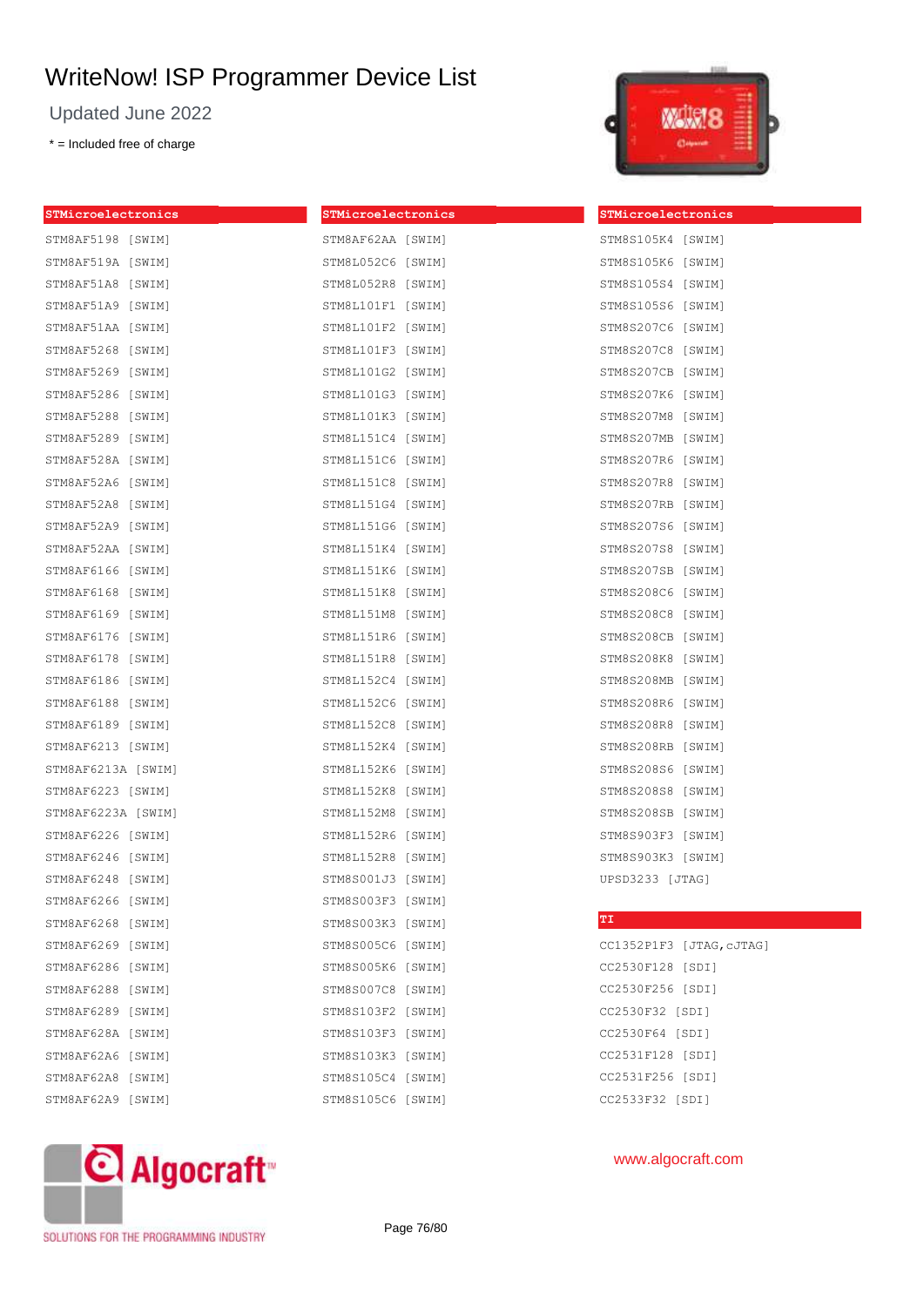Updated June 2022

\* = Included free of charge



| ТI                       | TΙ             | ТI             |
|--------------------------|----------------|----------------|
| CC2533F64 [SDI]          | LM3S1811 [SWD] | LM3S2918 [SWD] |
| CC2533F96 [SDI]          | LM3S1816 [SWD] | LM3S2919 [SWD] |
| CC2540F128 [SDI]         | LM3S1850 [SWD] | LM3S2939 [SWD] |
| CC2540F256 [SDI]         | LM3S1911 [SWD] | LM3S2948 [SWD] |
| CC2541F128 [SDI]         | LM3S1918 [SWD] | LM3S2950 [SWD] |
| CC2541F256 [SDI]         | LM3S1937 [SWD] | LM3S2965 [SWD] |
| CC2640F128 [JTAG,cJTAG]  | LM3S1958 [SWD] | LM3S2B93 [SWD] |
| CC2640R2F [JTAG,cJTAG]   | LM3S1960 [SWD] | LM3S300 [SWD]  |
| CC2640R2L [JTAG,cJTAG]   | LM3S1968 [SWD] | LM3S301 [SWD]  |
| CC2642R1F [JTAG,cJTAG]   | LM3S1969 [SWD] | LM3S308 [SWD]  |
| CC2650F128 [JTAG, cJTAG] | LM3S1B21 [SWD] | LM3S310 [SWD]  |
| IWR6843 [UART]           | LM3S1J11 [SWD] | LM3S315 [SWD]  |
| LM3S101 [SWD]            | LM3S1J16 [SWD] | LM3S316 [SWD]  |
| LM3S102 [SWD]            | LM3S1N11 [SWD] | LM3S317 [SWD]  |
| LM3S1110 [SWD]           | LM3S1N16 [SWD] | LM3S328 [SWD]  |
| LM3S1133 [SWD]           | LM3S1P51 [SWD] | LM3S3634 [SWD] |
| LM3S1138 [SWD]           | LM3S1R21 [SWD] | LM3S3651 [SWD] |
| LM3S1150 [SWD]           | LM3S1R26 [SWD] | LM3S3739 [SWD] |
| LM3S1162 [SWD]           | LM3S1W16 [SWD] | LM3S3748 [SWD] |
| LM3S1165 [SWD]           | LM3S1Z16 [SWD] | LM3S3749 [SWD] |
| LM3S1166 [SWD]           | LM3S2110 [SWD] | LM3S3826 [SWD] |
| LM3S1332 [SWD]           | LM3S2139 [SWD] | LM3S3J26 [SWD] |
| LM3S1435 [SWD]           | LM3S2276 [SWD] | LM3S3N26 [SWD] |
| LM3S1439 [SWD]           | LM3S2410 [SWD] | LM3S3W26 [SWD] |
| LM3S1512 [SWD]           | LM3S2412 [SWD] | LM3S3Z26 [SWD] |
| LM3S1538 [SWD]           | LM3S2432 [SWD] | LM3S5632 [SWD] |
| LM3S1601 [SWD]           | LM3S2533 [SWD] | LM3S5651 [SWD] |
| LM3S1607 [SWD]           | LM3S2601 [SWD] | LM3S5652 [SWD] |
| LM3S1608 [SWD]           | LM3S2608 [SWD] | LM3S5656 [SWD] |
| LM3S1620 [SWD]           | LM3S2616 [SWD] | LM3S5662 [SWD] |
| LM3S1621 [SWD]           | LM3S2620 [SWD] | LM3S5732 [SWD] |
| LM3S1625 [SWD]           | LM3S2637 [SWD] | LM3S5737 [SWD] |
| LM3S1626 [SWD]           | LM3S2651 [SWD] | LM3S5739 [SWD] |
| LM3S1627 [SWD]           | LM3S2671 [SWD] | LM3S5747 [SWD] |
| LM3S1635 [SWD]           | LM3S2678 [SWD] | LM3S5749 [SWD] |
| LM3S1636 [SWD]           | LM3S2730 [SWD] | LM3S5752 [SWD] |
| LM3S1637 [SWD]           | LM3S2739 [SWD] | LM3S5762 [SWD] |
| LM3S1651 [SWD]           | LM3S2776 [SWD] | LM3S5791 [SWD] |
| LM3S1751 [SWD]           | LM3S2793 [SWD] | LM3S5951 [SWD] |
| LM3S1776 [SWD]           | LM3S2911 [SWD] | LM3S5956 [SWD] |



## www.algocraft.com

SOLUTIONS FOR THE PROGRAMMING INDUSTRY

Page 77/80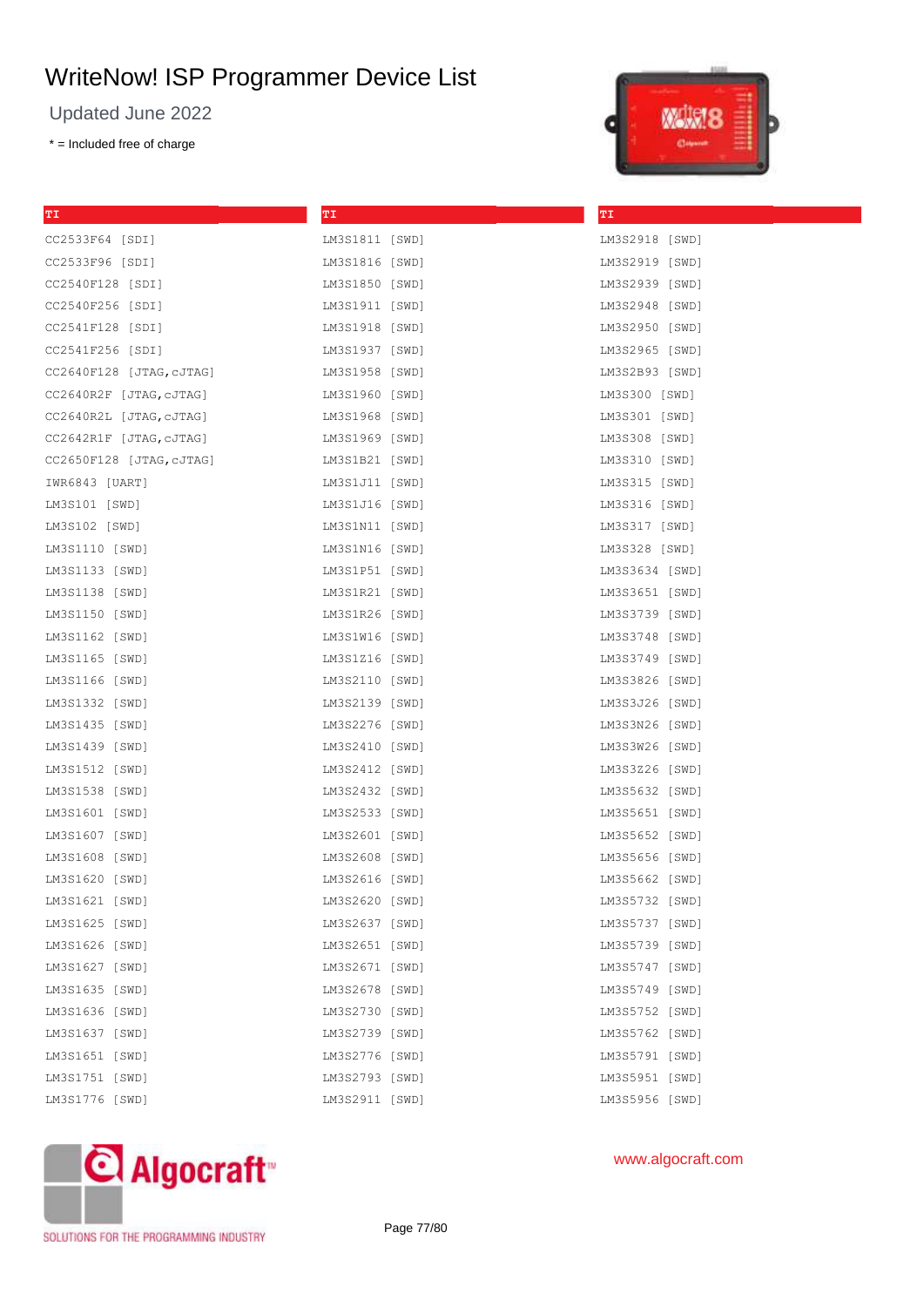Updated June 2022

\* = Included free of charge



| ТI             | ТI                 | ТI                 |                               |
|----------------|--------------------|--------------------|-------------------------------|
| LM3S5B91 [SWD] | LM3S6965 [SWD]     |                    | MSP430F2112 [JTAG, SpyBiWire] |
| LM3S5K31 [SWD] | LM3S800 [SWD]      |                    | MSP430F2122 [JTAG, SpyBiWire] |
| LM3S5K36 [SWD] | LM3S801 [SWD]      |                    | MSP430F2132 [JTAG, SpyBiWire] |
| LM3S5P31 [SWD] | LM3S808 [SWD]      | MSP430F5212 [JTAG] |                               |
| LM3S5P36 [SWD] | LM3S811 [SWD]      | MSP430F5214 [JTAG] |                               |
| LM3S5P51 [SWD] | LM3S812 [SWD]      | MSP430F5217 [JTAG] |                               |
| LM3S5P56 [SWD] | LM3S815 [SWD]      | MSP430F5219 [JTAG] |                               |
| LM3S5R31 [SWD] | LM3S817 [SWD]      | MSP430F5222 [JTAG] |                               |
| LM3S5R36 [SWD] | LM3S818 [SWD]      | MSP430F5224 [JTAG] |                               |
| LM3S5T36 [SWD] | LM3S828 [SWD]      | MSP430F5227 [JTAG] |                               |
| LM3S5Y36 [SWD] | LM3S8530 [SWD]     | MSP430F5229 [JTAG] |                               |
| LM3S600 [SWD]  | LM3S8538 [SWD]     | MSP430F5232 [JTAG] |                               |
| LM3S601 [SWD]  | LM3S8630 [SWD]     | MSP430F5234 [JTAG] |                               |
| LM3S608 [SWD]  | LM3S8730 [SWD]     | MSP430F5237 [JTAG] |                               |
| LM3S610 [SWD]  | LM3S8733 [SWD]     | MSP430F5239 [JTAG] |                               |
| LM3S6100 [SWD] | LM3S8738 [SWD]     | MSP430F5242 [JTAG] |                               |
| LM3S611 [SWD]  | LM3S8930 [SWD]     | MSP430F5244 [JTAG] |                               |
| LM3S6110 [SWD] | LM3S8933 [SWD]     | MSP430F5247 [JTAG] |                               |
| LM3S612 [SWD]  | LM3S8938 [SWD]     | MSP430F5249 [JTAG] |                               |
| LM3S613 [SWD]  | LM3S8962 [SWD]     | MSP430F5252 [JTAG] |                               |
| LM3S615 [SWD]  | LM3S8970 [SWD]     | MSP430F5253 [JTAG] |                               |
| LM3S617 [SWD]  | LM3S8971 [SWD]     | MSP430F5254 [JTAG] |                               |
| LM3S618 [SWD]  | LM3S9781 [SWD]     | MSP430F5255 [JTAG] |                               |
| LM3S628 [SWD]  | LM3S9790 [SWD]     | MSP430F5256 [JTAG] |                               |
| LM3S6420 [SWD] | LM3S9792 [SWD]     | MSP430F5257 [JTAG] |                               |
| LM3S6422 [SWD] | LM3S9997 [SWD]     | MSP430F5258 [JTAG] |                               |
| LM3S6432 [SWD] | LM3S9B81 [SWD]     | MSP430F5259 [JTAG] |                               |
| LM3S6537 [SWD] | LM3S9B90 [SWD]     | MSP430F5324 [JTAG] |                               |
| LM3S6610 [SWD] | LM3S9B92 [SWD]     | MSP430F5325 [JTAG] |                               |
| LM3S6611 [SWD] | LM3S9B95 [SWD]     | MSP430F5326 [JTAG] |                               |
| LM3S6618 [SWD] | LM3S9B96 [SWD]     | MSP430F5327 [JTAG] |                               |
| LM3S6633 [SWD] | LM3S9L97 [SWD]     | MSP430F5328 [JTAG] |                               |
| LM3S6637 [SWD] | MSP430F122 [JTAG]  | MSP430F5329 [JTAG] |                               |
| LM3S6730 [SWD] | MSP430F123 [JTAG]  | MSP430F5358 [JTAG] |                               |
| LM3S6753 [SWD] | MSP430F147 [JTAG]  | MSP430F5359 [JTAG] |                               |
| LM3S6911 [SWD] | MSP430F1471 [JTAG] | MSP430F5513 [JTAG] |                               |
| LM3S6918 [SWD] | MSP430F148 [JTAG]  | MSP430F5514 [JTAG] |                               |
| LM3S6938 [SWD] | MSP430F1481 [JTAG] | MSP430F5515 [JTAG] |                               |
| LM3S6950 [SWD] | MSP430F149 [JTAG]  | MSP430F5517 [JTAG] |                               |
| LM3S6952 [SWD] | MSP430F1491 [JTAG] | MSP430F5519 [JTAG] |                               |
|                |                    |                    |                               |



## www.algocraft.com

SOLUTIONS FOR THE PROGRAMMING INDUSTRY

Page 78/80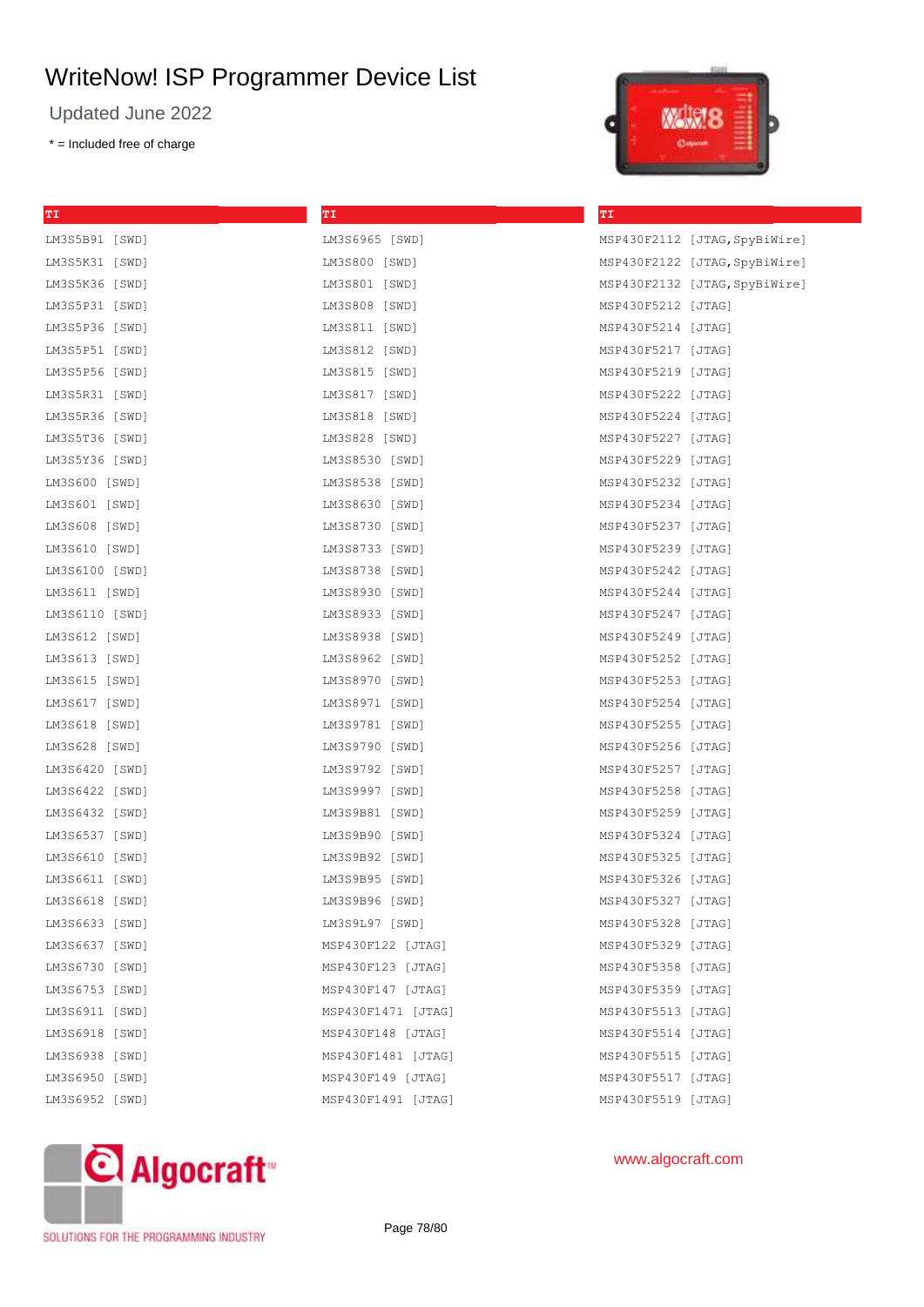**TI**

TMS320F280048 [JTAG] TMS320F280048C [JTAG]

Updated June 2022

\* = Included free of charge

| ТI                    |                               |
|-----------------------|-------------------------------|
| MSP430F5521           | [JTAG]                        |
| MSP430F5522 [JTAG]    |                               |
| MSP430F5524           | [JTAG]                        |
| MSP430F5525           | [JTAG]                        |
| MSP430F5526           | [JTAG]                        |
| MSP430F5527           | [JTAG]                        |
| MSP430F5528           | [JTAG]                        |
| MSP430F5529           | [JTAG]                        |
| MSP430F5658           | [JTAG]                        |
| MSP430F5659           | [JTAG]                        |
| MSP430F6458           | [JTAG]                        |
| MSP430F6459           | [JTAG]                        |
| MSP430F6658           | [JTAG]                        |
| MSP430F6659           | [JTAG]                        |
| MSP430F6720           | [JTAG]                        |
| MSP430F6721           | [JTAG]                        |
| MSP430F6723           | [JTAG]                        |
| MSP430F6724           | [JTAG]                        |
| MSP430F6725           | [JTAG]                        |
| MSP430F6726           | [JTAG]                        |
| MSP430F6730           | [JTAG]                        |
| MSP430F6731           | [JTAG]                        |
| MSP430F6733           | [JTAG]                        |
| MSP430F6734           | [JTAG]                        |
| MSP430F6735           | [JTAG]                        |
| MSP430F6736           | [JTAG]                        |
| MSP430G2403           | [JTAG, SpyBiWire]             |
| MSP430G2755           | [JTAG, SpyBiWire]             |
| MSP430G2855           | [JTAG, SpyBiWire]             |
| MSP430G2955           | [JTAG, SpyBiWire]             |
|                       | MSP430i2021 [JTAG, SpyBiWire] |
|                       | MSP430i2031 [JTAG, SpyBiWire] |
|                       | MSP430i2041 [JTAG, SpyBiWire] |
| PGA400-Q1 [SPI]       |                               |
| TMS320F280025C [JTAG] |                               |
| TMS320F280040 [JTAG]  |                               |
| TMS320F280040C [JTAG] |                               |
| TMS320F280041 [JTAG]  |                               |
| TMS320F280041C [JTAG] |                               |
| TMS320F280045 [JTAG]  |                               |



TMS320F280049 [JTAG] TMS320F280049C [JTAG] TMS320F2801 [UART] TMS320F28015 [UART] TMS320F28016 [UART] TMS320F2802 [UART] TMS320F28020 [UART] TMS320F28021 [UART] TMS320F28022 [UART] TMS320F28023 [UART] TMS320F28026 [UART] TMS320F28027 [UART] TMS320F28030 [UART] TMS320F28031 [UART] TMS320F28032 [UART] TMS320F28033 [UART] TMS320F28034 [UART] TMS320F28035 [UART] TMS320F2806 [UART] TMS320F2808 [UART] TMS320F2809 [UART] TMS320F2811 [UART] TMS320F2812 [UART] TMS320F28335 [JTAG] TMS320F28374S [UART] TMS320F28375S [UART] TMS320F28376S [UART] TMS320F28377S [UART] TMS320F28378S [UART] TMS320F28379S [UART] TMS320F28PLC83 [UART] TMS37F158 [JTAG] TMS5704355 [JTAG] TMS5704357 [JTAG] TMS570LS0332 [JTAG] TMS570LS0714 [JTAG] TMS570LS0805 [JTAG]



| TMS570LS0815  | [JTAG] |
|---------------|--------|
| TMS570LS0914  | [JTAG] |
| TMS5701.S1112 | [JTAG] |
| TMS570LS1113  | [JTAG] |
| TMS570LS1115  | [JTAG] |
| TMS570LS1213  | [JTAG] |
| TMS570LS1224  | [JTAG] |
| TMS570LS1225  | [JTAG] |
| TMS570LS1227  | [JTAG] |
| TMS570LS2125  | [JTAG] |
| TMS570LS2135  | [JTAG] |
| TMS570LS2136  | [JTAG] |
| TMS570PSF762  | [JTAG] |
| TMS570PSFC62  | [JTAG] |
|               |        |

#### **Toshiba**

**TI**

THGBM5G6A2JBAIR [eMMC Bus]

## **ublox**

NINA-B111 [SWD] NINA-B112 [SWD]

#### **Winbond**

W25M512JV\* [SPI] W25Q128FV\* [SPI,QSPI] W25Q128FV\_QPI\* [SPI,QSPI] W25Q128JV\* [SPI,QSPI] W25Q128JV\_DTR\* [SPI,QSPI] W25Q16DV\* [SPI,QSPI] W25Q16DW\* [SPI,QSPI] W25Q16JV\* [SPI,QSPI] W25Q256JV\* [SPI,QSPI] W25Q256JV-DTR\* [SPI,QSPI] W25Q32FV-QPI\* [SPI,QSPI] W25Q32FV-SPI\* [SPI,QSPI] W25Q32JV-DTR\* [SPI,QSPI] W25Q32JV-IQ\* [SPI,QSPI] W25Q32JW-DTR\* [SPI,QSPI] W25Q32JW-IQ\* [SPI,QSPI] W25Q64FV\* [SPI,QSPI]

#### www.algocraft.com

SOLUTIONS FOR THE PROGRAMMING INDUSTRY

Page 79/80

TMS570LS0812 [JTAG]